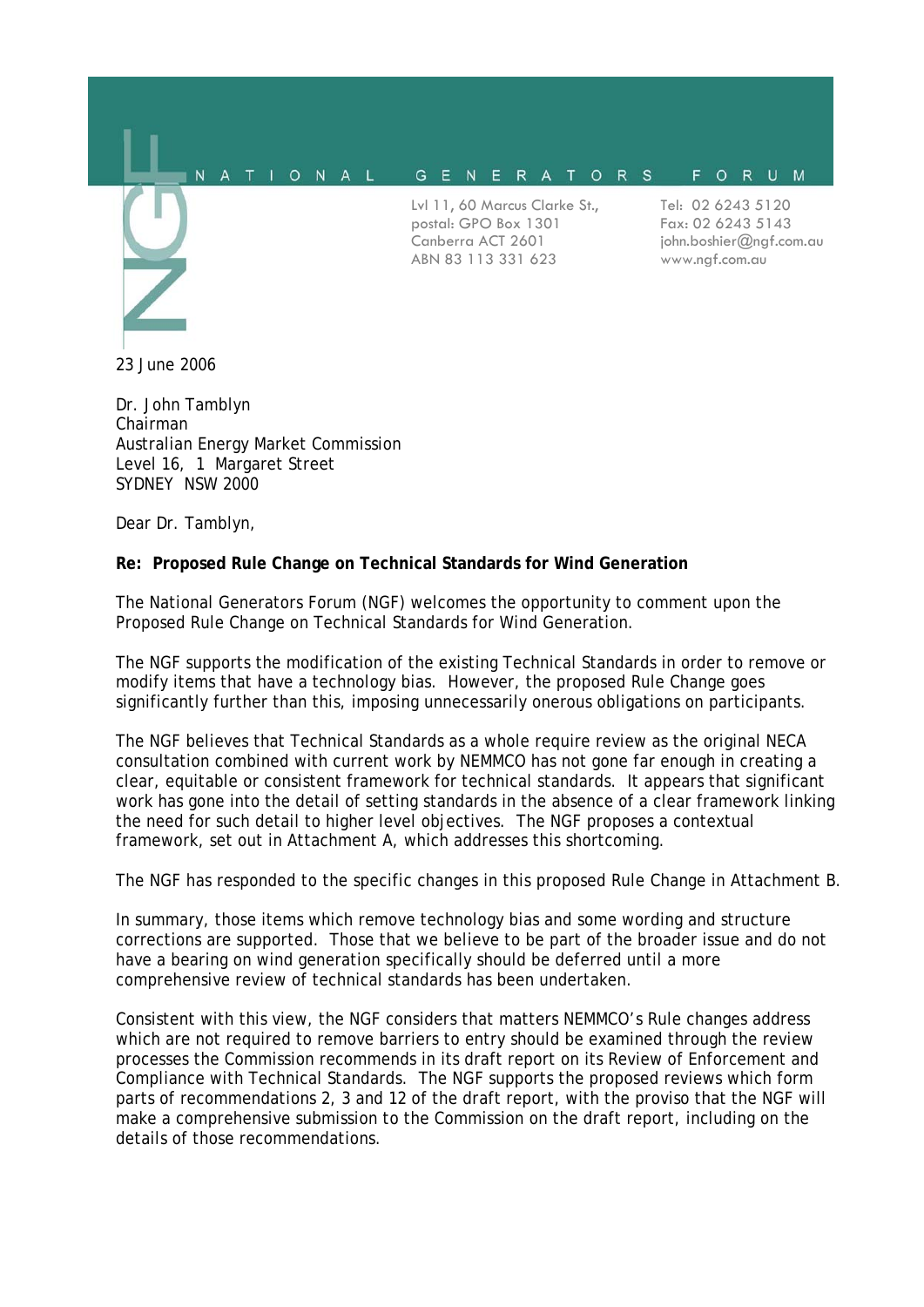The NGF nonetheless offers comments on NEMMCO's draft Rules in Attachment B. The NGF notes that a number of items as agreed are better than currently exists, however further improvement is necessary and it is important that all of the technical standards are reviewed by the reliability panel as part of the above review recommended by the Commission.

The NGF recommends that the proposed changes that go beyond those required for implementation of non-scheduled generation be not included in the current package.

The NGF is happy to discuss the issues identified in this submission, and please contact me on 02 0243 5120 should this be the case.

Yours faithfully,

John Boshier Executive Director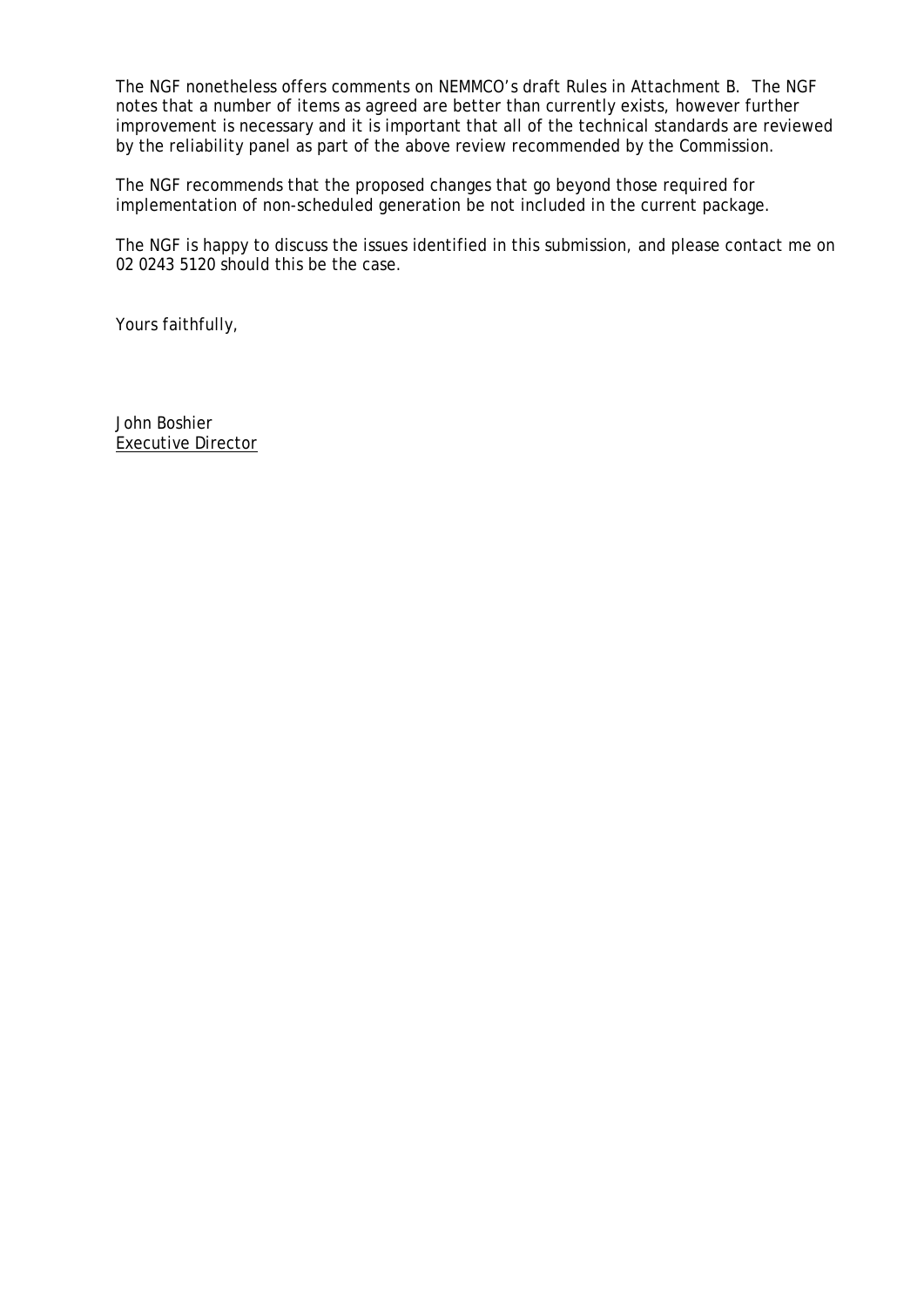## **1. NGF proposal regarding generator Technical Standards**

### **Role of technical standards in the NEM**

Generator technical standards define the required level of capability of plant connecting to the NEM to ensure a secure and reliable power system. Technical standards must reflect the following key system objectives:

• they must ensure that plant is capable of operating within the system standards of the NEM;

• that plant does not adversely impact the ability of TNSPs and NEMMCO to maintain system standards to the connecting party or any other connected party; and

• that plant does not unduly increase the impact of a credible contingency or prevent recovery from a credible contingency

A key role of technical standards is to provide NEMMCO with confidence in the operational capability of connected plant and their likely responses to credible contingencies. Market participants more generally also have an interest in a reliable and secure system and thus must also be assured that plant can meet rigorous performance standards.

Nevertheless, there are costs to ensuring reliability and meeting technical standards which must be weighed against the benefits. It is no good legislating for a level of reliability that would make it too costly for participants to enter the market or invest. It is also important that the regime for technical standards is clear and predictable and does not favour some participants over others.

In *this context*, the NGF proposes the following framework for meeting these considerations

## 1. **Ensure that an appropriate set of standards are in place for the longer term**

This would allow NEMMCO to manage the NEM and, with the AER, to assure participants and the MCE that the NEM is not subject to unreasonable technical risk. This requires:

- Appropriate standards being in place;
- A relevant testing and assurance regime; and
- Appropriate measurement of compliance occurs.

This objective can further be met by building on the work of NEMMCO in refining the standards, enhancing the performance standards compliance work undertaken by NEMMCO and the TNSPs and modifying the rules to change the compliance role of the AER to one of assurance (or risk management). The NGF has developed some principles to assist in verifying that appropriate standards are in place.

This objective would cover the current rules proposed by NEMMCO to accommodate wind farms and which addresses other issues at the same time. It will also address the current review into technical standards enforcement by defining the appropriate standards and compliance regime, including appropriate penalties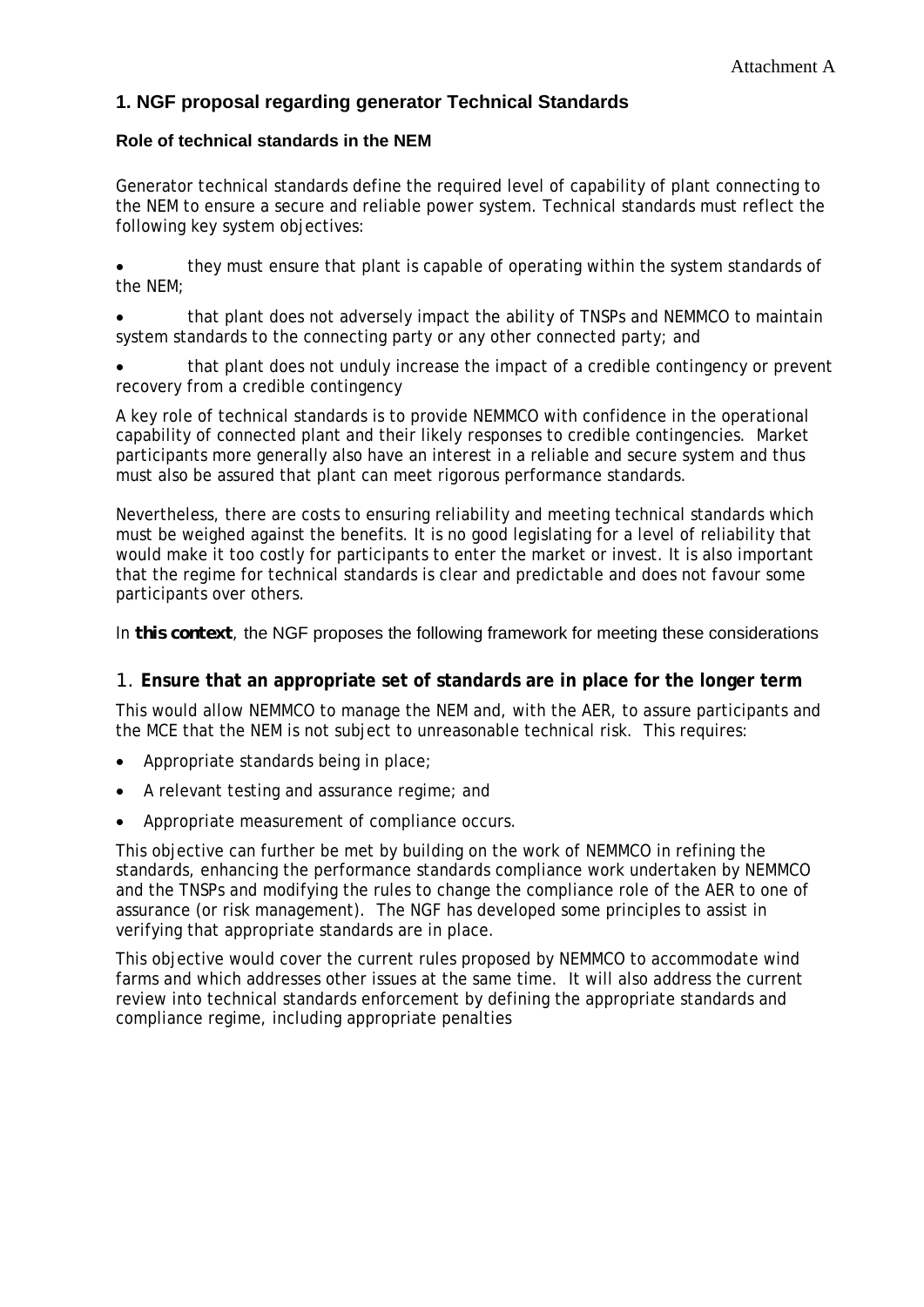## **2. Ensure augmentations are able to proceed at appropriate cost with no undue risk**.

This will include a process to ensure that:

• NEMMCO, TNSPs and connecting parties can negotiate the necessary standards for their location/connection point;

• a connected party can be assured that the standards agreed at the time of designing their plant will not be unreasonably varied; and

• Currently connected plants are protected from requirements to make unnecessary changes in their plant to meet changes to the standards.

 These objective can be met by building on the process changes put forward by NEMMCO, particularly by refining the role of the Performance Standards in the NEM and a dispute resolution process. The Performance Standard needs to become a central document, which is agreed at the time a connection agreement is signed and also referenced during the registration process.

## **3. Development of an appropriate set of performance standards**

The NGF considers that the current technical standards are not yet optimal. While the NECA process commenced improving the standards and the current NEMMCO process has furthered this process, albeit with a focus on wind farms, there is still much to do.

The NGF believes that the principles for the standards and the enforcement regime need to be agreed before the current changes are finalised. A draft of these principles is attached as Appendices A and B. The NGF proposes that a working party, comprising NEMMCO, Generators, TNSPs and the AER be tasked to urgently finalise these principles.

## **4. Development of an appropriate compliance regime**

Compliance plans should be based on the pro-forma developed by NEMMCO and the TNSPs adjusted to:

- Conform to the principles in appendix B, as modified;
- More clearly define the appropriate testing regime to be applied in relation to the plant types and size;

• Incorporate testing currently being used in Victoria (GTR testing), NSW and Queensland; and

Allow for appropriate testing based on plant outages.

In parallel, a set of Rule changes need to be developed to define an appropriate compliance regime based on the principles and ensuring that:

- Compliance is based on good electricity industry practice;
- Assessment is based on adherence to agreed compliance plans.

Routine monitoring by the AER and assessment after system incidents will focus on whether a participant adhered to their plans and how efficient the plans were. Penalties would be imposed based on whether participants had conformed to good electricity industry practice.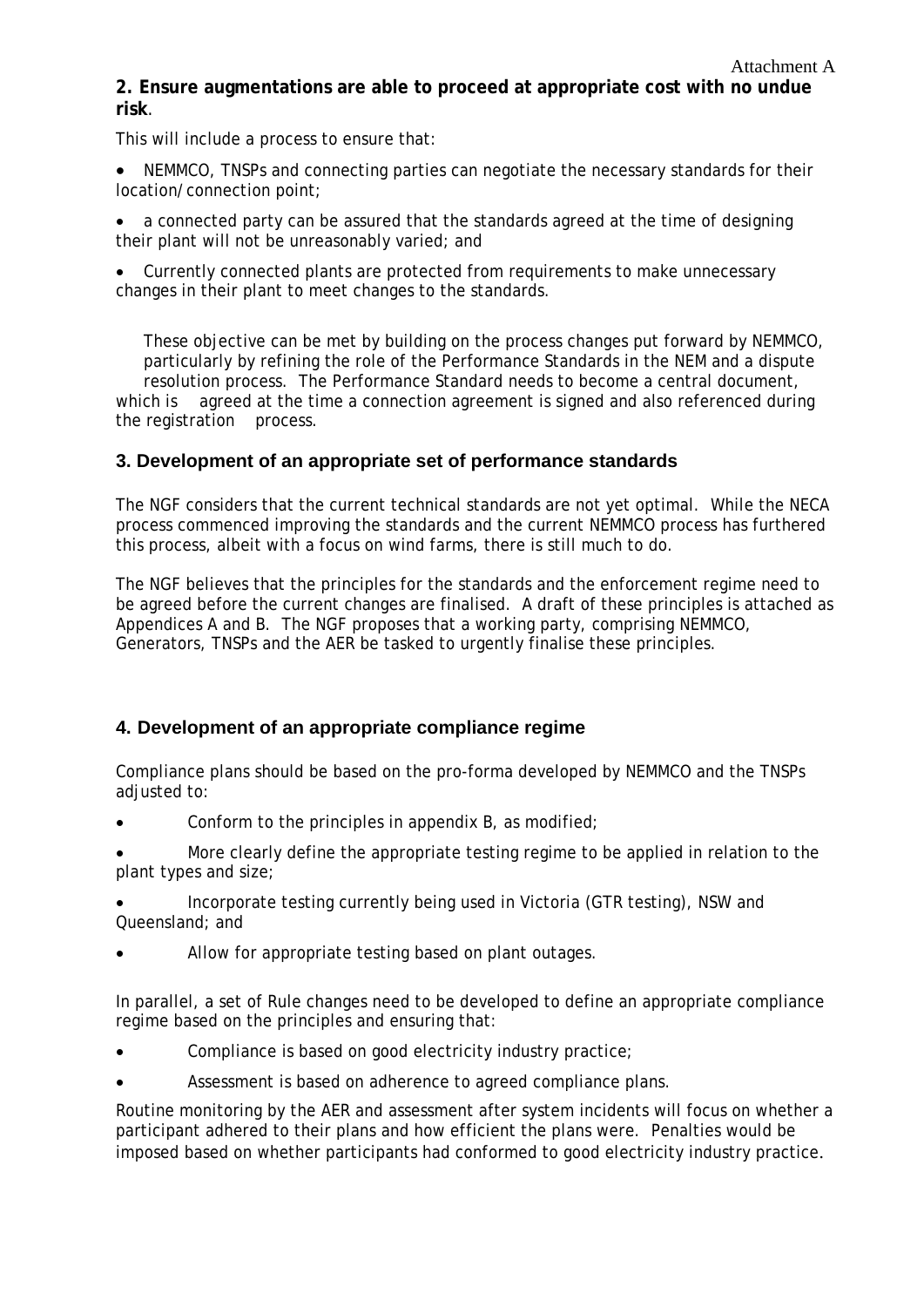## **5. Augmentation at appropriate cost and risk**

The technical standards regime in the Rules must be:

• **Clear**. There needs to be a single document that defines the technical standards to be applied to a connecting party. This document should be agreed at the time the design of the connecting plant is agreed, normally at the time the connection agreement is signed, and referenced at the time of registration.

• **Stable**, so that connected parties and connecting parties are able to confidently invest in the market. This means that a party, once connected, should not unreasonably be required to upgrade;

• **Focused** on the objectives of the market and with a clear role. The standards must have a clear system security purpose that is defined and agreed (see the generator proposal in Appendix A). While the actual standard may vary in wording and measurement for different technologies, the intent of the standard should be to achieve the same market or system purpose;

• **Linked to the compliance regime**. The compliance testing regime needs to be linked to each standard. While the tests may differ for different plants, there should be an agreed suite of tests that can be used to show compliance. (See the generator proposal in Appendix B) ; and

• **Separate from market considerations**. The technical standards should be focused on the requirements of the system and be separate from other commercial considerations in the market. Power transfer capability and ancillary services should be dealt with under normal market processes.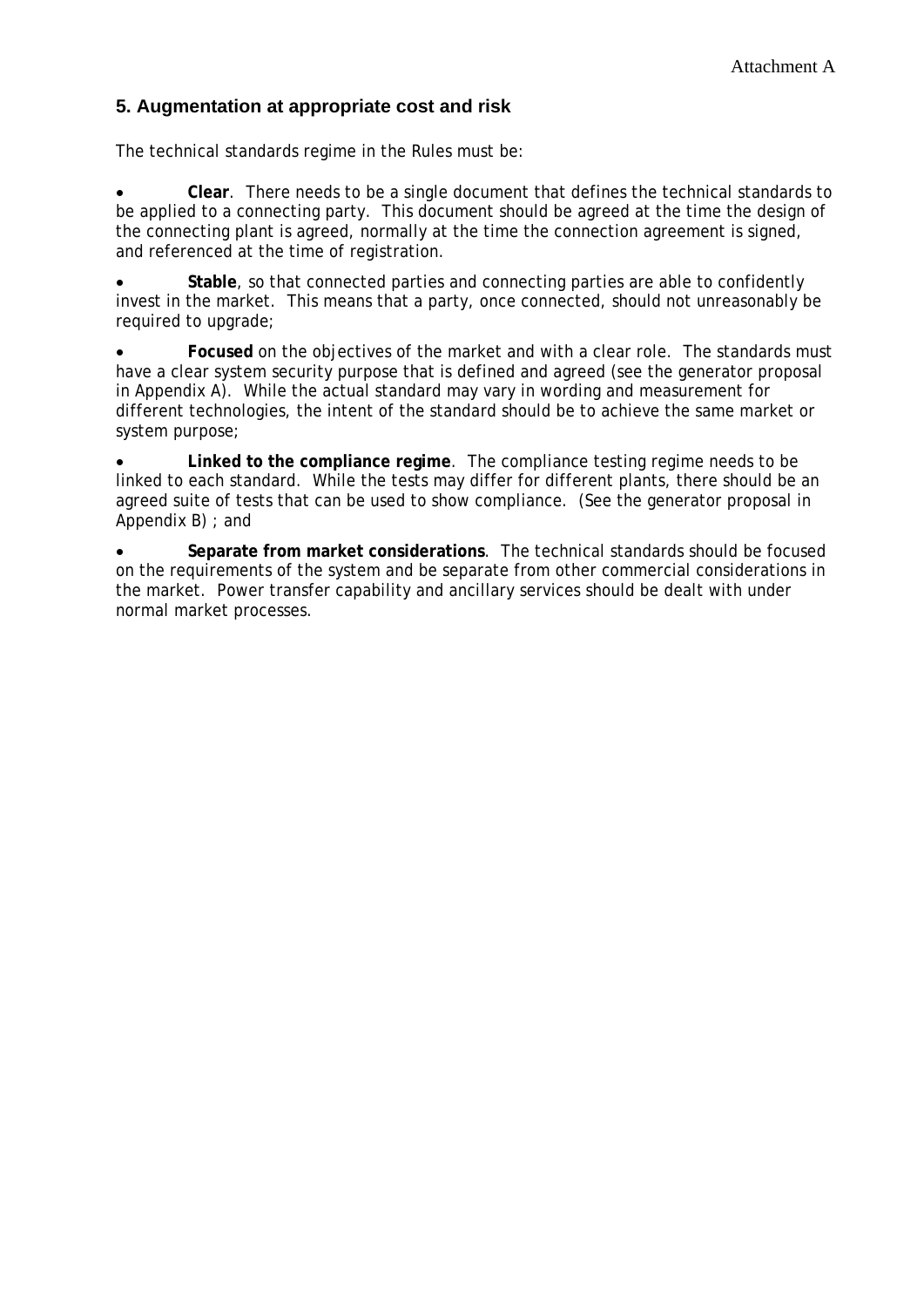## **PROPOSED PRINCIPLES FOR THE DEVELOPMENT OF TECHNICAL STANDARDS**

These notes set out some broad principles for the development of Rules intended to achieve acceptable generator plant technical parameters for connection to the shared transmission system.

**1. The Technical Standard must clearly express the intended outcome to be achieved by application of the Standard. The Standard should not express the means employed (technology) to achieve the outcome except as a guide to application or to current good practice.** 

Most Technical Standards fall into one or other of several broad objectives, which can be further expressed as detailed performance requirements. The broad objectives could be expressed as follows:

- achieving secure operation of the power system
- achieving at least a minimum level of quality of supply
- ensuring generating plant is compatible with market processes

• requiring generating plant to contribute various system services which are required for overall operation of the power system.

• ensuring that generating plant is compatible with existing power systems assets and does not materially adversely impact the performance of the shared network.

Each broad objective may be restated as follows:

#### *Secure operation of the Power System*

Specification of those plant characteristics or performance requirements necessary to give assurance that the plant will continue to operate normally, both during normal power system operation, and also immediately following a contingency event which may reasonably be expected to occur in the course of operation of the power system.

#### *Quality of Supply*

Specification of those plant characteristics or performance requirements necessary to give assurance that the plant will not unreasonably contribute to unsatisfactory supply quality at the plant point of connection. 'Quality of supply' is taken to mean issues such as waveform distortion, voltage balance, dips and surges, flicker, and similar qualities.

#### *Compatibility with market processes*

Specification of plant parameters and interface requirements necessary to give assurance that the plant may be operated in accordance with the broad requirements of market operation and to ensure compatibility with market systems.

#### *Supply of system services*

Definition of those plant outputs or characteristics necessary to provide system services, that is, those services required for normal operation of the power system.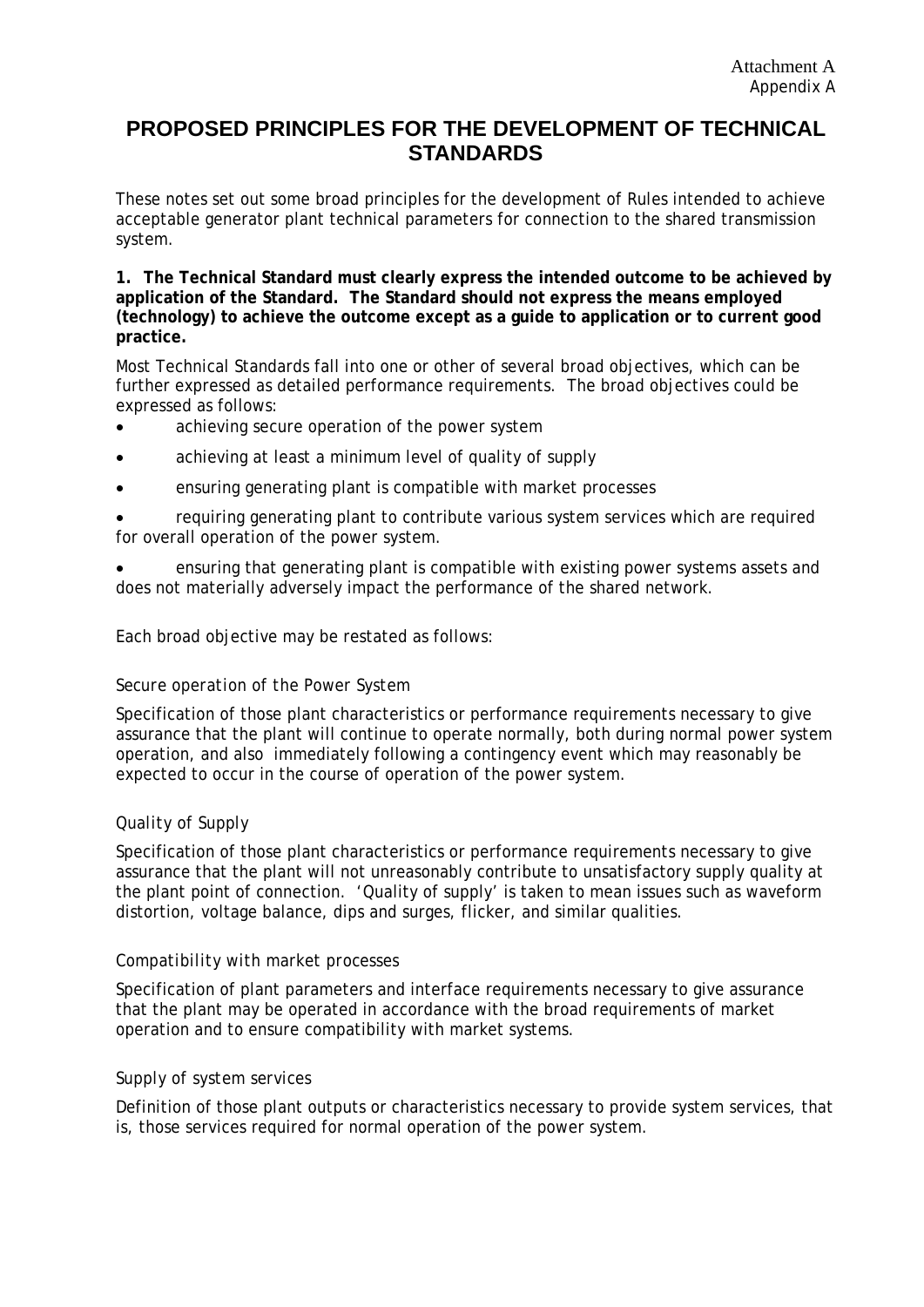#### *Compatibility with the existing power system*

Definition of those plant characteristics or parameters necessary to allow the generating plant to co-exist with other plant and the shared transmission network, without material adverse effect on the capability of the shared network.

#### **2. Each Technical Standard should (where applicable) be expressed in terms of an automatic access standard and a minimum access standard.**

(Same principle as in present Technical Standards)

**3. Technical Standards must not create obligations that incumbent plant (including approved plant, not yet constructed) will update or change its capabilities or performance in response to evolution of the power system or of the rules themselves, except as the outcome of a commercial agreement.** 

This issue essentially relates to sovereign risk, where a generator could otherwise be expected to modify its plant in response to unknown and unforeseeable changes in the power system or regulatory environment, without reasonable compensation for doing so.

#### **4. Technical Standards must be structured to provide a level playing field between generators and other Participants, to ensure that services are provided in the most economically efficient manner and with due regard for payment for services or capabilities provided.**

This issue arises from the combined and mutually incompatible roles of the TNSP as asset owner and operator, and as quasi-regulator responsible for approval (in conjunction with NEMMCO) of various aspects of generator capability and performance. Combined with a lack of market process for provision of various network services, and there is real risk that the TNSP will use its position as quasi-regulator to move costs and performance obligations away from itself and towards the generator by imposing mandatory provision of service (for example, provision of reactive power).

**5. Technical standards must be negotiated in good faith by all parties, and where agreement cannot be reached, there must be an avenue for resolution of the matter if so desired by the parties (for example by arbitration).** 

There is presently no Rules obligation on the TNSP or NEMMCO to negotiate in good faith, and, further, there is no avenue for resolution of issues where any party is intransigent or agreement cannot otherwise be reached.

#### **6. The Technical Standards regime must not create perverse incentives which inhibit a generator from upgrading the performance of its plant.**

The present regime requires that all technical standards may be reopened for negotiation, when a generator submits an application for modified connection in respect of any of its existing standards. A generator may well consider that the benefits of the plant upgrade under contemplation do not warrant the uncertainty of outcome created by such a process, resulting in a decision not to proceed with the improvement – where the improvement may well otherwise have resulted in net market benefit.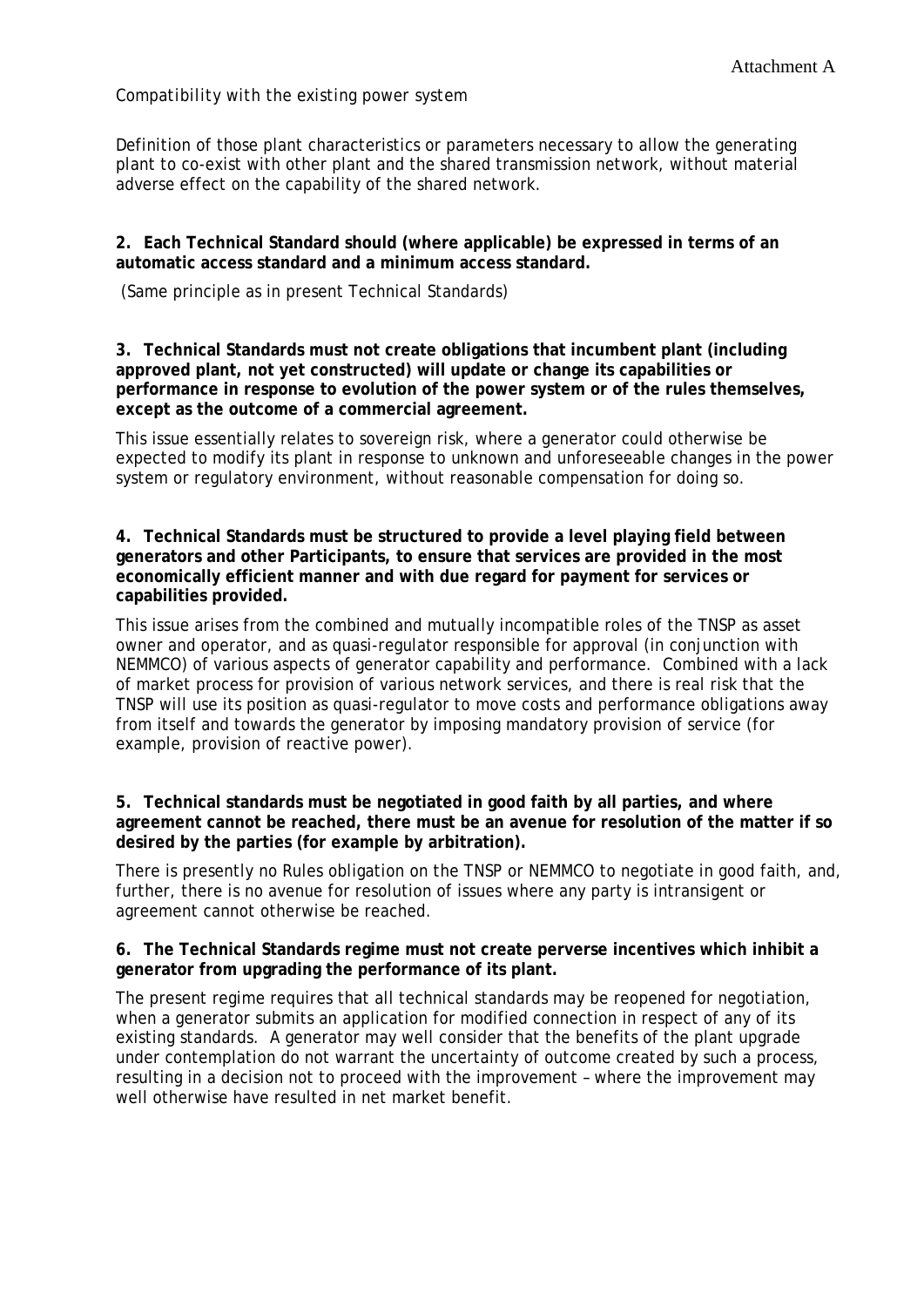**7. Technical Standards must lead directly to a compliance regime appropriate to the required Standard.** (See also the note on compliance principles.)

Broadly, the technical standard should recognise the nature of the standard (i.e. whether fundamental to plant design, whether it relates to risk management activities, whether it may change or drift with time, etc) and also the materiality of the standard to the overall objective to be achieved. In turn these factors should enable the formulation of both an appropriate compliance measurement and monitoring regime, and guidance for the liability under the clause – whether absolute (e.g. for plant design capability) or for implementation of a suitable risk management strategy (e.g. for plant protection and control systems).

# *Application*

Summary of the various clauses in the Technical Standards, and how they relate to the categories suggested above.

|              | SECURE OPERATION OF THE POWER SYSTEM                                     |  |  |  |
|--------------|--------------------------------------------------------------------------|--|--|--|
| Clause       | Requirement                                                              |  |  |  |
| $S_5.2.5.3A$ | Generating Unit Response to Frequency Disturbances                       |  |  |  |
| $S_5.2.5.3B$ | Generating Unit Response to Voltage Disturbances                         |  |  |  |
| S5.2.5.3C    | Generating Unit Response to Disturbances Following Contingency<br>Events |  |  |  |
| $S_5.2.5.8$  | Protection of Generating Units from Power System Disturbances            |  |  |  |
| S5.2.5.9     | Protection Systems that impact on Power System Security                  |  |  |  |
| $S_5.2.5.10$ | Protection to trip Plant for Unstable Operation                          |  |  |  |

## **SECURE OPERATION OF THE POWER SYSTEM**

#### **QUALITY OF SUPPLY**

| Clause                | Requirement                      |  |
|-----------------------|----------------------------------|--|
| S <sub>5</sub> .2.5.2 | Quality of Electricity Generated |  |
| S <sub>5</sub> .2.5.8 | Power Station Auxiliary Supplies |  |

#### **COMPATIBILITY WITH MARKET PROCESSES**

| Clause                | Requirement                     |  |
|-----------------------|---------------------------------|--|
| S <sub>5</sub> .2.6.1 | Remote Monitoring               |  |
| $S_5.2.6.3$           | <b>Communications Equipment</b> |  |

#### **SUPPLY OF SYSTEM SERVICES**

| Clause                | Requirement                 |  |
|-----------------------|-----------------------------|--|
| S2.5.2.1              | Reactive Power Capability   |  |
| S5.2.5.11             | <b>Frequency Control</b>    |  |
| S <sub>5</sub> 2.5.14 | <b>Active Power Control</b> |  |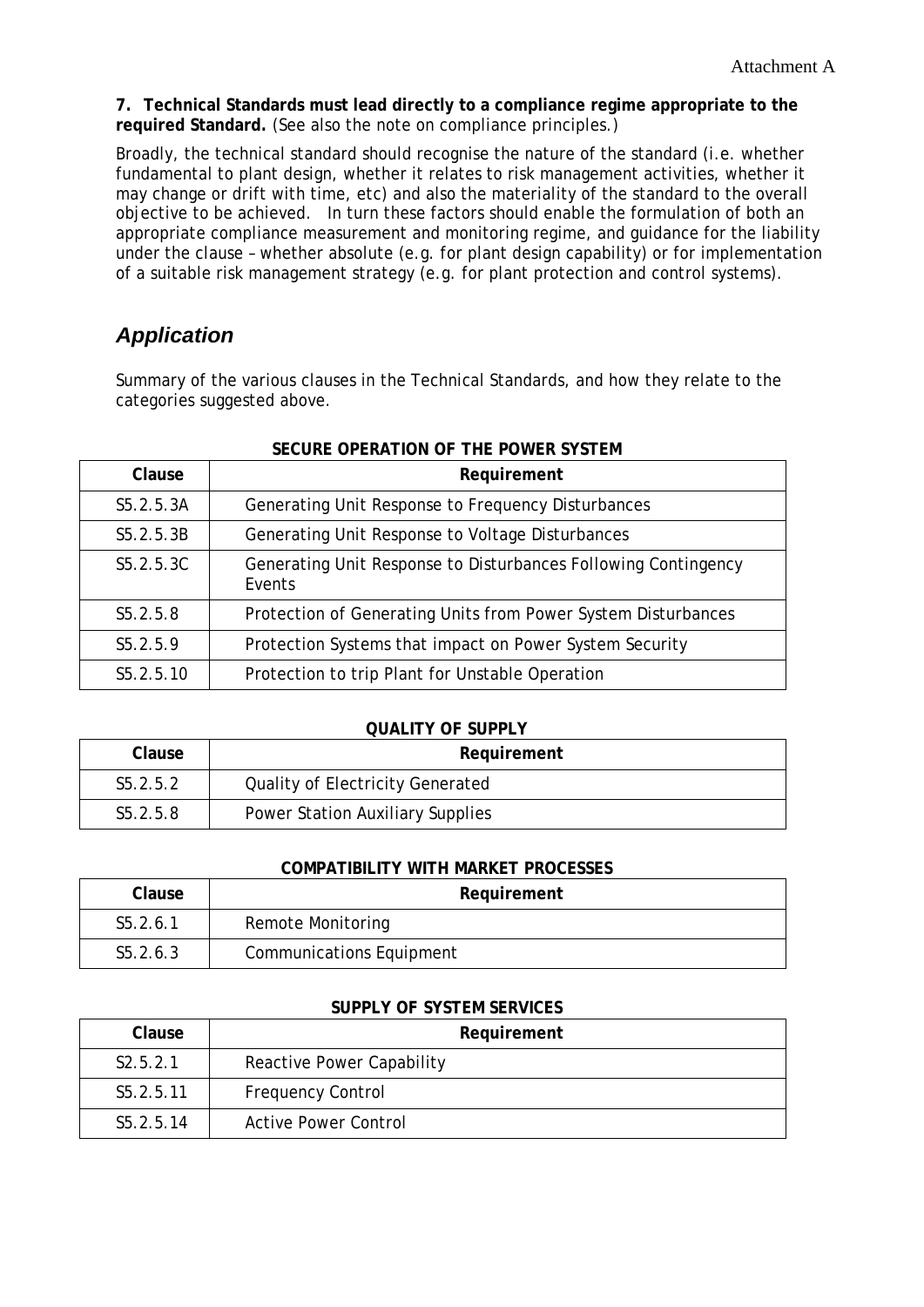| Clause             | Requirement                   |  |
|--------------------|-------------------------------|--|
| S5.2.5.12          | Impact on Network Capability  |  |
| S5.2.5.13          | Control Systems and Stability |  |
| S <sub>5</sub> 2.9 | <b>Fault Current</b>          |  |

Note: 'active power control' is included as a system service, as my understanding is that NEMMCO wish to have this facility available in the future so they can implement network loading control schemes.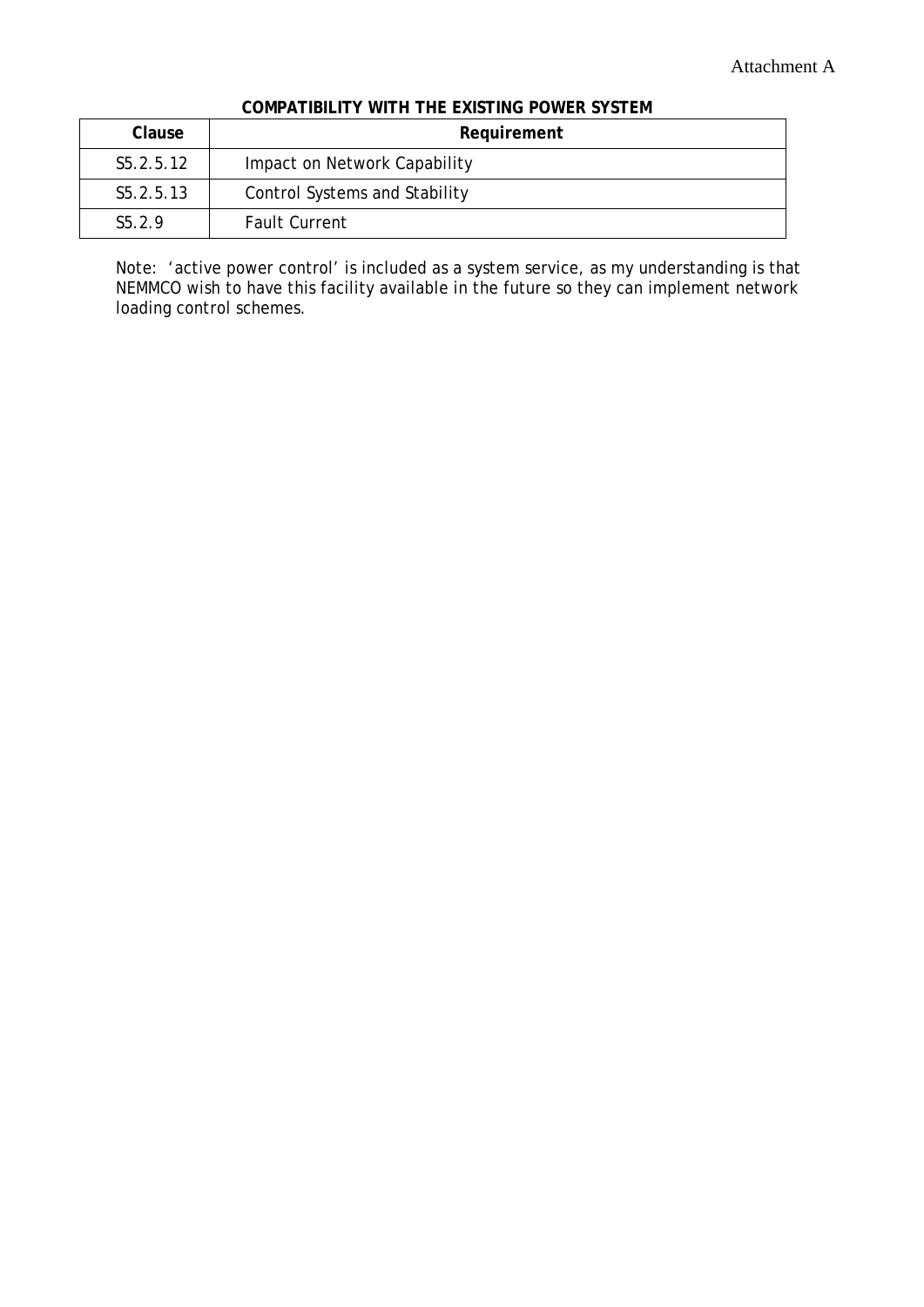# *PROPOSED PRINCIPLES FOR THE DEVELOPMENT OF TECHNICAL STANDARDS COMPLIANCE PROGRAMS*

These notes set out some general principles proposed as a basis for the development of a compliance program for the performance standards applicable to a particular generating unit.

The compliance program –

Gives assurance to the generator that it is reasonably protected against commercial loss due to events on the network to which it connects

• Provides a generator with confidence that it has taken all reasonable steps to ensure compliance with the performance standards under the National Electricity Rules,

• Provides a mechanism by which the AER is able to audit the effectiveness of a generators compliance with the NER.

The compliance program may also form the basis on which generator liability is measured; this is a related although separate issue.

A compliance program, apart from being a requirement under the Rules, is appropriate because the performance of a generating unit may change for a number of reasons including

- A natural degradation over time as components age or wear,
- The unintended consequence of changes made for other reasons,

Restrictions placed on the performance of a unit for the convenience of plant operators

The performance standards encompass characteristics with a very wide range of risk in relation to these issues. Some requirements are achieved by the inherent design of the generator and do not have a material risk of accidental or deliberate change. Other characteristics are more subject to change and thus need more active compliance control.

#### **Principle 1**

**The compliance program for specific technical standards should be based on a robust assessment of the inherent risks of not meeting the absolute standard.** 

The assessment of risk will lead to views on how quickly performance may degrade, and thus how frequently it should be tested. This assessment needs to include consideration of the risks inherent in testing, and balance these risks against the risk which is to be controlled. There will always be some risk that the testing process itself will damage previously sound plant.

For many generating units, designed for base-load operation, there is also risk in a shut-down start-up sequence, which may be required for testing.

The issue of balancing the risks associated with plant degradation over time, with the costs of an outage to correct it, is not unique to performance standards. Generation companies need to balance these competing requirements in defining an overhaul program to maintain the reliability of each generating unit.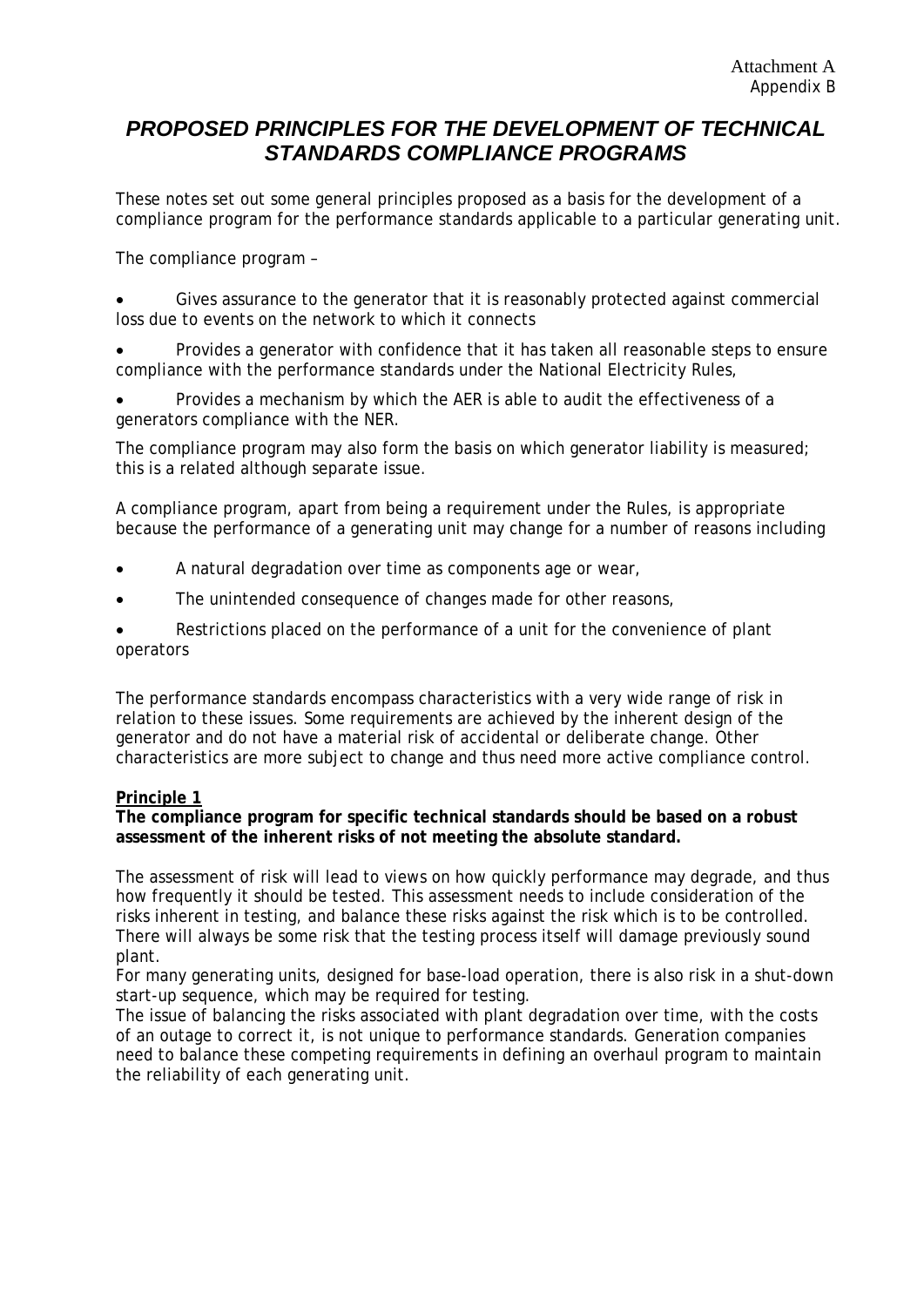## **Principle 2**

**Major planned overhauls should determine the frequency of any routine testing required unless there is a clear case for more frequent testing.** 

A planned overhaul provides the opportunity for testing without incurring an additional shutdown start-up cycle.

Further, components relevant to performance standards may the changed or adjusted during an overhaul period. Hence the overhaul period is a natural time to test performance. All these reasons suggest that the planned overhaul cycle should determine the timing of routine testing unless there is a clear case for some other period.

#### **Principle 3**

#### **Any routine testing regime that is required should have sufficient timing flexibility to avoid an additional shut-down start-up sequence.**

If, as proposed here, the compliance program is based on an assessment of risk, there should be an opportunity to revise it as operational experience leads to a different assessment of risk.

If it appears that for particular generating units, the risk of degradation of a particular standard is not material, then testing of that standard may be reduced or eliminated. If, on the other hand it appears that more frequent testing would have given a material benefit in achieving compliance, then a more stringent regime may be desirable.

#### **Principle 4**

**Each compliance program should be open to adjustment as more evidence on actual risks is accumulated.**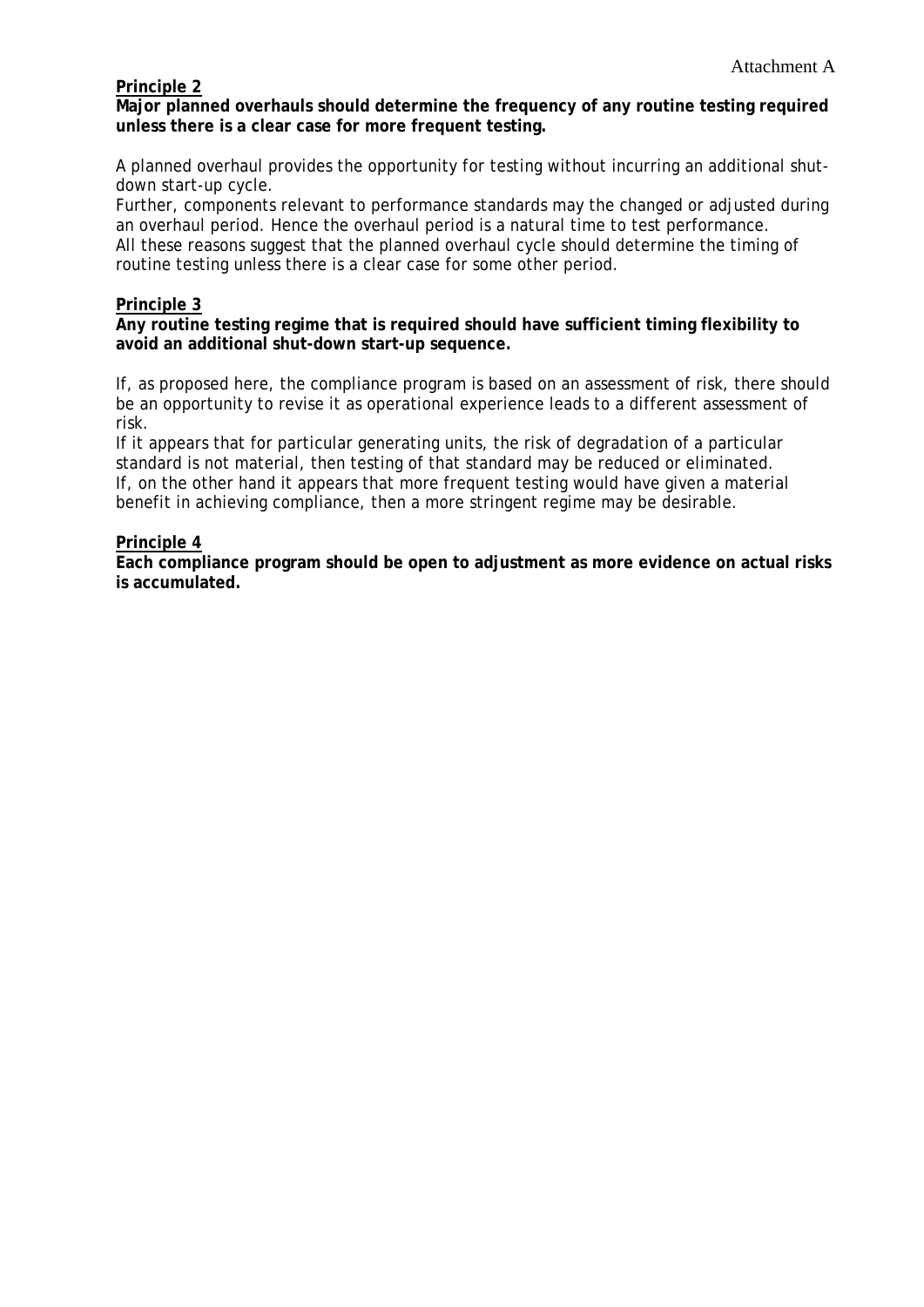| <b>Affected</b><br>clause | <b>Clause with proposed amendments</b>                                                                                                                                                                                                                                                                                                                                                                                                                                                                                                                                                                                                                                                                                                                                                                            | <b>Reason</b>                                                                                                                                                                                                                                                                                                                                                                                                                                                                                                                                                                                                                            | <b>NGF Comments</b> |
|---------------------------|-------------------------------------------------------------------------------------------------------------------------------------------------------------------------------------------------------------------------------------------------------------------------------------------------------------------------------------------------------------------------------------------------------------------------------------------------------------------------------------------------------------------------------------------------------------------------------------------------------------------------------------------------------------------------------------------------------------------------------------------------------------------------------------------------------------------|------------------------------------------------------------------------------------------------------------------------------------------------------------------------------------------------------------------------------------------------------------------------------------------------------------------------------------------------------------------------------------------------------------------------------------------------------------------------------------------------------------------------------------------------------------------------------------------------------------------------------------------|---------------------|
| 2.2.1(e)                  | To be eligible for registration as a Generator, a person<br>(e)<br>must:<br>(1)<br>having obtained NEMMCO's approval to do so,<br>classify each of the generating units which that<br>form part of the generating system it owns,<br>operates or controls, or from which it otherwise<br>sources electricity, as either a scheduled<br>generating unit or a non-scheduled generating<br>unit; and<br>satisfy NEMMCO that those generating units<br>(2)<br>and the connection points for those generating<br>units comply with the relevant technical<br>requirements set out in Chapter 5 clauses 5.3 or<br>clauses 5.10 and 5.11(if applicable) have been<br>complied with; and<br>satisfy NEMMCO that each generating system<br>(3)<br>will be capable of meeting or exceeding its<br>performance standards.    | The proposed new clause 5.3.7B provides<br>for acceptance of performance standards<br>by NEMMCO. It is intended that<br>Generators should not be registered until<br>performance standards are accepted by<br>NEMMCO for that Generator's plant, and<br>that NEMMCO is satisfied that the<br>Generator will be able to comply with the<br>performance standards.                                                                                                                                                                                                                                                                         | Agreed              |
| 2.9.2(a)                  | Subject to clause 2.9.2(d), NEMMCO must, within 15<br>(a)<br>business days after receiving the application, or after<br>receiving the further information or clarification under<br>clause 2.9.1(b), or within 15 business days after receiving<br>the information requested under clauses 5.3.7A(b),<br>$S5.2.4(b)$ and $5.11.2$ , whichever is the later, give notice<br>to the applicant that the applicant is to be admitted in the<br>category of Registered Participant applied for if<br>NEMMCO is reasonably satisfied that:<br>(1)<br>an applicant meets any<br>the eligibility<br>requirements specified for the category of<br>Registered Participant to which the application<br>relates;<br>if the application relates to registration in one of<br>(2)<br>the categories of Market Participant, the | Clauses 5.3.7A(b), S5.2.4(b) and 5.11.2<br>gives NEMMCO the power to access<br>information necessary to enable it to<br>properly assess proposed performance<br>standards. The performance standards for<br>new connection applications are to be<br>assessed prior to the connection<br>agreement being entered into. Although<br>this may be well before registration, it<br>could technically be done just prior to the<br>registration application. It is therefore<br>appropriate that the time periods in clause<br>$2.9.2(a)$ only run once requested<br>information is provided.<br>It is also appropriate that a person seeking | Agreed              |

#### **ATTACHMENT B - PROPOSED RULE CHANGES IN MARK-UP WITH EXPLANATION**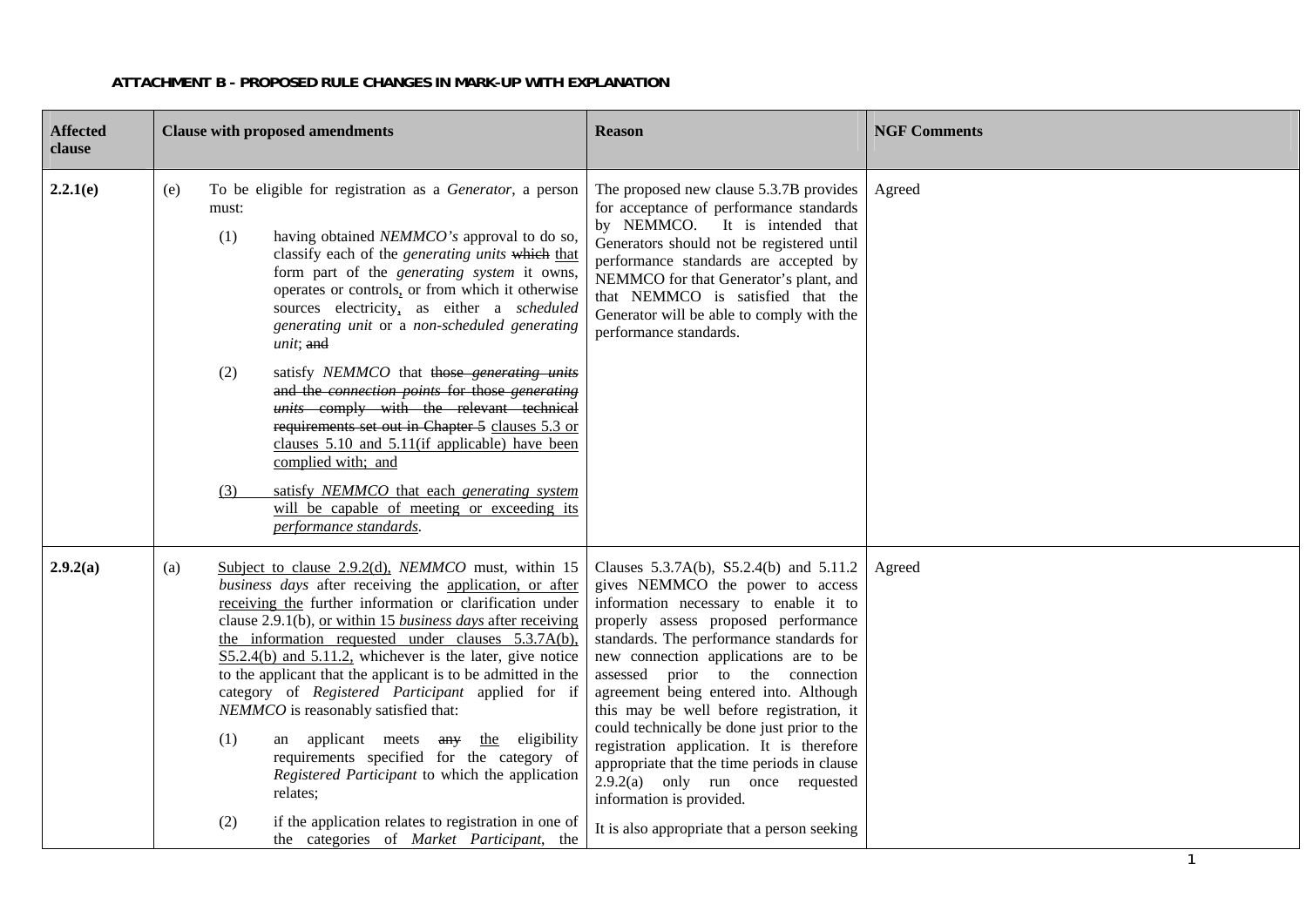| <b>Affected</b><br>clause | <b>Clause with proposed amendments</b>                                                                                                                                                                                                                                                                                                                                                                                                                                                                                                                                                                                                                                                                                                                                                                                                                                                                                                                                          | <b>Reason</b>                                                                                                                                                                                                                                                                                                                                                                                                                                                                                                                                                                                                | <b>NGF Comments</b>                                                                                                                                                                     |
|---------------------------|---------------------------------------------------------------------------------------------------------------------------------------------------------------------------------------------------------------------------------------------------------------------------------------------------------------------------------------------------------------------------------------------------------------------------------------------------------------------------------------------------------------------------------------------------------------------------------------------------------------------------------------------------------------------------------------------------------------------------------------------------------------------------------------------------------------------------------------------------------------------------------------------------------------------------------------------------------------------------------|--------------------------------------------------------------------------------------------------------------------------------------------------------------------------------------------------------------------------------------------------------------------------------------------------------------------------------------------------------------------------------------------------------------------------------------------------------------------------------------------------------------------------------------------------------------------------------------------------------------|-----------------------------------------------------------------------------------------------------------------------------------------------------------------------------------------|
|                           | applicant is and will be able to fulfil its financial<br>obligations under Chapter 3 including the<br>prudential requirements set out in clause 3.3;<br>and<br>(3)<br>the applicant has complied with and will<br>continue to be able to comply with the Rules.<br>If NEMMCO is not reasonably satisfied that an applicant<br>(b)<br>satisfies the requirements set out in clause 2.9.2(a),<br>NEMMCO must, within 15 business days after receiving<br>the application or after receiving the further information<br>or clarification required under clause $2.9.1(b)$ .<br>application;<br>(1)<br>further information or clarification required<br>(2)<br>under clause $2.9.1(b)$ ; or<br>information requested under<br>clauses<br>(3)<br>5.3.7A(b), S5.2.4(b) or 5.11.2,<br>whichever is the later, notify the applicant that it is not<br>qualified to be registered as a Registered Participant in<br>the relevant category and provide reasons for that<br>determination. | registration establish that that person has<br>complied with the Rules.<br>The<br>reference to the prudential<br>requirements is not necessary.<br>Clauses 5.3.7A(b), S5.2.4(b) and 5.11.2<br>gives NEMMCO the power to access<br>information necessary to enable it to<br>properly assess proposed performance<br>standards. As outlined above, it is<br>therefore appropriate that the time periods<br>in clause 2.9.2(b) only run once requested<br>information is provided.                                                                                                                              |                                                                                                                                                                                         |
| 2.9.2(d)                  | Provided those terms and conditions are reasonably<br>(d)<br>related to ensuring power system security, reliability of<br>supply or the quality of network service to other Network<br>Users, or are consistent with the market objective,<br>NEMMCO may impose such terms and conditions on any<br>registration as NEMMCO sees appropriate.                                                                                                                                                                                                                                                                                                                                                                                                                                                                                                                                                                                                                                    | In the context of new generation, it is<br>conceivable that NEMMCO might need<br>to register Generators on a conditional<br>basis. This is because NEMMCO's<br>overriding responsibility is to ensure<br>power system security, so it is<br>appropriate that NEMMCO has the<br>power to apply conditions to registration<br>that ensure that that objective can be<br>met. It is also appropriate to give<br>NEMMCO the power to apply<br>conditions to registration that ensure<br>reliability of supply and the quality of<br>network service since these are<br>necessary to ensure that the interests of | Delete - This clause gives NEMMCO excessive power to impose<br>any standards on connection. The automatic access standards are<br>to highest level of standard which NEMMCO may impose. |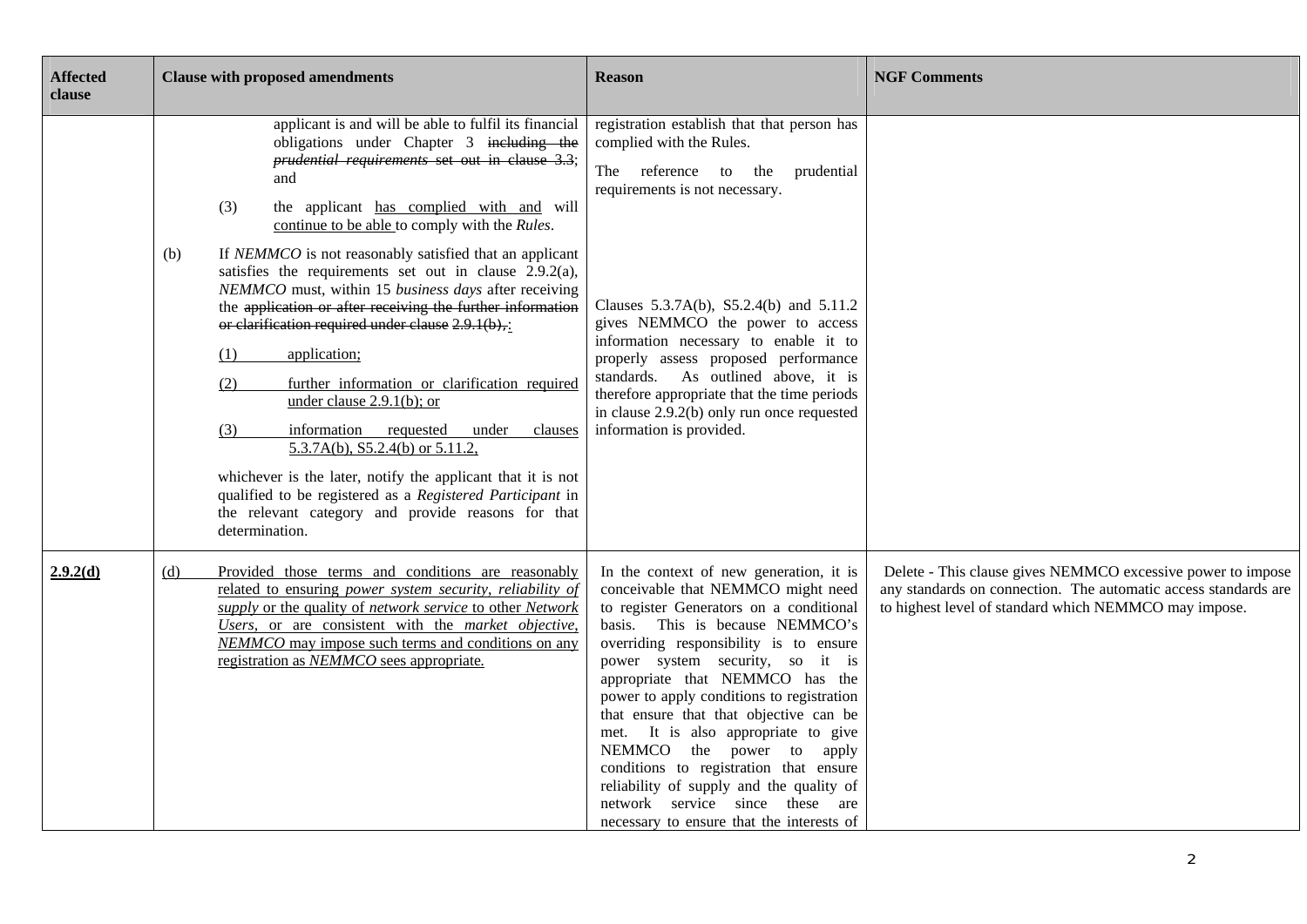| <b>Affected</b><br>clause | <b>Clause with proposed amendments</b>                                                                                                                                                                                                                                                                                                                                                                                                                                                                                                                      | <b>Reason</b>                                                                                                                                                                                                                                                                                                                                                                                                                                                                                           | <b>NGF Comments</b> |
|---------------------------|-------------------------------------------------------------------------------------------------------------------------------------------------------------------------------------------------------------------------------------------------------------------------------------------------------------------------------------------------------------------------------------------------------------------------------------------------------------------------------------------------------------------------------------------------------------|---------------------------------------------------------------------------------------------------------------------------------------------------------------------------------------------------------------------------------------------------------------------------------------------------------------------------------------------------------------------------------------------------------------------------------------------------------------------------------------------------------|---------------------|
|                           |                                                                                                                                                                                                                                                                                                                                                                                                                                                                                                                                                             | Network Users are protected.<br>Rather than include a provision that<br>specifically applies to Generators<br>(thereby creating an implication that<br>NEMMCO cannot impose conditions on<br>the registration of other applicants, it is<br>appropriate that a generic power to<br>impose conditions (albeit a conditional<br>power) be inserted.                                                                                                                                                       |                     |
| 3.11.7(a)                 | In addition to the requirements under clause $4.155.12$ , a<br>(a)<br>Market Participant which has classified a generating<br>unit as an ancillary service generating unit or a market<br>load as an ancillary service load must install and<br>maintain in accordance with the standards referred to in<br>clause 3.11.7(b) monitoring equipment to monitor and<br>record the response of the ancillary service generating<br>unit or ancillary service load to changes in the frequency<br>of the power system.                                           | This change is necessary to ensure that<br>the appropriate cross-reference is made<br>on implementation of these proposed<br>Rule changes.                                                                                                                                                                                                                                                                                                                                                              | Agree               |
| 3.13.3(k)                 | Subject to the restrictions and obligations in clause<br>(k)<br>5.3.8(a) NEMMCO must make the following registered<br>bid and offer data and Network Service Provider data and<br>updates available to a Registered Participants, on request<br>without unreasonable delay, the following information<br>and data if in its possession and control:<br>details of the shared transmission and distribution<br>(1)<br>network impedance data and other technical data<br>as listed in:<br>schedule 5.5.1;<br>schedule 5.5.2;<br>schedule 5.5.3; and<br>(iii) | This clause forms the basis of<br>NEMMCO's data policy - which allows<br>for snapshots of the power system to be<br>distributed to Registered Participants<br>(including if required generating plant<br>dynamic models).<br>The original clause was poorly worded,<br>and has been revised to aid clarity.<br>The different types of data described in<br>the clause have been separated into<br>different sections.<br>The reference to "Network Service<br>Provider Data" for the modelling data has | Agree               |
|                           | $(iv)$ schedule 5.5.4,<br>sufficient to carry out <i>power</i> system studies as<br>reasonably required by Registered Participants for<br>planning and/or operational purposes;                                                                                                                                                                                                                                                                                                                                                                             | been removed, as it is not clear that all the<br>data provided under this clause belongs to<br>the NSP. Some of it clearly is NSP data,<br>and this has been maintained through                                                                                                                                                                                                                                                                                                                         |                     |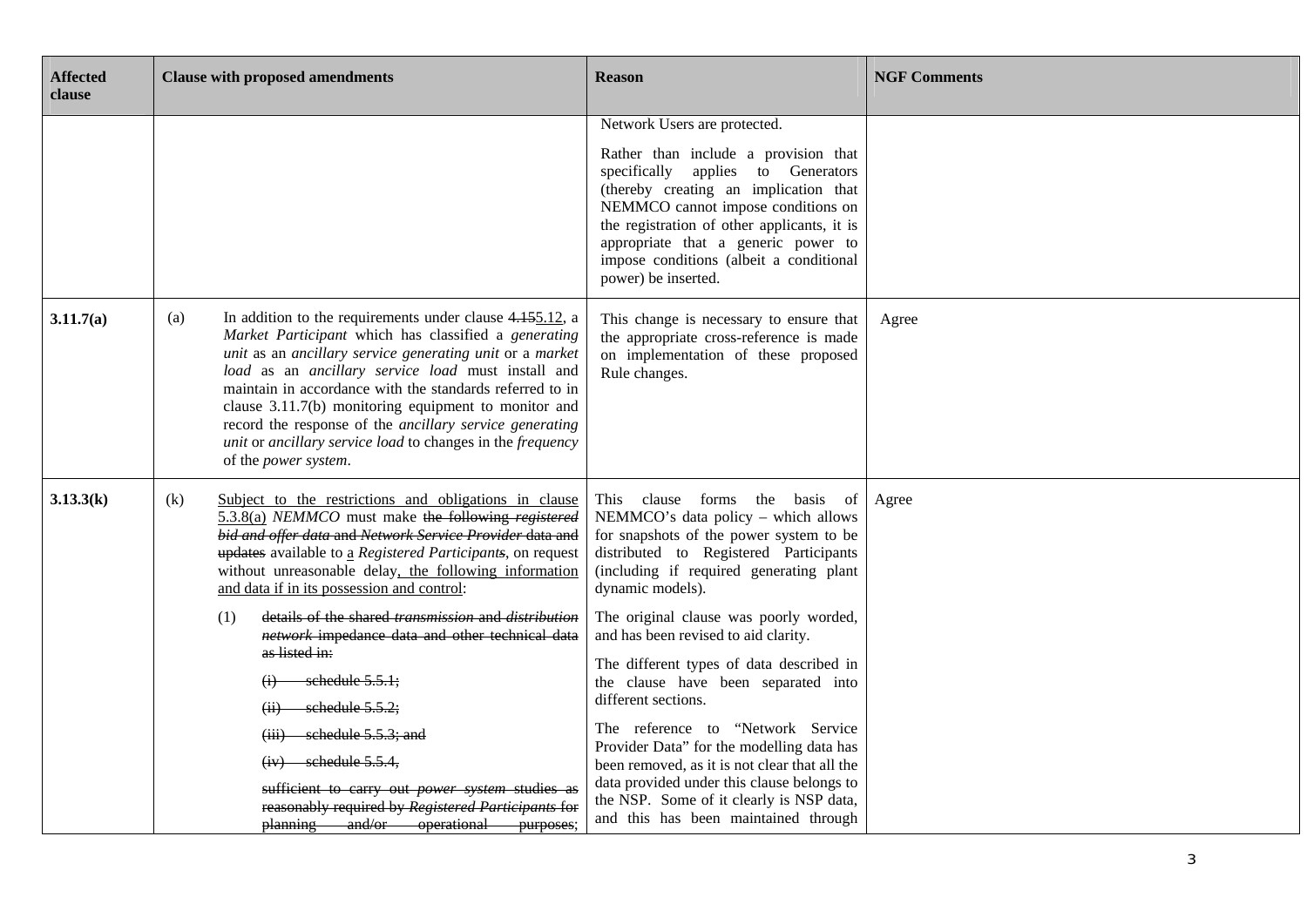| <b>Affected</b><br>clause | <b>Clause with proposed amendments</b>                                                                                                                                                                                                                                                                                                                                                                                                                                                                                                                                                                                                                                                                                                                                                                                                                                                                                                                                                                                                                                                                                       | <b>Reason</b>                                                                                                                                                                                                                                                                                                                                                                     | <b>NGF Comments</b>                                                                                                                                                                                                                                                    |
|---------------------------|------------------------------------------------------------------------------------------------------------------------------------------------------------------------------------------------------------------------------------------------------------------------------------------------------------------------------------------------------------------------------------------------------------------------------------------------------------------------------------------------------------------------------------------------------------------------------------------------------------------------------------------------------------------------------------------------------------------------------------------------------------------------------------------------------------------------------------------------------------------------------------------------------------------------------------------------------------------------------------------------------------------------------------------------------------------------------------------------------------------------------|-----------------------------------------------------------------------------------------------------------------------------------------------------------------------------------------------------------------------------------------------------------------------------------------------------------------------------------------------------------------------------------|------------------------------------------------------------------------------------------------------------------------------------------------------------------------------------------------------------------------------------------------------------------------|
|                           | andregistered bid and offer data;<br>(2)<br>the following information, provided that it is<br>reasonably required by the Registered Participant<br>to carry out power system studies (including,<br>without limitation, load flow and dynamic<br>simulations)<br>for planning and operational<br>purposes:<br>historical information relating to the<br>(i)<br>operating conditions of the <i>power system</i> ;<br>information and data provided to<br>(ii)<br>$NEMMCO$ under clauses 3.13.3(f),<br>$3.13.3(g)$ and $S5.2.4(b)(4)$ ;<br>information and data described in the<br>(iii)<br>Generating System Model Guidelines,<br>Generating System Design Data Sheet, and<br><b>Generating System Setting Data Sheet;</b><br>information and data described in<br>(iv)<br>schedules 5.5.3 and 5.5.4; and<br>(3)<br>operating<br>procedures and practices<br>for<br>transmission network or distribution network<br>operation and maintenance that have been<br>developed for the application of schedule 5.1<br>sufficient to enable <i>power</i> system modelling<br>under normal, <i>outage</i> and emergency conditions. | references to $3.13.3(f)$ and $3.13.3(g)$ .<br>S5.2.4(b) has been included because this<br>is currently the clause used to obtain wind<br>farm models.<br>The reference to "historical information<br>relating to the operating conditions of the<br>power system" has been added to make it<br>clear that information is to be given<br>sufficient to generate a load flow file. |                                                                                                                                                                                                                                                                        |
| 3.13.3(k1)                | NEMMCO may, in its absolute discretion, provide<br>(k1)<br>information of the type described in clause $3.13.3(k)$ to<br>persons who request it for the purpose of undertaking<br>research or providing advice to Registered Participants or<br>potential investors in the <i>power system</i> .                                                                                                                                                                                                                                                                                                                                                                                                                                                                                                                                                                                                                                                                                                                                                                                                                             | This clause has been added to enable<br>NEMMCO to pass on standard system<br>snapshots to power system consultants<br>who have a need for the data.                                                                                                                                                                                                                               | Agreed - Some information may be subject to commercial<br>intellectual property and the authors of particular document(s)<br>may need to be consulted on a case by case basis for permission.<br>This proposed clause seems inconsistent with $5.3.8$ and $5.2.3(c)$ . |
| 3.13.3(k2)                | Information provided under clause $3.13.3(k)(2)$ is<br>(k2)<br>confidential information.                                                                                                                                                                                                                                                                                                                                                                                                                                                                                                                                                                                                                                                                                                                                                                                                                                                                                                                                                                                                                                     | Current NEMMCO policy is to give out<br>snapshots to Participants under cover of<br>a letter saying that this is confidential<br>information. This clause formalises that<br>this information is to be treated as                                                                                                                                                                 | Agreed                                                                                                                                                                                                                                                                 |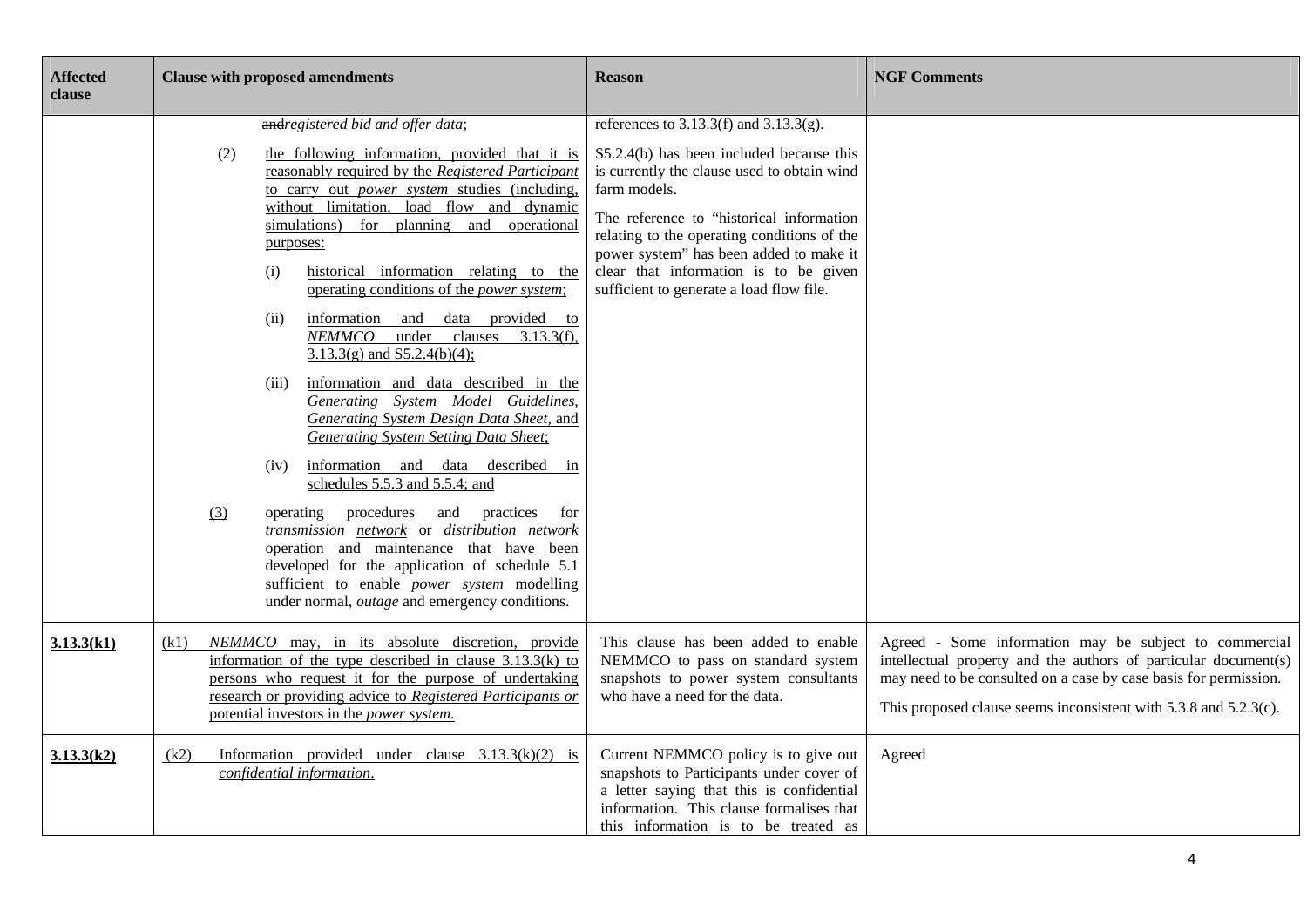| <b>Affected</b><br>clause | <b>Clause with proposed amendments</b>                                                                                                                                                                                                                                                                                                                                                                                                                                                                                                                                                                                                                                                                                        | <b>Reason</b>                                                                                                                                                                                                                                                                                                                                                                                                                                                                                                                                                                  | <b>NGF Comments</b>                                   |
|---------------------------|-------------------------------------------------------------------------------------------------------------------------------------------------------------------------------------------------------------------------------------------------------------------------------------------------------------------------------------------------------------------------------------------------------------------------------------------------------------------------------------------------------------------------------------------------------------------------------------------------------------------------------------------------------------------------------------------------------------------------------|--------------------------------------------------------------------------------------------------------------------------------------------------------------------------------------------------------------------------------------------------------------------------------------------------------------------------------------------------------------------------------------------------------------------------------------------------------------------------------------------------------------------------------------------------------------------------------|-------------------------------------------------------|
|                           |                                                                                                                                                                                                                                                                                                                                                                                                                                                                                                                                                                                                                                                                                                                               | confidential. Registered Participants are<br>bound by the Rules to treat confidential<br>information as described in 8.6.1. Non<br>participants (under 3.13.3(k1)) would<br>need to sign a confidentiality agreement.                                                                                                                                                                                                                                                                                                                                                          |                                                       |
| 3.13.3(k3)                | NEMMCO may recover from Registered Participants and<br>(k3)<br>other persons to whom information and data is provided or<br>to be provided under clauses $3.13.3(k)$ and $3.13.3(k1)$ ,<br>respectively, NEMMCO's estimate of the reasonable costs<br>incurred by NEMMCO, or to be incurred by NEMMCO, in<br>complying with a request under either of those clauses.<br>NEMMCO may withhold the information and data until its<br>estimate of reasonable costs is paid.                                                                                                                                                                                                                                                       | This is required to ensure that the user of<br>the service, as opposed to the market as a<br>whole, pays the cost of providing this<br>service.                                                                                                                                                                                                                                                                                                                                                                                                                                | Agreed                                                |
| 4.2.5(d)                  | NEMMCO must, when determining the secure operating<br>(d)<br>limits of the power system, assume that the applicable<br>performance standards are being met, subject to:<br>a Registered Participant notifying NEMMCO, in<br>(1)<br>accordance with clause $4.15(f)5.12(f)$ , that a<br>performance standard is not being met; or<br>NEMMCO otherwise becoming aware that a<br>(2)<br>performance standard is not being met.                                                                                                                                                                                                                                                                                                   | This change is necessary to ensure that<br>the appropriate cross-reference is made<br>on implementation of these proposed<br>Rule changes.                                                                                                                                                                                                                                                                                                                                                                                                                                     | Agreed                                                |
| 4.9.2(b) &<br>(b1)        | Subject to paragraph clause 4.9.2(b1), NEMMCO may at<br>(b)<br>any time give an instruction to a Scheduled Generator in<br>relation to any of its scheduled generating units with a<br>nameplate rating of 30MW or more, or its generating<br>systems of combined nameplate rating of 30 MW or more,<br>nominating that:<br>the generating unit or generating system<br>(1)<br>transformer is to be set to a nominated tap position<br>(if it has on-load tap changing capability);<br>the generating unit's or generating system's voltage<br>(2)<br>excitation control system set-point is to be set to<br>give a nominated <i>voltage</i> at its terminals; or<br>the generating unit or generating system is to be<br>(3) | NEMMCO currently requires Non-<br>Scheduled Generators to be subject to<br>dispatch for reactive power as a<br>condition of registration under clause<br>$2.2.3(c)$ for generating systems of 30<br>MW or more, but NEMMCO considers<br>that the power to dispatch reactive power<br>from non-scheduled generating systems<br>of 30 MW or more should be a normal<br>part of power system security dispatch<br>without resort to registration powers.<br>The changes to include "generating<br>system" and to allow that the plant might<br>not have a conventional excitation | Agreed – subject to connection agreement requirements |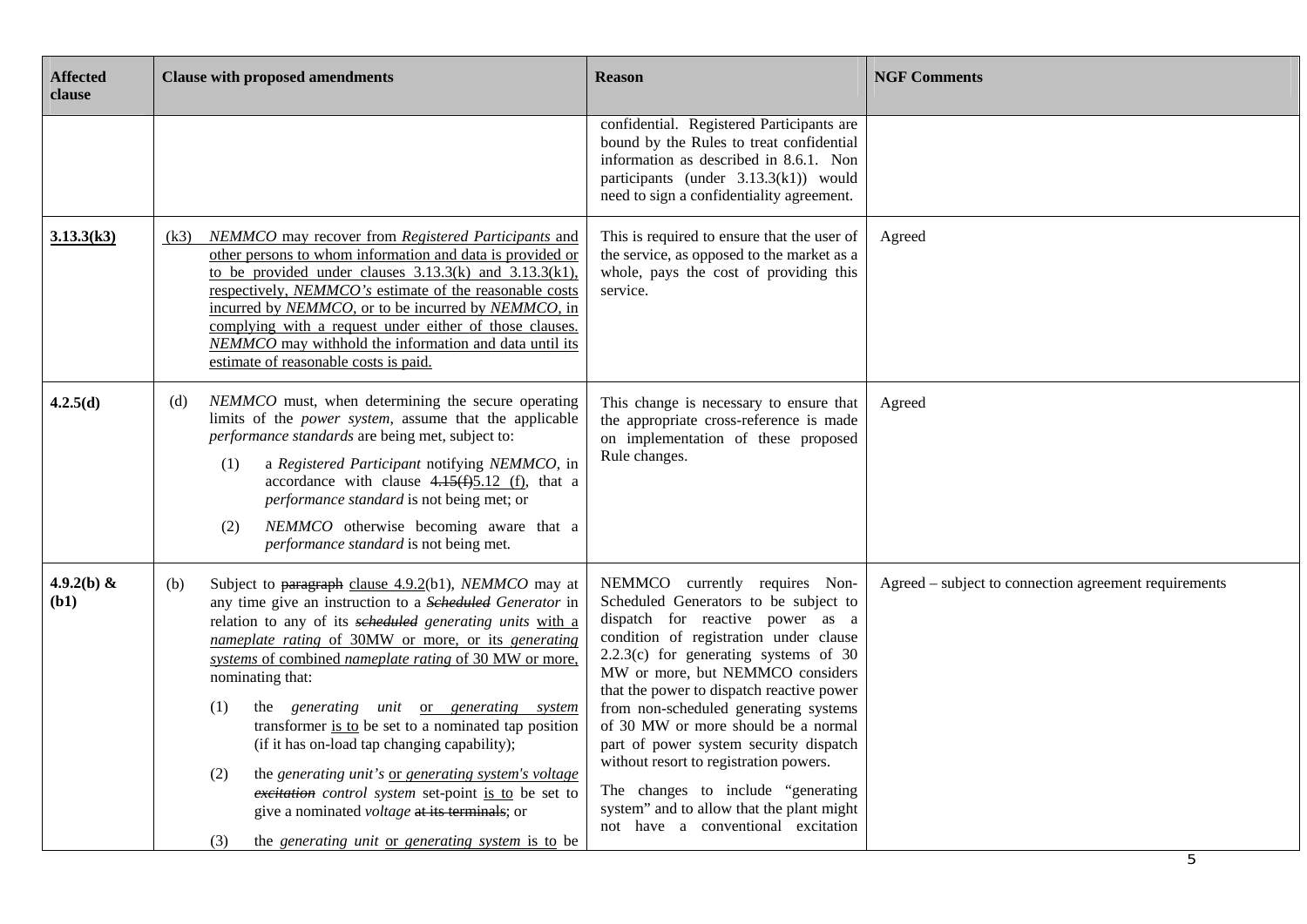| <b>Affected</b><br>clause | <b>Clause with proposed amendments</b>                                                                                                                                                                                                                                                                                                                                                                                                                                                                                                                                                                                     | <b>Reason</b>                                                                                                                                                                                                                                                                                                                                                                                                                                                                                                                                                                                                                       | <b>NGF Comments</b> |
|---------------------------|----------------------------------------------------------------------------------------------------------------------------------------------------------------------------------------------------------------------------------------------------------------------------------------------------------------------------------------------------------------------------------------------------------------------------------------------------------------------------------------------------------------------------------------------------------------------------------------------------------------------------|-------------------------------------------------------------------------------------------------------------------------------------------------------------------------------------------------------------------------------------------------------------------------------------------------------------------------------------------------------------------------------------------------------------------------------------------------------------------------------------------------------------------------------------------------------------------------------------------------------------------------------------|---------------------|
|                           | operated to supply or absorb a nominated level of<br>reactive power at its terminals or at its connection<br>point.<br>Unless otherwise provided under an ancillary services<br>(b1)<br>agreement or a connection agreement, NEMMCO must<br>not give an instruction under paragraph clause $4.9.2(b)$<br>that requires a generating unit or generating system to<br>supply or absorb <i>reactive power</i> at its terminals at a level<br>which is outside the mandatory capability for that<br>generating unit determined in accordance with clause<br>S5.2.5.1 of schedule 5.2 plant's relevant performance<br>standard. | control system and the measurement<br>point for reactive power might be the<br>connection point, are necessary to be<br>consistent<br>with<br>the<br>proposed<br>amendments to clauses S5.2.5.1 and<br>S5.2.5.13.<br>The change to the reference to<br>"mandatory capability" is to remove an<br>inconsistency that arose with the<br>introduction of the performance<br>standards regime, which replaced the<br>concept of a "mandatory capability" with<br>agreed<br>performance<br>standards.<br>NEMMCO should be able to dispatch<br>reactive power within the capabilities<br>defined by the relevant performance<br>standard. |                     |
| 4.13(a) $&(b)$            | <b>Delete</b>                                                                                                                                                                                                                                                                                                                                                                                                                                                                                                                                                                                                              | These are being moved to clause<br>$5.10.1(a)$ and (b), respectively after some<br>amendments                                                                                                                                                                                                                                                                                                                                                                                                                                                                                                                                       | Agreed              |
| 4.14                      | <b>Delete</b>                                                                                                                                                                                                                                                                                                                                                                                                                                                                                                                                                                                                              | Clauses 4.14(a) to (i) and 4.14(l) to (o)<br>are being moved to clause 5.11.1 after<br>some amendments.<br>Clauses $4.14(j)$ and (k) are being moved<br>to clause $5.11.2(a)$ and (b), respectively,<br>after some amendments.                                                                                                                                                                                                                                                                                                                                                                                                      | Agreed              |
| 4.15                      | <b>Delete</b>                                                                                                                                                                                                                                                                                                                                                                                                                                                                                                                                                                                                              | Clause 4.15 is being moved to clause 5.12<br>after some amendments.                                                                                                                                                                                                                                                                                                                                                                                                                                                                                                                                                                 | Agreed              |
| 5.1.2(a)                  | 5.1.2<br><b>Purpose</b><br>This Chapter:<br>(a)<br>provides the framework for <i>connection</i> to a<br>(1)<br>transmission network or a distribution network<br>and access to the <i>networks</i> forming part of the                                                                                                                                                                                                                                                                                                                                                                                                     | This change is required to clarify that<br>Chapter 5 also deals with alterations to<br>generating plant. The term connection can<br>be ambiguous in that changes to<br>connections can be interpreted as only<br>those that change the physical link to the                                                                                                                                                                                                                                                                                                                                                                         | Agreed              |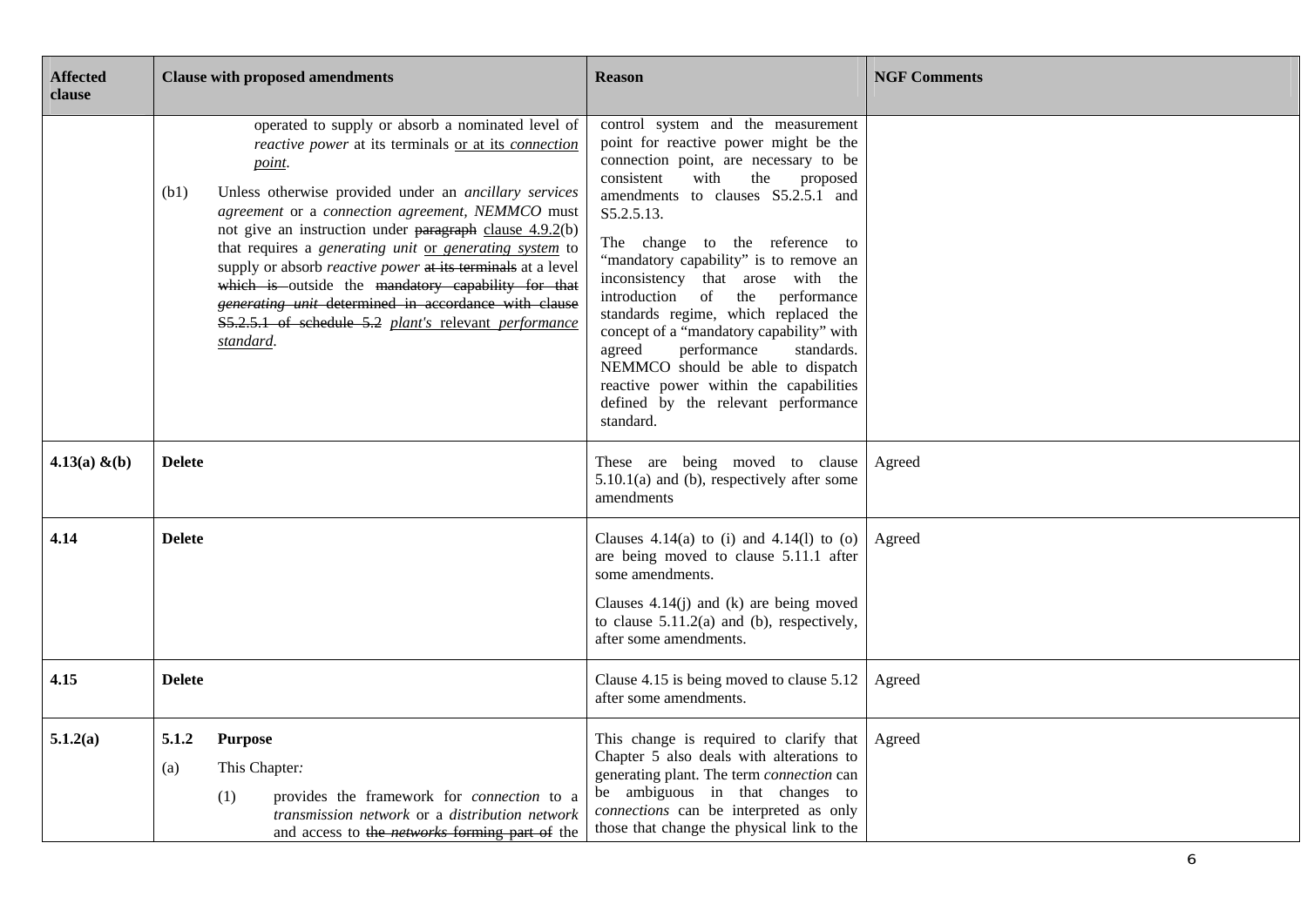| <b>Affected</b><br>clause | <b>Clause with proposed amendments</b>                                                                                                                                                                                                                                                                                                                                                                                                                                                                                                                                                                                                                                                                                                                                                                | <b>Reason</b>                                                                                                                                                                                                                                                                                                                                                                           | <b>NGF Comments</b> |
|---------------------------|-------------------------------------------------------------------------------------------------------------------------------------------------------------------------------------------------------------------------------------------------------------------------------------------------------------------------------------------------------------------------------------------------------------------------------------------------------------------------------------------------------------------------------------------------------------------------------------------------------------------------------------------------------------------------------------------------------------------------------------------------------------------------------------------------------|-----------------------------------------------------------------------------------------------------------------------------------------------------------------------------------------------------------------------------------------------------------------------------------------------------------------------------------------------------------------------------------------|---------------------|
|                           | national grid; and<br>(2)<br>has the following purposesaims:<br>to detail the principles and guidelines<br>(i)<br>governing connection and access to a<br>network;<br>to establish the process to be followed<br>(ii)<br>by a Registered Participant or a person<br>intending to become a Registered<br>Participant to establish or modify a<br>connection to a network or to alter<br>generating plant connected to a<br>network;<br>to address a Connection Applicant's<br>(iii)<br>reasonable expectations of the level and<br>standard of power transfer capability<br>that the relevant network should<br>provide; and<br>(iv)<br>to establish processes to ensure<br>ongoing compliance with the technical<br>requirements of this Chapter to<br>facilitate management of the national<br>grid. | transmission or distribution network,<br>whereas 5.2.5 clearly includes alterations<br>to generating plant.                                                                                                                                                                                                                                                                             |                     |
| 5.1.3(b2)                 | (b2)<br>A Registered Participant or person intending to<br>become a Registered Participant may request<br>connection of a facility, modification of a connection,<br>or alteration of <i>connected plant</i> at a standard below an<br>automatic access standard if the connection,<br>modification to the <i>connection</i> , or alteration of<br>connected plant does not adversely affect other<br><b>Registered Participants:</b><br>power system security;<br>(1)<br>(2)<br>as regards <i>connection</i> of a <i>generating</i> system,<br>reliability of supply; or<br>the quality of <i>supply</i> to other <i>Network Users</i> .<br>(3)                                                                                                                                                      | These changes are required to clarify that<br>the provisions apply to modification of<br>connections and alterations of connected<br>plant. Further, previously the clause<br>referred to any adverse effect on other<br>Registered Participants. This is too<br>broad a test and it is appropriate to<br>restrict the clause to the specific<br>instances in $(1)$ , $(2)$ and $(3)$ . | Agreed              |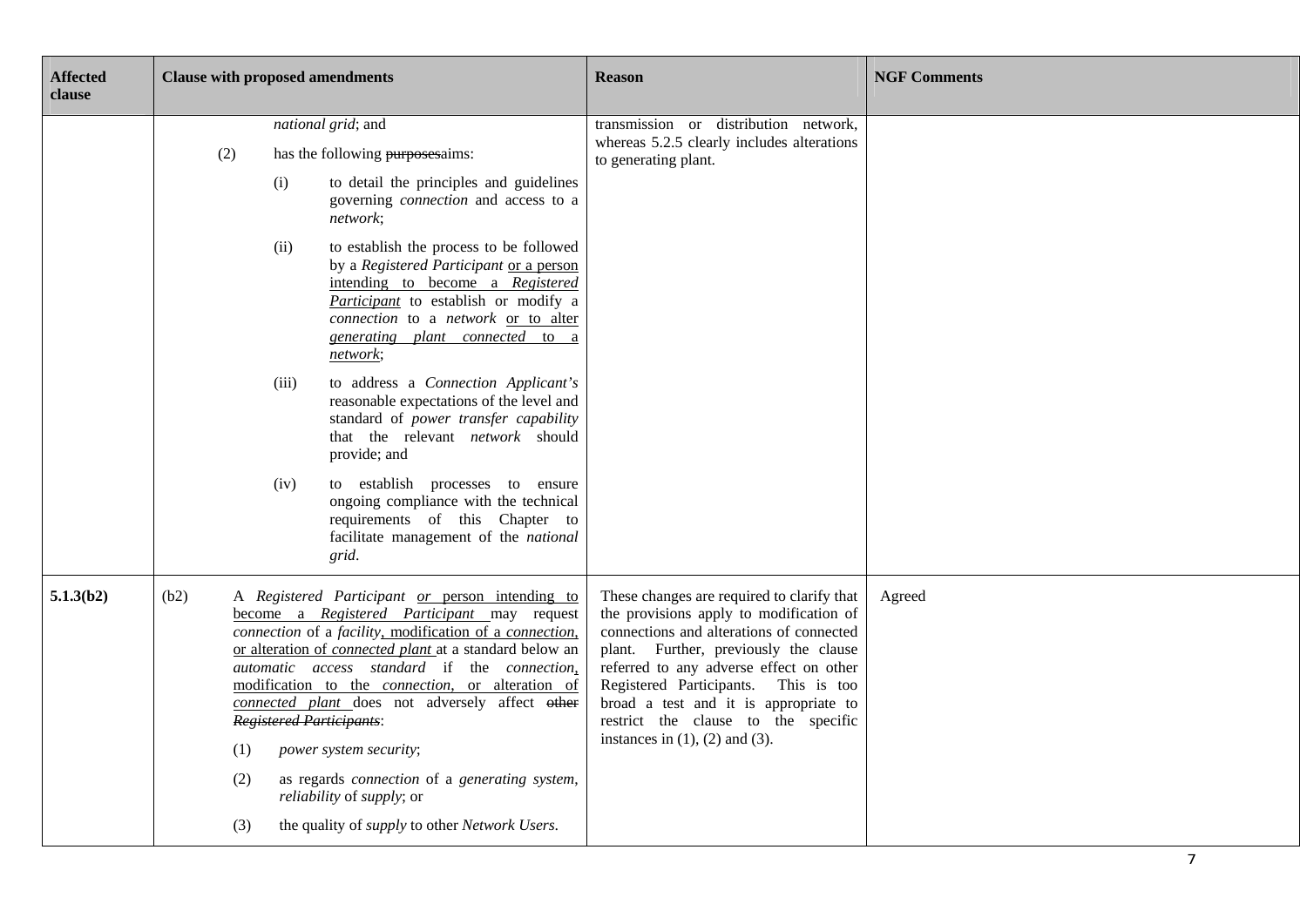| <b>Affected</b><br>clause | <b>Clause with proposed amendments</b>                                                                                                                                                                                                                                                                                                                                                                                                                                                                               | <b>Reason</b>                                                                                                                                                                                                                                                                                                                                                                                                                                                                                                                        | <b>NGF Comments</b> |
|---------------------------|----------------------------------------------------------------------------------------------------------------------------------------------------------------------------------------------------------------------------------------------------------------------------------------------------------------------------------------------------------------------------------------------------------------------------------------------------------------------------------------------------------------------|--------------------------------------------------------------------------------------------------------------------------------------------------------------------------------------------------------------------------------------------------------------------------------------------------------------------------------------------------------------------------------------------------------------------------------------------------------------------------------------------------------------------------------------|---------------------|
| 5.2.2(b)                  | (b)<br>The <i>Rules</i> apply to all:<br>all connection agreements made after 13<br>(1)<br>December 1998;<br>(2)<br>all deemed connection agreements created<br>pursuant to under clause $5.2.2(a)$ ; and<br>(3)<br>all requests to establish <i>connection</i> or modify an<br>existing connection after 13 December 1998.                                                                                                                                                                                          | There is no need to refer to<br>modifications of connection in (3) as<br>there will already be in place a<br>connection agreement that is referred to<br>in $(1)$ or $(2)$ .                                                                                                                                                                                                                                                                                                                                                         | Agreed              |
| 5.2.2(c) & (d)            | <b>Delete</b>                                                                                                                                                                                                                                                                                                                                                                                                                                                                                                        | There is no need for clause $5.2.2(c)$ . Its<br>effect is unclear and it is confusing.<br>Chapter 5 no longer contains mandatory<br>technical requirements that could<br>conflict with the connection agreement.<br>There is no need for clause $5.2.2(d)$ . Its<br>operation is unclear given the obligations<br>set out in clauses 5.2.3 (Obligations of<br>Network Service Providers), 5.2.4<br>(Obligations of Customers) and 5.2.5<br>(Obligations of Generators).                                                              | Agreed              |
| 5.2.5(a)                  | Each $\triangle$ Generator must plan and design its facilities and<br>(a)<br>ensure that its <i>facilities</i> they are operated to comply with:<br>its connection agreement with a Network Service<br>(1)<br>Provider the performance standards applicable to<br>those facilities;<br>subject to clause $5.2.5(a)(1)$ , all applicable<br>(2)<br>performance standards its connection agreement<br>with a Network Service Provider; and<br>(3)<br>subject to clause $5.2.5(a)(2)$ , the <i>system</i><br>standards. | It is important that the performance<br>standards take precedence over the<br>connection agreement because:<br>performance standards are assessed<br>by NEMMCO in the context of<br>system security, reliability of supply<br>and quality of supply;<br>application of the existing procedures<br>has resulted in differences between<br>connection<br>agreements<br>and<br>performance standards, which must<br>not be allowed to undermine that<br>process;<br>performance standards are only<br>amended with the agreement of the | Agreed              |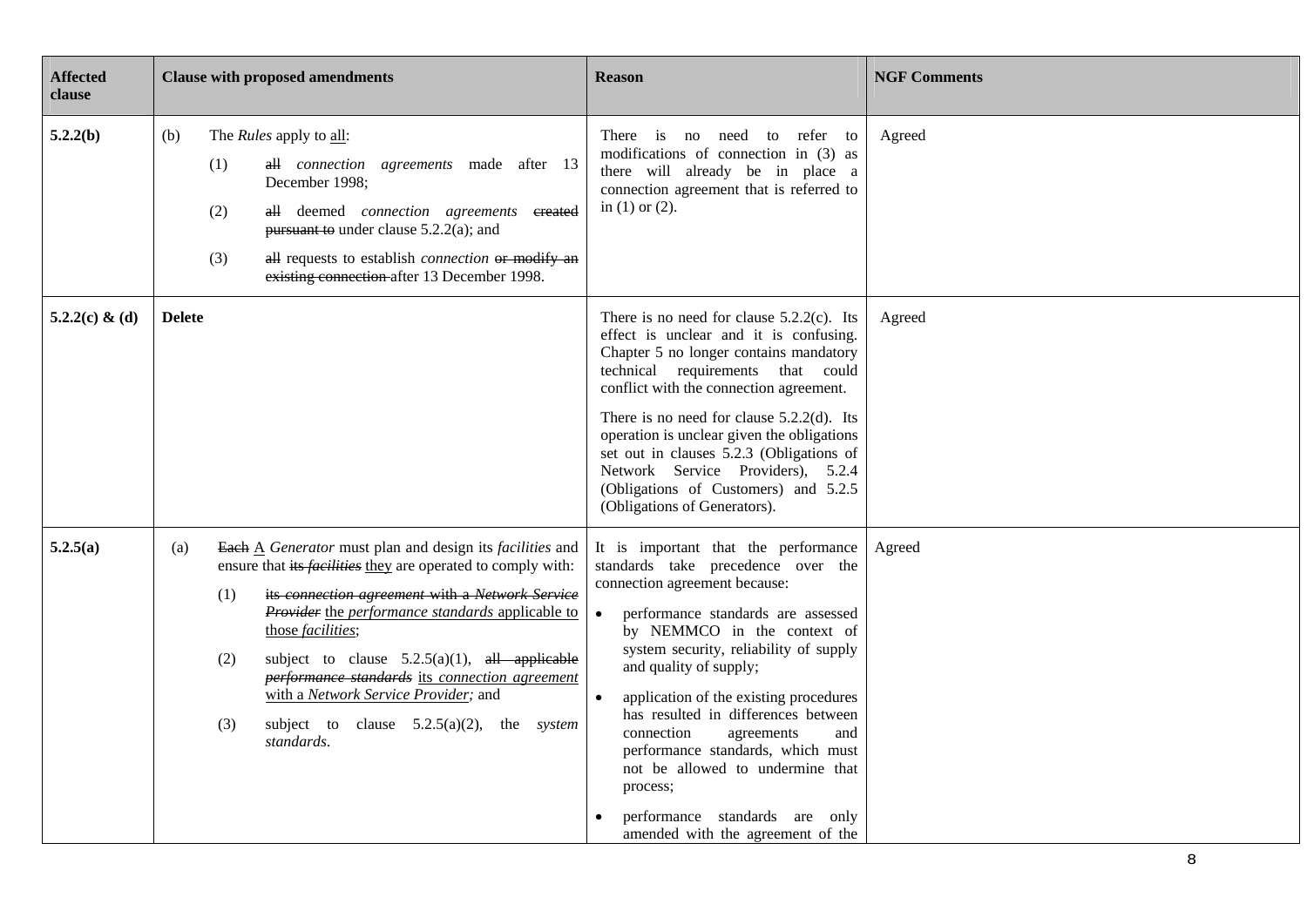| <b>Affected</b><br>clause | <b>Clause with proposed amendments</b>                                                                                                                                                                                                                                                                                                                                                                                                               | <b>Reason</b>                                                                                                                                                                                                                                                                                                                                                                                   | <b>NGF Comments</b> |
|---------------------------|------------------------------------------------------------------------------------------------------------------------------------------------------------------------------------------------------------------------------------------------------------------------------------------------------------------------------------------------------------------------------------------------------------------------------------------------------|-------------------------------------------------------------------------------------------------------------------------------------------------------------------------------------------------------------------------------------------------------------------------------------------------------------------------------------------------------------------------------------------------|---------------------|
|                           |                                                                                                                                                                                                                                                                                                                                                                                                                                                      | and<br>subsequent<br>parties,<br>any<br>agreement should take precedence<br>over an earlier agreement; and<br>the connection agreement is a private                                                                                                                                                                                                                                             |                     |
|                           |                                                                                                                                                                                                                                                                                                                                                                                                                                                      | arrangement between third parties<br>and the Rules should override those<br>agreements where the Rules cover<br>the field, ie system security,<br>reliability of supply and quality of<br>supply in the NEM.                                                                                                                                                                                    |                     |
|                           |                                                                                                                                                                                                                                                                                                                                                                                                                                                      | When the technical requirements in<br>schedule S5.2 were mandatory, it was<br>necessary for any variations agreed in a<br>connection agreement to take precedence<br>over schedule S5.2, but now that the<br>mandatory requirements have been<br>converted into automatic and minimum<br>access standards that is no longer required<br>and undermines the concept of<br>performance standards. |                     |
|                           |                                                                                                                                                                                                                                                                                                                                                                                                                                                      | For new connections, there should be no<br>inconsistencies as the performance<br>standards will be recorded in the<br>connection agreement. NEMMCO will<br>have imput into the drafting of the the<br>performance standards and they will be<br>accepted by NEMMCO subject to the<br>connection agreement being executed.                                                                       |                     |
| 5.2.5(b)(1) &<br>(2)      | (b)<br>A Generator must:<br>(1)<br>submit an <i>application to connect</i> in respect of<br>new or altered equipment generating plant<br>owned, operated or controlled by the Generator,<br>or to be owned, operated or controlled by the<br>Generator, and enter into a connection agreement<br>with a Network Service Provider in accordance<br>with clause 5.3 prior to that equipment generating<br>plant being connected to the network of that | The previous reference to altered<br>equipment is now dealt with in clause<br>5.3.9.                                                                                                                                                                                                                                                                                                            | Agreed              |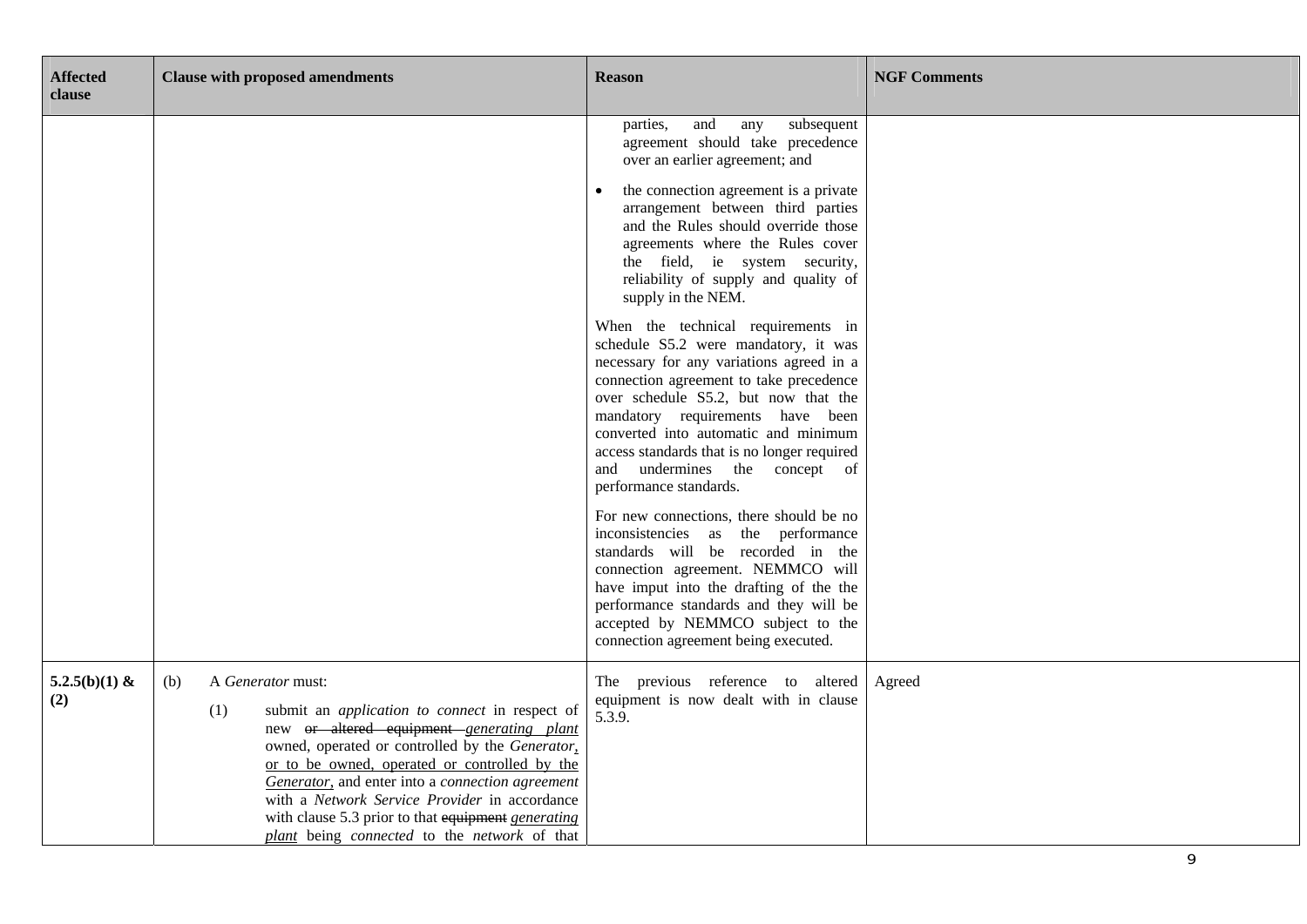| <b>Affected</b><br>clause | <b>Clause with proposed amendments</b>                                                                                                                                                                                                                                                                                                                                                                                                                                                                                                                                                                                                                                                     | <b>Reason</b>                                                                                                                                                                                                                                                                                              | <b>NGF Comments</b> |
|---------------------------|--------------------------------------------------------------------------------------------------------------------------------------------------------------------------------------------------------------------------------------------------------------------------------------------------------------------------------------------------------------------------------------------------------------------------------------------------------------------------------------------------------------------------------------------------------------------------------------------------------------------------------------------------------------------------------------------|------------------------------------------------------------------------------------------------------------------------------------------------------------------------------------------------------------------------------------------------------------------------------------------------------------|---------------------|
|                           | Network Service Provider or altered (as the case<br>may be);<br>comply with the reasonable requirements of the<br>(2)<br>relevant Network Service Provider in respect of<br>design requirements of equipment generating<br>plant proposed to be connected to the network of<br>that Network Service Provider in accordance with<br>clause 5.4 and schedule 5.2;                                                                                                                                                                                                                                                                                                                            |                                                                                                                                                                                                                                                                                                            |                     |
| 5.3.1                     | The process and procedures in this eClause 5.3 must be<br>(a)<br>followed by a Registered Participant or person intending<br>to become a Registered Participant wishing to establish or<br>modify a connection to a network.<br>For the purposes of clause 5.3, the expression "establish a<br>(b)<br>connection" Establishing a connection in this clause<br>includes modifying an existing <i>connection</i> to the national<br><i>grid</i> or altering <i>plant</i> but does not include alterations to<br><i>generating plant</i> in the circumstances set out in clause<br>5.3.9.<br>A Generator wishing to alter connected generating plant<br>(c)<br>must comply with clause 5.3.9. | Modifications to plant can occur without<br>modifications to the connection. There is<br>generally no need to go through a full<br>connection enquiry process for a<br>Generator who is modifying plant, and a<br>simplified process is more efficient.                                                    | Agreed              |
| 5.3.2(a)                  | An existing or intending Registered Participant, or a<br>(a)<br>person who is eligible to become a Registered<br>Participant, who wishes A person wishing to lodge or<br>consider is considering lodging an application to connect<br>to a network must first make a connection enquiry by<br>advising the Local Network Service Provider of the type,<br>magnitude and timing of the proposed connection to the<br>network of that Local Network Service Provider.                                                                                                                                                                                                                        | There is no need to refer to existing or<br>intending<br>Registered<br>Participants.<br>Anyone can make a connection inquiry.                                                                                                                                                                              | Agreed              |
| 5.3.2(e)                  | For the purposes of clause $5.3.2(d)$ , where the<br>(e)<br>performance or operation of <i>plant</i> that is the subject of an<br>application to connect could be materially affected by<br>another project, the Network Service Provider must<br>provide to the Connection Applicant the following<br>information about the other project sufficient to identify                                                                                                                                                                                                                                                                                                                          | Clause $5.3.2(e)$ has been added to allow<br>for the situation where one project has an<br>adverse impact on another project. Until<br>now, clause 5.3.8 has prevented the NSP<br>disclosing such information to the<br>connection applicant, even though the<br>information may be of critical importance | Agreed              |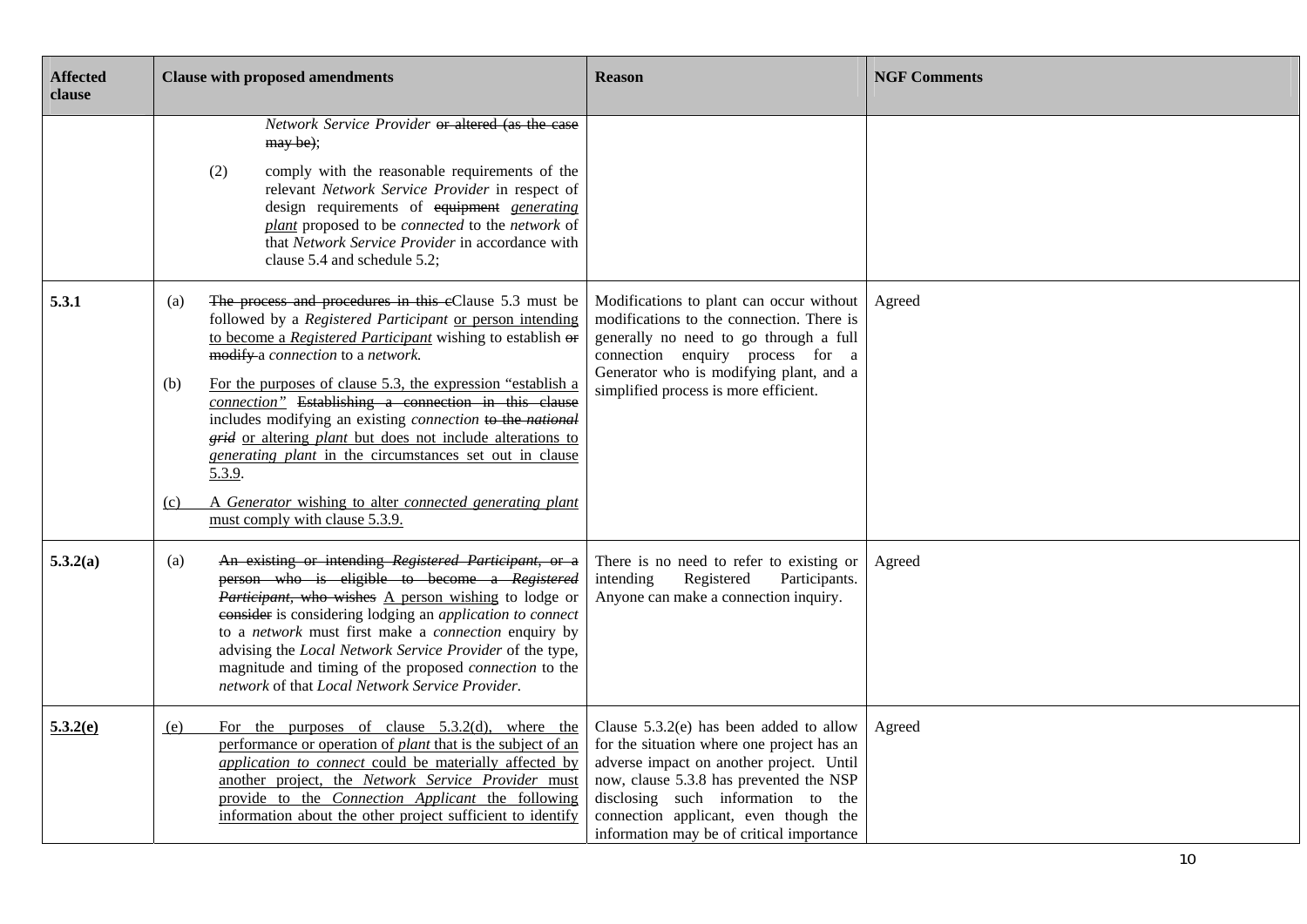| <b>Affected</b><br>clause | <b>Clause with proposed amendments</b>                                                                                                                                                                                                                                                                                                                                                                                                                                                                                                                                                                                                                                                                                                             | <b>Reason</b>                                                                                                                                                                                                                                                                                                                                                                                                                                                                                                                                                                                                                                                                                                                                                                                                        | <b>NGF Comments</b> |
|---------------------------|----------------------------------------------------------------------------------------------------------------------------------------------------------------------------------------------------------------------------------------------------------------------------------------------------------------------------------------------------------------------------------------------------------------------------------------------------------------------------------------------------------------------------------------------------------------------------------------------------------------------------------------------------------------------------------------------------------------------------------------------------|----------------------------------------------------------------------------------------------------------------------------------------------------------------------------------------------------------------------------------------------------------------------------------------------------------------------------------------------------------------------------------------------------------------------------------------------------------------------------------------------------------------------------------------------------------------------------------------------------------------------------------------------------------------------------------------------------------------------------------------------------------------------------------------------------------------------|---------------------|
|                           | the extent of the impact:<br>if an <i>application to connect</i> has been received in<br>(1)<br>respect of the other project, information of the<br>types specified in clause S5.4 but not clauses<br>$S5.4(d)$ or $S5.4(i)$ , consistent with the<br>application to connect of the other project; and<br>if an <i>offer to connect</i> has been made in respect<br>(2)<br>of the other project, information of the types<br>specified in clauses $S5.2.4(b)$ , and $S5.5$ ,<br>consistent with the offer to connect of the other<br>project.                                                                                                                                                                                                      | to the viability of the second project and<br>the NSP is required to negotiate in good<br>This modification attempts to<br>faith.<br>address this problem by allowing the<br>release of basic information of competing<br>projects for which an application to<br>connect has been received and more<br>detailed information of competing<br>projects for which an offer to connect has<br>been made.                                                                                                                                                                                                                                                                                                                                                                                                                |                     |
| 5.3.3(b)(1)(i)            | will need to be involved in planning to make the<br>(i)<br><i>connection</i> or will be involved under clause 5.3.5(f); and                                                                                                                                                                                                                                                                                                                                                                                                                                                                                                                                                                                                                        | This change is needed to ensure that the<br>inquirer is told that the TNSP will be<br>involved in the planning carried out in<br>respect of a generating system connected<br>to a distribution network where that<br>generating system is more than 10 MW.                                                                                                                                                                                                                                                                                                                                                                                                                                                                                                                                                           | Agreed              |
| 5.3.4A(a)                 | A negotiated access standard must:<br>(a)<br>be no less onerous than the corresponding<br>(1)<br>minimum access standard specified by the<br>Network Service Provider in accordance with<br>clause 5.3.3(b1)(2);<br>be set at a level that will not adversely affect<br>(2)<br>power system security; and<br>be set at a level that will not adversely affect the<br>(3)<br>quality of <i>supply</i> for other Network Users;<br>in respect of <i>generating plant</i> , be set at a level<br>(4)<br>that will not adversely affect reliability of<br>supply; and<br>in respect of <i>generating plant</i> , meet the<br>(5)<br>requirements applicable to a <i>negotiated access</i><br>standard in clauses S5.2.5, S5.2.6, S5.2.8 and<br>S5.2.9. | Clause 5.3.4A must reference reliability<br>of supply as this concept is also central to<br>the proper operation of the market. Some<br>of the technical requirements impact<br>reliability of supply as well as power<br>system security (notably S5.2.5.9 and<br>$S5.2.5.12$ : a change to the technical<br>envelope is treated as an impact on<br>security in the planning framework, but in<br>operational timeframes may be managed<br>by actions that impact reliability to<br>maintain security.<br>Bases for negotiation have been added to<br>the technical requirements in S5.2.5.<br>These do not form part of the automatic<br>or minimum standards but explain how<br>they are to be applied. The additional<br>wording in $5.3.4A(a)(5)$ is required to<br>ensure that these bases for negotiation are | Agreed              |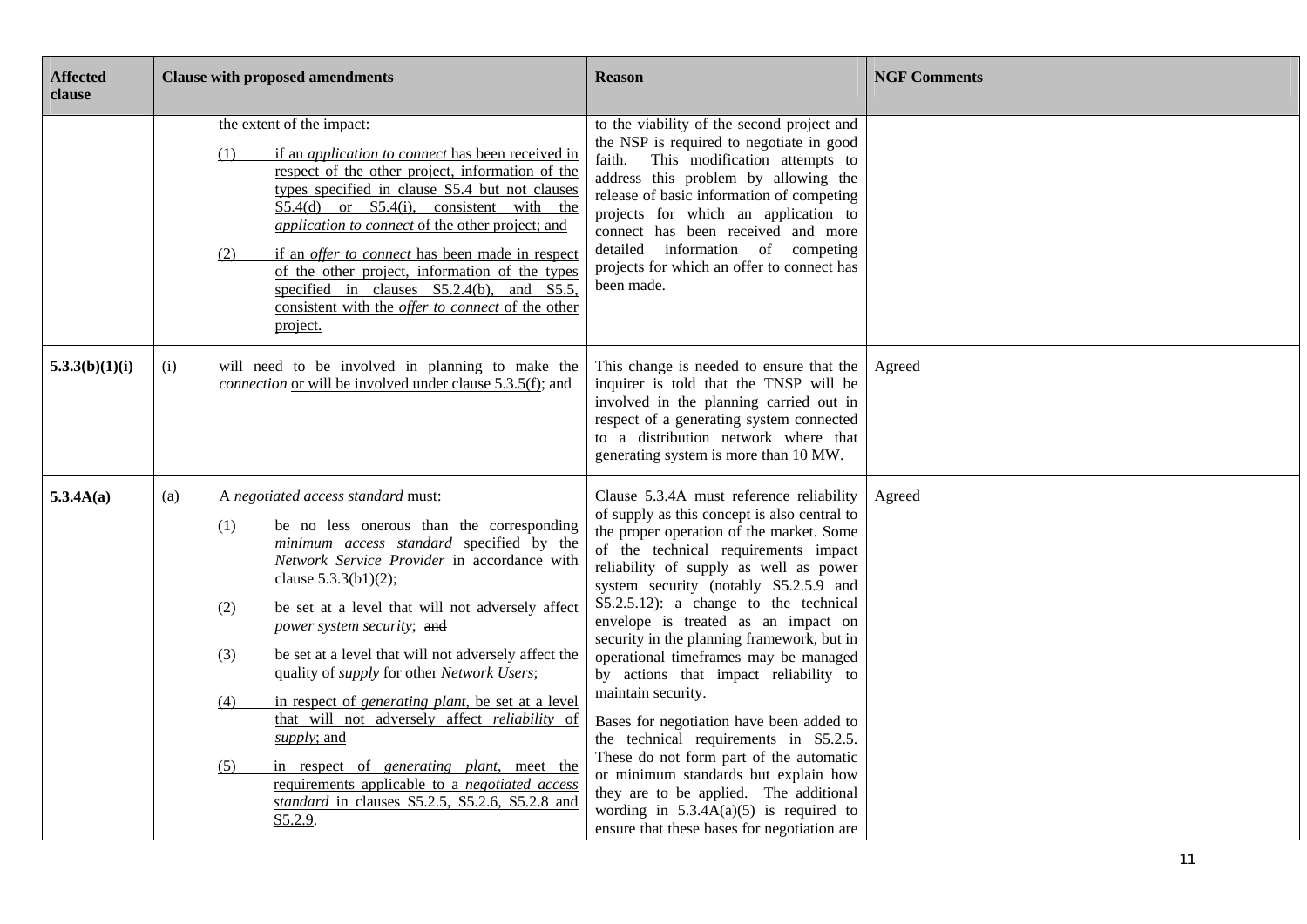| <b>Affected</b><br>clause |     | <b>Clause with proposed amendments</b>                                                                                                                                                                                                                                                                                                                                                                                                                                                                                                                                                                                                                                                                                                                                                                                                                                                                                                                                                                                                                                           | <b>Reason</b>                                                                                                                                                                                                                                                                                                                                                                                                                                                                                                                                                                                                                                                                                                                                                                                                                                                                                                | <b>NGF Comments</b> |
|---------------------------|-----|----------------------------------------------------------------------------------------------------------------------------------------------------------------------------------------------------------------------------------------------------------------------------------------------------------------------------------------------------------------------------------------------------------------------------------------------------------------------------------------------------------------------------------------------------------------------------------------------------------------------------------------------------------------------------------------------------------------------------------------------------------------------------------------------------------------------------------------------------------------------------------------------------------------------------------------------------------------------------------------------------------------------------------------------------------------------------------|--------------------------------------------------------------------------------------------------------------------------------------------------------------------------------------------------------------------------------------------------------------------------------------------------------------------------------------------------------------------------------------------------------------------------------------------------------------------------------------------------------------------------------------------------------------------------------------------------------------------------------------------------------------------------------------------------------------------------------------------------------------------------------------------------------------------------------------------------------------------------------------------------------------|---------------------|
|                           |     |                                                                                                                                                                                                                                                                                                                                                                                                                                                                                                                                                                                                                                                                                                                                                                                                                                                                                                                                                                                                                                                                                  | applied.                                                                                                                                                                                                                                                                                                                                                                                                                                                                                                                                                                                                                                                                                                                                                                                                                                                                                                     |                     |
| 5.3.4A(b)                 | (b) | A Network Service Provider must, following the receipt<br>of a proposed negotiated access standard in accordance<br>with under clause $5.3.4A(e)$ or $5.3.4A(f)$ .<br>consult NEMMCO on all matters allocated to<br>(1)<br>NEMMCO under clause 5.3.3(b1)(4) and must<br>related to the proposed negotiated access<br>standard for which NEMMCO must be involved<br>in the negotiation; and<br>accept NEMMCO's advice in respect of those<br>(2)<br>matters in determining its response to each<br>proposed negotiated access standard and any<br>applicable terms or conditions of acceptance to<br>be applied to each proposed negotiated access<br>standard.                                                                                                                                                                                                                                                                                                                                                                                                                   | The change is required to clarify the<br>obligation to consult and where that<br>obligation is referenced.                                                                                                                                                                                                                                                                                                                                                                                                                                                                                                                                                                                                                                                                                                                                                                                                   | Agreed              |
| 5.3.4A(d)                 | (d) | A Network Service Provider must, within 30 business<br>days following the receipt of a proposed negotiated<br>access standard in accordance with clause 5.3.4(e) or<br>5.3.4A(f)(3) <u>accept or reject the proposed <i>negotiated</i></u><br>access standard. The Network Service Provider must<br>reject the proposed negotiated access standard if<br>connection, or alteration of the generating plant (as the<br>case may be), at the <i>negotiated access standard</i> proposed<br>by the Connection Applicant would:<br>(1)<br>accept the proposed negotiated access standard<br>in NEMMCO's reasonable opinion, adversely<br>affect power system security; or<br>(2)<br>reject the proposed negotiated access standard if<br>connection at the negotiated access standard<br>proposed by the Connection Applicant would:in<br>respect of the <i>connection</i> of <i>generating plant</i> , in<br>NEMMCO's reasonable opinion adversely affect<br><i>reliability</i> of <i>supply</i> ; or<br>in NEMMCO's reasonable opinion,<br>adversely affect power system security; | This clause has been re-written to clarify<br>the basis for rejection of proposed access<br>standards.<br>In paragraph (2), a reference to reliability<br>of supply (limited to generating plant) has<br>been added. Previously, NEMMCO<br>could reject an application on the basis of<br>security and the Network Service<br>Provider on the basis of quality of supply<br>but neither had a specific power to reject<br>it on the basis of impact on reliability.<br>There is a grey area between security and<br>reliability impacts. In the operational<br>sense of security something that affects<br>the operating envelope can often be<br>managed by reductions in transfers on<br>interconnectors<br>other<br><sub>or</sub><br>major<br>transmission network elements, which<br>means that a security impact is translated<br>to a reliability impact. See also comments<br>under clause 5.3.4A(a). | Agreed              |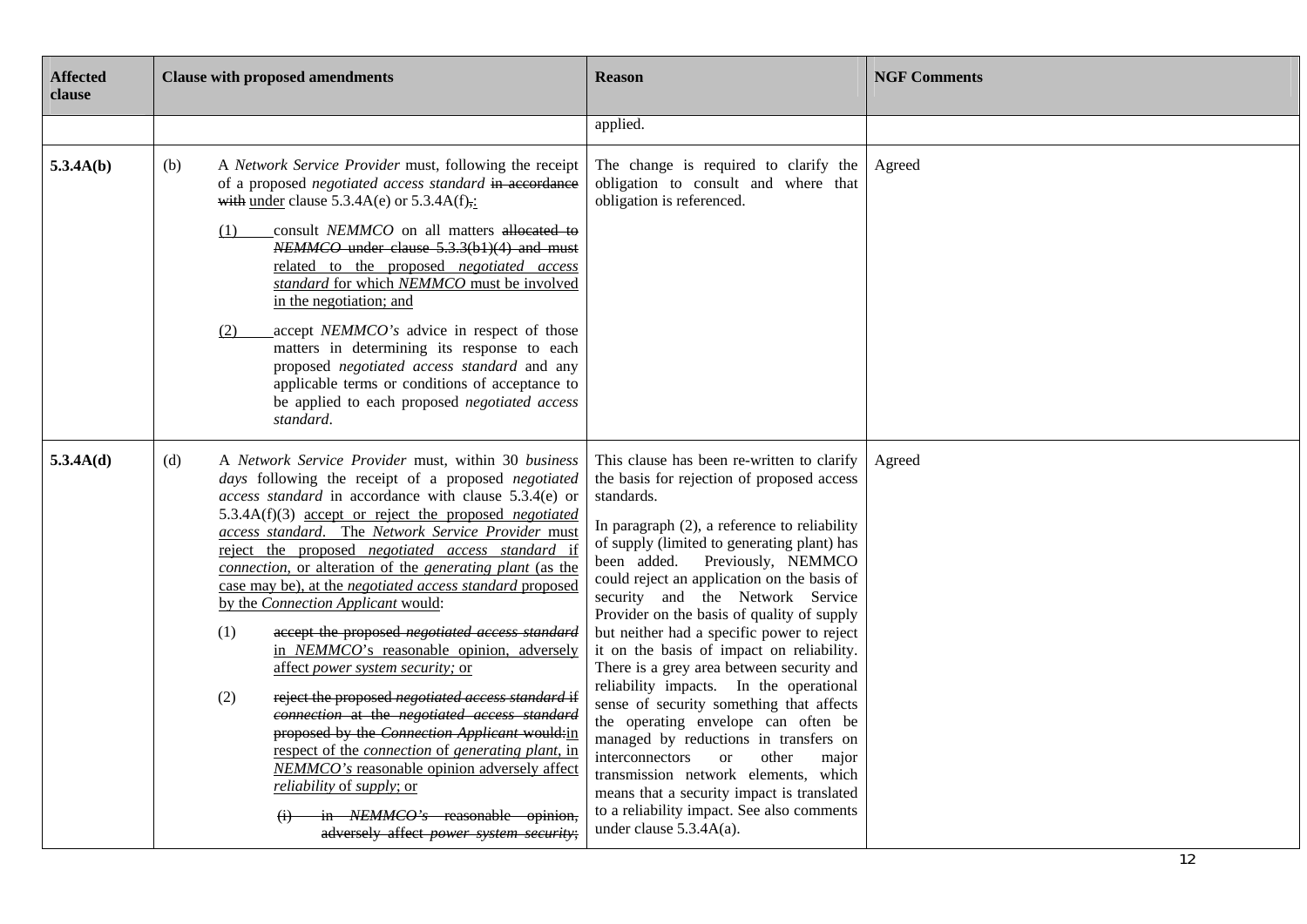| <b>Affected</b><br>clause | <b>Clause with proposed amendments</b>                                                                                                                                                                                                                                                                                                                                                                                                                                                                                                                                                                                                                                                                                                                                                                                                                                                                                                                                                                                | <b>Reason</b>                                                                                                                                                                                                                                                                 | <b>NGF Comments</b> |
|---------------------------|-----------------------------------------------------------------------------------------------------------------------------------------------------------------------------------------------------------------------------------------------------------------------------------------------------------------------------------------------------------------------------------------------------------------------------------------------------------------------------------------------------------------------------------------------------------------------------------------------------------------------------------------------------------------------------------------------------------------------------------------------------------------------------------------------------------------------------------------------------------------------------------------------------------------------------------------------------------------------------------------------------------------------|-------------------------------------------------------------------------------------------------------------------------------------------------------------------------------------------------------------------------------------------------------------------------------|---------------------|
|                           | $\Theta$ r<br>in the Network Service Provider's<br>reasonable opinion, adversely affect<br>quality of supply for other Network<br>Users; or<br>in the opinion of NEMMCO (in respect<br>$\overline{(iii)}$<br>of a matter allocated to NEMMCO under<br>clause $5.3.3(b1)(4)$ or in the opinion of<br>the Network Service Provider (in respect<br>of a matter not allocated to NEMMCO<br>under clause $5.3.3(b1)(4)$ , not meet the<br>requirements of clause 5.3.4A(a).<br>in the Network Service Provider's reasonable<br>(3)<br>opinion, adversely affect quality of <i>supply</i> for<br>other Network Users; or<br>in the opinion of NEMMCO or the Network<br>(4)<br>Service Provider, in respect of a matter<br>allocated to NEMMCO or the Network Service<br><i>Provider</i> , respectively, be lower than the<br>corresponding minimum access standard; or<br>in respect of the <i>connection</i> of <i>generating plant</i> ,<br>(5)<br>in NEMMCO's reasonable opinion, not satisfy<br>clause $5.3.4A(a)(5)$ . |                                                                                                                                                                                                                                                                               |                     |
| 5.3.4A(g)                 | <b>Delete</b>                                                                                                                                                                                                                                                                                                                                                                                                                                                                                                                                                                                                                                                                                                                                                                                                                                                                                                                                                                                                         | Submission<br>and<br>acceptance<br>of<br>and<br>standards<br>the<br>performance<br>relationship<br>performance<br>between<br>standards and access standards is now<br>dealt with in clauses 5.3.7A and 5.3.7B<br>(transitional arrangements are in clauses<br>5.10 and 5.11). | Agreed              |
| 5.3.5(a)                  | The Network Service Provider to whom the application to<br>(a)<br><i>connect</i> is submitted:<br>at the automatic access standard in accordance<br>(1)<br>with under clause 5.3.4; or                                                                                                                                                                                                                                                                                                                                                                                                                                                                                                                                                                                                                                                                                                                                                                                                                                | The reference to clause $5.3.4A(d)(1)$ is<br>now clause 5.3.4A(d) because of the<br>change described above.<br>"a Network Service Provider" has been<br>changed to "the Network Service Provider                                                                              | Agreed              |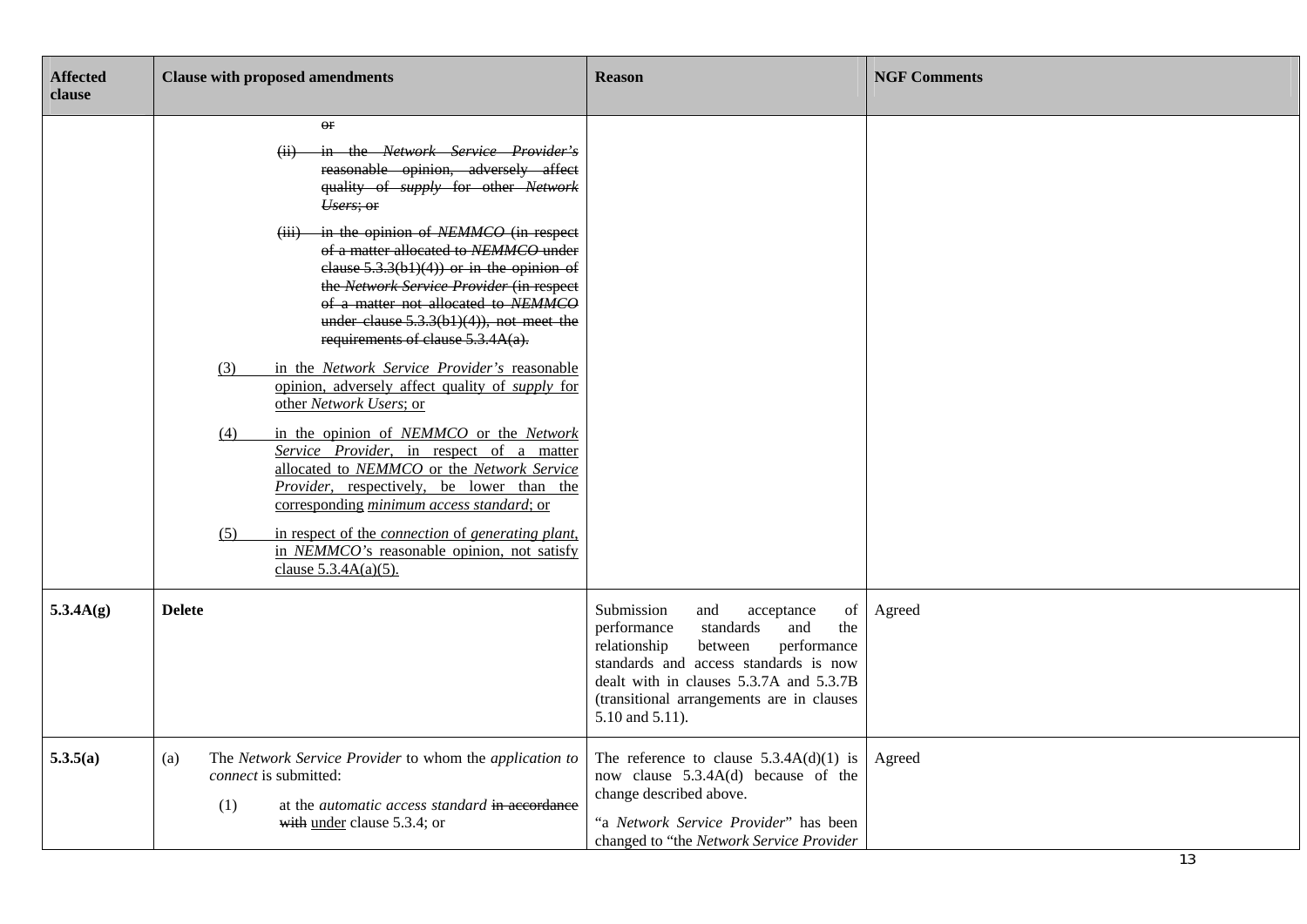| <b>Affected</b><br>clause | <b>Clause with proposed amendments</b>                                                                                                                                                                                                                                                                                                                                                                                                                                                                                                       | <b>Reason</b>                                                                                                                                                                                                                                                                                                                                                                       | <b>NGF Comments</b> |
|---------------------------|----------------------------------------------------------------------------------------------------------------------------------------------------------------------------------------------------------------------------------------------------------------------------------------------------------------------------------------------------------------------------------------------------------------------------------------------------------------------------------------------------------------------------------------------|-------------------------------------------------------------------------------------------------------------------------------------------------------------------------------------------------------------------------------------------------------------------------------------------------------------------------------------------------------------------------------------|---------------------|
|                           | at a negotiated access standard that has been<br>(2)<br>accepted by the Network Service Provider in<br>accordance with under clause 5.3.4A(d);<br>at any applicable <i>plant standard</i> ;<br>(3)<br>must proceed to prepare an offer to <i>connect</i> in response.                                                                                                                                                                                                                                                                        | " because it is specific to that<br>connection.<br>Clause 5.3.3(b3) deems applicable plant<br>standards to be an automatic access<br>standard or negotiated access standard<br>and in other cases a plant standard may be<br>accepted as a automatic access standard<br>or negotiated access standard. Therefore<br>the reference to applicable plant standard<br>is not necessary. |                     |
| 5.3.5(d)(1)               | (1)<br>the performance technical<br>requirements for the<br>equipment to be <i>connected</i> ;                                                                                                                                                                                                                                                                                                                                                                                                                                               | The change is for consistent usage of the<br>terms "performance standards" and<br>"technical requirements".                                                                                                                                                                                                                                                                         | Agreed              |
| 5.3.5(g)                  | <b>Delete</b>                                                                                                                                                                                                                                                                                                                                                                                                                                                                                                                                | This is no longer required due to the<br>proposed changes in this package.                                                                                                                                                                                                                                                                                                          | Agreed              |
| 5.3.6(e)                  | <b>Delete</b>                                                                                                                                                                                                                                                                                                                                                                                                                                                                                                                                | This clause is a legacy of the Code prior<br>to the introduction of negotiated access<br>standards. The concept of variations is<br>now specifically dealt with under the<br>negotiation of access standards between<br>minimum and automatic levels.                                                                                                                               | Agreed              |
| 5.3.7(a)                  | If the Connection Applicant wishes to accept an offer to<br>$\left( a\right)$<br>connect, the Connection Applicant must:<br>[Deleted]<br>$^{(1)}$<br>enter into a negotiate a proposed connection<br>$\circled{2}$<br>agreement with each relevant Network<br>Service Provider identified in accordance<br>with clause $5.3.3(b)(2)$ and, in doing so,<br>must use its reasonable endeavours to<br>negotiate in good faith with all parties with<br>which the Connection Applicant must enter<br>into negotiate such a connection agreement. |                                                                                                                                                                                                                                                                                                                                                                                     | Agreed              |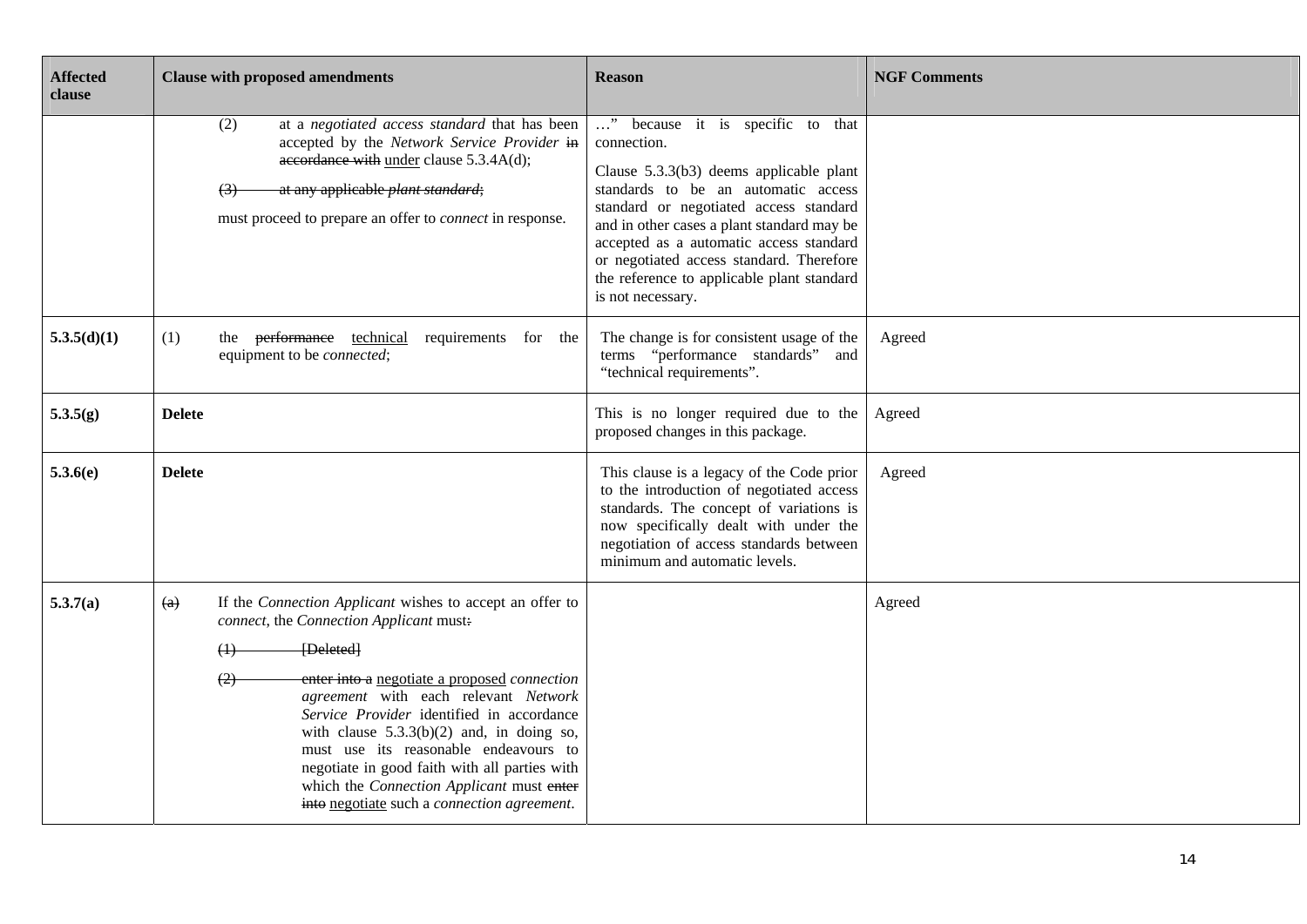| <b>Affected</b><br>clause | <b>Clause with proposed amendments</b>                                                                                                                                                                                                                                                                                                                                                                                                                                                                                                                                                                                                                                                                                                                                                  | <b>Reason</b>                            | <b>NGF Comments</b> |
|---------------------------|-----------------------------------------------------------------------------------------------------------------------------------------------------------------------------------------------------------------------------------------------------------------------------------------------------------------------------------------------------------------------------------------------------------------------------------------------------------------------------------------------------------------------------------------------------------------------------------------------------------------------------------------------------------------------------------------------------------------------------------------------------------------------------------------|------------------------------------------|---------------------|
| 5.3.7                     | $\left( a1\right)$<br>The proposed <i>connection agreement</i> must include<br>proposed <i>performance standards</i> with respect to each of<br>the technical requirements identified in schedules 5.2, 5.3<br>and 5.3a where applicable and each proposed<br>performance standard must have been established in<br>accordance with the relevant technical requirement.<br>The proposed <i>performance standards</i> must be based on<br>(a2)<br>the <i>automatic access standard</i> or, if the procedures in<br>clause 5.3.4A have been followed, the negotiated access<br>standard.<br>The Network Service Provider and the Connection<br>(a3)<br>Applicant must not enter into the proposed connection<br>agreement until NEMMCO has accepted the proposed<br>performance standard. |                                          | Agreed              |
| 5.3.7(e)                  | <b>Delete</b>                                                                                                                                                                                                                                                                                                                                                                                                                                                                                                                                                                                                                                                                                                                                                                           | This is being moved to clause 5.3.7A.    | Agreed              |
| 5.3.7(f)                  | <b>Delete</b>                                                                                                                                                                                                                                                                                                                                                                                                                                                                                                                                                                                                                                                                                                                                                                           | This is being moved to clause 5.3.7A(f). | Agreed              |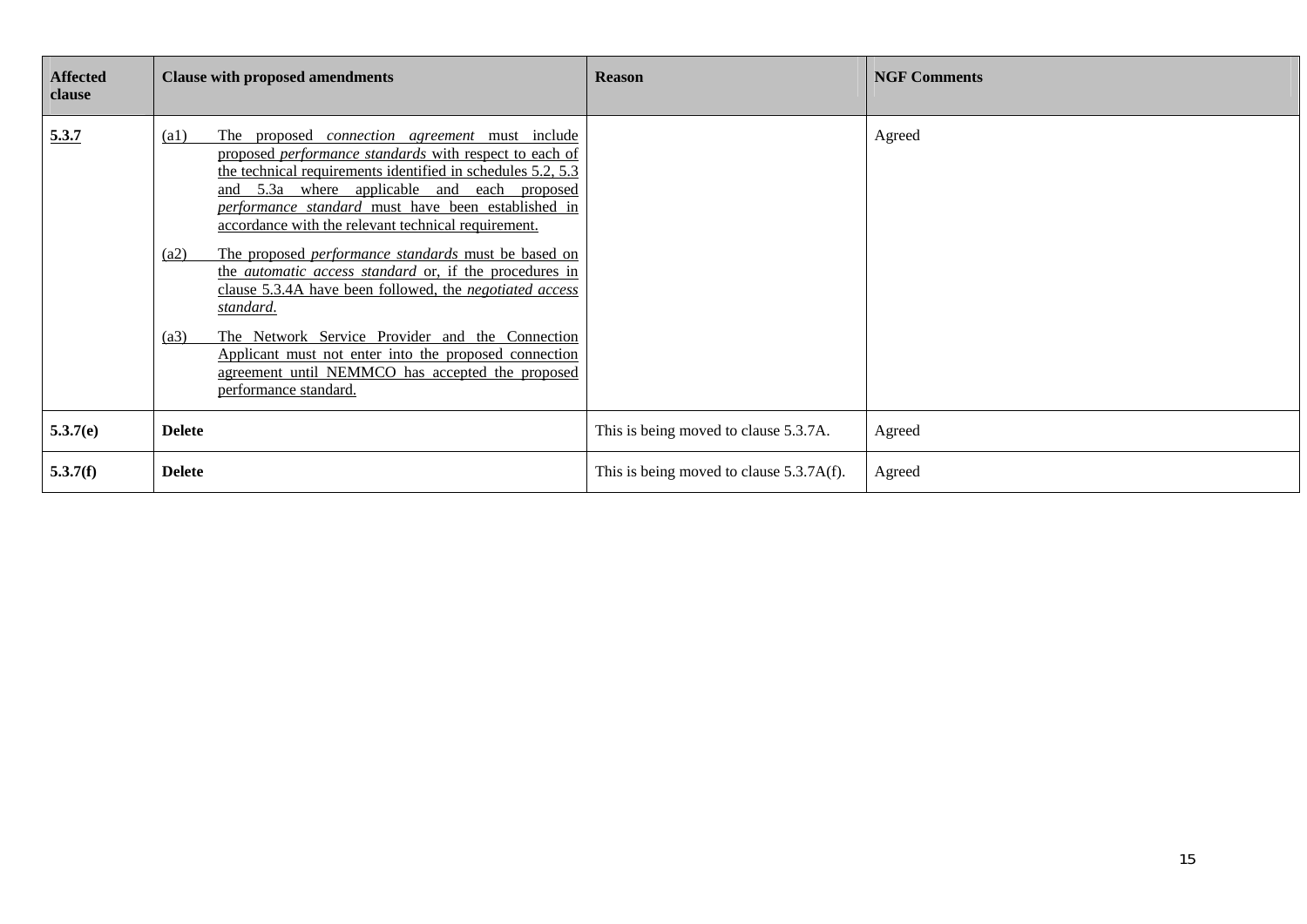| <b>Affected</b><br>clause | <b>Clause with proposed amendments</b>                                                                                                                                                                                                                                                                                                                                                                                                                                                                                                                                                                                                                                                                                                                                                                                                                                                                                                                                                                                                                                                                                                                                                                                                                                                                                                                                                                                                                                                                                                                                                                                          | <b>Reason</b>                                                                                                                                                                                                                                                                                                                       | <b>NGF Comments</b>                                                                                                                                                                                                              |
|---------------------------|---------------------------------------------------------------------------------------------------------------------------------------------------------------------------------------------------------------------------------------------------------------------------------------------------------------------------------------------------------------------------------------------------------------------------------------------------------------------------------------------------------------------------------------------------------------------------------------------------------------------------------------------------------------------------------------------------------------------------------------------------------------------------------------------------------------------------------------------------------------------------------------------------------------------------------------------------------------------------------------------------------------------------------------------------------------------------------------------------------------------------------------------------------------------------------------------------------------------------------------------------------------------------------------------------------------------------------------------------------------------------------------------------------------------------------------------------------------------------------------------------------------------------------------------------------------------------------------------------------------------------------|-------------------------------------------------------------------------------------------------------------------------------------------------------------------------------------------------------------------------------------------------------------------------------------------------------------------------------------|----------------------------------------------------------------------------------------------------------------------------------------------------------------------------------------------------------------------------------|
| 5.3.7A                    | 5.3.7A Submission of Performance Standards<br>The Network Service Provider and the Connection<br>(a)<br>Applicant must jointly advise NEMMCO when a<br>proposed <i>connection agreement</i> has been negotiated<br>between them and submit to NEMMCO the proposed<br>performance standards for assessment by NEMMCO.<br>The Network Service Provider must forward to<br>(b)<br>NEMMCO a copy of the proposed connection agreement<br>and relevant technical details of the proposed plant and<br>connection, including, as applicable:<br>details of all proposed <i>performance</i> standards<br>(1)<br>that form part of the terms and conditions of the<br>proposed connection agreement;<br>(2)<br>in relation to <i>generating plant</i> , the arrangements<br>for updating the information required in<br>accordance with clause S5.2.4(b);<br>Following receipt of the information referred to in clauses<br>(c)<br>5.3.7A(b) and S5.2.4 (if applicable) NEMMCO must<br>assess whether, in its reasonable opinion, each proposed<br>performance standard:<br>satisfies the technical requirements set out in<br>(1)<br>schedules 5.1, 5.2, 5.3 and 5.3a subject to any<br>derogation applicable to the plant to which the<br>proposed performance standards apply;<br>is drafted to enable, in NEMMCO's reasonable<br>(2)<br>opinion, a compliance program to be instituted<br>and maintained in respect of the <i>performance</i><br>standard under clause 5.12(c); and<br>(3)<br>can be complied with, based on the information<br>provided to NEMMCO by the Network Service<br>Provider and the Connection Applicant, | Throughout Chapter 5 the term 'access<br>standard' has been adopted to refer to the<br>automatic or negotiated standards that are<br>recorded in the connection agreement.<br>The standards in the connection<br>agreement are proposed performance<br>standards until they are accepted by<br>NEMMCO and recorded on the register. | NEMMCO should only be concerned with the Performance<br>Standards. The connection agreement should have no bearing on<br>technical obligations for new connections and the commercial<br>terms are no concern of NEMMCO's.<br>16 |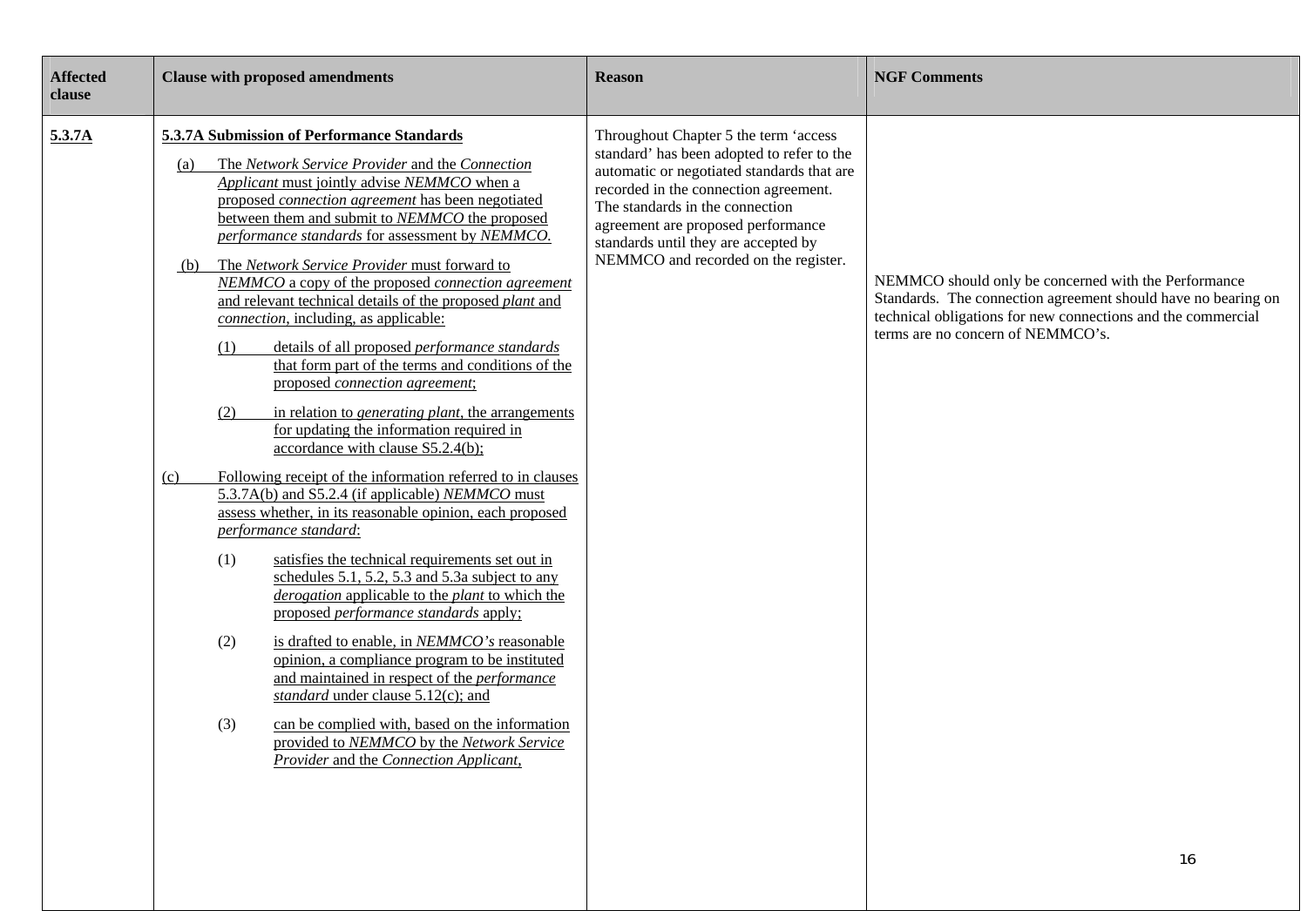| <b>Affected</b><br>clause | <b>Clause with proposed amendments</b>                                                                                                                                                                                                                                                                                                                                                                                                                                                                                                                                                                                                                                                                                                                                                                                                                                                                                                                                                                                                                                                                                                                                                          | <b>Reason</b>                                                                                                                                                                                                                                                          | <b>NGF Comments</b> |
|---------------------------|-------------------------------------------------------------------------------------------------------------------------------------------------------------------------------------------------------------------------------------------------------------------------------------------------------------------------------------------------------------------------------------------------------------------------------------------------------------------------------------------------------------------------------------------------------------------------------------------------------------------------------------------------------------------------------------------------------------------------------------------------------------------------------------------------------------------------------------------------------------------------------------------------------------------------------------------------------------------------------------------------------------------------------------------------------------------------------------------------------------------------------------------------------------------------------------------------|------------------------------------------------------------------------------------------------------------------------------------------------------------------------------------------------------------------------------------------------------------------------|---------------------|
|                           | NEMMCO, or in respect of a matter concerning the<br>(d)<br>quality of <i>supply</i> to <i>Network Users</i> , <i>NEMMCO</i> in<br>consultation with the relevant Network Service Provider,<br>must, when assessing the proposed <i>performance</i><br>standardfor a particular requirement based on any<br>provision of schedules 5.1, 5.2, 5.3 and 5.3a, require a<br>Connection Applicant to meet or exceed the minimum<br>access standard but must not require the Connection<br>Applicant to exceed the relevant automatic access<br>standard for that requirement.<br>A Generator must forward to NEMMCO prior to<br>(e)<br>registration relevant <i>metering</i> installation details of the<br>proposed plant and connection, including:<br>the proposed <i>metering</i> installation;<br>(1)<br>arrangements for the Metering Provider to<br>(2)<br>obtain physical access to the <i>metering</i><br>installation.<br>NEMMCO must, within 20 business days of the receipt<br>(f)<br>of the information referred to in clause $5.3.7A(e)$ , advise the<br>relevant Network Service Provider and Generator whether the<br>proposed metering installation is acceptable for those metering |                                                                                                                                                                                                                                                                        |                     |
|                           | installations associated with those connection points that are<br>classified as <i>metering installation</i> types 1, 2, 3 and 4 as specified<br>in schedule 7.2.                                                                                                                                                                                                                                                                                                                                                                                                                                                                                                                                                                                                                                                                                                                                                                                                                                                                                                                                                                                                                               |                                                                                                                                                                                                                                                                        |                     |
| 5.3.7B                    | 5.3.7B Acceptance of Performance Standards<br>NEMMCO must, if it assesses that the proposed<br>(a)<br>performance standard submitted under clause 5.3.7A(a):<br>satisfies the requirements set out in clause<br>(1)<br>$5.3.7A(c)$ , accept the proposed <i>performance</i><br>standard on the condition that the connection<br><i>agreement</i> is entered into; or<br>does not satisfy the requirements set out in<br>(2)<br>clause $5.3.7A(c)$ ,<br>reject<br>the<br>proposed<br>performance standard.                                                                                                                                                                                                                                                                                                                                                                                                                                                                                                                                                                                                                                                                                       | This clause clarifies the process and<br>criteria for acceptance of performance<br>standards. Note that the reference to<br>Registered Participants in clause<br>5.3.7B(d) includes Connection Applicants<br>by virtue of the definition of Registered<br>Participant. | Agreed              |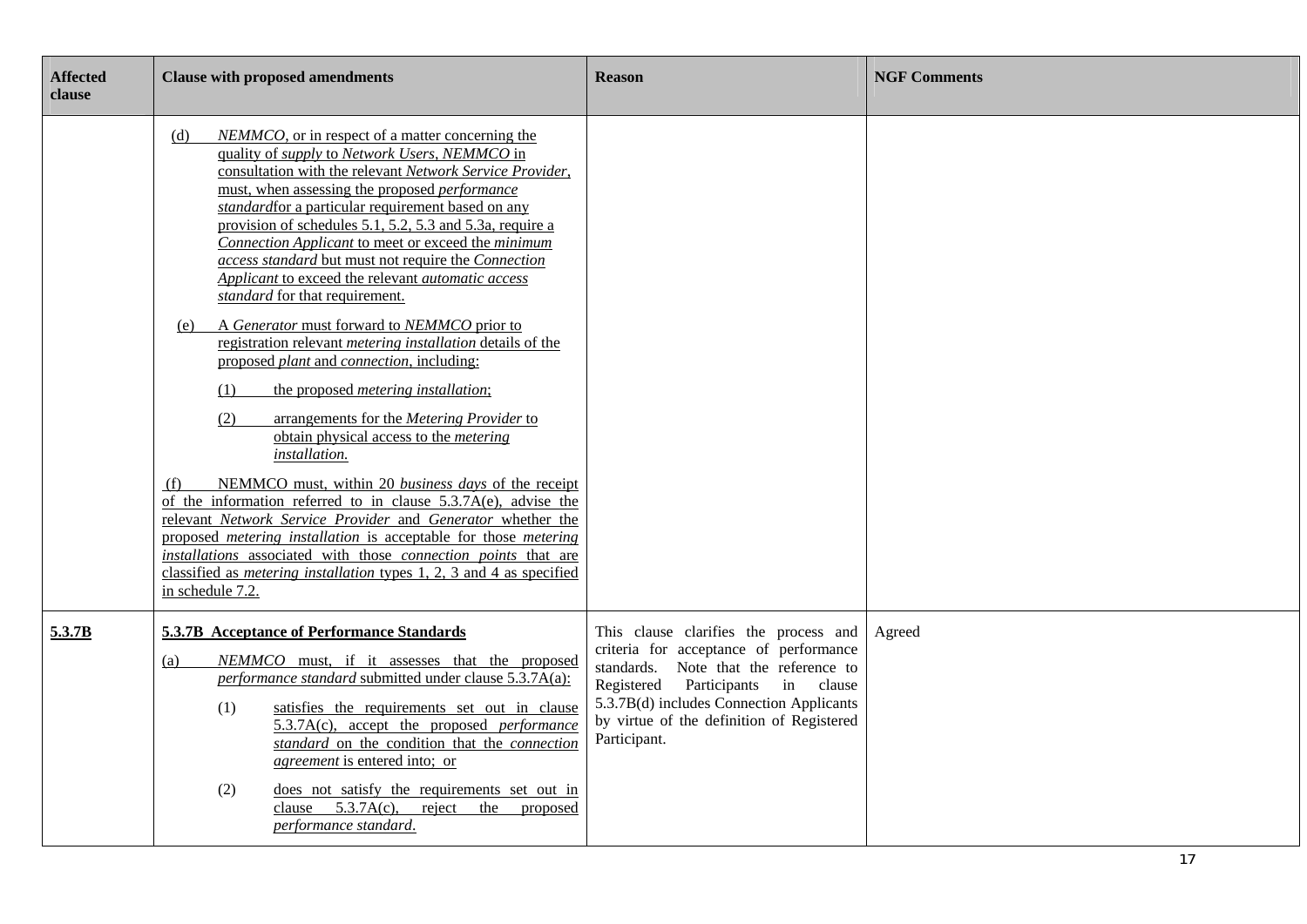| <b>Affected</b><br>clause |              | <b>Clause with proposed amendments</b>                                                                                                                                                                                                                                                                                                                                                                                                                                                                                                                                                                                                                                                                                                        | <b>Reason</b>                                                                                                                                                                                                                                          | <b>NGF Comments</b> |
|---------------------------|--------------|-----------------------------------------------------------------------------------------------------------------------------------------------------------------------------------------------------------------------------------------------------------------------------------------------------------------------------------------------------------------------------------------------------------------------------------------------------------------------------------------------------------------------------------------------------------------------------------------------------------------------------------------------------------------------------------------------------------------------------------------------|--------------------------------------------------------------------------------------------------------------------------------------------------------------------------------------------------------------------------------------------------------|---------------------|
|                           | (b)          | NEMMCO must advise the Connection Applicant and the<br>Network Service Provider of its decision to accept or<br>reject the proposed <i>performance</i> standard within 30<br>business days of the receipt by NEMMCO of the<br>information referred to in clauses 5.3.7A(b) and S5.2.4 (if<br>applicable).                                                                                                                                                                                                                                                                                                                                                                                                                                     |                                                                                                                                                                                                                                                        |                     |
|                           | (c)          | If NEMMCO rejects a proposed performance standard<br>under clause $5.3.7B(a)(2)$ , <i>NEMMCO</i> must, when<br>advising the person under clause 5.3.7B(b) also provide<br>the person with detailed reasons for its decision to reject<br>the proposed performance standard.                                                                                                                                                                                                                                                                                                                                                                                                                                                                   |                                                                                                                                                                                                                                                        |                     |
|                           | (d)          | A Registered Participant whose proposed performance<br>standard is rejected under clause $5.3.7B(a)(2)$ may<br>dispute NEMMCO's decision to reject the proposed<br>performance standard.                                                                                                                                                                                                                                                                                                                                                                                                                                                                                                                                                      |                                                                                                                                                                                                                                                        |                     |
|                           | (e)          | If a dispute arising under clause $5.3.7B(d)$ is not resolved<br>in accordance with clause 8.2.4 within 60 business days,<br>notwithstanding any other provision in clause 8.2, the<br>Adviser must refer the dispute for resolution to a DRP<br>for determination in accordance with clauses 8.2.6A to<br>8.2.6D.                                                                                                                                                                                                                                                                                                                                                                                                                            |                                                                                                                                                                                                                                                        |                     |
| 5.3.8                     | 5.3.8<br>(a) | Provision and use of information<br>The data and information to be provided by a Connection<br>Applicant under clause 5.3 must be:<br>be prepared, given and used in good faith;<br>(1)<br>(2)<br>be treated as <i>confidential information</i> ; and<br>protected from being not be disclosed or made<br>(3)<br>available by the recipient to a third party, except<br>for the purpose of enabling Network Service<br>Providers and NEMMCO to assess the effect of<br>the proposed <i>facility</i> on the performance of the<br>power system and determine the extent of any<br>required <i>augmentation</i> or <i>extension</i> or for the<br>purpose of enabling Network Service Providers<br>to advise NEMMCO of ancillary services to be | The protection from disclosure that was<br>in clause $5.3.8(a)(3)$ has been limited to<br>the point where the project becomes a<br>"considered project". The information<br>remains confidential. (a1) is reformatted<br>from previous rule $(a)(3)$ . | Agreed              |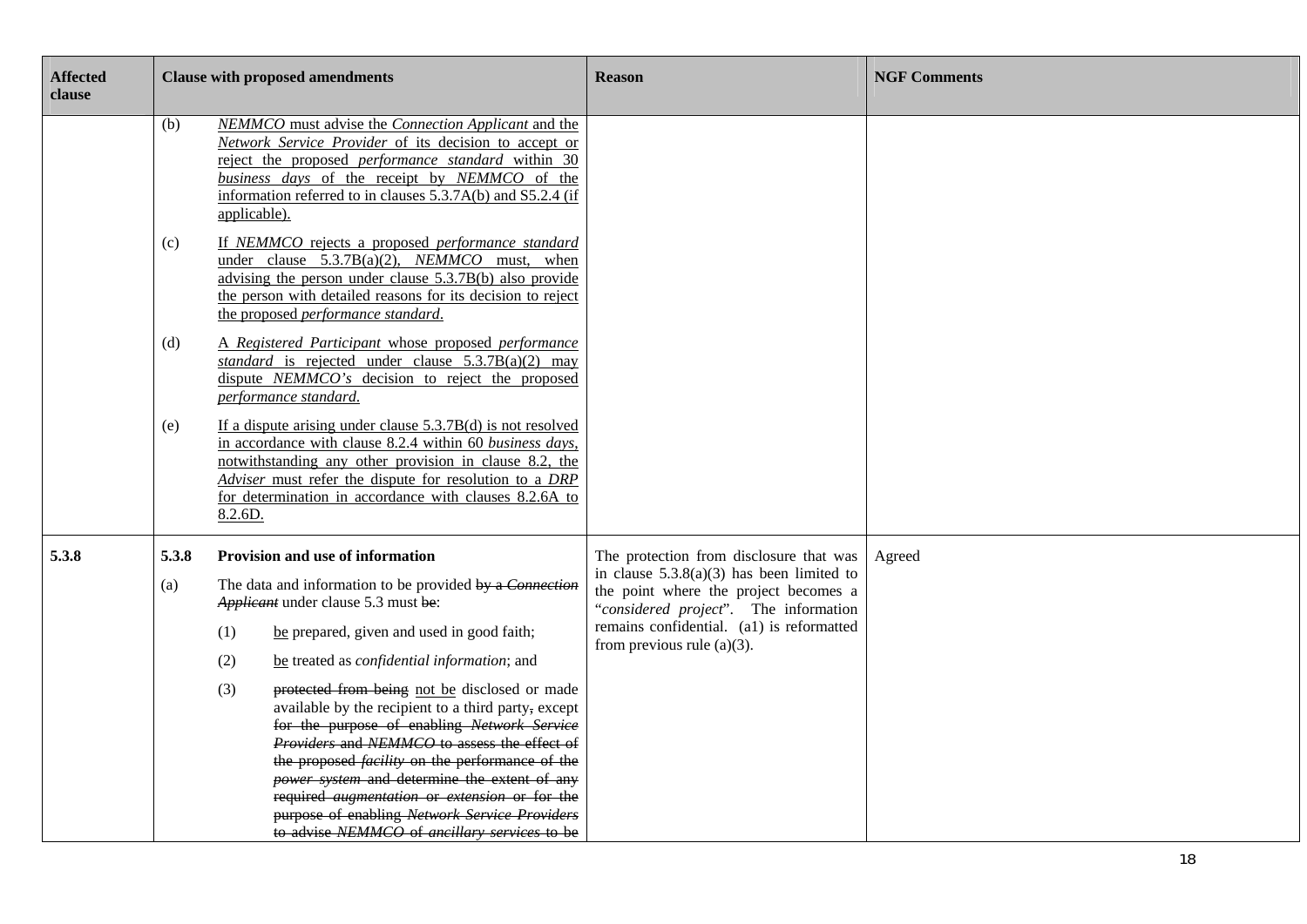| <b>Affected</b><br>clause | <b>Clause with proposed amendments</b>                                                                                                                                                                                                                                                                                                                                                                                                                                                                                                                     | <b>Reason</b> | <b>NGF Comments</b> |
|---------------------------|------------------------------------------------------------------------------------------------------------------------------------------------------------------------------------------------------------------------------------------------------------------------------------------------------------------------------------------------------------------------------------------------------------------------------------------------------------------------------------------------------------------------------------------------------------|---------------|---------------------|
|                           | provided under a <i>connection agreement</i> in the<br>circumstances set out in clauses $5.3.2(b)$ ,<br>$5.3.8(a1)$ , $5.3.8(a2)$ and $5.3.8(a3)$ .                                                                                                                                                                                                                                                                                                                                                                                                        |               |                     |
|                           | The data and information to be provided under clause 5.3<br>$\left( a1\right)$<br>may be disclosed by a Network Service Provider to<br>NEMMCO and by NEMMCO to a Network Service<br>Provider for the purpose of enabling Network Service<br><i>Providers</i> or <i>NEMMCO</i> (as the case may be) to:                                                                                                                                                                                                                                                     |               |                     |
|                           | assess the effect of the proposed <i>facility</i> or<br>(1)<br>proposed alteration to <i>generating plant</i> (as the<br>case may be) on the performance of the <i>power</i><br>system or another proposed facility or another<br>proposed alteration;                                                                                                                                                                                                                                                                                                     |               |                     |
|                           | determine the extent of<br>any required<br>(2)<br><i>augmentation</i> or <i>extension</i> ; or                                                                                                                                                                                                                                                                                                                                                                                                                                                             |               |                     |
|                           | advise NEMMCO of services described in clause<br>(3)<br>$3.11.4(j)$ .                                                                                                                                                                                                                                                                                                                                                                                                                                                                                      |               |                     |
|                           | Where a technical requirement in clause S5.2.5, S5.2.6,<br>(a2)<br>S5.2.8 or S5.2.9 requires a Network Service Provider or a<br>Generator to take into account a considered project when<br>negotiating an <i>access standard</i> , the data and information<br>to be provided under clause 5.3 on the considered project<br>may be disclosed by the Network Service Provider to the<br>Connection Applicant to the extent reasonably necessary<br>for the Connection Applicant to determine a proposed<br>access standard for that technical requirement. |               |                     |
|                           | The data and information to be provided under clause 5.3<br>(a3)<br>may only be disclosed by the recipient to a third party as<br>allowed under clauses $3.13.3(k)$ and $3.13.3(k1)$ once:<br>a person is registered with NEMMCO as a<br>(1)<br>Registered Participant in respect of the relevant                                                                                                                                                                                                                                                          |               |                     |
|                           | plant; and<br>unless the disclosure is to a Transmission<br>(2)<br>Network Service Provider, only if it does not<br>contain data and information from which the<br>load characteristics described in clause S5.5.5                                                                                                                                                                                                                                                                                                                                         |               | 19                  |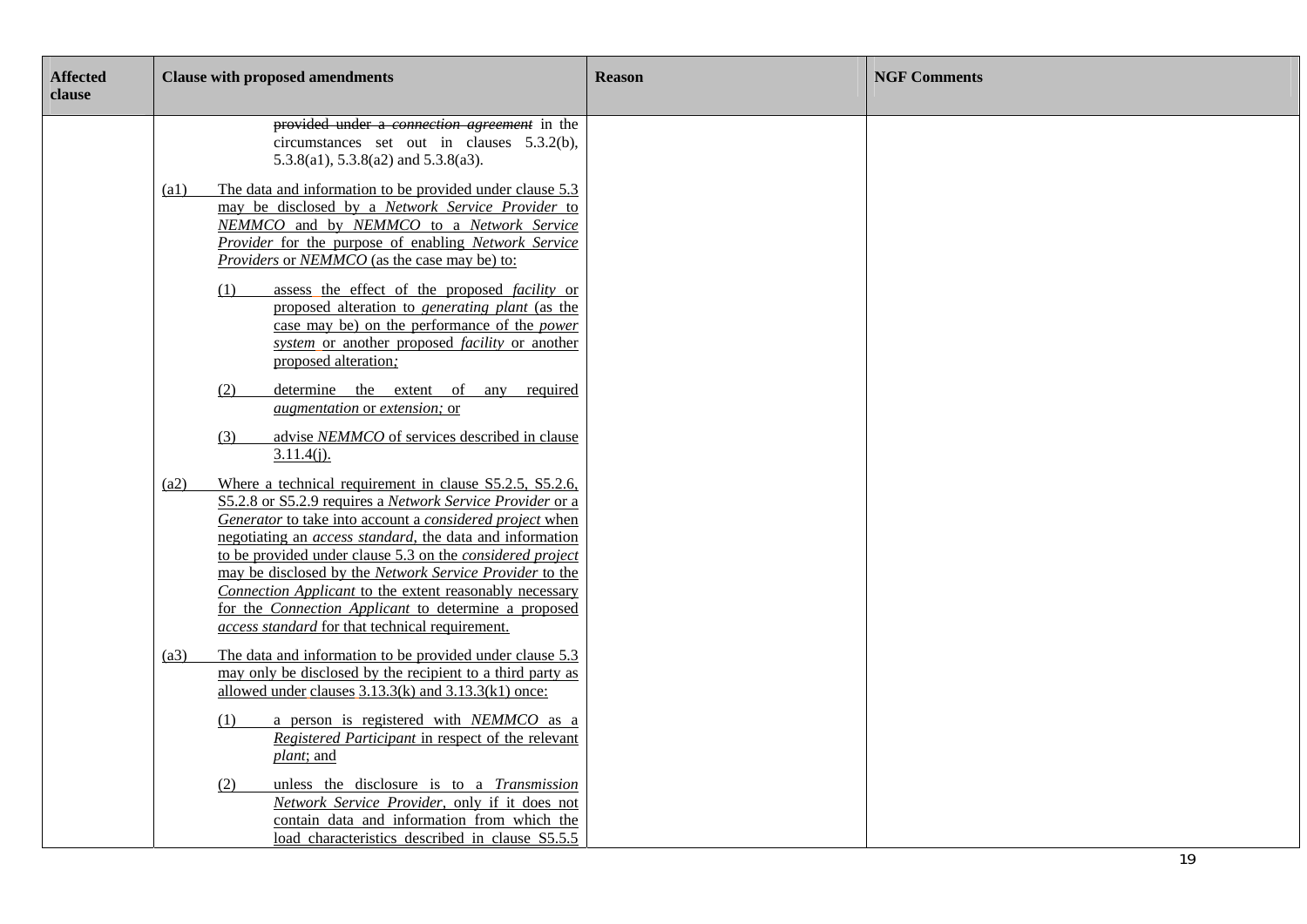| <b>Affected</b><br>clause | <b>Clause with proposed amendments</b>                                                                                                                                                                                                                                                                                                                                                                                                                                                                                                                                                                                                                                                                                                                                                                                                                                                                                                                                                                                                                                                                                                                                                                                                                                                                                        | <b>Reason</b>                                                                                                                                                                                                                                                                                                                                                                                                                                                                                                                                                                                                                                                                                                                                                       | <b>NGF Comments</b>                                                                                                                                                                                                                                                                                                                                                                                                                                                                                                                                                                                                                                                                                                                                                                                                                                        |
|---------------------------|-------------------------------------------------------------------------------------------------------------------------------------------------------------------------------------------------------------------------------------------------------------------------------------------------------------------------------------------------------------------------------------------------------------------------------------------------------------------------------------------------------------------------------------------------------------------------------------------------------------------------------------------------------------------------------------------------------------------------------------------------------------------------------------------------------------------------------------------------------------------------------------------------------------------------------------------------------------------------------------------------------------------------------------------------------------------------------------------------------------------------------------------------------------------------------------------------------------------------------------------------------------------------------------------------------------------------------|---------------------------------------------------------------------------------------------------------------------------------------------------------------------------------------------------------------------------------------------------------------------------------------------------------------------------------------------------------------------------------------------------------------------------------------------------------------------------------------------------------------------------------------------------------------------------------------------------------------------------------------------------------------------------------------------------------------------------------------------------------------------|------------------------------------------------------------------------------------------------------------------------------------------------------------------------------------------------------------------------------------------------------------------------------------------------------------------------------------------------------------------------------------------------------------------------------------------------------------------------------------------------------------------------------------------------------------------------------------------------------------------------------------------------------------------------------------------------------------------------------------------------------------------------------------------------------------------------------------------------------------|
| 5.3.9                     | could be derived as an identifiable component.<br>A person intending to disclose information under clause<br>(b)<br>$5.3.8(a)(3)(a1)$ must first advise the relevant Connection<br>Applicant of the extent of the disclosure.<br>Procedure to be followed by a Generator proposing to<br>5.3.9<br>alter a Generating System                                                                                                                                                                                                                                                                                                                                                                                                                                                                                                                                                                                                                                                                                                                                                                                                                                                                                                                                                                                                   | The existing provisions of clause 5.3<br>apply to modifying a connection. It is<br>possible to alter generating plant where                                                                                                                                                                                                                                                                                                                                                                                                                                                                                                                                                                                                                                         | It is not appropriate to deem all prospective changes to generating<br>plant as leading to a change in performance relevant to the<br>technical requirements for generators. An example of a preferable                                                                                                                                                                                                                                                                                                                                                                                                                                                                                                                                                                                                                                                    |
|                           | If a Generator:<br>(a)<br>proposes to alter a <i>connected generating system</i> ;<br>(1)<br>$\overline{\text{or}}$<br>proposes to alter a <i>generating system</i> for which<br>(2)<br>performance standards have been previously<br>accepted by NEMMCO,<br>in a manner that will affect the performance of the<br>generating system relative to any of the technical<br>requirements set out in clauses S5.2.5, S5.2.6, S5.2.8 and<br>S5.2.9, this clause 5.3.9 must first be followed by the<br>Generator.<br>The Generator must submit to the Network Service<br>(b)<br>Provider, with a copy to NEMMCO:<br>a description of the nature of the alteration and<br>(1)<br>the timetable for implementation;<br>in respect of the <i>generating system</i> as altered,<br>(2)<br>details of the <i>generating unit</i> design data and<br>generating unit setting data in accordance with<br>schedule S5.5 or the Generating System Model<br>Guidelines, Generating System Design Data<br>Sheet, or Generating System Setting Data Sheet;<br>in respect of the <i>generating system</i> as altered,<br>(3)<br>the information described in clause S5.2.4(b);<br>and<br>amendments to the relevant<br>proposed<br>(4)<br><i>performance standard</i> being, for each relevant<br>technical requirement for which the proposed | the alteration has an impact without<br>actually modifying the connection.<br>It is therefore important that the Rules be<br>amended to specifically deal with<br>alterations to generating plant. Clause<br>5.3.9 is a truncated version of the process<br>set out to establish a connection.<br>An important aspect of this clause is that<br>it clarifies that a modification to plant<br>does not require that all performance<br>standards need to be reconsidered, just<br>those that may be affected by the<br>proposed change. This is necessary<br>because some aspects of plant design are<br>not easily modified, and requiring all<br>performance standards to be reassessed to<br>current standards may discourage<br>Generators from upgrading plant. | approach would be to require Participants considering changes to<br>plant to consider whether the change would affect compliance<br>with a technical requirement. If a Participant considers that it<br>would affect compliance then the Participant should be required to<br>engage with NEMMCO. The risk - and therefore behavioural<br>incentive - would be on the Participant while minimising the<br>regulatory burden. That is, if the Participant entertained doubts<br>about the effect of the proposed plant alteration the process would<br>strongly encourage it to discuss the matter with NEMMCO.<br>This point is consistent with technical facts which are discussed<br>opposite the table located after draft cl5.3.9(c) below.<br>Draft clauses operating in relation to draft cl.5.3.9 should be read<br>in light of these issues.<br>20 |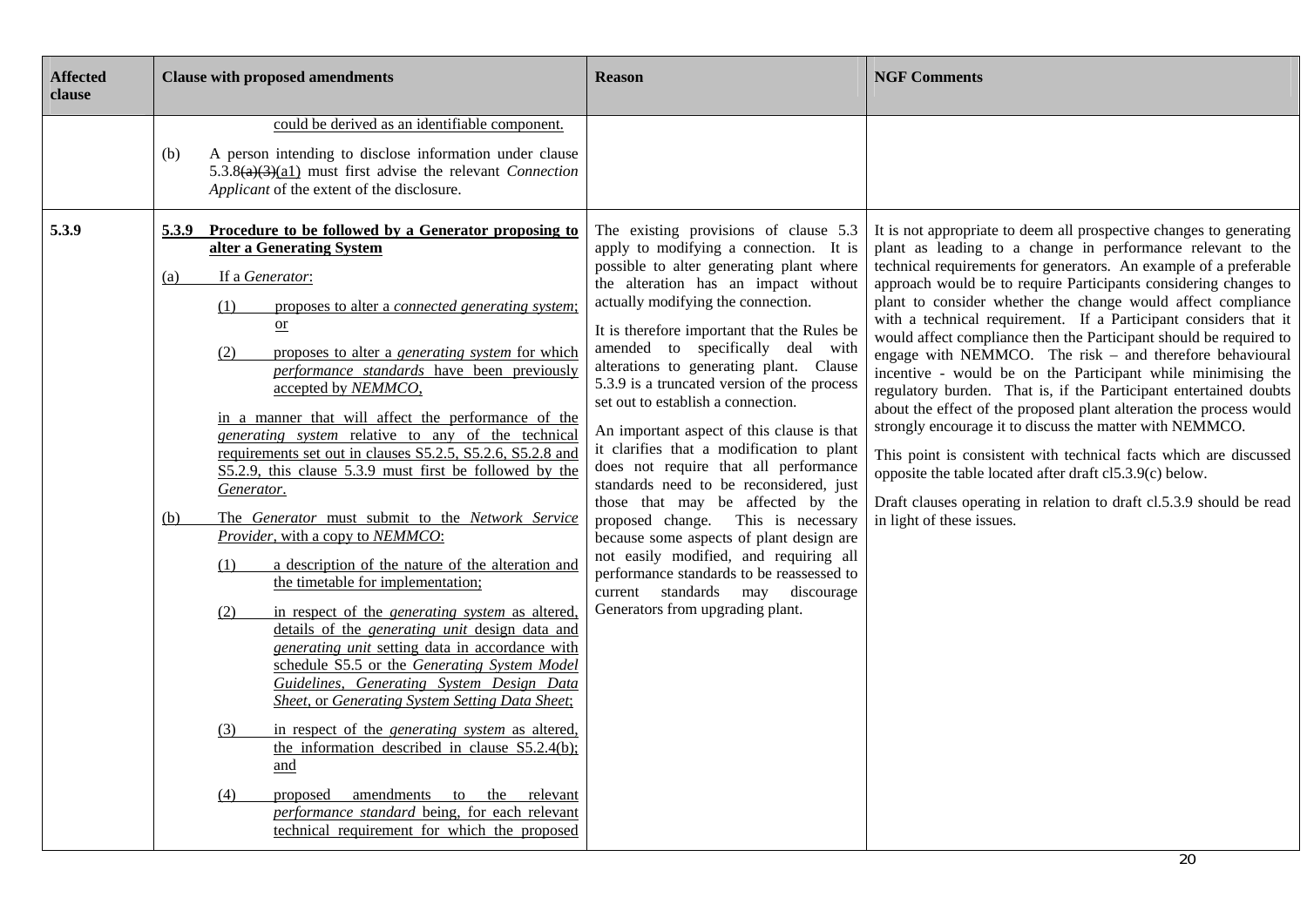| <b>Affected</b><br>clause | <b>Clause with proposed amendments</b> |                                                                                                                                                                                                                                                                                                                                                                                                                                                                                                                                                                                                                                               | <b>Reason</b> | <b>NGF Comments</b>                                                                                                                                                                                                                                                     |
|---------------------------|----------------------------------------|-----------------------------------------------------------------------------------------------------------------------------------------------------------------------------------------------------------------------------------------------------------------------------------------------------------------------------------------------------------------------------------------------------------------------------------------------------------------------------------------------------------------------------------------------------------------------------------------------------------------------------------------------|---------------|-------------------------------------------------------------------------------------------------------------------------------------------------------------------------------------------------------------------------------------------------------------------------|
|                           | (c)<br>under clause $5.3.9(b)(4)$ :    | alteration to the equipment will affect the<br>performance of the <i>generating</i> system, the<br>applicable automatic access standard or a<br>proposed negotiated access standard determined<br>by application of clause 5.3.4A as if that clause<br>applied to the submission.<br>Without otherwise limiting clause $5.3.9(b)(4)$ , for the<br>purposes of that clause, a proposed alteration to the<br>equipment specified in column 1 of the table set out<br>below is taken to affect the performance of the<br><i>generating system relative to technical requirements</i><br>specified in column 2 thereby necessitating a submission |               |                                                                                                                                                                                                                                                                         |
|                           | <b>Column 1</b><br>(altered equipment) | <b>Column 2</b><br>(clause)                                                                                                                                                                                                                                                                                                                                                                                                                                                                                                                                                                                                                   |               | The table opposite is not necessarily accurate. Modifications may<br>be made to this equipment (eg rewinding a machine or changing<br>an AVR) without changing its performance. In this case, a<br>statement from the designer and/or test data should be sufficient to |
|                           | machine windings<br>power converter    | S5.2.5.1, S5.2.5.2, S5.2.9<br>S5.2.5.2,<br>S5.2.5.3C<br>S5.2.5.1,<br>S5.2.5.12, S5.2.5.13, S5.2.9                                                                                                                                                                                                                                                                                                                                                                                                                                                                                                                                             |               | not require a submission under clause 5.3.9(b)(4).                                                                                                                                                                                                                      |
|                           | reactive compensation<br>plant         | S5.2.5.1, S5.2.5.2,<br>S5.2.5.3C,<br>S5.2.5.12, S5.2.5.13                                                                                                                                                                                                                                                                                                                                                                                                                                                                                                                                                                                     |               |                                                                                                                                                                                                                                                                         |
|                           | excitation<br>control<br>system        | S5.2.5.3C, S5.2.5.12, S5.2.5.13                                                                                                                                                                                                                                                                                                                                                                                                                                                                                                                                                                                                               |               |                                                                                                                                                                                                                                                                         |
|                           | voltage control system                 | S5.2.5.3C, S5.2.5.12, S5.2.5.13                                                                                                                                                                                                                                                                                                                                                                                                                                                                                                                                                                                                               |               |                                                                                                                                                                                                                                                                         |
|                           | governor<br>control<br>system          | S5.2.5.11, S5.2.5.14                                                                                                                                                                                                                                                                                                                                                                                                                                                                                                                                                                                                                          |               |                                                                                                                                                                                                                                                                         |
|                           | power control system                   | S5.2.5.11, S5.2.5.14                                                                                                                                                                                                                                                                                                                                                                                                                                                                                                                                                                                                                          |               |                                                                                                                                                                                                                                                                         |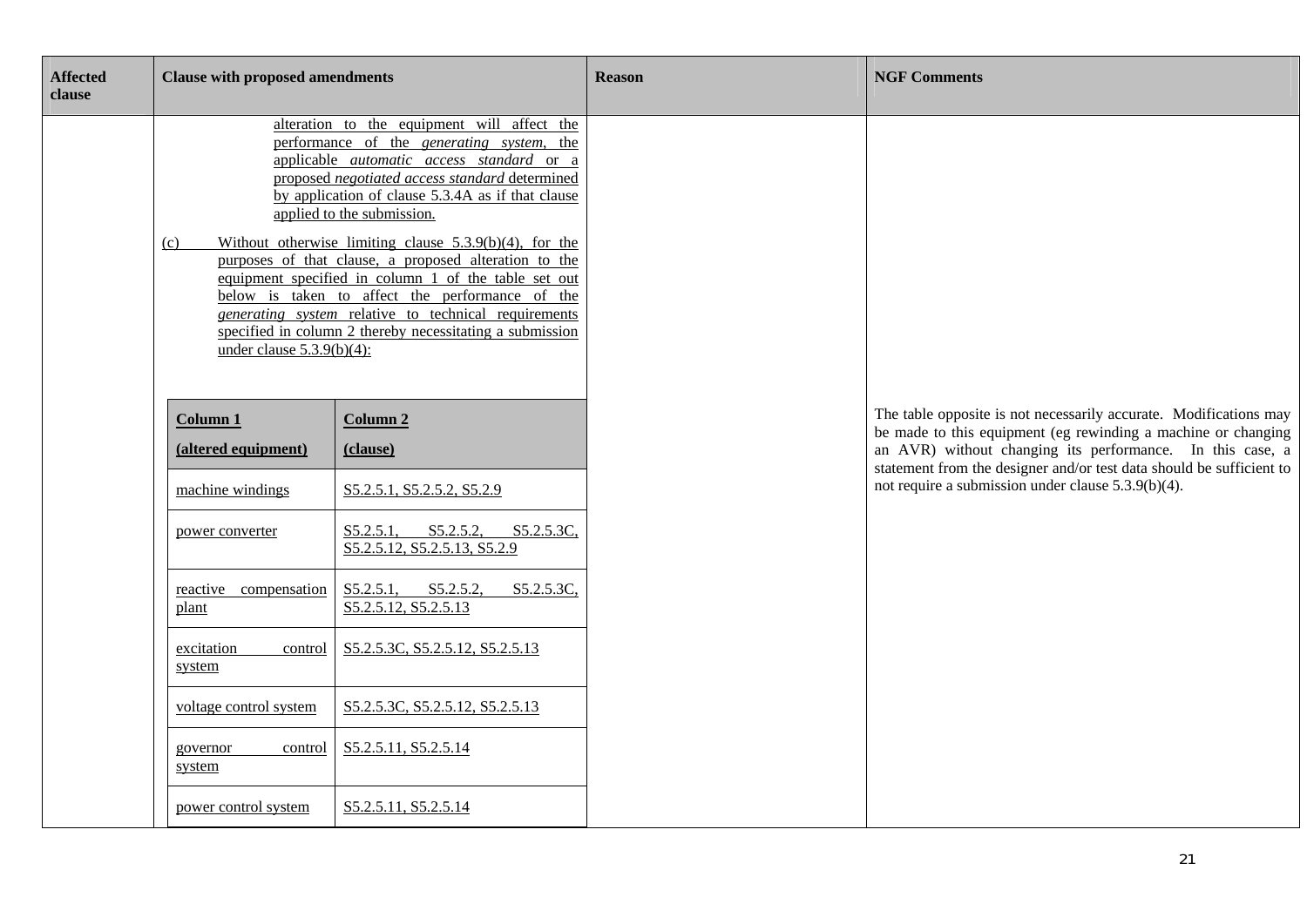| <b>Affected</b><br>clause | <b>Clause with proposed amendments</b>                                                                                                                                                                                                                                                                   |                                                                                                                                                                                                                                                                                                                                                                                                                                                                                                                                                                                                                                                                                                                                                                                                                                                           | <b>Reason</b>                                                                                                                                                                                                        | <b>NGF Comments</b>                                                                                                               |
|---------------------------|----------------------------------------------------------------------------------------------------------------------------------------------------------------------------------------------------------------------------------------------------------------------------------------------------------|-----------------------------------------------------------------------------------------------------------------------------------------------------------------------------------------------------------------------------------------------------------------------------------------------------------------------------------------------------------------------------------------------------------------------------------------------------------------------------------------------------------------------------------------------------------------------------------------------------------------------------------------------------------------------------------------------------------------------------------------------------------------------------------------------------------------------------------------------------------|----------------------------------------------------------------------------------------------------------------------------------------------------------------------------------------------------------------------|-----------------------------------------------------------------------------------------------------------------------------------|
|                           | protection system                                                                                                                                                                                                                                                                                        | S5.2.5.3A, S5.2.5.3B, S5.2.5.3C,<br>S5.2.5.8, S5.2.5.9                                                                                                                                                                                                                                                                                                                                                                                                                                                                                                                                                                                                                                                                                                                                                                                                    |                                                                                                                                                                                                                      |                                                                                                                                   |
|                           | auxiliary supplies                                                                                                                                                                                                                                                                                       | S5.2.5.1, S5.2.5.2, S5.2.8                                                                                                                                                                                                                                                                                                                                                                                                                                                                                                                                                                                                                                                                                                                                                                                                                                |                                                                                                                                                                                                                      |                                                                                                                                   |
|                           | remote control<br>and<br>monitoring system                                                                                                                                                                                                                                                               | S5.2.5.14, S5.2.6.1, S5.2.6.3                                                                                                                                                                                                                                                                                                                                                                                                                                                                                                                                                                                                                                                                                                                                                                                                                             |                                                                                                                                                                                                                      |                                                                                                                                   |
|                           | (e)<br>appropriate.<br>(f)<br>generating system.                                                                                                                                                                                                                                                         | The Network Service Provider may, as a condition of<br>considering the submission made under clause 5.3.9(b),<br>require payment of a fee to meet the reasonable costs<br>anticipated to be incurred by it and any other Network<br>Service Providers and NEMMCO in the assessment of<br>the submission. The Network Service Provider must<br>require payment of such a fee if so requested by<br>NEMMCO. On payment of the required fee, the Network<br>Service Provider must pay such amounts as are on<br>account of the costs anticipated to be incurred by the<br>other Network Service Providers and NEMMCO as<br>The Network Service Provider and the other party must<br>immediately jointly advise NEMMCO when a variation<br>to an existing <i>connection agreement</i> has been entered<br>into between them in relation to an alteration to a |                                                                                                                                                                                                                      |                                                                                                                                   |
| 5.3.10                    | 5.3.10 Acceptance of Performance Standards for Generating<br><b>Plant that is Altered</b><br>A Generator must not commission altered generating<br>(a)<br>plant until the Generator has satisfied NEMMCO that<br>clause 5.3.9 has been complied with and each amended<br>performance standard submitted: |                                                                                                                                                                                                                                                                                                                                                                                                                                                                                                                                                                                                                                                                                                                                                                                                                                                           | This clause is required to set out the<br>procedure and tests to be applied in<br>determining whether to accept or reject<br>proposed<br>performance<br>standards<br>submitted on alteration of generating<br>plant. |                                                                                                                                   |
|                           | (1)                                                                                                                                                                                                                                                                                                      | either meets the <i>automatic</i> access standard<br>applicable to the relevant technical requirement<br>or, if the <i>performance</i> standard does not meet                                                                                                                                                                                                                                                                                                                                                                                                                                                                                                                                                                                                                                                                                             |                                                                                                                                                                                                                      | A modified plant should not be required to exceed its existing<br>performance standard. If this is less than the minimum then the |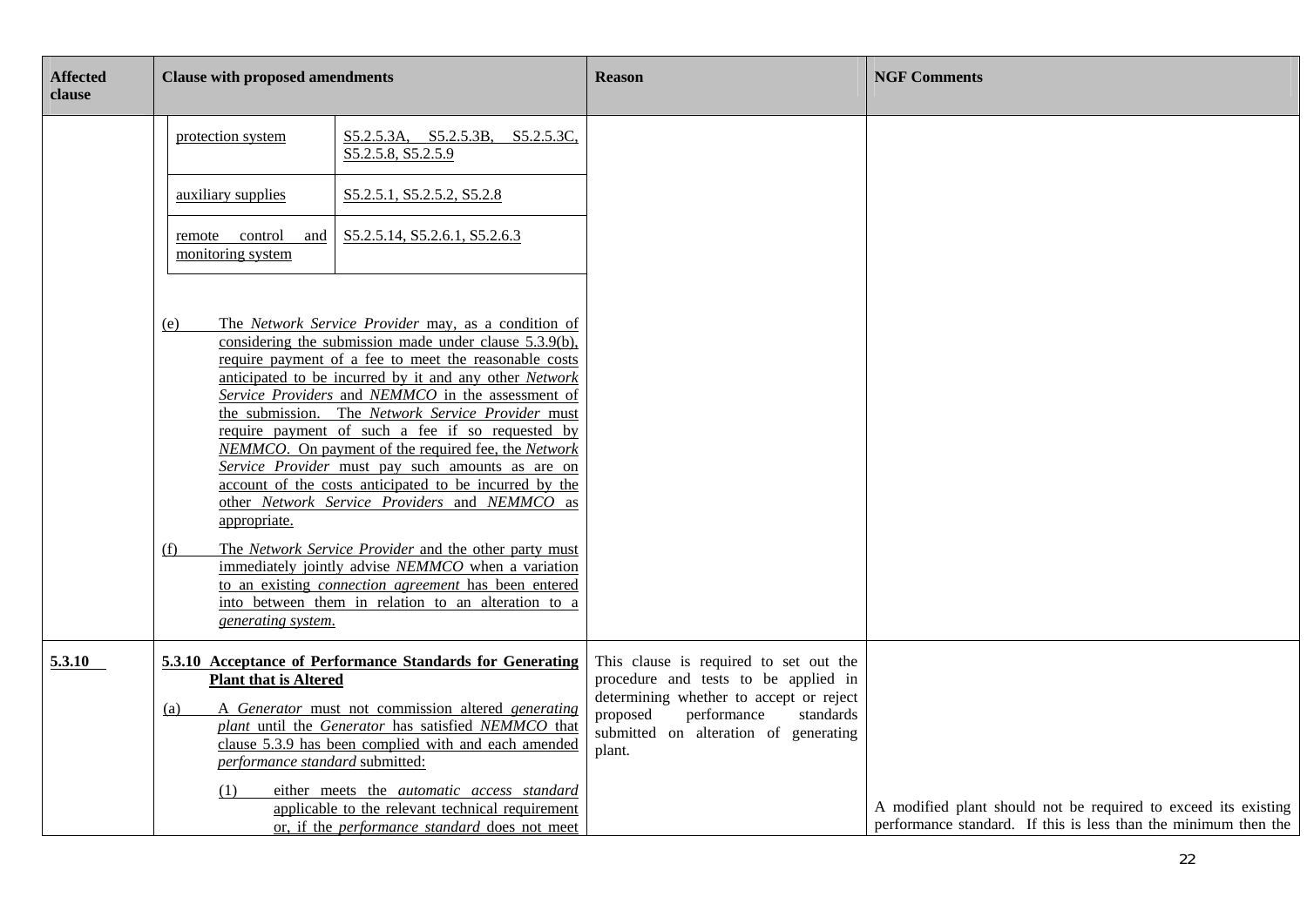| <b>Affected</b><br>clause | <b>Clause with proposed amendments</b>                                                                                                                                                                                                                                                                                                                                                                                                                                                                                                                                                                                                                                                                                                                                                                                                                                                                                                                        | <b>Reason</b>                                                                                                                                                                                                                                                                                                             | <b>NGF Comments</b>                                                                                         |
|---------------------------|---------------------------------------------------------------------------------------------------------------------------------------------------------------------------------------------------------------------------------------------------------------------------------------------------------------------------------------------------------------------------------------------------------------------------------------------------------------------------------------------------------------------------------------------------------------------------------------------------------------------------------------------------------------------------------------------------------------------------------------------------------------------------------------------------------------------------------------------------------------------------------------------------------------------------------------------------------------|---------------------------------------------------------------------------------------------------------------------------------------------------------------------------------------------------------------------------------------------------------------------------------------------------------------------------|-------------------------------------------------------------------------------------------------------------|
|                           | the <i>automatic access standard</i> , it would not be<br>rejected if clauses 5.3.4A(a) and 5.3.4A(d) were<br>applied at the time the submission<br>- of<br><i>performance standards</i> is<br>received<br>by<br>NEMMCO;<br>is drafted to enable, in NEMMCO's reasonable<br>(2)<br>opinion, a compliance program to be instituted<br>and maintained in respect of the <i>performance</i><br>standard under clause 5.12(c); and<br>can be complied with, based on the information<br>(3)<br>provided to NEMMCO.                                                                                                                                                                                                                                                                                                                                                                                                                                                |                                                                                                                                                                                                                                                                                                                           | existing standard should form the floor.                                                                    |
| 5.4.1                     | 5.4.1<br><b>Applicability</b><br>This eClause 5.4 applies only to new installations and<br>modifications to existing installations (including, without<br>limitation, alterations to existing <i>generating plant</i> ) after<br>13 December 1998 (in the case of installations located in<br>participating jurisdictions other than Tasmania) and after<br>the date that Tasmania becomes a <i>participating</i><br><i>jurisdiction</i> 29 May 2005 in the case of installations<br>located in Tasmania.                                                                                                                                                                                                                                                                                                                                                                                                                                                     | This change is necessary to make it clear<br>that clause 5.4 (Design of Connected<br>Equipment) applies to the alteration of<br>generating plant.<br>Also amended to clarify date when<br>Tasmanian installations are covered.                                                                                            | Agreed                                                                                                      |
| 5.4.2                     | At any stage prior to commissioning the <i>facility</i> in respect<br>(a)<br>of a connection, the Registered Participant or the person<br>intending to be registered as a <i>Generator</i> must advise the<br>relevant Network Service Provider and NEMMCO in<br>writing of any inconsistency between the proposed<br>equipment and the provisions of the relevant connection<br><i>agreement performance standards</i> and, if necessary, the<br>Network Service Provider and the Registered Participant<br>or the person intending to be registered as a Generator<br>must negotiate in good faith any necessary changes to the<br>connection agreement relevant performance standards<br>under clause 5.3.9.<br>If there is an inconsistency in a connection agreement<br>(b)<br>performance standard identified in clause 5.4.2(a), the<br>Registered Participant or the person intending to be<br>registered as a Generator and Network Service Provider | These changes are necessary to ensure<br>that any inconsistency between the plant<br>and the performance standards are<br>resolved before commissioning. As the<br>performance standards are accepted<br>subject to the execution of the Connection<br>Agreement the reference to connection<br>agreement can be removed. | NEMMCO should also be required to negotiate in good faith as<br>they are a party to almost all negotiations |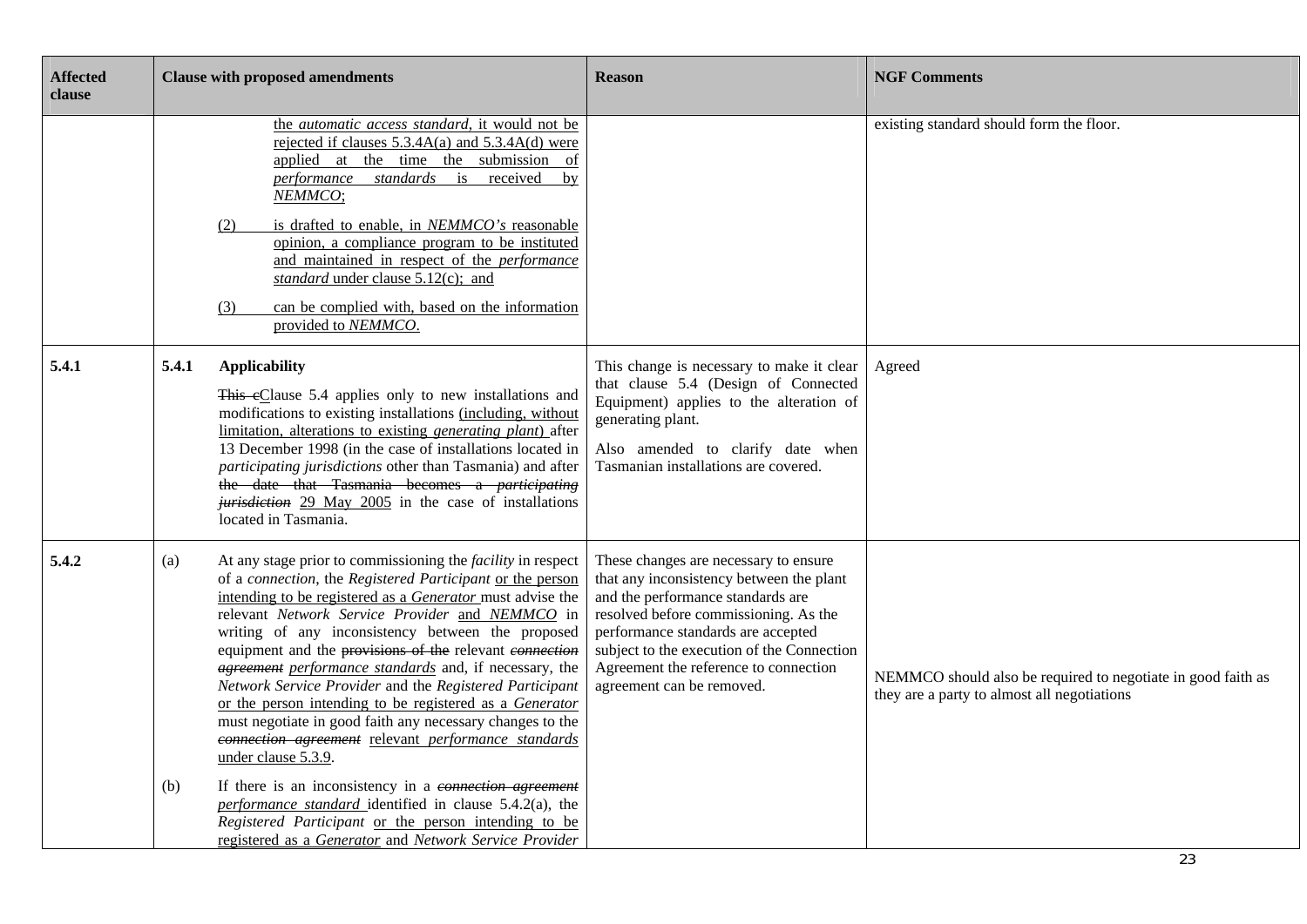| <b>Affected</b><br>clause | <b>Clause with proposed amendments</b>                                                                                                                                                                                                                                                                                                                                                                                                                                                                                                     | <b>Reason</b>                                                                                                                                                                                                                                                       | <b>NGF Comments</b> |
|---------------------------|--------------------------------------------------------------------------------------------------------------------------------------------------------------------------------------------------------------------------------------------------------------------------------------------------------------------------------------------------------------------------------------------------------------------------------------------------------------------------------------------------------------------------------------------|---------------------------------------------------------------------------------------------------------------------------------------------------------------------------------------------------------------------------------------------------------------------|---------------------|
|                           | must not commission the <i>facility</i> in respect of a<br>connection unless the facility or the connection<br><i>agreement performance standard</i> has been varied to<br>remove the inconsistency.<br>Nothing in this clause 5.4.2 affects the operation of<br>(c)                                                                                                                                                                                                                                                                       |                                                                                                                                                                                                                                                                     |                     |
|                           | clause $5.3.6(c1)$ .                                                                                                                                                                                                                                                                                                                                                                                                                                                                                                                       |                                                                                                                                                                                                                                                                     |                     |
| 5.7.3(a)                  | Each Generator must, prior to the Generator<br>(a)<br>implementing a compliance program in accordance with<br>clause $4.15(b)5.12(b)$ , provide evidence to any relevant<br>Network Service Provider with which that Generator has a<br>connection agreement and NEMMCO that each of its<br>generating units or generating systems complies with the<br>applicable technical requirements of clause S5.2.5 of<br>schedule 5.2 and the relevant <i>connection agreement</i> and<br>the performance standards for that generating unit.      | This change is required to ensure that<br>correct referencing is applied.                                                                                                                                                                                           | Agreed as marked up |
| 5.7.3(c)                  | If, prior to the Generator implementing a compliance<br>(c)<br>program in accordance with the requirements of<br>clause $4.15(b)5.12(b)$ , a performance test or monitoring of<br>in-service performance demonstrates that a generating unit<br>or generating system is not complying with one or more<br>technical requirements of clause S5.2.5 of schedule 5.2 and<br>the relevant <i>connection agreement</i> or one or more of the<br>performance standards for that generating unit or<br>generating system then the Generator must: | This change is required to ensure that<br>correct referencing is applied.                                                                                                                                                                                           | Agreed as marked up |
| 5.7.3(e)                  | If NEMMCO:<br>(e)<br>is satisfied that:<br>(1)<br>(i)<br>a generating unit or generating system<br>does not comply with its performance<br>standards in respect of one or more<br>technical requirements of clauses<br>S5.2.5, S5.2.6, S5.2.8 or S5.2.9 of<br>sehedule $5.2$ and the relevant<br>connection agreement; or<br>does not have evidence demonstrating<br>(ii)<br>that a <i>generating unit</i> complies with the                                                                                                               | These amendments are to change the<br>reference to technical requirements to<br>references to performance standards, and<br>to include inadequate models used to<br>assess power system security as grounds<br>for directing the Generator to operate the<br>plant. |                     |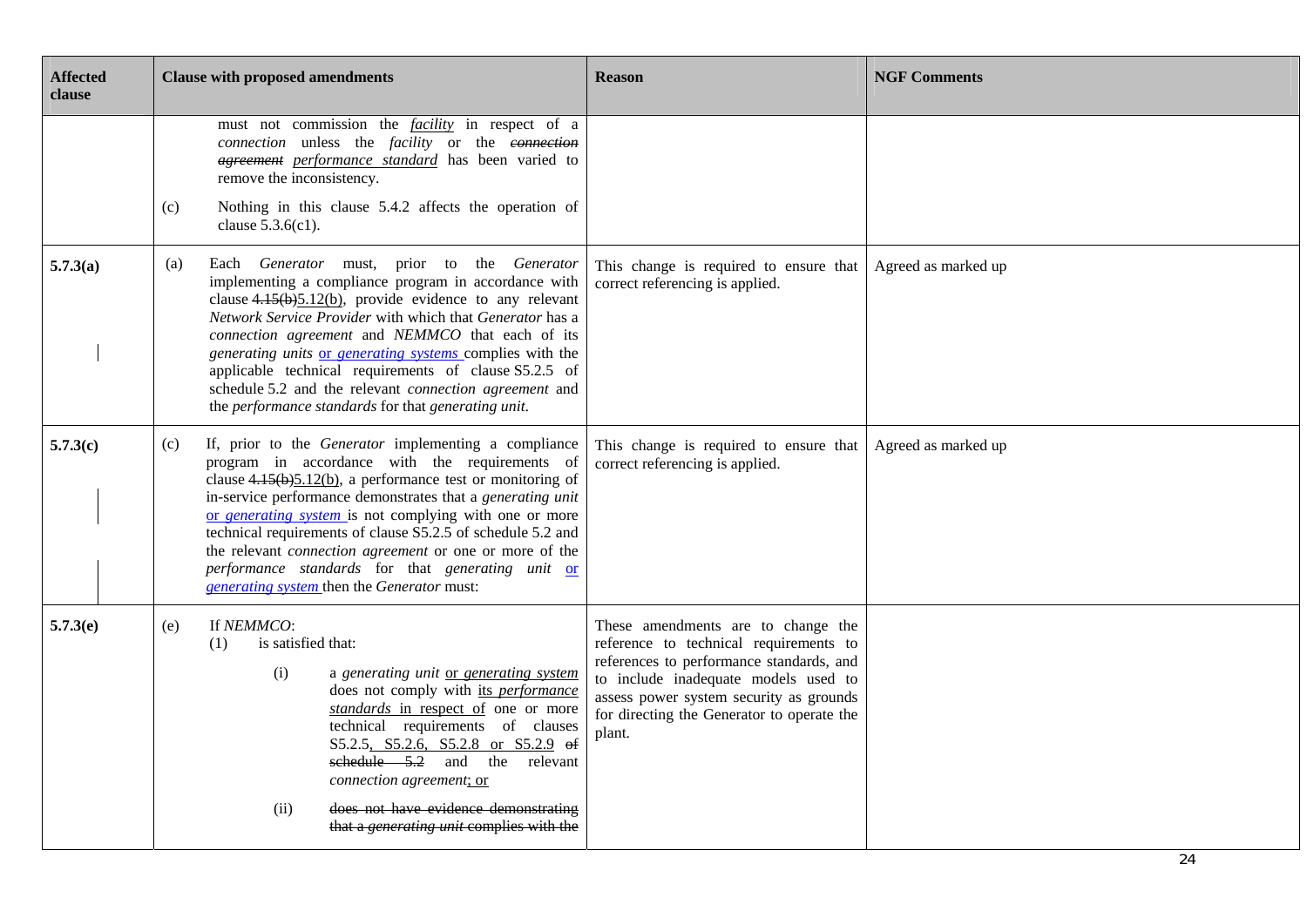| <b>Affected</b><br>clause | <b>Clause with proposed amendments</b>                                                                                                                                                                                                                                                                                                                                                                                                                                                                                                                                                                                                                                                                                                                                                                                                                                                                                                                                                                                                                                                                                                                                                                                                                                                   | <b>Reason</b>                                                                                                                                                                                             | <b>NGF Comments</b> |
|---------------------------|------------------------------------------------------------------------------------------------------------------------------------------------------------------------------------------------------------------------------------------------------------------------------------------------------------------------------------------------------------------------------------------------------------------------------------------------------------------------------------------------------------------------------------------------------------------------------------------------------------------------------------------------------------------------------------------------------------------------------------------------------------------------------------------------------------------------------------------------------------------------------------------------------------------------------------------------------------------------------------------------------------------------------------------------------------------------------------------------------------------------------------------------------------------------------------------------------------------------------------------------------------------------------------------|-----------------------------------------------------------------------------------------------------------------------------------------------------------------------------------------------------------|---------------------|
|                           | technical requirements set out in<br>clause S5.2.5 of schedule 5.2<br>generating unit's or generating<br>system's performance is not adequately<br>represented by the applicable analytical<br>model provided under clause $5.7.6(g)$<br>or clause S5.2.4; and<br>holds the reasonable opinion that there is, or<br>(2)<br>could be, a threat to power system security<br>because of the performance of the <i>generating</i><br>unit or generating system, or because the<br>inadequacy of its analytical model is adversely<br>affecting NEMMCO's ability to assess power<br>system security, including power transfer<br>capabilities; and<br>holds the reasonable opinion that there is or<br>(3)<br>could be a threat to the power system security<br>because of the performance of the <i>generating</i><br>unit,<br>NEMMCO may direct the relevant Generator to operate<br>the relevant generating unit or generating system at a<br>particular generated output or in a particular mode until<br>the relevant Generator submits evidence reasonably<br>satisfactory to NEMMCO that the generating unit or<br>generating system is complying with the relevant<br>technical requirement(s) performance standard and<br>performing substantially in accordance with its analytical |                                                                                                                                                                                                           |                     |
|                           | model.                                                                                                                                                                                                                                                                                                                                                                                                                                                                                                                                                                                                                                                                                                                                                                                                                                                                                                                                                                                                                                                                                                                                                                                                                                                                                   |                                                                                                                                                                                                           |                     |
| 5.7.6(a1)                 | If NEMMCO reasonably considers that:<br>(a1)<br>the analytical parameters for modelling of a<br>(1)<br>generating unit or generating system are<br>inadequate; or                                                                                                                                                                                                                                                                                                                                                                                                                                                                                                                                                                                                                                                                                                                                                                                                                                                                                                                                                                                                                                                                                                                        | This clause gives NEMMCO a right to<br>require an NSP to exercise its power to<br>request testing to determine analytical<br>parameters for modelling purposes. This<br>is necessary because NEMMCO has a | Agreed              |
|                           | available information, including results from a<br>(2)<br>previous test of a generating unit or generating<br>system are inadequate to determine parameters<br>for an applicable model developed in accordance                                                                                                                                                                                                                                                                                                                                                                                                                                                                                                                                                                                                                                                                                                                                                                                                                                                                                                                                                                                                                                                                           | responsibility for power system security,<br>and ability to ensure power system<br>security is strongly affected by the quality<br>of models used to determine stability                                  |                     |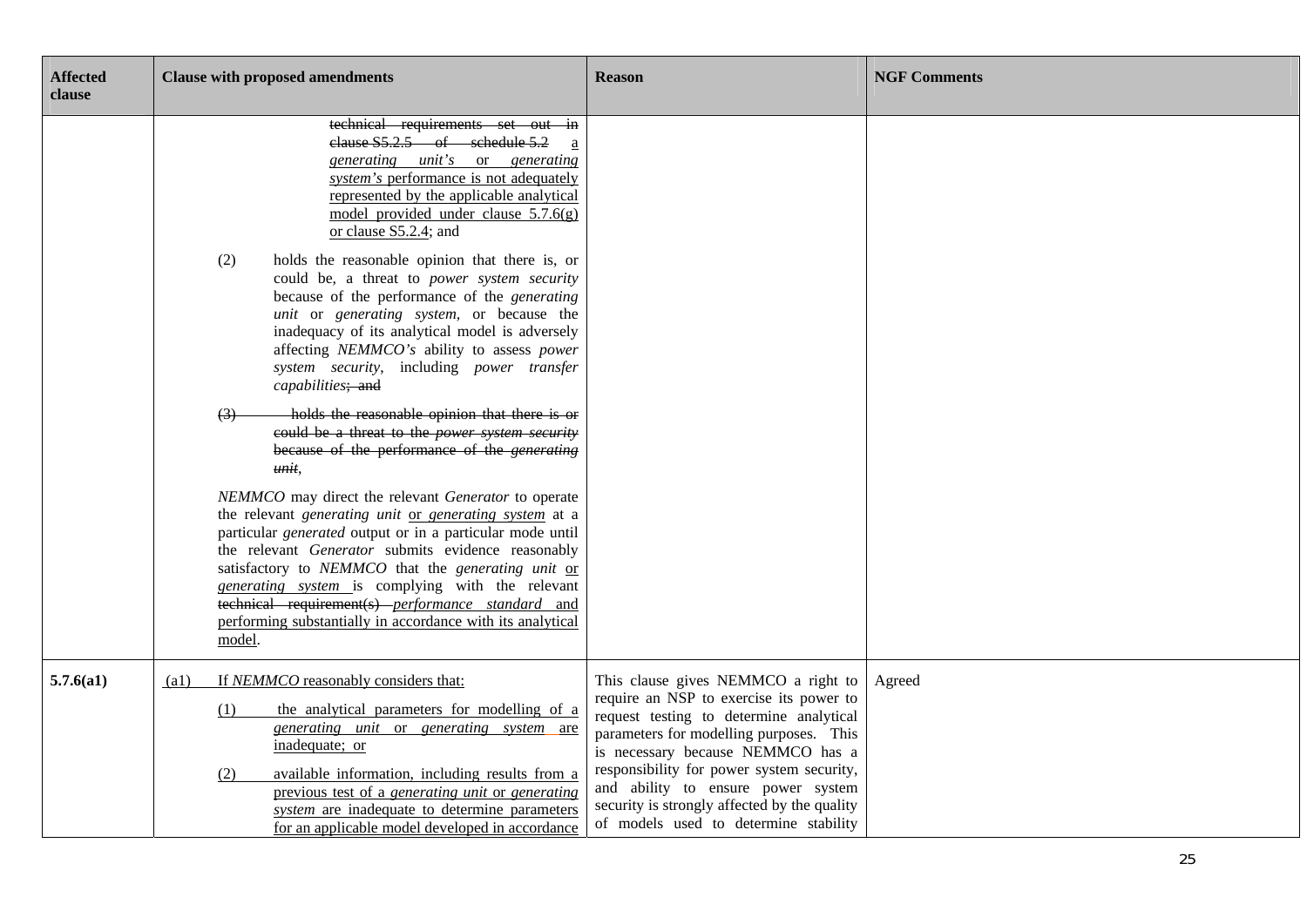| <b>Affected</b><br>clause |            | <b>Clause with proposed amendments</b>                                                                                                                                                                                                                                                                                                                                                                                                                                                                                                                                                                                                                                            | <b>Reason</b>                                                                                                                                                                                                                                                                                                                                                                           | <b>NGF Comments</b>                                                                    |
|---------------------------|------------|-----------------------------------------------------------------------------------------------------------------------------------------------------------------------------------------------------------------------------------------------------------------------------------------------------------------------------------------------------------------------------------------------------------------------------------------------------------------------------------------------------------------------------------------------------------------------------------------------------------------------------------------------------------------------------------|-----------------------------------------------------------------------------------------------------------------------------------------------------------------------------------------------------------------------------------------------------------------------------------------------------------------------------------------------------------------------------------------|----------------------------------------------------------------------------------------|
|                           |            | with the Generating System Model Guidelines,<br>or otherwise agreed with NEMMCO under<br>clause S5.2.4(b1)(2),<br>NEMMCO may direct a Network Service Provider to<br>require a Generator to conduct a test under clause<br>5.7.6(a). NEMMCO may witness such tests.                                                                                                                                                                                                                                                                                                                                                                                                               | limits.                                                                                                                                                                                                                                                                                                                                                                                 |                                                                                        |
| 5.7.6(g)                  | (g)        | The Network Service Provider must provide to a<br>Generator such details of the analytic parameters of the<br>model derived from the tests referred to in clause 5.7.6<br>for any of that Generator's generating units as may<br>reasonably be requested by the GeneratorThe Generator<br>must provide the test records obtained from a test under<br>clause 5.7.6(a) to the Network Service Provider, who<br>must derive the analytical parameters for the applicable<br>model developed in accordance with the Generating<br>System Model Guidelines, or otherwise agreed with<br>$NEMMCO$ under clause S5.2.4(b1)(2) and provide them<br>to NEMMCO and the relevant Generator. | This amendment gives NEMMCO access<br>to analytical parameters derived from<br>tests under clause 5.7.6.                                                                                                                                                                                                                                                                                | Agreed                                                                                 |
| 5.7.6(h)                  | (h)        | Each of the Generator, the Network Service Provider and<br>NEMMCO must bear its own costs associated with tests<br>conducted under this clause 5.7.6 and no compensation is<br>to be payable for financial losses incurred as a result of<br>these tests or associated activities.                                                                                                                                                                                                                                                                                                                                                                                                | This amendment adds NEMMCO and<br>NSP to list of parties to bear their own<br>costs for testing. (NSP previously only<br>implied).                                                                                                                                                                                                                                                      | Excluding further testing carried out under 5.7.6(a1) at<br>NEMMCO's request and cost. |
| 5.10                      | 5.10       | <b>Performance Standards - transitional arrangements</b>                                                                                                                                                                                                                                                                                                                                                                                                                                                                                                                                                                                                                          | Clause $5.10.1(b)$ has been rewritten from                                                                                                                                                                                                                                                                                                                                              | A derogation is a more appropriate manner to deal with                                 |
|                           | 5.10.1     | Submission of Performance Standards on or about the<br><b>Performance Standards Commencement Date</b>                                                                                                                                                                                                                                                                                                                                                                                                                                                                                                                                                                             | $4.13(b)$ .<br>The words "confidential<br>information" have been removed because<br>some of the information required is                                                                                                                                                                                                                                                                 | transitional changes with a sunset date.                                               |
|                           | <u>(a)</u> | A Generator, Customer or Market Network Service<br>Provider who, at the performance standards<br>commencement date, engages in the activity of owning.<br>controlling or operating <i>plant</i> must, within 30 days of the<br>performance standards commencement date, submit to<br>NEMMCO proposed performance standards for that<br><i>plant</i> , to be:<br>in the case of a person who is registered as a<br>(1)                                                                                                                                                                                                                                                             | considered elsewhere in the Rules to be<br>"confidential<br>information",<br>but<br>nevertheless may need to be provided.<br>Clause $5.10.1(c)$ is required to correct an<br>anomaly in the current Rules where<br>with<br>people<br>signed<br>connection<br>agreements who were not Registered<br>Participants at the time of the last changes<br>to the Code (preceding the change to | Must refer to the standards outlined in 5.10.3                                         |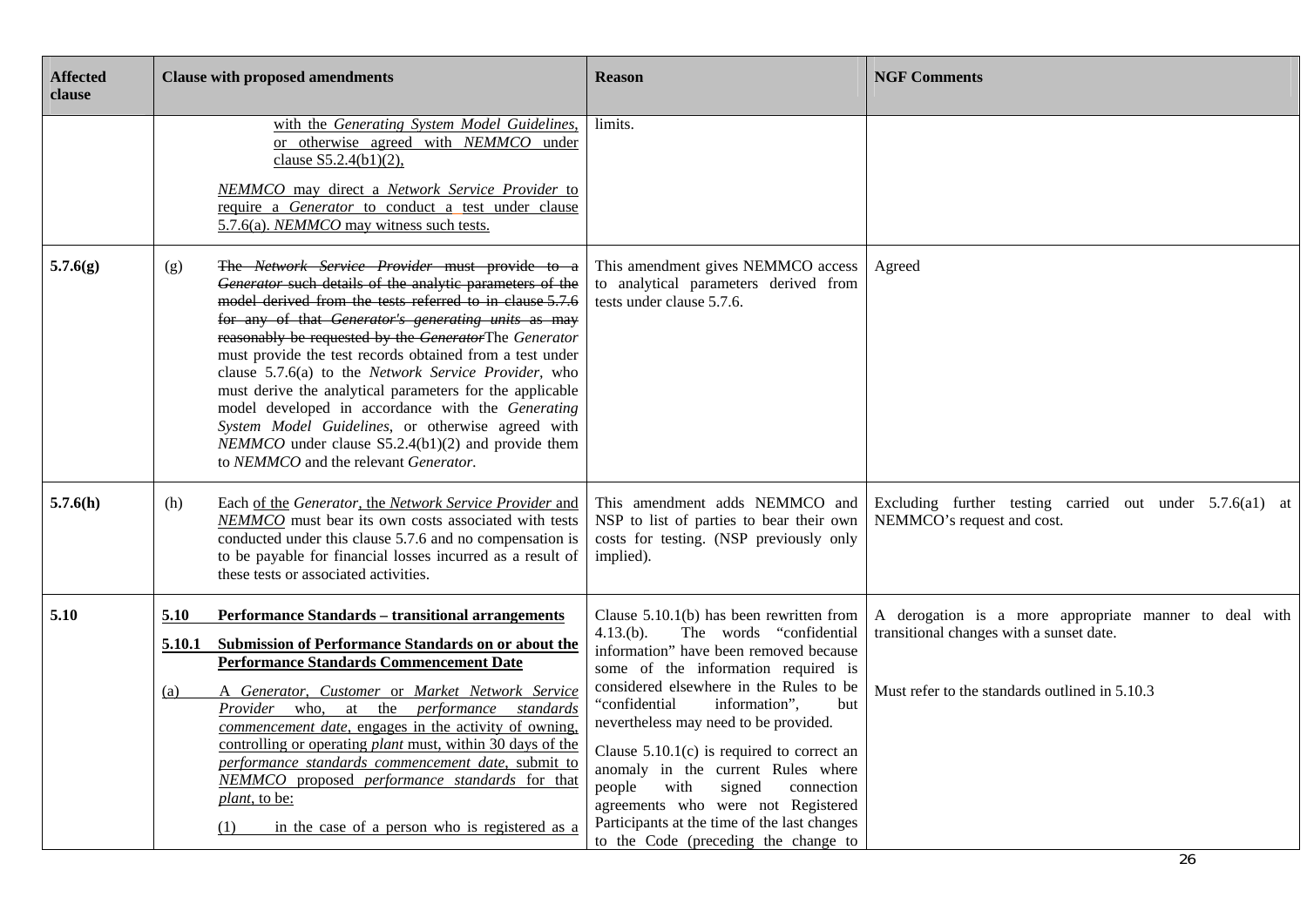| <b>Affected</b><br>clause | <b>Clause with proposed amendments</b>                                                                                                                                                                                                                                                                                                                                                                                                                                                                                                                                      | <b>Reason</b>                                                                                                                                                                                                                                                  | <b>NGF Comments</b> |
|---------------------------|-----------------------------------------------------------------------------------------------------------------------------------------------------------------------------------------------------------------------------------------------------------------------------------------------------------------------------------------------------------------------------------------------------------------------------------------------------------------------------------------------------------------------------------------------------------------------------|----------------------------------------------------------------------------------------------------------------------------------------------------------------------------------------------------------------------------------------------------------------|---------------------|
|                           | Generator in relation to that plant - in<br>accordance with schedule 5.2;<br>in the case of a person who is registered as a<br>(2)<br>Customer in relation to that plant - in<br>accordance with schedule 5.3; or                                                                                                                                                                                                                                                                                                                                                           | Rules), but who subsequently became<br>registered, are not covered by the process<br>to create performance standards either<br>under chapter 5 or chapter 4. This clause<br>ensures that performance standards will<br>now be recorded for these Participants. |                     |
|                           | (3)<br>in the case of a person who is registered as a<br>Market Network Service Provider in relation to<br>that <i>plant</i> -in accordance with schedule 5.3a.<br>A Network Service Provider must, on request by a person<br>(b)<br>who has made a submission under clause $5.10.1(a)$ ,<br>$5.10.1(c)$ or $5.10.1(d)$ whose <i>facility</i> is connected to the<br>Network Service Provider's network, provide that person<br>with all performance data and other information                                                                                             | Clause $5.10.1(e)$ is required as a<br>transitional<br>arrangement for<br>the<br>introduction of the new process where<br>performance standards are assessed<br>before the connection agreement is<br>signed.                                                  |                     |
|                           | reasonably required by that person to satisfy its<br>obligations under clauses $5.10.1(a)$ , $5.10.1(c)$ and<br>$5.10.1(d)$ .<br>A person who, at the <i>performance</i> standards<br>(c)                                                                                                                                                                                                                                                                                                                                                                                   |                                                                                                                                                                                                                                                                |                     |
|                           | commencement date:<br>was not registered as a Generator, Customer or<br>(1)<br>Market Network Service Provider; and<br>was either;<br>(2)<br>(i)<br>party to a <i>connection</i> agreement; or<br>(ii)<br>negotiating a <i>connection</i> agreement,<br>the negotiation of which was not<br>subject to clause 5.3.4A; and<br>who subsequent to the <i>performance</i> standards<br>(3)<br>commencement date, but prior to the date this<br>clause 5.10.1 became effective ("effective<br>date"), registered as a Generator, Customer or<br>Market Network Service Provider, |                                                                                                                                                                                                                                                                |                     |
|                           | must, within 30 days of the <i>effective date</i> , submit to<br>NEMMCO proposed performance standards for that<br>plant in accordance with clause $5.10.1(e)$ .<br>A person who at the <i>effective date</i> was not registered as a<br>(d)                                                                                                                                                                                                                                                                                                                                |                                                                                                                                                                                                                                                                |                     |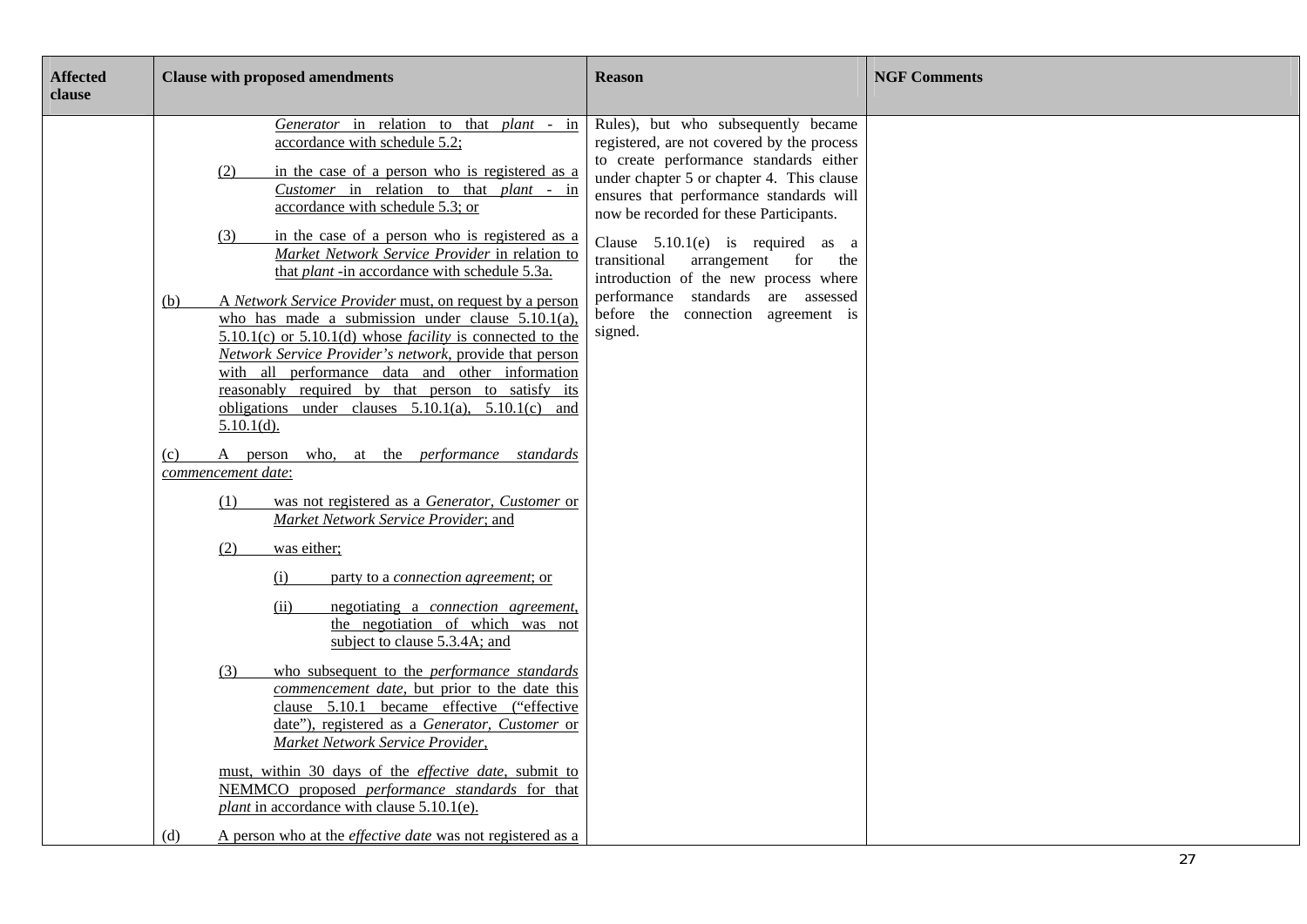| <b>Affected</b><br>clause | <b>Clause with proposed amendments</b>                                                                                                                                                                                                                                                                                                                                                                                                                                                                                                                                                                                                                                                                                                                                                                                                                                                                                                                                                                                                                                                                                                                                                                                                                                                                                                                                                                                                                                                                                                                                                                                                                        | <b>Reason</b>                                                                                                                                                                                                                                                                                                                                                 | <b>NGF Comments</b>                                                                                                                                                                           |
|---------------------------|---------------------------------------------------------------------------------------------------------------------------------------------------------------------------------------------------------------------------------------------------------------------------------------------------------------------------------------------------------------------------------------------------------------------------------------------------------------------------------------------------------------------------------------------------------------------------------------------------------------------------------------------------------------------------------------------------------------------------------------------------------------------------------------------------------------------------------------------------------------------------------------------------------------------------------------------------------------------------------------------------------------------------------------------------------------------------------------------------------------------------------------------------------------------------------------------------------------------------------------------------------------------------------------------------------------------------------------------------------------------------------------------------------------------------------------------------------------------------------------------------------------------------------------------------------------------------------------------------------------------------------------------------------------|---------------------------------------------------------------------------------------------------------------------------------------------------------------------------------------------------------------------------------------------------------------------------------------------------------------------------------------------------------------|-----------------------------------------------------------------------------------------------------------------------------------------------------------------------------------------------|
|                           | Generator, Customer or Market Network Service<br>Provider, but was party to a connection agreement must,<br>within 30 days of the effective date, submit to NEMMCO<br>proposed <i>performance standards</i> for that <i>plant</i> in<br>accordance with clause 5.10.1(e).<br>The <i>performance</i> standards required to be submitted<br>(e)<br>under clause $5.10.1(c)$ and (d) must be in accordance<br>with:<br>schedule 5.2 if they are to be registered by a<br>(1)<br>Generator in relation to relevant plant,;<br>schedule 5.3 if they are to be registered by a<br>(2)<br><i>Customer</i> in relation to relevant <i>plant</i> ,; or<br>schedule 5.3a if they are to be registered by a<br>(3)<br>Market Network Service Provider in relation to<br>relevant plant.<br>Submission of Performance Standards where the<br>5.10.2<br><b>Technical Requirements Change</b><br>If, subsequent to the establishment of the <i>performance</i><br>(a)<br>standards a technical requirement against which those<br>performance standards were assessed changes, or has<br>changed in any respect, or a new technical requirement is<br>inserted into the Rules, the relevant Generator, Customer<br>or Market Network Service Provider must submit to<br>NEMMCO a proposed performance standard for each of<br>the changed technical requirements.<br>A Network Service Provider must, on request by a person<br>(b)<br>who has made a submission under clause 5.10.2 whose<br>facility is connected to the Network Service Provider's<br>network, provide that person with all performance data<br>and other information reasonably required by that person | The existing Rules are deficient in that<br>they do not deal with the situation where<br>the technical requirements change. It is<br>important that Generators address any<br>changes in the technical requirements to<br>ensure system security, reliability and<br>quality of supply are maintained. Clause<br>5.10.2 is inserted to correct this omission. | Not acceptable - Open ended requirement. This provides no<br>regulatory certainty. Participants may be required to upgrade their<br>plants after building and agreeing performance standards. |
|                           | to enable it to satisfy its clause $5.10.2(a)$ obligations.<br>5.10.3 Standard of Proposed Performance Standards<br>A proposed performance standard submitted by a Generator or                                                                                                                                                                                                                                                                                                                                                                                                                                                                                                                                                                                                                                                                                                                                                                                                                                                                                                                                                                                                                                                                                                                                                                                                                                                                                                                                                                                                                                                                               | This clause is required so that the                                                                                                                                                                                                                                                                                                                           |                                                                                                                                                                                               |
|                           | person under clauses 5.10.1 or 5.10.2 must be at a standard at least                                                                                                                                                                                                                                                                                                                                                                                                                                                                                                                                                                                                                                                                                                                                                                                                                                                                                                                                                                                                                                                                                                                                                                                                                                                                                                                                                                                                                                                                                                                                                                                          | performance standards submitted are not<br>of a lesser standard than what currently is                                                                                                                                                                                                                                                                        | Subject to ongoing discussions regarding 'Grandfathering' of                                                                                                                                  |

۰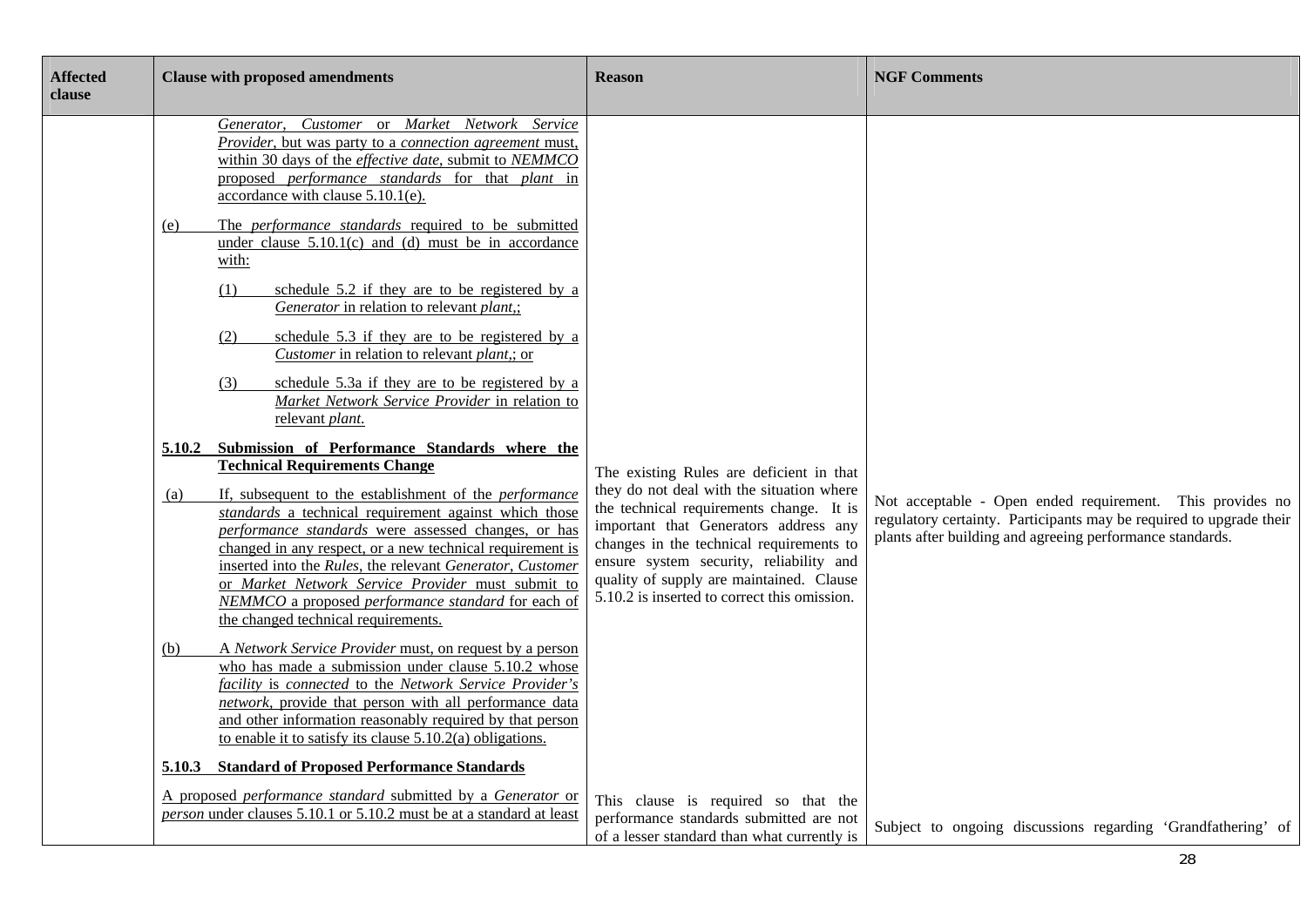| <b>Affected</b><br>clause | <b>Clause with proposed amendments</b>                                                                                                                                                                                                                                                                                                                                                                                                                                                                                                                                                                                                                                                                                                                                                                                                                                                                                                                                                                                                                                               | <b>Reason</b>                                                                                                                                                                                                                                                                                                                                                                                                                                      | <b>NGF Comments</b>                                                 |
|---------------------------|--------------------------------------------------------------------------------------------------------------------------------------------------------------------------------------------------------------------------------------------------------------------------------------------------------------------------------------------------------------------------------------------------------------------------------------------------------------------------------------------------------------------------------------------------------------------------------------------------------------------------------------------------------------------------------------------------------------------------------------------------------------------------------------------------------------------------------------------------------------------------------------------------------------------------------------------------------------------------------------------------------------------------------------------------------------------------------------|----------------------------------------------------------------------------------------------------------------------------------------------------------------------------------------------------------------------------------------------------------------------------------------------------------------------------------------------------------------------------------------------------------------------------------------------------|---------------------------------------------------------------------|
|                           | equal to:<br>where there is already a relevant registered<br>(a)<br>standard,<br>registered<br>performance<br>that<br>performance standard;<br>where there is no relevant registered<br>(b)<br>performance standard, the relevant technical<br>requirement set out in the relevant <i>connection</i><br>agreement; and<br>where there is no relevant registered<br>(c)<br>performance standard and no relevant technical<br>requirement in the <i>connection agreement</i> , the<br>relevant design performance of the <i>plant</i> .                                                                                                                                                                                                                                                                                                                                                                                                                                                                                                                                                | agreed or if there is no agreement, then<br>what is technically achievable by the<br>plant.                                                                                                                                                                                                                                                                                                                                                        | existing plant.                                                     |
| 5.11                      | 5.11<br><b>Acceptance of Performance Standards</b><br>5.11.1<br>Acceptance of Performance Standards lodged at or<br>about the Performance Standards Commencement<br>Date or in response to a change in the Technical<br><b>Requirements</b><br>(a) Following receipt of a proposed set of <i>performance</i><br>standards under clauses $5.10.1(a)$ , $5.10.1(c)$ , $5.10.1(d)$<br>$5.10.2(a)$ or $5.11.1(g)$ , <i>NEMMCO</i> must assess whether, in<br>its reasonable opinion, each proposed performance<br>standard:<br>$(1)$ satisfies clause $5.10.3$ and the technical<br>requirements set out in schedules 5.1, 5.2, 5.3<br>and 5.3a as at the <i>performance</i> standards<br>commencement date subject to any derogation<br>applicable to the <i>plant</i> to which the proposed<br>performance standards apply:<br>(2) is drafted to enable, in $NEMMCO's$ reasonable<br>opinion, a compliance program to be instituted<br>and maintained in respect of the <i>performance</i><br>standard under clause 5.12(c); and<br>(3) can be complied with, based on the information | Clause 5.11 reiterates the existing clause<br>4.14 with the necessary amendments.<br>Clause $5.11.1(a1)$ deals with the situation<br>regarding the requirement to lodge<br>performance standards when the technical<br>requirements change. The intent of this<br>clause is that existing process of<br>registering performance standards is<br>continued for subsequent changes to<br>performance standards (including the<br>current proposals). | Generally agreed - Good process with comments as described<br>below |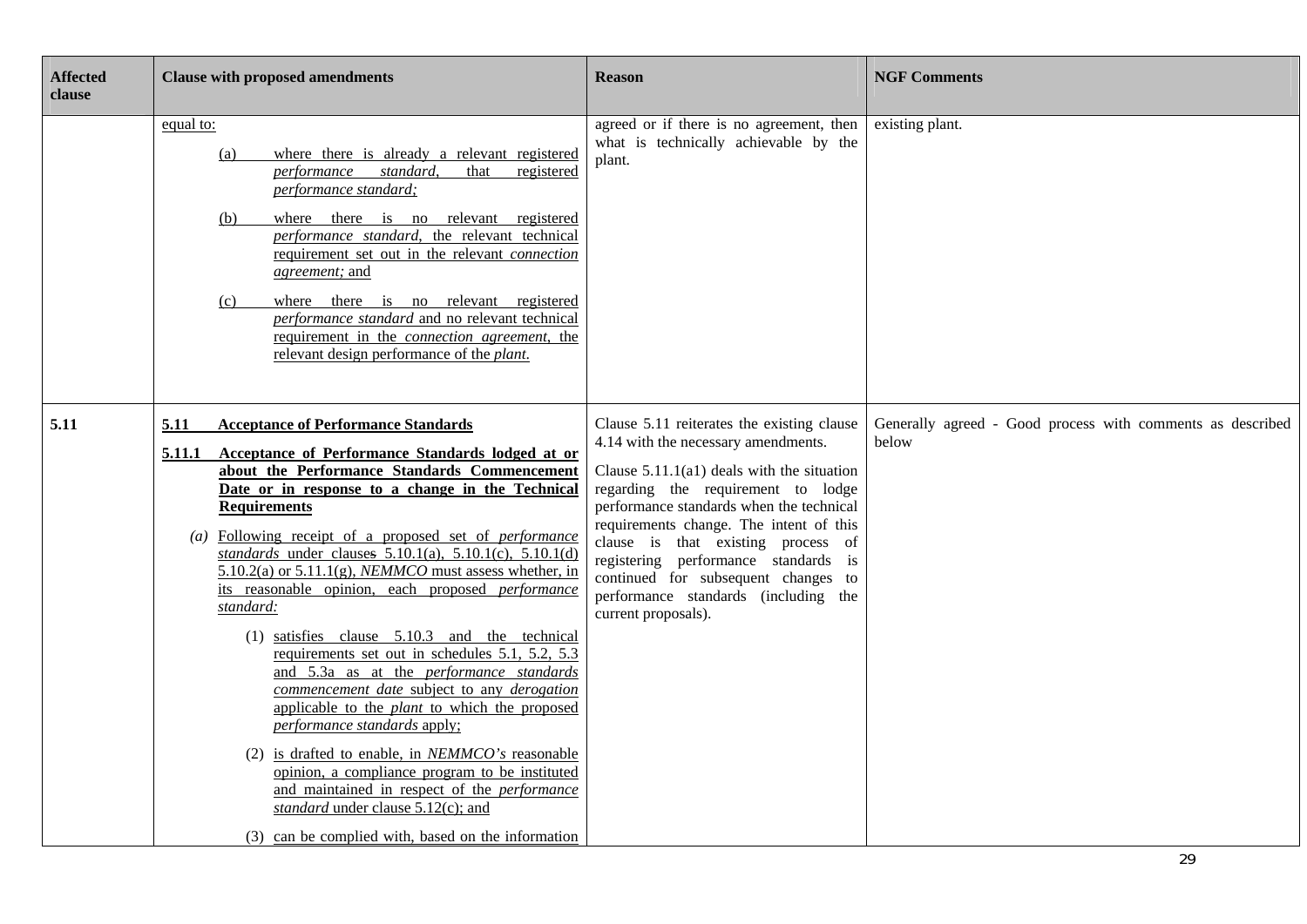| <b>Affected</b><br>clause | <b>Clause with proposed amendments</b>                                                                                                                                                                                                                                                                                                                                                                                                                                                                                                                                        | <b>Reason</b> | <b>NGF Comments</b> |
|---------------------------|-------------------------------------------------------------------------------------------------------------------------------------------------------------------------------------------------------------------------------------------------------------------------------------------------------------------------------------------------------------------------------------------------------------------------------------------------------------------------------------------------------------------------------------------------------------------------------|---------------|---------------------|
|                           | provided to NEMMCO by the Network Service<br>Provider and the Connection Applicant.<br>In respect of a submission under clause $5.10.1(a)$ ,<br>(b)<br>$5.10.1(c)$ , $5.10.1(d)$ , $5.10.2$ , or $5.11.1(b)$ to $5.11.1(l)$ shall<br>apply to <i>NEMMCO</i> and the person making the<br>submission except that the references to the<br>"performance standards commencement date" shall be<br>read as referring to the date that the changes to the<br>technical requirements, being the changes referred to in<br>clause 5.10.2, take effect in each relevant circumstance. |               |                     |
|                           | To the extent of any inconsistency between:<br>(c)<br>a performance standard determined in<br>(1)<br>accordance with a derogation in force at the<br>performance standards commencement date and<br>a <i>performance standard</i> determined in<br>accordance with:<br>the technical requirements set out in<br>(i)<br>schedules 5.1, 5.2, 5.3 and 5.3a;                                                                                                                                                                                                                      |               |                     |
|                           | the <i>connection</i> agreement applicable to<br>(ii)<br>the plant to which the performance<br>standard applies; or<br>the design performance of the <i>plant</i> at<br>(iii)<br>performance<br>standards<br>the<br>commencement date,<br>the <i>performance standard</i> determined in<br>accordance with the derogation will prevail;                                                                                                                                                                                                                                       |               |                     |
|                           | a <i>performance standard</i> determined in<br>(2)<br>accordance with an existing <i>connection</i><br>agreement and a performance standard<br>determined in accordance with:<br>the technical requirements set out in<br>(i)<br>schedules 5.1, 5.2, 5.3 and 5.3a; or<br>the design performance of the <i>plant</i> at<br>(ii)<br>performance<br>standards<br>the                                                                                                                                                                                                             |               |                     |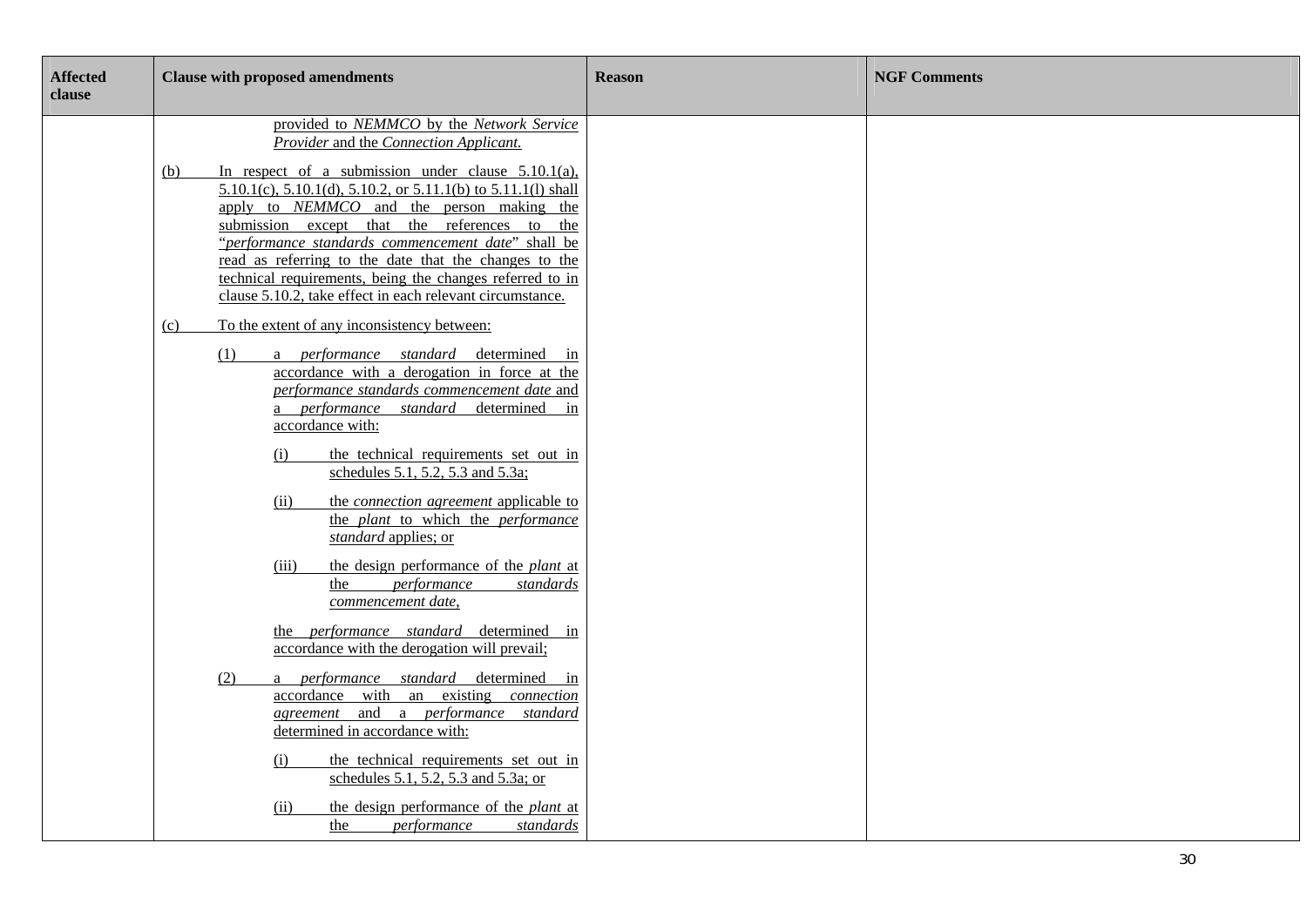| <b>Affected</b><br>clause | <b>Clause with proposed amendments</b>                                                                                                                                                                                                                                                                                                                                                                                                                                                                                                 | <b>Reason</b> | <b>NGF Comments</b> |
|---------------------------|----------------------------------------------------------------------------------------------------------------------------------------------------------------------------------------------------------------------------------------------------------------------------------------------------------------------------------------------------------------------------------------------------------------------------------------------------------------------------------------------------------------------------------------|---------------|---------------------|
|                           | commencement date,<br>the <i>performance standard</i> determined in<br>accordance with the connection agreement will<br>prevail; and<br>a <i>performance standard</i> determined in<br>(3)<br>accordance with the design performance of the<br>plant at the <i>performance</i><br>standards<br>commencement date and a performance<br>standard determined in accordance with the<br>technical requirements set out in schedules 5.1,<br>5.2, 5.3 and 5.3a, the <i>performance</i> standard<br>determined in accordance with the design |               |                     |
|                           | performance of the <i>plant</i> will prevail.<br>NEMMCO must, if it assesses that a proposed<br>(d)<br>performance standard:<br>meets the criteria set out in clause $5.11.1(a)$ ,<br>(1)<br>accept the proposed performance standard; or<br>does not meet the criteria set out clause<br>(2)<br>$5.11.1(a)$ , reject the proposed <i>performance</i><br>standard.                                                                                                                                                                     |               |                     |
|                           | NEMMCO must advise the person who submitted a<br>(e)<br>proposed performance standard, under clause 5.10.1(a)<br>or $5.10.1(c)$ , $5.10.1(d)$ or $5.10.2$ or $5.11.1(g)$ of its<br>decision to accept or reject the proposed <i>performance</i><br>standard under clause 5.11.1(d), within 60 business days<br>of submission of the proposed <i>performance standard</i> to<br>NEMMCO in accordance with clause $5.10.1(a)$ , $5.10.1(c)$ ,<br>5.10.1(d), 5.10.2 or 5.11.1(g) (as the case may be).                                    |               |                     |
|                           | If NEMMCO rejects a proposed performance standard<br>(f)<br>under clause $5.11.1(d)(2)$ , <i>NEMMCO</i> must, when<br>advising the person under clause $5.11.1(e)$ , also provide<br>the person with detailed reasons for its decision.<br>If NEMMCO rejects a proposed performance standard<br>(g)<br>under clause $5.11.1(d)(2)$ , the person who submitted the<br>proposed performance standard to NEMMCO must,<br>within 20 business days of the date on which NEMMCO                                                              |               |                     |
|                           |                                                                                                                                                                                                                                                                                                                                                                                                                                                                                                                                        |               | 01                  |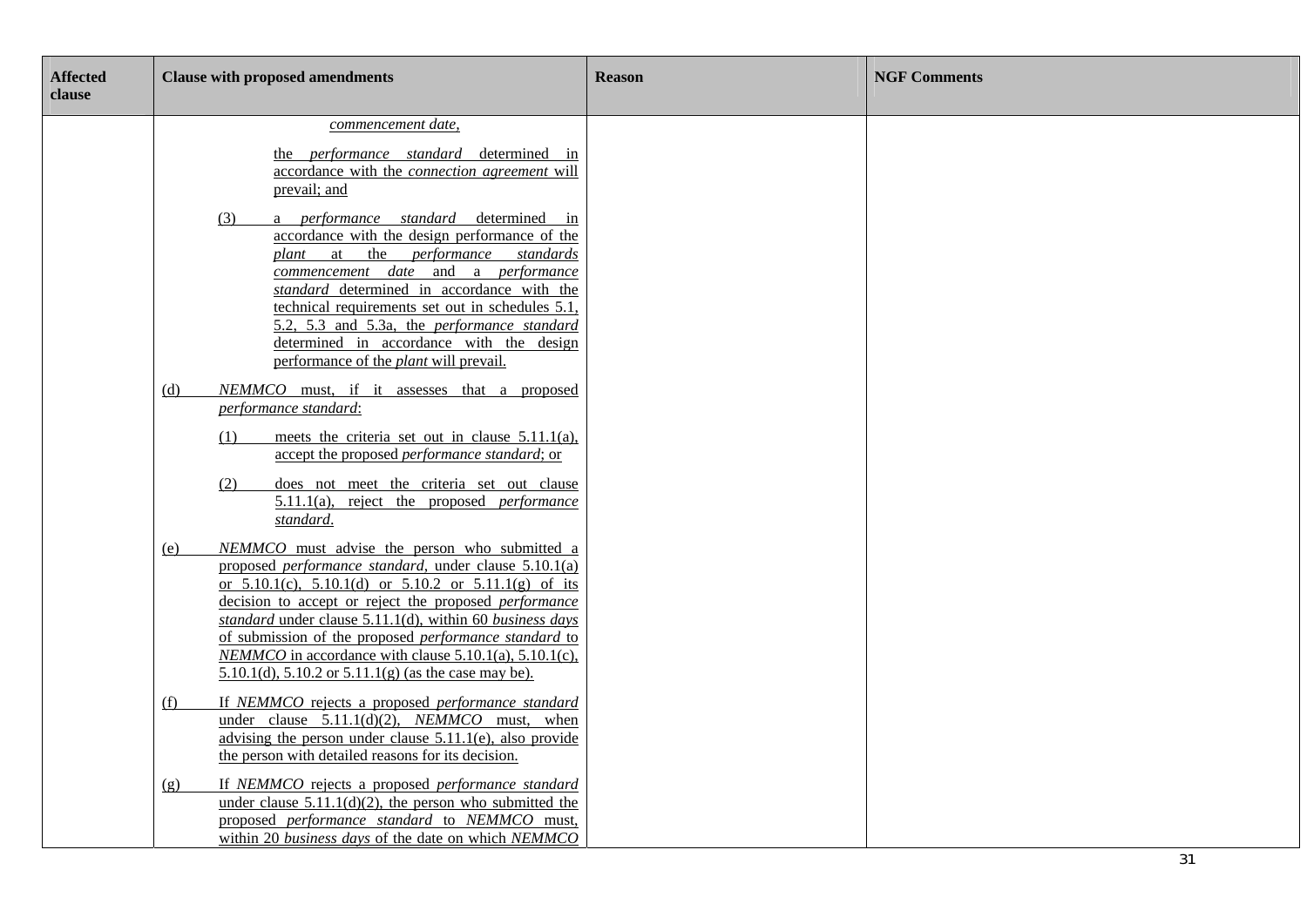| <b>Affected</b><br>clause | <b>Clause with proposed amendments</b>                                                                                                                                                                                                                                                                                                                                                                                                           | <b>Reason</b> | <b>NGF Comments</b>                                                                                                                             |
|---------------------------|--------------------------------------------------------------------------------------------------------------------------------------------------------------------------------------------------------------------------------------------------------------------------------------------------------------------------------------------------------------------------------------------------------------------------------------------------|---------------|-------------------------------------------------------------------------------------------------------------------------------------------------|
|                           | made its decision to reject the proposed <i>performance</i><br>standard, resubmit an amended proposed performance<br><i>standard</i> under clause $5.10.1(a)$ , $5.10.1(c)$ , $5.10.1(d)$ or<br>5.10.2 (as the case may be), taking NEMMCO's<br>comments into consideration.                                                                                                                                                                     |               |                                                                                                                                                 |
|                           | If, 11 months from the date that a person is required<br><u>(h)</u><br>under clause $5.10.1(a)$ , $5.10.1(c)$ , $5.10.1(d)$ or $5.10.2$ (as<br>the case may be) to submit a proposed <i>performance</i><br>standard a performance standard has not been approved<br>under clause $5.11.1(d)(1)$ , the <i>performance standard</i> for<br>the plant to which the proposed performance standard<br>related is deemed to be (in order of priority): |               | Deeming of Performance Standards is a transitional arrangement<br>and should be dealt with as such.                                             |
|                           | the technical characteristics set out in the<br>(1)<br>relevant connection agreement or, in the case of<br>a submission made under clause 5.10.2, if there<br>is an existing <i>performance</i> standard registered<br>with NEMMCO, that performance standard;                                                                                                                                                                                   |               |                                                                                                                                                 |
|                           | if a <i>derogation</i> is in place, the <i>connection</i><br>(2)<br><i>agreement</i> subject to<br>the technical<br>characteristics set out in the relevant <i>derogation</i> ;<br>$\overline{\text{or}}$                                                                                                                                                                                                                                        |               |                                                                                                                                                 |
|                           | the connection requirements of the <i>connection</i><br>(3)<br>point determined under schedule 5.2, 5.3 or 5.3a<br>as applicable to the <i>plant</i> and where there is an<br>automatic access standard for a technical<br>requirement, that standard.                                                                                                                                                                                           |               | Unrealistic – this clause deems the automatic access standard. If<br>the Plant was capable of this standard, deeming would not be<br>necessary. |
|                           | For the purposes of clause 5.11.1, NEMMCO must accept<br>(i)<br>a performance standard materially based on and<br>consistent with a <i>derogation</i> applicable to the <i>plant</i> to<br>which the <i>performance</i> standard applies.                                                                                                                                                                                                        |               |                                                                                                                                                 |
|                           | A person whose proposed <i>performance</i> standard is<br>(i)<br>rejected under clause $5.11.1(d)(2)$ may dispute<br>NEMMCO's decision to reject the proposed performance<br>standard and will be taken to be a Connection Applicant<br>for the purposes of the dispute.                                                                                                                                                                         |               |                                                                                                                                                 |
|                           | If a dispute arising under clause $5.11.1(j)$ is not resolved<br>(k)                                                                                                                                                                                                                                                                                                                                                                             |               |                                                                                                                                                 |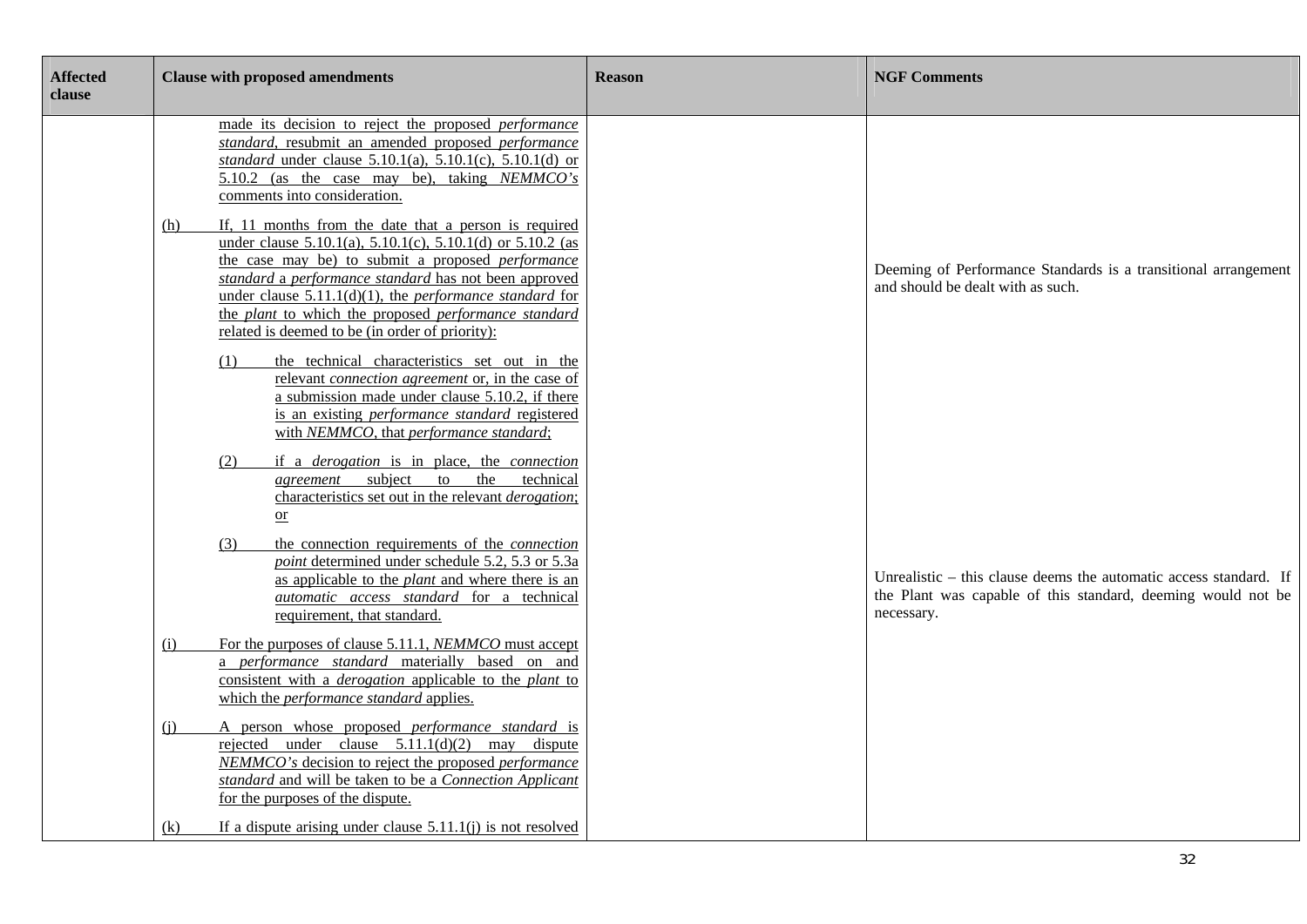| <b>Affected</b><br>clause | <b>Clause with proposed amendments</b>                                                                                                                                                                                                                                                                                                                                                                                                                                                                                   | <b>Reason</b>                                                                                                                                                                                                                                                                                                                       | <b>NGF Comments</b>                                                                                                                                                      |
|---------------------------|--------------------------------------------------------------------------------------------------------------------------------------------------------------------------------------------------------------------------------------------------------------------------------------------------------------------------------------------------------------------------------------------------------------------------------------------------------------------------------------------------------------------------|-------------------------------------------------------------------------------------------------------------------------------------------------------------------------------------------------------------------------------------------------------------------------------------------------------------------------------------|--------------------------------------------------------------------------------------------------------------------------------------------------------------------------|
|                           | in accordance with clause 8.2.4 within 60 business days,<br>notwithstanding any other provision in clause 8.2, the<br>Adviser must refer the dispute for resolution to a DRP for<br>determination in accordance with clauses 8.2.6A to<br>8.2.6D.                                                                                                                                                                                                                                                                        |                                                                                                                                                                                                                                                                                                                                     |                                                                                                                                                                          |
|                           | NEMMCO, or in respect of a matter concerning the<br>(1)<br>quality of supply to Network Users, NEMMCO in<br>consultation with the relevant Network Service Provider,<br>must, when determining the applicable performance<br>standard for a particular requirement based on any<br>provision of schedules 5.1, 5.2, 5.3 and 5.3a, require a<br>person to meet or exceed the minimum access standard<br>but must not require that person to exceed the relevant<br><i>automatic access standard</i> for that requirement. |                                                                                                                                                                                                                                                                                                                                     | A Generator should not be required to exceed any existing<br>performance standard.                                                                                       |
|                           | 5.11.2 Access to Information for Assessment of Proposed<br><b>Performance Standards</b>                                                                                                                                                                                                                                                                                                                                                                                                                                  |                                                                                                                                                                                                                                                                                                                                     |                                                                                                                                                                          |
|                           | NEMMCO may request that a person who has submitted<br>(a)<br>a proposed <i>performance</i> standard in accordance with<br>clauses 5.3.7A (1), 5.10.1(a), 5.10.1(c), 5.10.2, 5.10.3,<br>5.10.2 or $5.11.1(g)$ provides additional supporting<br>information including, without limitation, an up-to-date<br>version of the <i>connection agreement</i> , to facilitate<br>NEMMCO's assessment of the performance standard<br>submitted.                                                                                   | This clause is required to ensure<br>NEMMCO has access to the information<br>requires to<br>it<br>assess proposed<br>performance standards.<br>Appropriate<br>safeguards are inserted to ensure that<br>certain information is regarded as<br>confidential information and so attracts<br>the protection that the Rules afford such | Replace 'up-to-date' with 'current'<br>This is another requirement to present the complete connection<br>agreement, including commercial terms, which is not acceptable. |
|                           | A person who receives a request from NEMMCO under<br>(b)<br>clause $5.11.2(a)$ must comply with the request within 5<br>business days of the request or such further time as<br>agreed by NEMMCO.                                                                                                                                                                                                                                                                                                                        | information.                                                                                                                                                                                                                                                                                                                        |                                                                                                                                                                          |
|                           | If a clause $5.11.2(a)$ request relates to a clause $5.3.7A(a)$<br>(c)<br>submission, <i>NEMMCO</i> must make the request within 5<br>business days of receiving the information referred to in<br>clauses $5.3.7A(b)$ and $S5.2.4$ .                                                                                                                                                                                                                                                                                    |                                                                                                                                                                                                                                                                                                                                     |                                                                                                                                                                          |
|                           | A connection agreement submitted under clause<br><u>(d)</u><br>$5.11.2(b)$ or $5.3.7A(b)$ is <i>confidential information</i> .                                                                                                                                                                                                                                                                                                                                                                                           |                                                                                                                                                                                                                                                                                                                                     |                                                                                                                                                                          |
|                           | Performance standards and proposed performance<br>(e)<br>standards are confidential information.                                                                                                                                                                                                                                                                                                                                                                                                                         |                                                                                                                                                                                                                                                                                                                                     |                                                                                                                                                                          |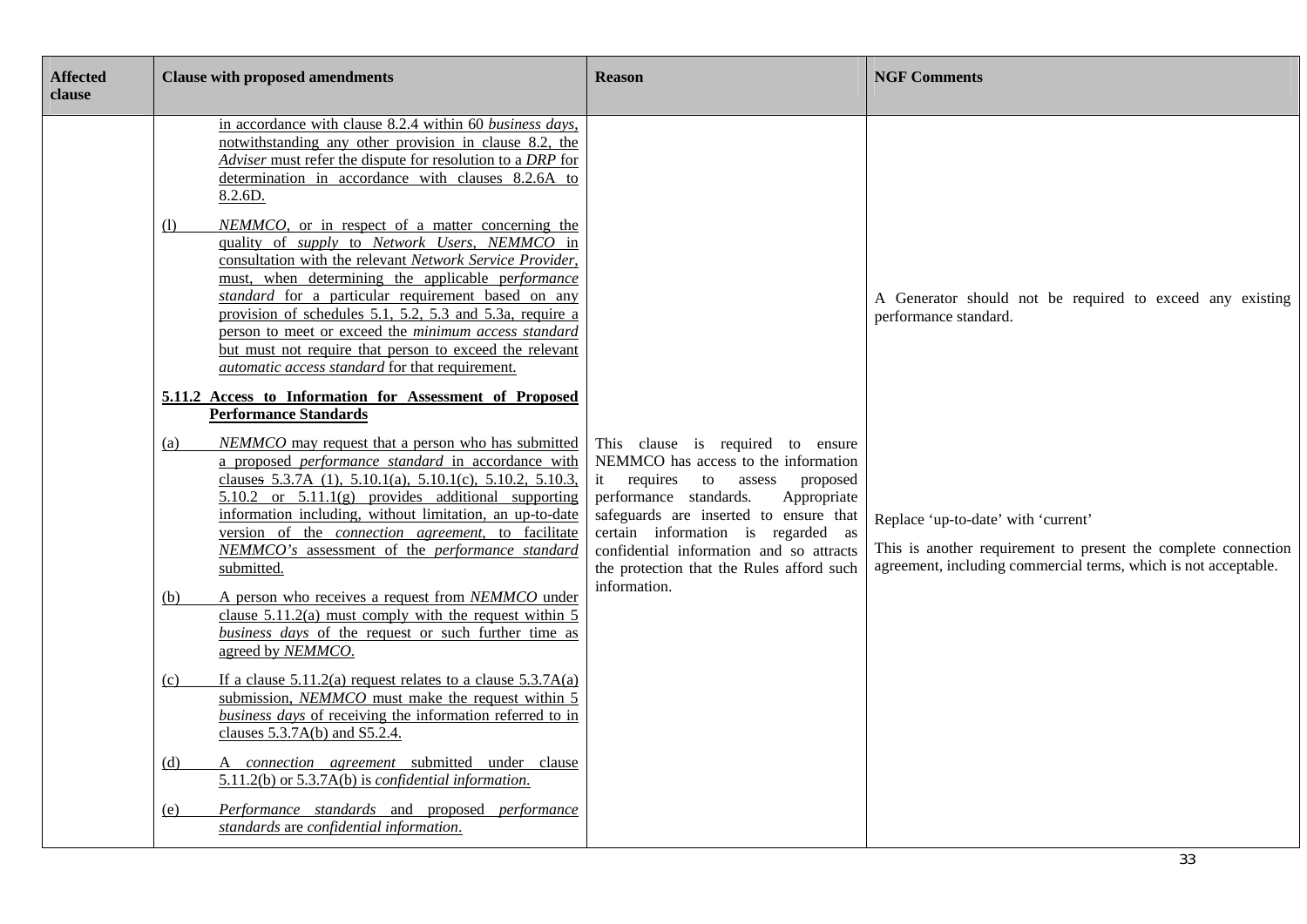| <b>Affected</b><br>clause |               | <b>Clause with proposed amendments</b>                                                                                                                                                                                                                                                                                                                                                                                                                                                                                                                                                                                                                                                                                                                                               | <b>Reason</b>                                                                                                                                                                                                                                                                                                                                                                                                                            | <b>NGF Comments</b> |
|---------------------------|---------------|--------------------------------------------------------------------------------------------------------------------------------------------------------------------------------------------------------------------------------------------------------------------------------------------------------------------------------------------------------------------------------------------------------------------------------------------------------------------------------------------------------------------------------------------------------------------------------------------------------------------------------------------------------------------------------------------------------------------------------------------------------------------------------------|------------------------------------------------------------------------------------------------------------------------------------------------------------------------------------------------------------------------------------------------------------------------------------------------------------------------------------------------------------------------------------------------------------------------------------------|---------------------|
|                           | 5.11.3<br>(a) | <b>Register of Performance Standards</b><br>This clause $5.11.3(a)$ does not apply to <i>generating plant.</i><br>An <i>automatic access standard</i> or, if the procedures in<br>clause 5.3.4A have been followed, a negotiated access<br>standard included in a connection agreement, is taken to<br>be the performance standard applicable to the connected<br>plant for the relevant technical requirement. If there is no<br>automatic access standard and no minimum access<br>standard for a technical requirement, the access standard<br>set out in schedule 5.1, 5.3 or 5.3a (as the case may be)<br>that is relevant to that technical requirement is taken to be<br>the performance standard applicable to the connected<br><i>plant</i> for that technical requirement. | Clause $5.11.3(a)$ is a reworking of clause<br>$5.3.4A(g)$ . It has been amended so that it<br>does not apply to generators. This is<br>because there is now a specific regime<br>that applies to the determination of<br>performance standards for generators.<br>The text of the original $5.3.4A(g)$ has<br>been amended in $5.11.3(a)$ to cover the<br>situation where there are mandatory<br>technical requirements. This situation | Agreed              |
|                           | (b)           | From the performance standards commencement date,<br>NEMMCO must establish, maintain and update a register<br>of the performance standards applicable to plant.<br>NEMMCO must record on the register performance<br>standards once they are accepted by NEMMCO under<br>clauses $5.3.7B(a)$ or $5.11.1(d)$ or deemed to be<br>performance standards under clause 5.11.1(h).                                                                                                                                                                                                                                                                                                                                                                                                         | was not dealt with by the original text of<br>$5.3.4A(g)$ .<br>Clause $5.11.3(b)$ imposes an obligation on<br>NEMMCO to establish and maintain a<br>register of performance standards.                                                                                                                                                                                                                                                   |                     |
|                           | (c)           | If a person becomes aware that the information utilised to<br>obtain the acceptance of a <i>performance</i> standard is<br>incorrect or incomplete in a material respect, that person<br>must immediately notify NEMMCO of the details. If<br>NEMMCO receives such a notice, or itself considers that<br>the information used is incorrect or incomplete in a<br>material respect, NEMMCO may recommence an<br>assessment of that <i>performance</i> standard and clauses<br>5.3.7A, 5.3.7B, 5.10 and 5.11 and 5.12 shall apply and<br>operate as if a submission had been made under clause<br>5.3.7A or 5.10 (as the case may be). This clause<br>5.11.3(e) operates notwithstanding that the relevant<br>performance standard is registered.                                      | Clause $5.11.3(c)$ imposes an obligation on<br>persons to notify NEMMCO if<br>information on which a proposed<br>performance standard was assessed is<br>found to be incorrect. This clause is<br>necessary to ensure that in such cases<br>NEMMCO is made aware of the situation<br>and so can react in the appropriate<br>manner.                                                                                                      |                     |
|                           | (d)           | A performance standard may be amended at any time by<br>agreement between NEMMCO, the relevant Registered<br>Participant and Network Service Provider provided it<br>does not adversely affect power system security.                                                                                                                                                                                                                                                                                                                                                                                                                                                                                                                                                                | Clause $5.11.3(d)$ is inserted to introduce<br>flexibility into the performance standard<br>regime to change performance standards                                                                                                                                                                                                                                                                                                       |                     |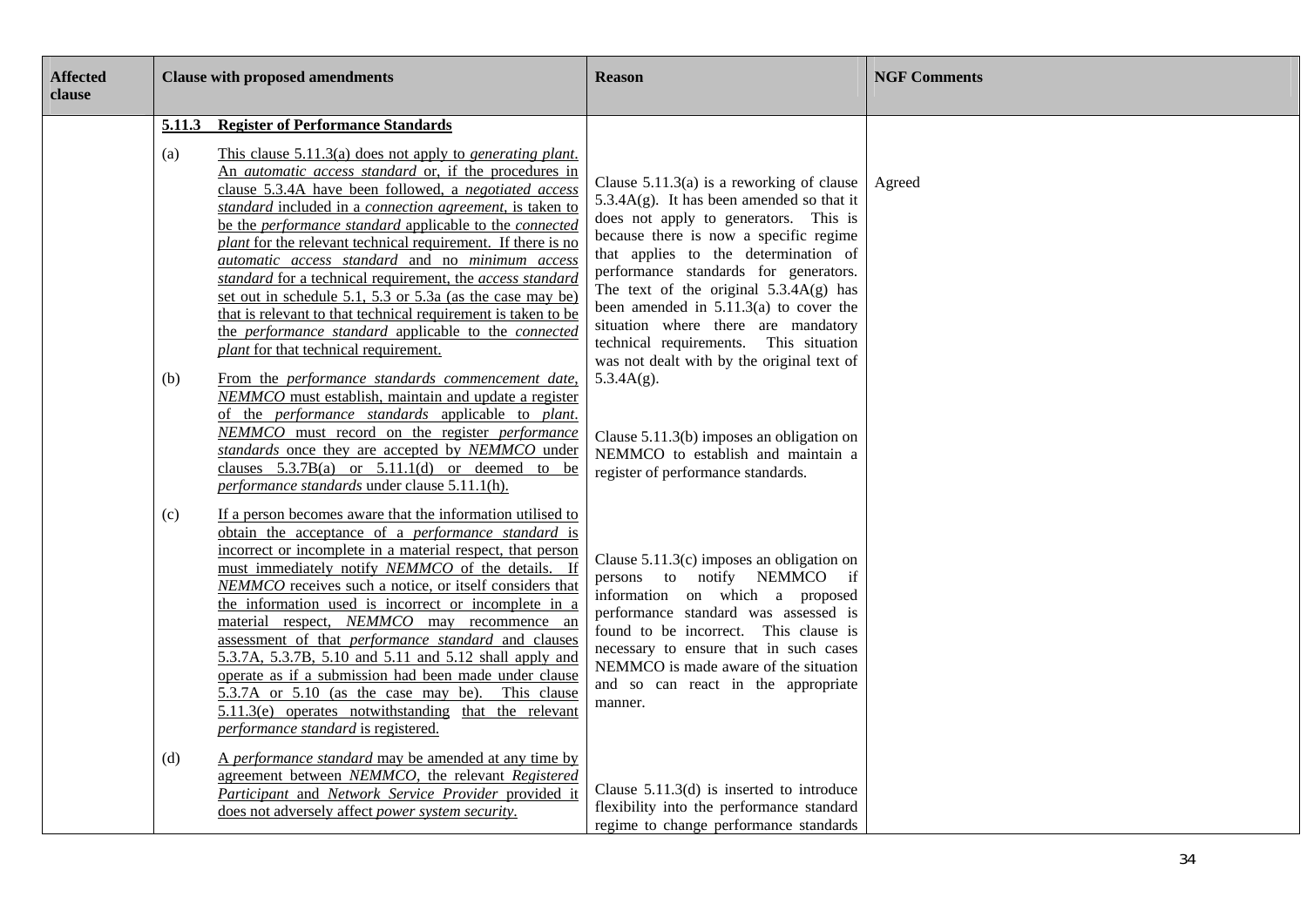| <b>Affected</b><br>clause | <b>Clause with proposed amendments</b>                                                                                                                                                                                                                                                                                                                                                                                                                                                                                                                                                                                                                                                                                                                                                                                                                                                                                                                                                                                                                                                              | <b>Reason</b>                                                 | <b>NGF Comments</b>                                                                                                                                                                                                                                                                                                                                                                                                                                                                 |
|---------------------------|-----------------------------------------------------------------------------------------------------------------------------------------------------------------------------------------------------------------------------------------------------------------------------------------------------------------------------------------------------------------------------------------------------------------------------------------------------------------------------------------------------------------------------------------------------------------------------------------------------------------------------------------------------------------------------------------------------------------------------------------------------------------------------------------------------------------------------------------------------------------------------------------------------------------------------------------------------------------------------------------------------------------------------------------------------------------------------------------------------|---------------------------------------------------------------|-------------------------------------------------------------------------------------------------------------------------------------------------------------------------------------------------------------------------------------------------------------------------------------------------------------------------------------------------------------------------------------------------------------------------------------------------------------------------------------|
|                           |                                                                                                                                                                                                                                                                                                                                                                                                                                                                                                                                                                                                                                                                                                                                                                                                                                                                                                                                                                                                                                                                                                     | if agreed by all relevant parties.                            |                                                                                                                                                                                                                                                                                                                                                                                                                                                                                     |
| 5.12                      | <b>Performance Standard Compliance</b><br>5.12<br>A Registered Participant must:<br>(a)<br>ensure that its plant meets or exceeds each<br>(1)<br>applicable <i>performance</i> standard;<br>(2)<br>ensure that its <i>plant</i> is not likely to cause a<br>material adverse effect on power system<br>security; and<br>immediately ensure that its <i>plant</i> ceases to be<br>(3)<br>likely to cause a material adverse effect on<br>power system security, if:<br>(i)<br>the Registered Participant reasonably<br>believes that its <i>plant</i> is likely to cause<br>a material adverse effect on power<br>system security; or<br>(ii)<br><i>NEMMCO</i><br>advises the Registered<br>the Registered<br>that<br>Participant<br>Participant's plant is likely to cause a<br>material adverse effect on power<br>system security.<br>A Registered Participant who engages in the activity of<br>(b)<br>planning, owning, controlling or operating plant to which<br>a performance standard applies must, within 6 months of<br>the later of the date of the acceptance of the <i>performance</i> | Amendments are required to ensure<br>appropriate referencing. | Changes to ensure correct referencing agreed<br>This should be assessed at time of connection and not be a<br>continuous requirement, potentially requiring upgrades to plant in<br>the future<br>Notwithstanding these comments, the NGF considers that the<br>matters dealt with in this clause ought to be examined through<br>reviews proposed in the AEMC's draft report on its review of<br>enforcement and compliance with technical standards.<br>Duplication with 5.7.3(b) |
|                           | standard by NEMMCO or the commencement of<br>operation of the <i>plant</i> , institute and maintain a<br>compliance program under clause $5.12(c)$ .<br>A compliance program instituted and maintained in<br>(c)<br>accordance with clause 5.12(b) must:<br>monitor the performance of the <i>plant</i> in<br>(1)<br>accordance with the compliance program;<br>(2)<br>ensure that the <i>plant</i> complies with the relevant                                                                                                                                                                                                                                                                                                                                                                                                                                                                                                                                                                                                                                                                      |                                                               |                                                                                                                                                                                                                                                                                                                                                                                                                                                                                     |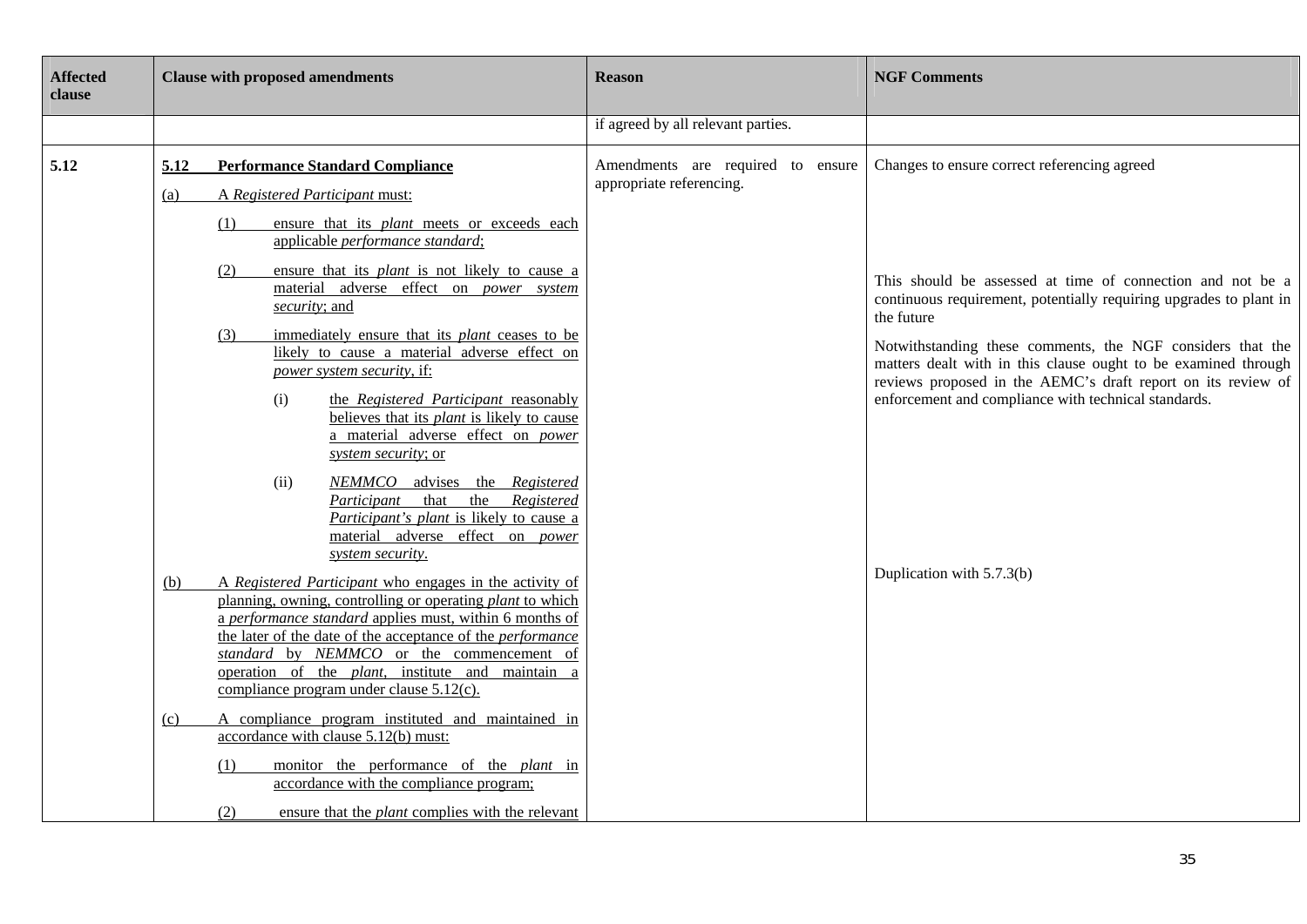| <b>Affected</b><br>clause | <b>Clause with proposed amendments</b>                                                                                                                                                                                                                                                                                                                                                                                                                                                                      | <b>Reason</b> | <b>NGF Comments</b> |
|---------------------------|-------------------------------------------------------------------------------------------------------------------------------------------------------------------------------------------------------------------------------------------------------------------------------------------------------------------------------------------------------------------------------------------------------------------------------------------------------------------------------------------------------------|---------------|---------------------|
|                           | performance standards;<br>be in accordance with good electricity industry<br>(3)<br>practice; and<br>provide reasonable assurance of ongoing<br>(4)<br>compliance with each applicable <i>performance</i><br>standard.                                                                                                                                                                                                                                                                                      |               |                     |
|                           | The AER may request that a Registered Participant who<br><u>(d)</u><br>is required to institute and maintain a compliance<br>program under clause $5.12(b)$ or $5.7.4(a1)$ , deliver to the<br>$AER$ :<br>the compliance program records setting out the<br>(1)<br>results of the performance monitoring conducted<br>under clause $5.12(f)$ ; and                                                                                                                                                          |               |                     |
|                           | any other records maintained under clause 5.7.3<br>(2)<br>or 5.7.4, if applicable.<br>Each Registered Participant must maintain the<br>(e)<br>compliance program records and any other records<br>developed or maintained under clause 5.7.3 or 5.7.4 for 7<br>years and deliver such records to the AER under clause<br>$5.12(d)$ within 2 <i>business days</i> of the date of a request or<br>such further period as the AER requires.                                                                    |               |                     |
|                           | A Registered Participant who engages in the activity of<br>(f)<br>planning owning, controlling or operating <i>plant</i> to which<br>a performance standard applies must immediately notify<br>NEMMCO if:<br>the Registered Participant becomes aware that<br>(1)<br>the plant is breaching a performance standard<br>applicable to the <i>plant</i> ; or<br>the Registered Participant reasonably believes<br>(2)<br>that the plant is likely to breach a performance<br>standard applicable to the plant. |               |                     |
|                           | A clause 5.12(f) notice must detail:<br>(g)<br>the reason for actual or likely non-conformance<br>(1)<br>of the plant with the relevant performance                                                                                                                                                                                                                                                                                                                                                         |               |                     |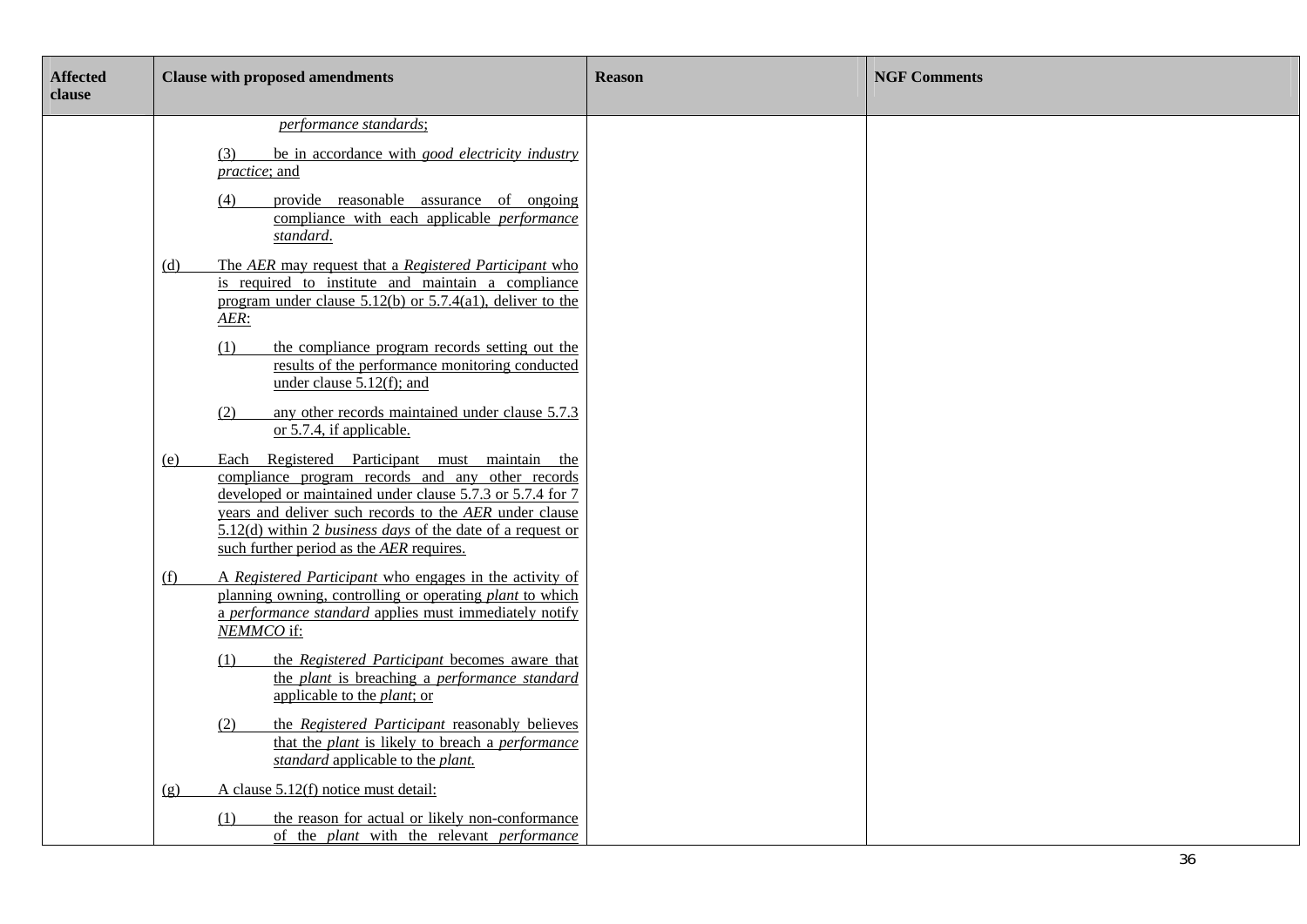| <b>Affected</b><br>clause | <b>Clause with proposed amendments</b>                                                                                                                                                                                                                               | <b>Reason</b> | <b>NGF Comments</b> |
|---------------------------|----------------------------------------------------------------------------------------------------------------------------------------------------------------------------------------------------------------------------------------------------------------------|---------------|---------------------|
|                           | standard;<br>the actual or likely time of commencement of<br>(2)<br>non-conformance of the <i>plant</i> with the relevant<br>performance standard;<br>the expected duration of non-conformance of the<br>(3)<br>plant with the relevant performance standard;<br>and |               |                     |
|                           | the expected performance of the <i>plant</i> in<br>(4)<br>comparison with the relevant <i>performance</i><br>standard.                                                                                                                                               |               |                     |
|                           | A Registered Participant who has notified NEMMCO<br>(h)<br>under clause 5.12(f) must notify NEMMCO that its plant<br>has returned to compliance with the <i>performance</i><br>standard immediately following the return of the plant to<br>compliance.              |               |                     |
|                           | Subject to clause $5.12(g)$ , if:<br>(i)<br>a Registered Participant notifies NEMMCO in<br>(1)                                                                                                                                                                       |               |                     |
|                           | accordance with clause $5.12(f)$ ; or<br>NEMMCO otherwise reasonably believes that<br>(2)<br>the plant of a Registered Participant in respect<br>of which a <i>performance standard</i> applies is in<br>breach of that performance standard,                        |               |                     |
|                           | NEMMCO must, determine the period of time within<br>which a Registered Participant must rectify a<br>performance standard breach under clause 5.12(j), and<br>advise the Registered Participant of that period.                                                      |               |                     |
|                           | When determining the period of time within which a<br>(i)<br>Registered Participant must rectify a performance<br>standard breach under clause 5.12(i), NEMMCO must<br>take into consideration:                                                                      |               |                     |
|                           | the time necessary, in NEMMCO's reasonable<br>(1)<br>opinion, to provide the Registered Participant<br>with the opportunity to remedy the breach; and                                                                                                                |               |                     |
|                           | (2)<br>the need to act to remedy the breach given the                                                                                                                                                                                                                |               |                     |

Ξ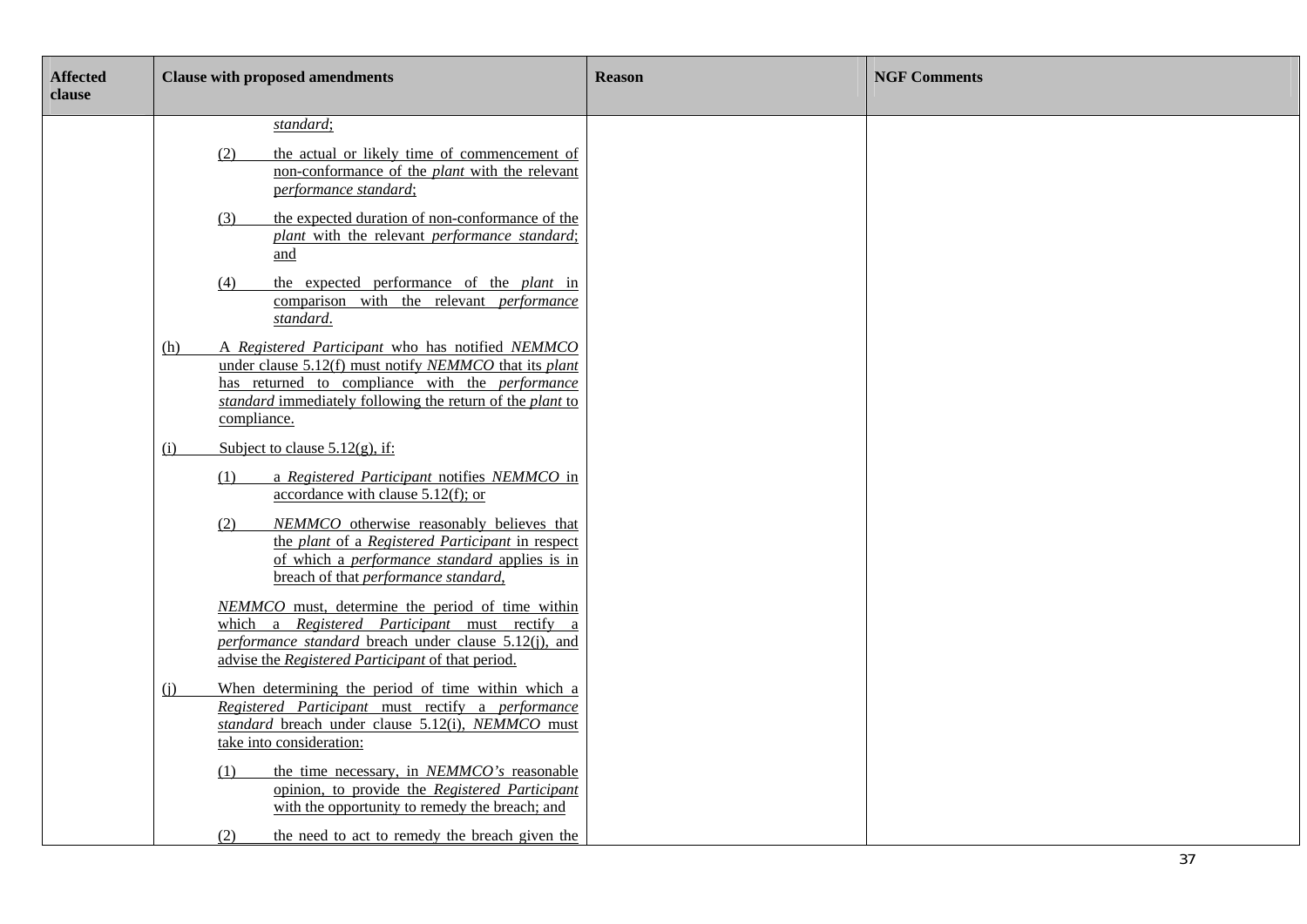| <b>Affected</b><br>clause | <b>Clause with proposed amendments</b>                                                                                                                                                                                                                                                                                                                                                                                                                                                                                                                                                                                                                                                                                                                                                                                                             | <b>Reason</b> | <b>NGF Comments</b>                                                                                                                                                                                                                                                                                                                                                                                                          |
|---------------------------|----------------------------------------------------------------------------------------------------------------------------------------------------------------------------------------------------------------------------------------------------------------------------------------------------------------------------------------------------------------------------------------------------------------------------------------------------------------------------------------------------------------------------------------------------------------------------------------------------------------------------------------------------------------------------------------------------------------------------------------------------------------------------------------------------------------------------------------------------|---------------|------------------------------------------------------------------------------------------------------------------------------------------------------------------------------------------------------------------------------------------------------------------------------------------------------------------------------------------------------------------------------------------------------------------------------|
|                           | nature of the breach.<br>If plant remains in breach of a performance standard for<br><u>(k)</u><br>a period of time greater than that advised under clause<br>5.12(i), NEMMCO must notify the AER of the breach.<br>The effectiveness of a compliance program established<br>(1)<br>under clause 5.12(b) must be taken into consideration in<br>any proceeding against a Registered Participant for a<br>breach of clause 5.12(a).<br>Any clause 5.7.3(c) obligation imposed on a Generator<br>(m)<br>ceases to operate upon commencement of a compliance<br>program by the Generator under this clause 5.12.                                                                                                                                                                                                                                      |               |                                                                                                                                                                                                                                                                                                                                                                                                                              |
| $S5.1.7(c)$ and<br>(d)    | A Network Service Provider must include conditions in<br>(c)<br>connection agreements to ensure that each Generator<br>will balance the voltage generated in each phase of its<br>generating units and, when not generating, the current<br>drawn in each phase, so as to achieve average levels of<br>negative sequence voltage at each of the generating unit<br>connection points due to phase imbalances within the<br>generating plant not more than:<br>Automatic access standard: the values set out in<br>(1)<br>Table S5.1a.1 and clause S5.1a.7;<br>Minimum access standard: the values determined<br>(2)<br>by the Network Service Provider to achieve<br>average levels of negative sequence voltage at the<br>connection points of other Network Users of not<br>more than the values set out in Table S5.1a.1 and<br>clause S5.1a.7. |               | This is a requirement of the system standards, not generators. Any<br>requirements on generator should be in S5.2 (as they are).<br>When not generating, no current is drawn in each phase. Maybe<br>the words "voltage generated" and "current drawn" are in the<br>wrong places. Swapping them might make more sense.<br>This clause should deal with the allowable amount of negative<br>sequence voltage on the network. |
|                           | The Network Service Provider and Generator may<br>(d)<br>include in the <i>connection</i> agreement a requirement to<br>upgrade performance to an agreed level not higher than<br>the <i>automatic access standard</i> if, at any time in the<br>future, another Network User is adversely affected by<br>negative sequence voltage or current imbalance because<br>of this generating plant.                                                                                                                                                                                                                                                                                                                                                                                                                                                      |               | This is an open-ended requirement, potentially requiring unknown<br>upgrades to plant in the future. It defeats the purpose for having a<br>negotiated or minimum standard.                                                                                                                                                                                                                                                  |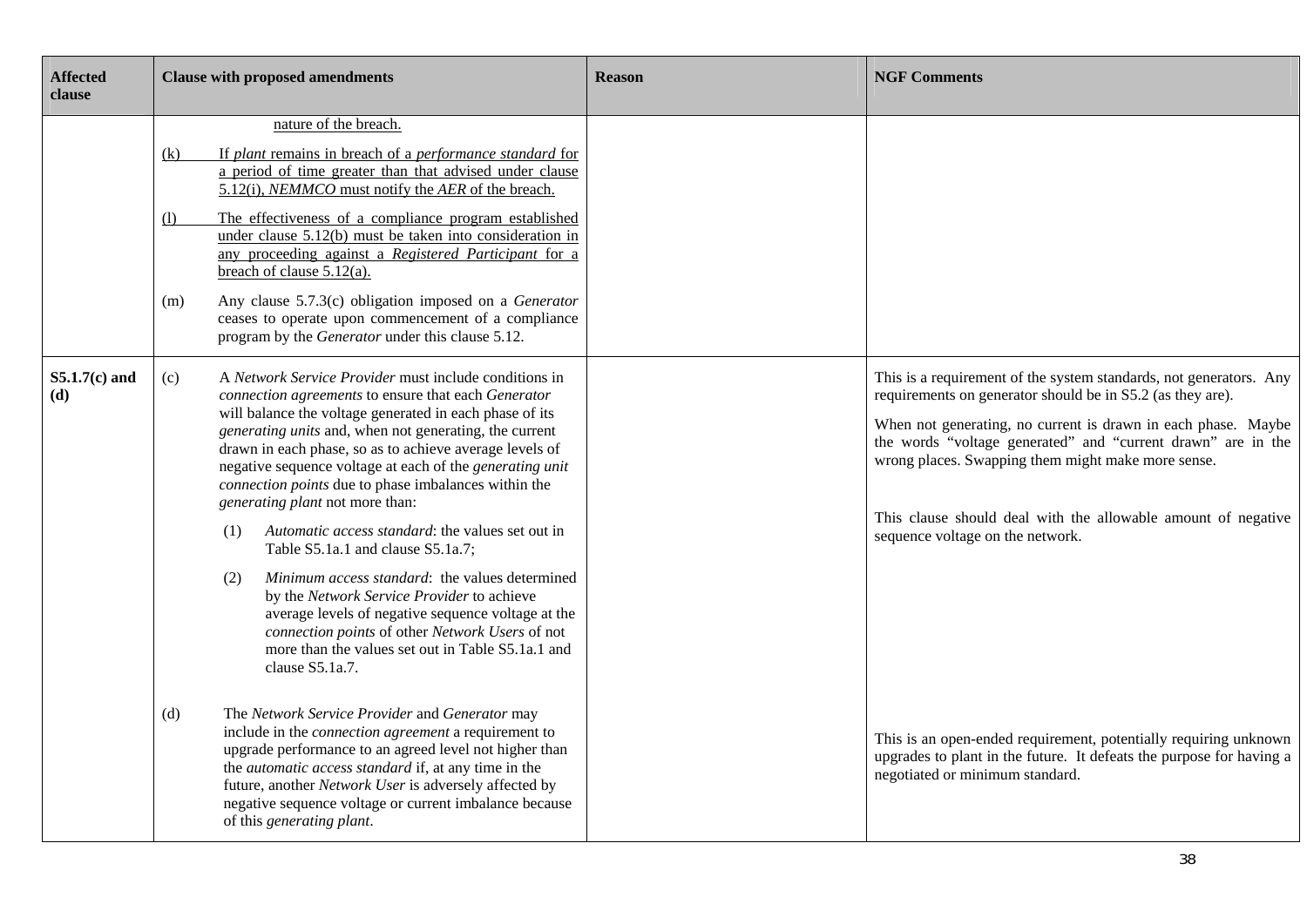| <b>Affected</b><br>clause | <b>Clause with proposed amendments</b>                                                                                                                                                                                                                                                                                                                                                                                                                                                                                                                                                                                                                                                                                                                                                                                                                                                                                                                                                                                                                                                                      | <b>Reason</b>                                                                                                                                                                                                                                                                                                                                                                                                                                                                                      | <b>NGF Comments</b>  |
|---------------------------|-------------------------------------------------------------------------------------------------------------------------------------------------------------------------------------------------------------------------------------------------------------------------------------------------------------------------------------------------------------------------------------------------------------------------------------------------------------------------------------------------------------------------------------------------------------------------------------------------------------------------------------------------------------------------------------------------------------------------------------------------------------------------------------------------------------------------------------------------------------------------------------------------------------------------------------------------------------------------------------------------------------------------------------------------------------------------------------------------------------|----------------------------------------------------------------------------------------------------------------------------------------------------------------------------------------------------------------------------------------------------------------------------------------------------------------------------------------------------------------------------------------------------------------------------------------------------------------------------------------------------|----------------------|
| S5.2.1(a)                 | This schedule sets out details of additional requirements<br>(a)<br>and conditions which that (subject to clause 5.2)<br>Generators must satisfy as a condition of connection of a<br>generating unit to the power system. It does not apply to<br>any generating unit( $s$ ) in so far as the person who owns,<br>controls or operates them is exempt from registration as a<br>Generator in respect of those generating units in<br>accordance with clause 2.2.1(c) of the Rules and which<br>are connected or intended for use in a manner which the<br>Network Service Provider considers is unlikely to cause a<br>material degradation in the quality of supply to other<br>Network Users that is:<br>subject to an exemption from registration under<br>(1)<br>clause $2.2.1(c)$ ; or<br>eligible for exemption under any guidelines<br>(2)<br>issued under clause $2.2.1(c)$ ,<br>and which is <i>connected</i> or intended for use in a manner<br>the Network Service Provider considers is unlikely to<br>cause a material degradation in the quality of <i>supply</i> to<br>other Network Users. | This clause has been amended to clarify<br>that small generating systems that are<br>eligible for exemption do not need to<br>comply with the requirements of schedule<br>5.2 whether or not they are registered.<br>The existing wording could be taken to<br>mean that plant that is eligible for an<br>exemption under the guidelines must still<br>satisfy the technical requirements unless<br>the owner or operator has formally sought<br>and been granted exemption under clause<br>2.2.1. | Agreed               |
| S5.2.1(d)                 | <b>Delete</b>                                                                                                                                                                                                                                                                                                                                                                                                                                                                                                                                                                                                                                                                                                                                                                                                                                                                                                                                                                                                                                                                                               | Clause $S5.2.1(d)$ adds nothing and is not<br>needed.<br>It is misleading to state that negotiated<br>access standards are derived from<br>minimum access standards.<br>The<br>obligation to record standards in a<br>connection agreement is a requirement of<br>clause 5.3, not this schedule.<br>The<br>registration of performance standards is a<br>requirement of clause 4.14, not this<br>schedule.                                                                                         | Agreed               |
| S5.2.3                    | <b>Technical matters to be co-ordinated</b><br>A Generator and the relevant Network Service Provider<br>(a)<br>must use all reasonable endeavours to agree upon relevant                                                                                                                                                                                                                                                                                                                                                                                                                                                                                                                                                                                                                                                                                                                                                                                                                                                                                                                                    | These changes are necessary to ensure<br>that the network constructed by a                                                                                                                                                                                                                                                                                                                                                                                                                         | Agreed with comments |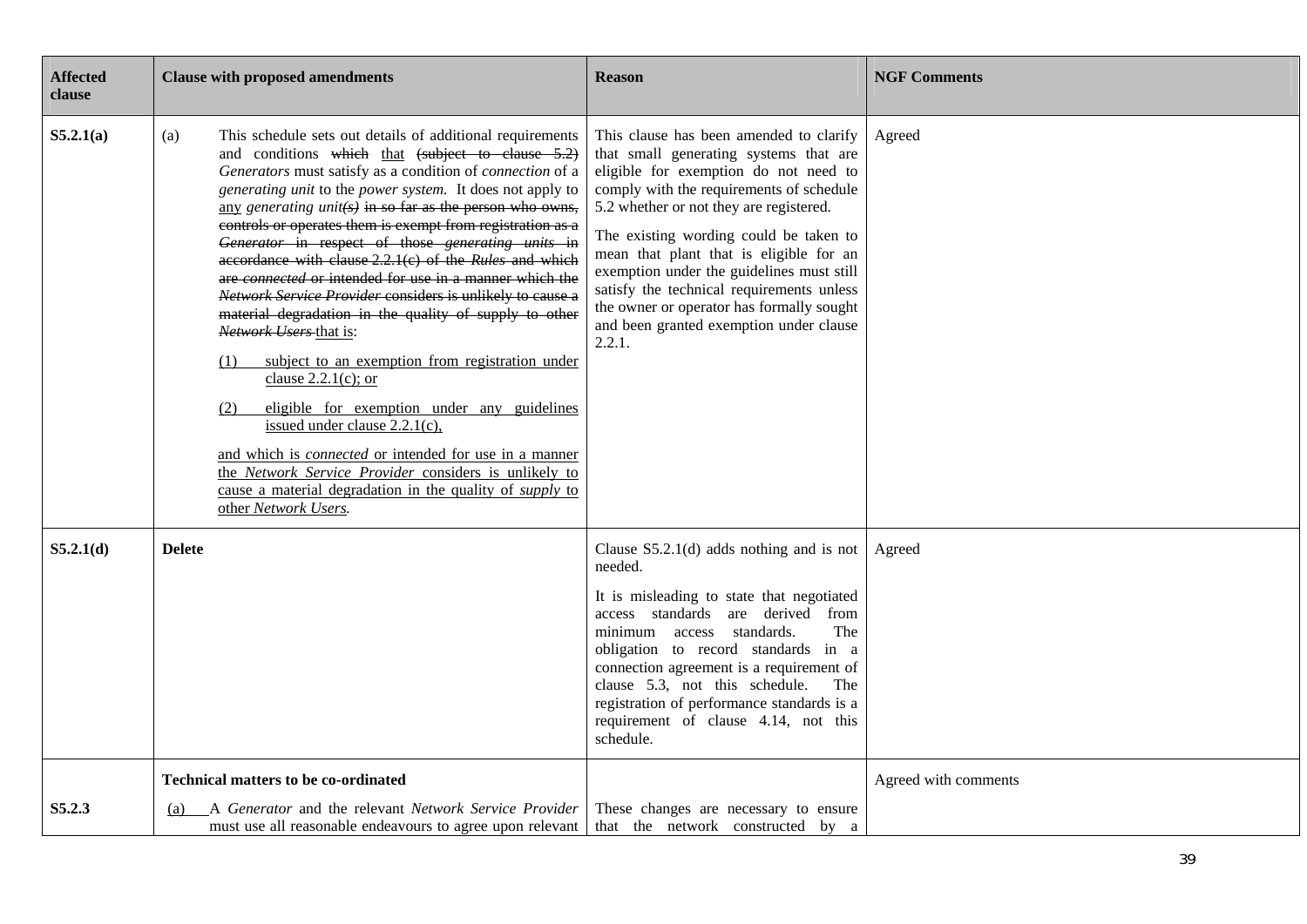| <b>Affected</b><br>clause |                                                                                                                                        |              | <b>Clause with proposed amendments</b>                                                                                                            | <b>Reason</b>                                                                                                                 | <b>NGF Comments</b>                                                                                                           |
|---------------------------|----------------------------------------------------------------------------------------------------------------------------------------|--------------|---------------------------------------------------------------------------------------------------------------------------------------------------|-------------------------------------------------------------------------------------------------------------------------------|-------------------------------------------------------------------------------------------------------------------------------|
|                           | technical matters in respect of each new or altered<br>connection of a generating unit or generating system to a<br>network including: |              |                                                                                                                                                   | Generator complies with appropriate<br>design criteria consistent with Australian<br>Standards and good Electricity Industry  |                                                                                                                               |
|                           |                                                                                                                                        | (1a)         | design at the <i>connection point</i> ;                                                                                                           | practice. These are similar to the<br>requirements already imposed on                                                         |                                                                                                                               |
|                           |                                                                                                                                        | (2b)         | physical layout adjacent to the connection<br>point;                                                                                              | Customers (clauses S5.3.2 and S5.3.9)<br>and Market Network Service Providers<br>(clause $S5.3a.5$ and $S5.3a.12$ ) and it is |                                                                                                                               |
|                           |                                                                                                                                        | (3e)         | primary protection and backup protection<br>clause S5.2.5);                                                                                       | considered a serious omission that similar<br>requirements have not applied to power                                          |                                                                                                                               |
|                           |                                                                                                                                        | (4d)         | control characteristics (clause S5.2.5);                                                                                                          | stations high voltage plant. For example,<br>insulation co-ordination is essential to                                         |                                                                                                                               |
|                           |                                                                                                                                        | (5e)         | communications<br>facilities and alarms<br>clause S5.2.6);                                                                                        | ensure that plant is not damaged by<br>lightning strikes.                                                                     |                                                                                                                               |
|                           |                                                                                                                                        | (6f)         | insulation co-ordination and lightning<br>protection (clause $S5.2.3(b)$ );                                                                       |                                                                                                                               |                                                                                                                               |
|                           |                                                                                                                                        | (7g)         | fault levels and fault clearancetimes (clause<br>$S5.2.9$ ;                                                                                       |                                                                                                                               |                                                                                                                               |
|                           |                                                                                                                                        | (8h)         | switching and isolation facilities (clause<br>$S5.2.9$ ;                                                                                          |                                                                                                                               |                                                                                                                               |
|                           |                                                                                                                                        | (9i)         | interlocking and synchronising arrangements;<br>and                                                                                               |                                                                                                                               |                                                                                                                               |
|                           |                                                                                                                                        | (10j)        | metering installations-as described in<br>Chapter 7 of the Rules.                                                                                 |                                                                                                                               |                                                                                                                               |
|                           | (b)                                                                                                                                    |              | A Generator must ensure that in designing a generating<br>system's electrical plant operating at the same nominal                                 |                                                                                                                               |                                                                                                                               |
|                           |                                                                                                                                        |              | voltage as at the connection point, including any                                                                                                 |                                                                                                                               |                                                                                                                               |
|                           |                                                                                                                                        | the network: | substation for the connection of the generating system to                                                                                         |                                                                                                                               |                                                                                                                               |
|                           |                                                                                                                                        |              |                                                                                                                                                   |                                                                                                                               | Given that most equipment is sourced from overseas and Australia<br>is only a very small market for the suppliers, recognised |
|                           |                                                                                                                                        | (1)          | the <i>plant</i> complies with the relevant<br>Australian Standards unless a provision of<br>these <i>Rules</i> allows or requires otherwise;     |                                                                                                                               | International Standards should be allowed as well.                                                                            |
|                           |                                                                                                                                        | (2)          | the earthing of the <i>plant</i> complies with the<br>Electricity Supply Association of Australia<br>Safe Earthing Guide to reduce step and touch |                                                                                                                               |                                                                                                                               |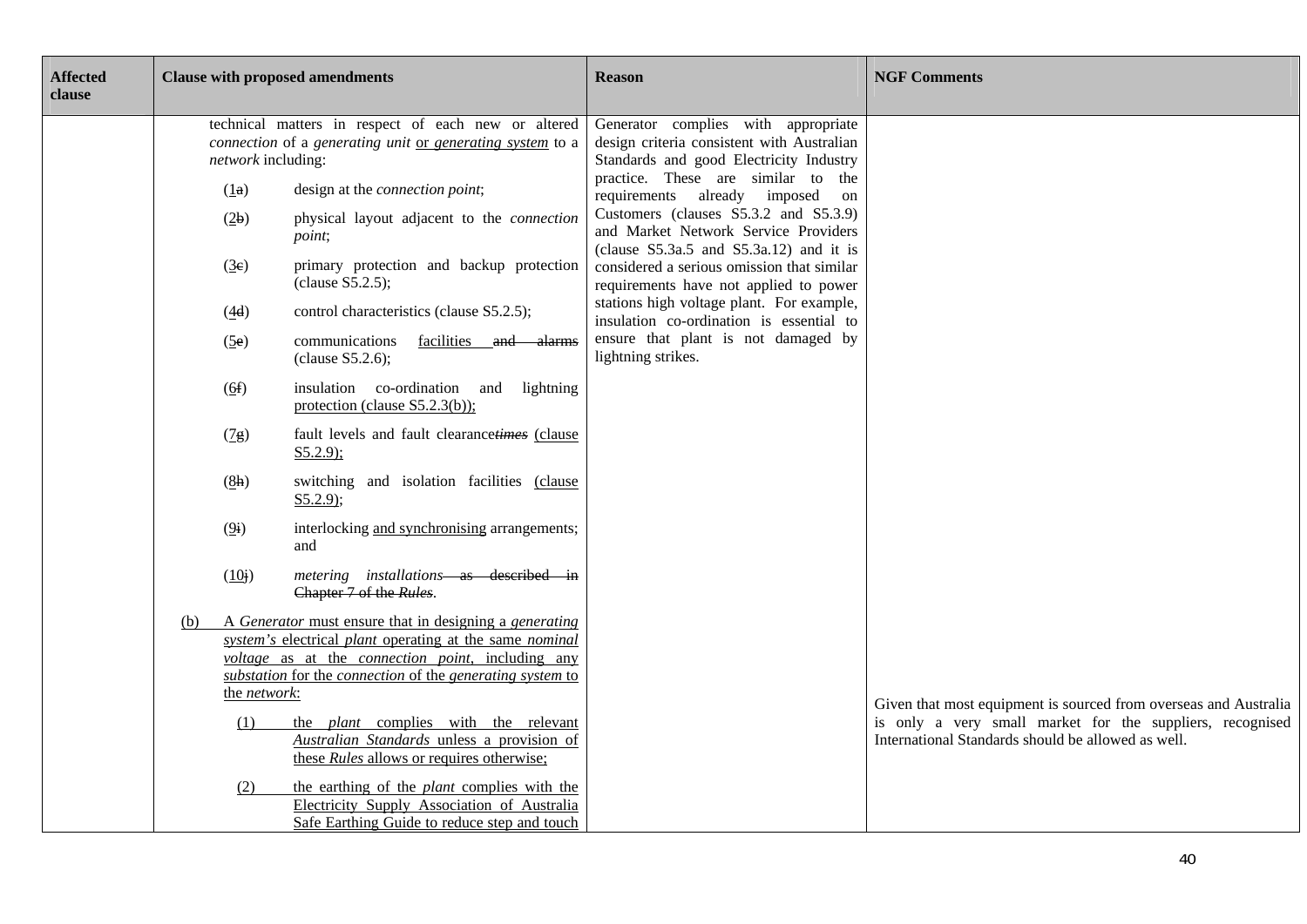| <b>Affected</b><br>clause | <b>Clause with proposed amendments</b>                                                                                                                                                                                                                                                                                                                                                                                                                                                                                                                                                                                                                                                                                                                                                                                                                                                                                                                                                                                                                                                                                                     | <b>Reason</b>                                                                                                                                                                                                                                                                                                                                                                                                                                                                                                                                                                                                                                                                                                                                                                                                                               | <b>NGF Comments</b>                                                                                                                                                                                                                                                                                                                                                                                                                                                                                                                                                            |
|---------------------------|--------------------------------------------------------------------------------------------------------------------------------------------------------------------------------------------------------------------------------------------------------------------------------------------------------------------------------------------------------------------------------------------------------------------------------------------------------------------------------------------------------------------------------------------------------------------------------------------------------------------------------------------------------------------------------------------------------------------------------------------------------------------------------------------------------------------------------------------------------------------------------------------------------------------------------------------------------------------------------------------------------------------------------------------------------------------------------------------------------------------------------------------|---------------------------------------------------------------------------------------------------------------------------------------------------------------------------------------------------------------------------------------------------------------------------------------------------------------------------------------------------------------------------------------------------------------------------------------------------------------------------------------------------------------------------------------------------------------------------------------------------------------------------------------------------------------------------------------------------------------------------------------------------------------------------------------------------------------------------------------------|--------------------------------------------------------------------------------------------------------------------------------------------------------------------------------------------------------------------------------------------------------------------------------------------------------------------------------------------------------------------------------------------------------------------------------------------------------------------------------------------------------------------------------------------------------------------------------|
|                           | potentials to safe levels;<br>the <i>plant</i> is capable of withstanding, without<br>(3)<br>damage the voltage impulse levels specified<br>in the connection agreement;<br>the insulation levels of the <i>plant</i> are co-<br>(4)<br>ordinated with the insulation levels of the<br>network to which the generating system is<br>connected as specified in the connection<br><i>agreement</i> ; and<br>safety provisions in respect of the <i>plant</i><br>(5)<br>comply with requirements applicable to the<br>participating jurisdiction in which the<br>generating system is located, as notified by<br>the Network Service Provider.                                                                                                                                                                                                                                                                                                                                                                                                                                                                                                |                                                                                                                                                                                                                                                                                                                                                                                                                                                                                                                                                                                                                                                                                                                                                                                                                                             |                                                                                                                                                                                                                                                                                                                                                                                                                                                                                                                                                                                |
| S5.2.4                    | <b>Provision of information</b><br>S5.2.4<br>The A Generator or person who has negotiated a<br>(a)<br>proposed connection agreement for connection of a<br>generating system and advised NEMMCO of this under<br>clause $5.3.7A(a)$ must promptly on request by NEMMCO<br>or the Network Service Provider provide all data of the<br>kinds specified in schedule 5.5 reasonably required by<br>NEMMCO of the Network Service Provider or the<br><b>Generating System Model Guidelines, Generating System</b><br>Design Data Sheet, or Generating System Setting Data<br>Sheet about its generating systems.<br>Three months before first synchronisation a Generator<br>(b)<br>must, in respect of each proposed scheduled generating<br>unit, provide In respect of an existing or proposed<br>generating system comprised of generating units with a<br>combined nameplate rating of 30 MW or more, by the<br>earlier of:<br>the date on which proposed <i>performance</i><br>(1)<br>standards or amendments to performance<br>standards are submitted to NEMMCO under<br>clause $5.3.7A(a)$ , $5.3.9(b)$ . $5.10.1(a)$ , $5.10.1(c)$ or | The term "scheduled" generating unit has<br>been changed to "generating system<br>comprised of generating units with<br>combined nameplate rating of 30 MW or<br>more" to extend the clause to cover large<br>non-scheduled generating systems (eg<br>some wind farms).<br>The term generating system has also been<br>extended to cover reactive power<br>equipment.<br>The obligation in clause $S5.2.4(a)$ has<br>been extended to an intending Generator<br>that has entered into a connection<br>agreement, because the information is<br>required before registration. The<br>references to schedules S5.5.1 and S5.5.2<br>have been changed to refer to the<br>documents to be made under clause<br>S5.5.7.<br>The requirement for information in<br>S5.2.4(b) has been extended to cover<br>control systems that are applied to the | Agreed with comments<br>Why is this now an "either $-$ or" proposal. If generators don't<br>have to supply any S5.5 data then remove S5.5 from the Rules<br>altogether. It is noted that clauses S5.5.1 and S5.5.2 are proposed<br>to be removed. The reasons given could apply to S5.5.3, S5.5.4<br>and S5.5.5 also (but have not been).<br>Proposal for (b) is poorly worded. Points 1,2 and 3 refer to dates<br>of delivery and points 4 and 5 concern what has to be delivered.<br>Suggest splitting the proposal into two clauses and renumbering<br>the entire proposal. |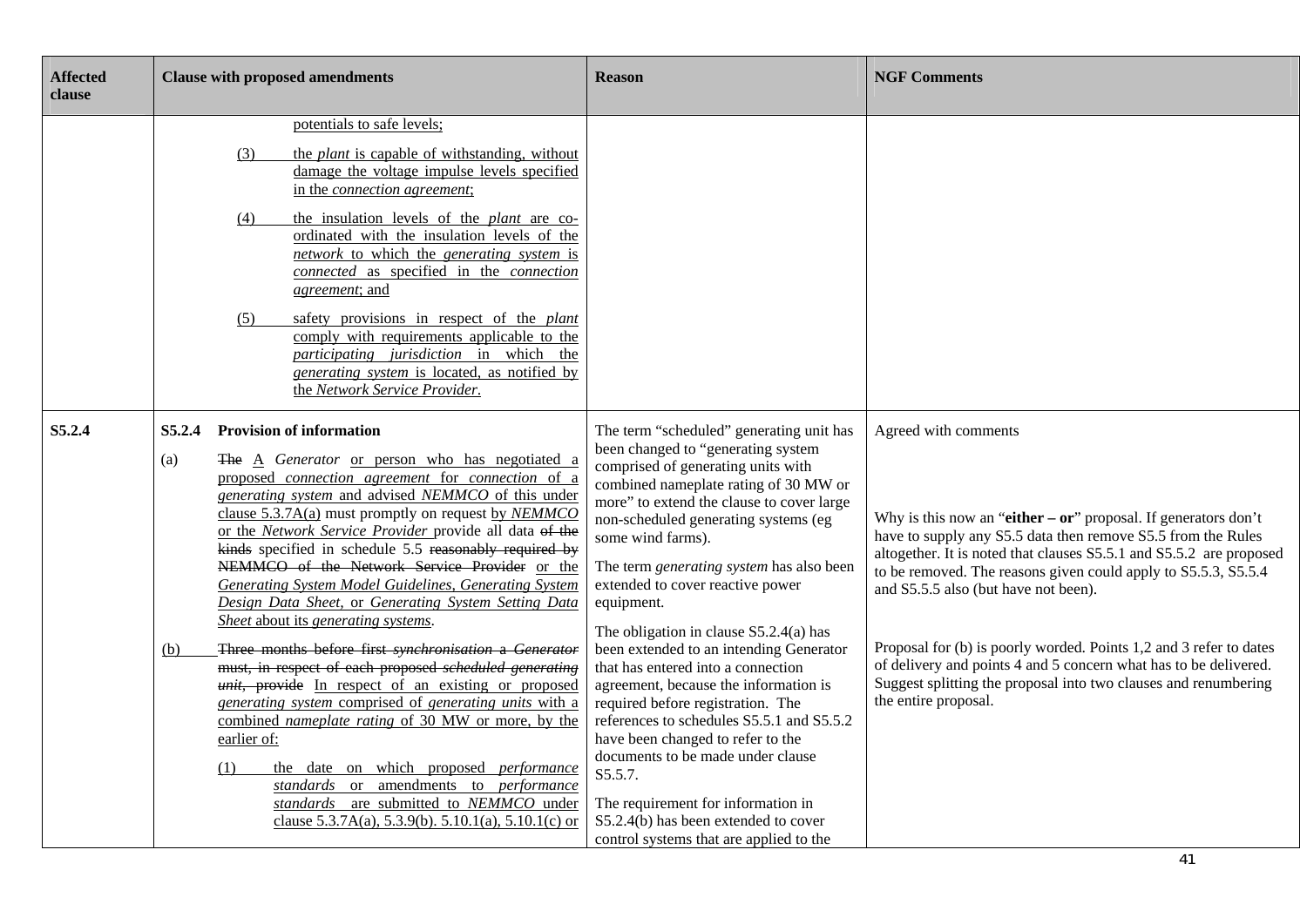| <b>Affected</b><br>clause | <b>Clause with proposed amendments</b>                                                                                                                                                                                                                                                                                                                                                                                                                       | <b>Reason</b>                                                                                                                                                                                             | <b>NGF Comments</b>                                                                                                                                                                                      |
|---------------------------|--------------------------------------------------------------------------------------------------------------------------------------------------------------------------------------------------------------------------------------------------------------------------------------------------------------------------------------------------------------------------------------------------------------------------------------------------------------|-----------------------------------------------------------------------------------------------------------------------------------------------------------------------------------------------------------|----------------------------------------------------------------------------------------------------------------------------------------------------------------------------------------------------------|
|                           | $5.10.1(d)$ ;<br>three months before commissioning of a<br>(2)<br>generating system or planned alteration to a<br>generating system; and                                                                                                                                                                                                                                                                                                                     | generating system (as well as those<br>applying to the generating unit), and<br>including controls of such things as<br>Statcoms and SVCs that contribute to the<br>performance of the generating system. | $(2)$ and $(3)$ - Must be an alteration that will affect performance<br>standards                                                                                                                        |
|                           | 5 business days before commissioning of an<br>(3)<br>unplanned alteration to a generating system;                                                                                                                                                                                                                                                                                                                                                            |                                                                                                                                                                                                           |                                                                                                                                                                                                          |
|                           | the Generator, or person required under the Rules to<br>register as the Generator, must provide:                                                                                                                                                                                                                                                                                                                                                             |                                                                                                                                                                                                           |                                                                                                                                                                                                          |
|                           | to NEMMCO and the relevant Network Service<br>(4)<br>Providers (including the relevant Transmission<br>Network Service Provider in respect of an<br>embedded generating unit) and any relevant<br>Distribution Network Service Provider with the<br>following information about the generating<br>unit's control systems for frequency control and<br><i>voltage</i> control of the <i>generating system</i> :<br>a set of functional block diagrams,<br>(i) |                                                                                                                                                                                                           |                                                                                                                                                                                                          |
|                           | including all functions between<br>feedback signals and generating unit<br>output;                                                                                                                                                                                                                                                                                                                                                                           |                                                                                                                                                                                                           |                                                                                                                                                                                                          |
|                           | the parameters of each functional<br>(ii)<br>block, including all settings, gains, time<br>constants, delays, deadbands and limits;<br>and                                                                                                                                                                                                                                                                                                                   |                                                                                                                                                                                                           |                                                                                                                                                                                                          |
|                           | the characteristics of non-linear<br>(iii)<br>elements; and                                                                                                                                                                                                                                                                                                                                                                                                  |                                                                                                                                                                                                           |                                                                                                                                                                                                          |
|                           | to NEMMCO only, simulation source code in an<br>(5)<br>unencrypted form suitable for at least one of the<br>software simulation products nominated by<br>NEMMCO and in a form that would allow<br>conversion for use with other software<br>simulation products by NEMMCO,                                                                                                                                                                                   |                                                                                                                                                                                                           | It is unreasonable to ask a generator to provide data in a yet<br>unspecified software format as listed in the proposed $S5.2.4(b)(5)$ .                                                                 |
|                           | sufficient for NEMMCO and Network Service Providers<br>to perform load flow and dynamic simulation studies.                                                                                                                                                                                                                                                                                                                                                  |                                                                                                                                                                                                           | NEMMCO's expectations in this regard are unrealistic and under<br>specified. For example, the machine output will affect some of the<br>response parameters. Governor models are only as accurate as the |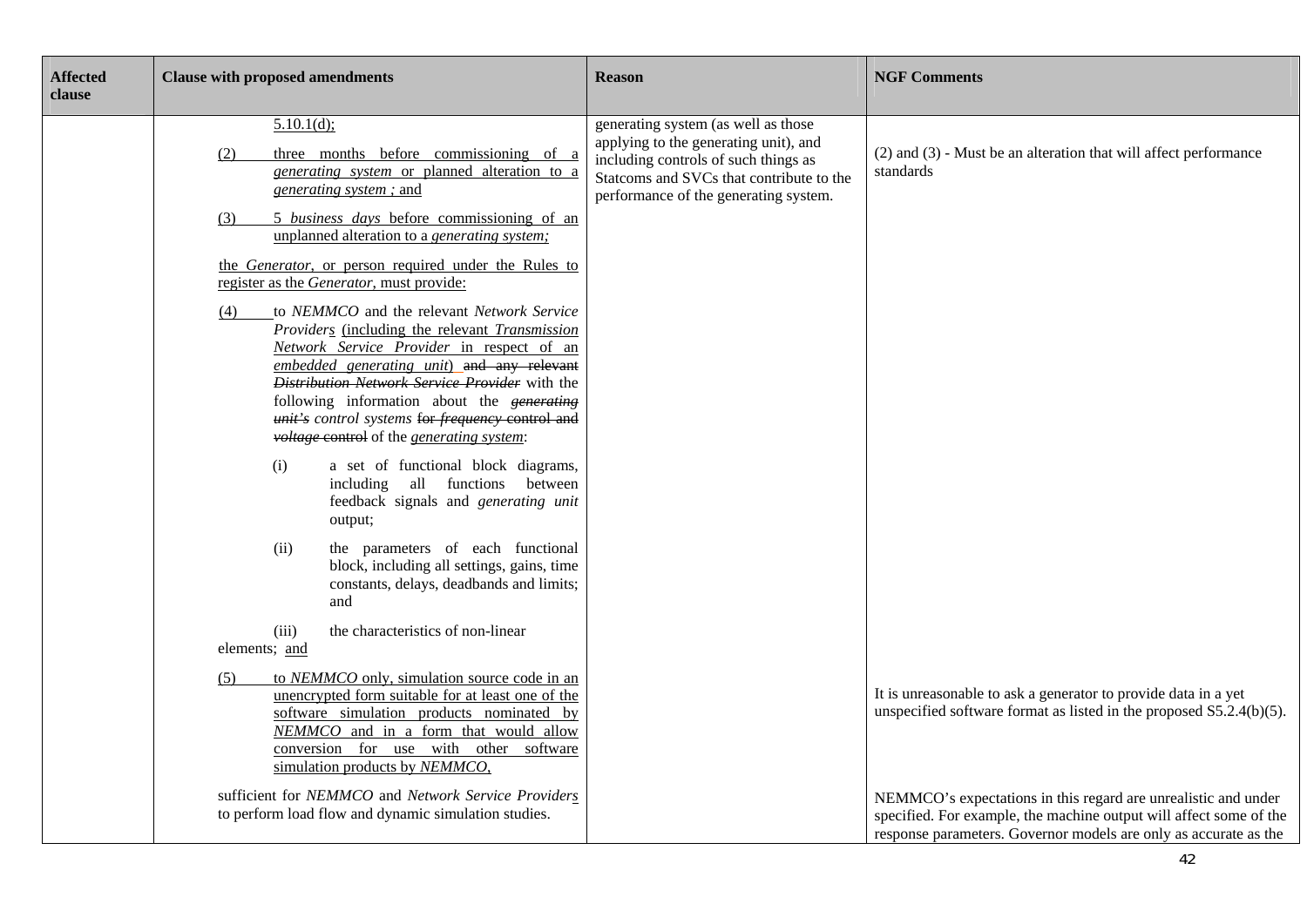| <b>Affected</b><br>clause | <b>Clause with proposed amendments</b>                                                                                                                                                                                                                                                                                                                                                                                                                                                                                                                                                                                                                                                                                                            | <b>Reason</b>                                                                                                                                                                                                                                                          | <b>NGF Comments</b>                                                                                                                                                                                                                                                                                                                                                                        |
|---------------------------|---------------------------------------------------------------------------------------------------------------------------------------------------------------------------------------------------------------------------------------------------------------------------------------------------------------------------------------------------------------------------------------------------------------------------------------------------------------------------------------------------------------------------------------------------------------------------------------------------------------------------------------------------------------------------------------------------------------------------------------------------|------------------------------------------------------------------------------------------------------------------------------------------------------------------------------------------------------------------------------------------------------------------------|--------------------------------------------------------------------------------------------------------------------------------------------------------------------------------------------------------------------------------------------------------------------------------------------------------------------------------------------------------------------------------------------|
|                           | The information provided must be updated within 3<br>months after commissioning tests or other tests<br>undertaken in accordance with clause 5.7.3 of the Rules<br>are completed. The <i>connection agreement</i> must record<br>the process for subsequently changing this information.<br>Conformance with the requirements described in this<br>clause is the responsibility of the Generator and is<br>subject to the provisions of clause 5.7.3(f) of the Rules<br>for each generating unit.                                                                                                                                                                                                                                                 |                                                                                                                                                                                                                                                                        | tests that derived them and subject to change with general wear<br>and tear, loading level. Start up systems are not normally modelled<br>and would be different for many plants. Speed control systems are<br>complex and interconnect. It is a noble cause but not one that<br>should be listed as a Rules obligation exposing generator to legal<br>implications for failure to comply. |
|                           | The information provided under clause S5.2.4(b) must:<br>(b1)<br>(1)<br>encompass all <i>control systems</i> that respond to<br>voltage or frequency disturbances on the <i>power</i><br>system, and which are either integral to the<br>generating units or otherwise part of the<br>generating system, including, without limitation,<br>those applying to <i>reactive power</i> equipment that<br>forms part of the <i>generating system</i> ;<br>conform with the applicable models developed<br>(2)<br>in accordance with the Generating System<br>Model Guidelines, or an alternative model<br>agreed with NEMMCO to be necessary to<br>adequately represent the <i>generating plant</i> to<br>carry out load flow and dynamic simulations. |                                                                                                                                                                                                                                                                        |                                                                                                                                                                                                                                                                                                                                                                                            |
|                           | The Generator must update the information provided<br>(b2)<br>under clause S5.2.4(b) within 3 months after<br>commissioning tests or other tests undertaken in<br>accordance with clause 5.7.3 are completed.<br>For the purposes of clause $5.3.2(d)$ of the Rules, the<br>(c)<br>technical information that a Network Service Provider<br>must, if requested, provide to a Connection Applicant in<br>respect of the proposed connection for a generating unit<br>includes:<br>the highest expected single phase and three<br>(1)<br>phase fault levels at the connection point with<br>the generating unit not synchronised;<br>the clearing times of the existing protection<br>(2)                                                           | Clause $S5.2.4(c)$ covers the information<br>that the NSP is required to give to the<br>Connection Applicant if requested. It has<br>been extended to cover power system<br>modelling information necessary to<br>perform assessments required under<br>clause S5.2.5. | Clauses (c) $(1)$ , $(3)$ and $(4)$ - the word "synchronised" should read<br>"connected" - synchronised has a technology bias.                                                                                                                                                                                                                                                             |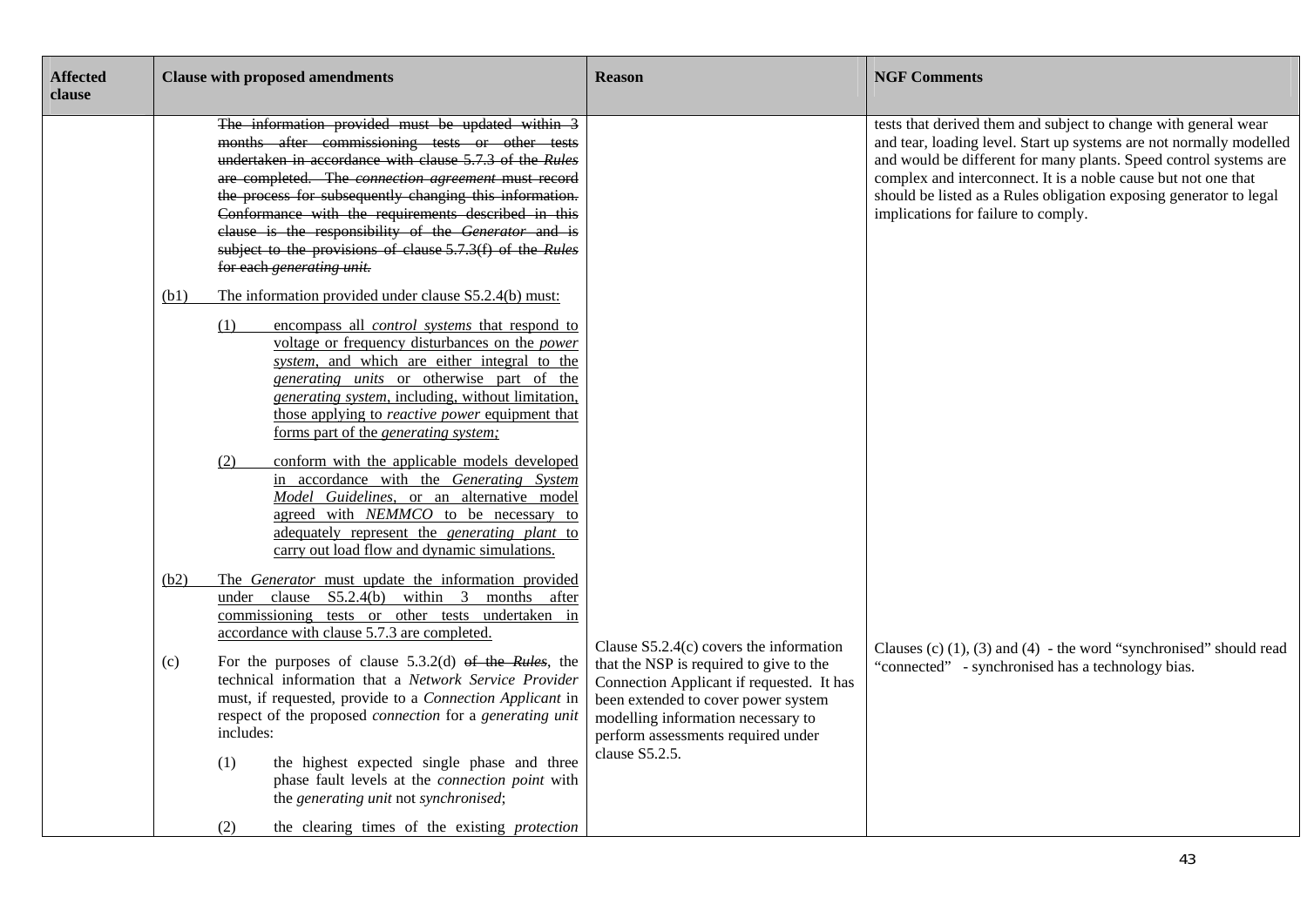| <b>Affected</b><br>clause | <b>Clause with proposed amendments</b>                                                                                                                                                                                                                                                                                                                         | <b>Reason</b>                                                           | <b>NGF Comments</b> |
|---------------------------|----------------------------------------------------------------------------------------------------------------------------------------------------------------------------------------------------------------------------------------------------------------------------------------------------------------------------------------------------------------|-------------------------------------------------------------------------|---------------------|
|                           | systems that would clear a fault at the location at<br>which the new <i>connection</i> would be <i>connected</i><br>into the existing <i>transmission</i> system or<br>distribution system;                                                                                                                                                                    |                                                                         |                     |
|                           | the expected limits of <i>voltage</i> fluctuation,<br>(3)<br>harmonic voltage distortion and voltage<br>unbalance at the <i>connection point</i> with the<br>generating unit not synchronised;                                                                                                                                                                 |                                                                         |                     |
|                           | technical information relevant to the <i>connection</i><br>(4)<br>point with the generating unit not synchronised<br>including equivalent source impedance<br>information, sufficient to estimate fault levels,<br>voltage fluctuations, harmonic voltage distortion<br>(for harmonics relevant to the <i>generating</i><br>system) and voltage unbalance; and |                                                                         |                     |
|                           | (5)<br>any other information or data not being<br>confidential information relating to the<br>performance of the Network Service Provider's<br><i>facilities national grid</i> that is reasonably<br>necessary for the Connection Applicant to<br>prepare an <i>application to connect</i> , including,<br>without limitation:                                 |                                                                         |                     |
|                           | a model of the <i>power system</i> , including<br>(i)<br>relevant considered projects and the<br>range of expected operating conditions,<br>sufficient to carry out load flow and<br>dynamic simulations; and                                                                                                                                                  |                                                                         |                     |
|                           | information on <i>inter-regional</i> and<br>(ii)<br>intra-regional<br>power<br>transfer<br>capabilities and relevant plant ratings.                                                                                                                                                                                                                            |                                                                         |                     |
|                           | except where the Connection Applicant agrees the<br>Network Service Provider may provide alternative or less<br>detailed technical information in satisfaction of this<br>elause S5.2.4(e).                                                                                                                                                                    | Clause $S5.2.4(d)$ reiterates the<br>requirement from clause 5.3.8 that |                     |
|                           | All information provided under this clause S5.2.4 must be<br>(d)<br>treated as confidential information.                                                                                                                                                                                                                                                       | recipients must treat information provided<br>as confidential.          |                     |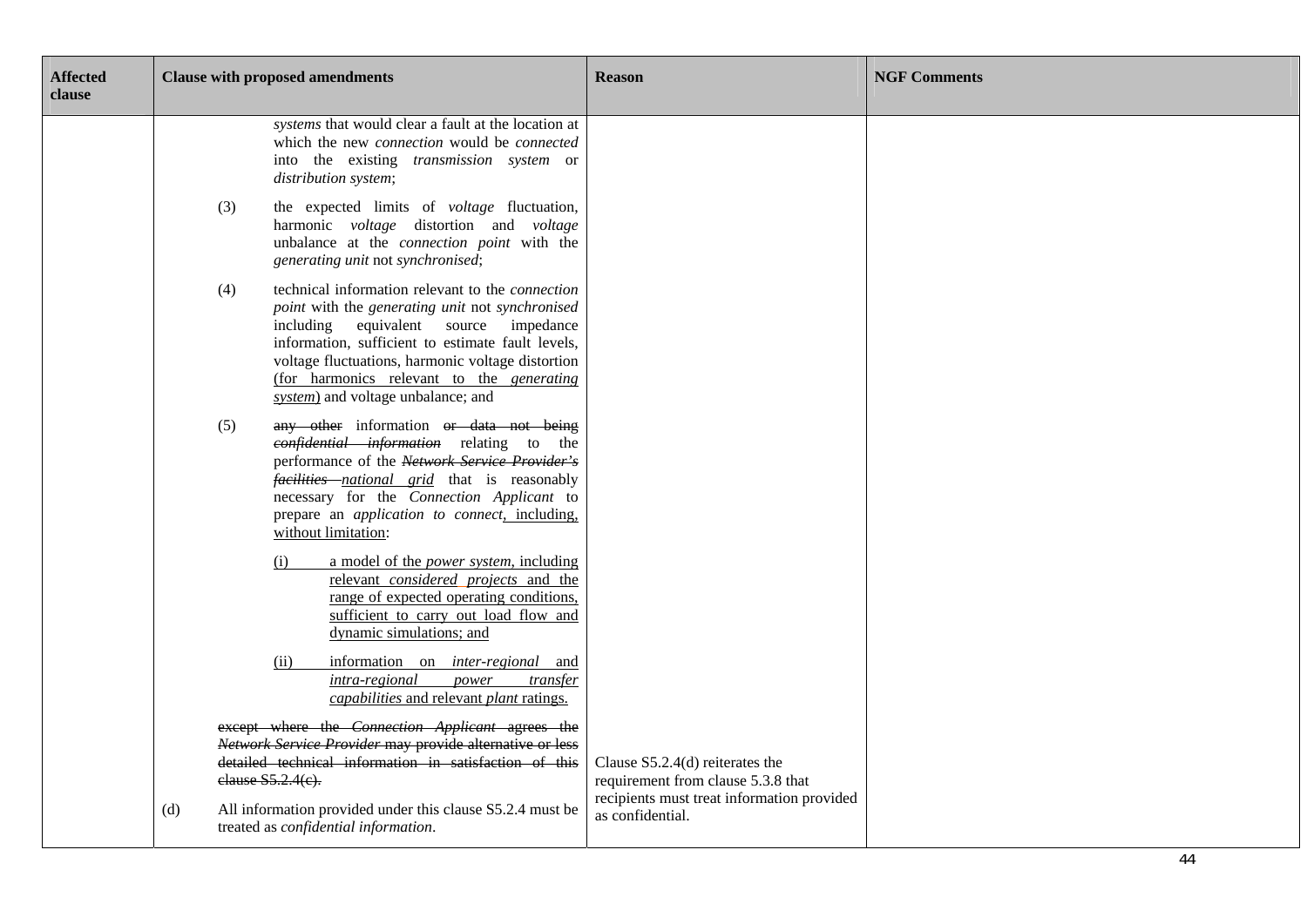| <b>Affected</b><br>clause | <b>Clause with proposed amendments</b>                                                                                                                                                                                                                                                                                                                                                                                                                                                                                                                                                                                                                                                                                                                                                                                                                                                                                                                                                                                                                                                                                                                                                                                                                                                                                                                                                                                                                                                                                                                                                                                                                                                                                                                                                                                                                                                                                                                                            | <b>Reason</b>                                                                                                                                                                                                                                                                                                | <b>NGF Comments</b>                                                                                                                                                                                                                                                                                                                                                                                                                                                                                                                                 |
|---------------------------|-----------------------------------------------------------------------------------------------------------------------------------------------------------------------------------------------------------------------------------------------------------------------------------------------------------------------------------------------------------------------------------------------------------------------------------------------------------------------------------------------------------------------------------------------------------------------------------------------------------------------------------------------------------------------------------------------------------------------------------------------------------------------------------------------------------------------------------------------------------------------------------------------------------------------------------------------------------------------------------------------------------------------------------------------------------------------------------------------------------------------------------------------------------------------------------------------------------------------------------------------------------------------------------------------------------------------------------------------------------------------------------------------------------------------------------------------------------------------------------------------------------------------------------------------------------------------------------------------------------------------------------------------------------------------------------------------------------------------------------------------------------------------------------------------------------------------------------------------------------------------------------------------------------------------------------------------------------------------------------|--------------------------------------------------------------------------------------------------------------------------------------------------------------------------------------------------------------------------------------------------------------------------------------------------------------|-----------------------------------------------------------------------------------------------------------------------------------------------------------------------------------------------------------------------------------------------------------------------------------------------------------------------------------------------------------------------------------------------------------------------------------------------------------------------------------------------------------------------------------------------------|
| S5.2.5.1                  | <b>Reactive power capability</b><br>For the purpose of this clause S5.2.5.1:<br><i>'rated active power output'</i> means the 'Rated MW<br>(Generated)' (as defined in schedule 5.5.1) for the relevant<br>synchronous generating unit; and<br>'nominal voltage' means the 'Nominal voltage at connection to<br>Network' (as defined in schedule 5.5.1) at the connection point<br>for the relevant synchronous generating unit.<br>Automatic access standard:<br>Each synchronous<br>(a)<br>generating unit or generating system, while operating<br>at any level of <i>active power output</i> and any voltage at<br>the <i>connection point</i> within the limits established<br>under clause S5.1a.4 without a contingency event,<br>must be capable of $(1)$ -supplying and capable of<br>absorbing, continuously at its connection point an<br>amount of reactive power of at least the amount equal<br>to the product of the rated active power output of the<br>generating unit or generating system at nominal<br>$voltage$ and 0.395 $\overline{(2)}$ absorbing at its connection<br>point an amount of reactive power of at least the<br>amount that would be absorbed equal to the product of<br>the rated active power output of the generating unit at<br>nominal voltage and 0.395.<br>Minimum access standard:<br>No capability is<br>(b)<br>requiredment-to supply or absorb reactive power at the<br>connection point.<br>When negotiating an <i>access standard</i> t <sub>The Generator</sub><br>(c)<br>and the Network Service Provider:<br>may in accordance with clause 5.3.4A of the<br>(1)<br>Rules, negotiate a must, subject to any agreement<br>under clause $S5.2.5.1(d)(4)$ , ensure that the<br>reactive power capability of the generating unit<br>or generating system is sufficient to ensure that<br>all relevant system standards are met before and<br>after under system normal andcredible<br>contingency events operating conditions under | The definition of rated active power has<br>been replaced to remove reference to<br>Schedule 5.5.1, and remove technology-<br>specific wording.<br>Reference to S5.5.1 has been removed<br>because this schedule is to be replaced<br>and the replacement documents may no<br>longer contain that reference. | Agreed but not at any voltage level as identified in S5.2.5.1(a).<br>Voltage capability should be defined separately, as it is in Clause<br>S5.2.5.3<br>Reactive Power is affected by voltage and capability is utilised for<br>voltage control<br>This clause is difficult to apply for generators which have an<br>operating curve exclusive of the generator transformer.<br>The application of an equation that uses the active power output of<br>the generator and applies the result to the connection point seems a<br>little inconsistent. |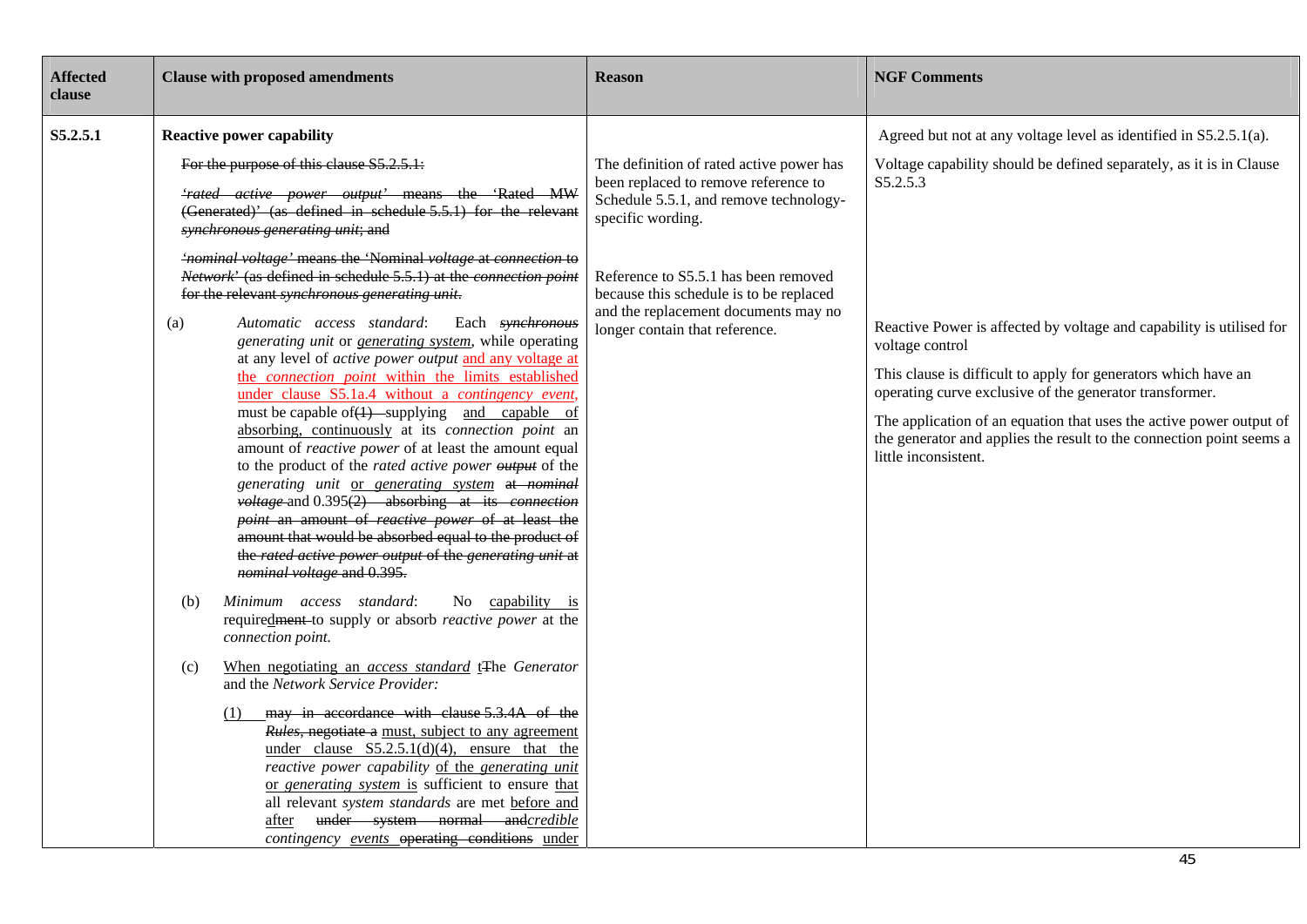| <b>Affected</b><br>clause | <b>Clause with proposed amendments</b>                                                                                                                                                                                                                                                                                                                                                                                                                                                                                                                                                                                                               | <b>Reason</b>                                                                                                                                                                                                                                                                                         | <b>NGF Comments</b>                                                                                                   |
|---------------------------|------------------------------------------------------------------------------------------------------------------------------------------------------------------------------------------------------------------------------------------------------------------------------------------------------------------------------------------------------------------------------------------------------------------------------------------------------------------------------------------------------------------------------------------------------------------------------------------------------------------------------------------------------|-------------------------------------------------------------------------------------------------------------------------------------------------------------------------------------------------------------------------------------------------------------------------------------------------------|-----------------------------------------------------------------------------------------------------------------------|
|                           | normal and planned <i>outage</i> operating conditions<br>of the <i>power</i> system, taking into account at least<br>existing and <i>considered projects</i> ;<br>may negotiate either a range of <i>reactive power</i><br>(2)<br>absorption and supply, or a range of <i>power factor</i> ,<br>at the connection point, within which the plant<br>must be operated; and;<br>may negotiate a limit that describes how the<br>(3)<br>reactive power capability varies as a function of<br>active power output <i>active power output</i> due to a<br>design characteristic of the <i>plant</i> .                                                      | Sub-clauses (2) and (3) specify greater<br>details about what can be negotiated and<br>this will mean that alternative methods of<br>providing reactive power capability more<br>economically will be explicitly available.                                                                           |                                                                                                                       |
|                           | The Generator may reach a commercial arrangement<br>(d)<br>with the Network Service Provider or a Registered<br>Participant for the provision of reactive power<br>eapability sufficient to ensure the Generator's obligation<br>under this clause is met. If the proposed generating<br>system is not capable of the level of performance<br>established under clause $S5.2.5.1(c)(1)$ , the <i>Network</i><br>Service Provider may:<br>require the <i>Generator</i> to pay compensation to the<br>(1)<br>Network Service Provider for the provision of the<br>deficit of <i>reactive power</i> (supply and absorption)<br>from within the network; | The automatic access standard has been<br>extended to apply to any technology, and<br>not just to synchronous plant, and to<br>apply to generating systems.<br>The basis of negotiation has been<br>amended to clarify it, and provide<br>flexibility in the way that reactive power<br>is specified. | Should also be able to negotiate the point at which the requirement<br>is met (connection point or machine terminals) |
|                           | allow the Generator to install additional<br>(2)<br>equipment connecting at the generating system's<br>connection point or another location, to provide<br>the deficit of <i>reactive power</i> (supply and<br>absorption), which equipment is deemed to be<br>part of the generating system;                                                                                                                                                                                                                                                                                                                                                        |                                                                                                                                                                                                                                                                                                       |                                                                                                                       |
|                           | allow the Generator to reach a commercial<br>(3)<br>arrangement with a Registered Participant to<br>provide the deficit of reactive power (supply and<br>absorption); or                                                                                                                                                                                                                                                                                                                                                                                                                                                                             |                                                                                                                                                                                                                                                                                                       |                                                                                                                       |
|                           | if the inability to meet the performance level only<br>(4)<br>occurs for particular operating conditions, agree<br>to and document as part of the access standard,                                                                                                                                                                                                                                                                                                                                                                                                                                                                                   |                                                                                                                                                                                                                                                                                                       |                                                                                                                       |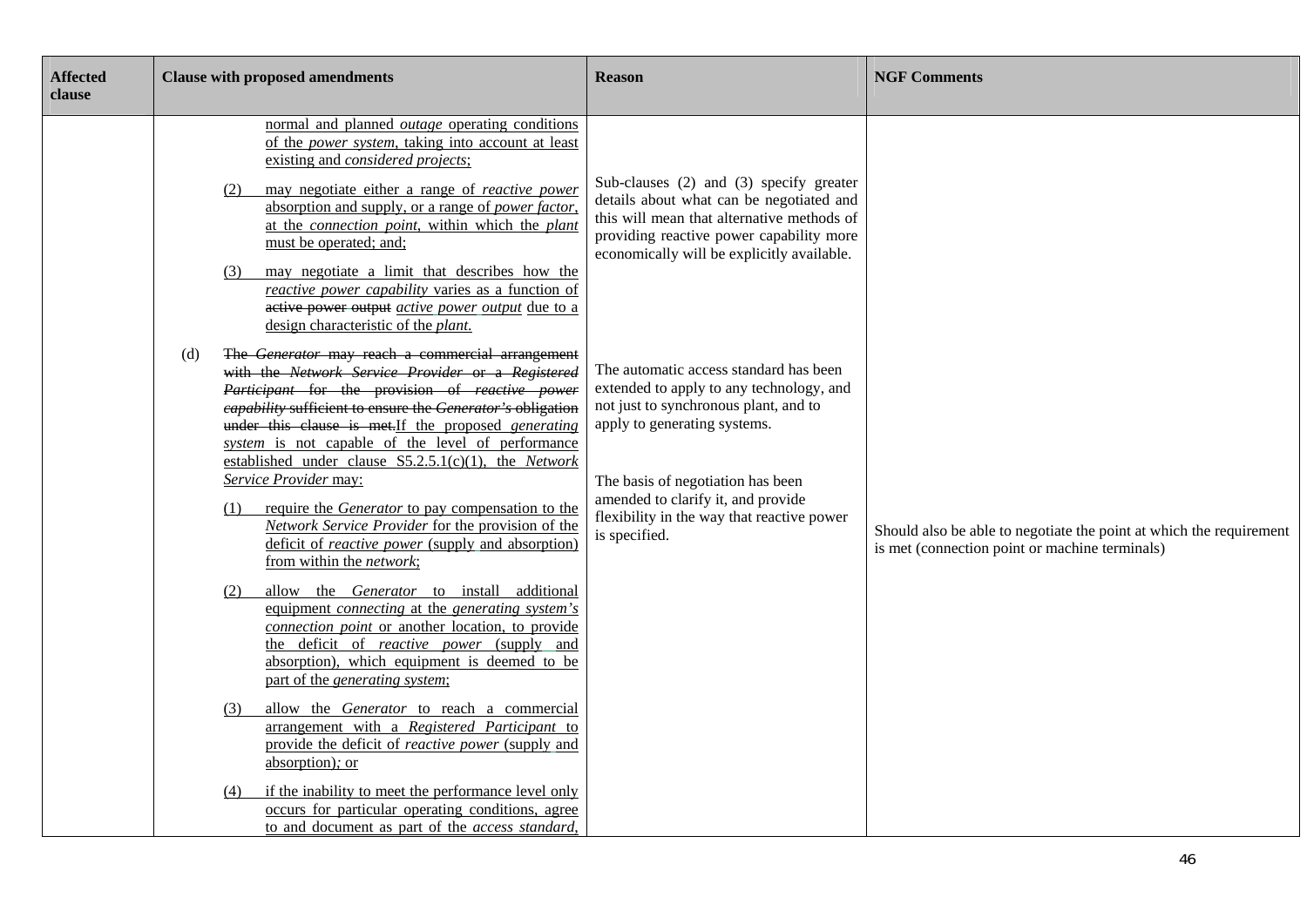| <b>Affected</b><br>clause | <b>Clause with proposed amendments</b>                                                                                                                                                                                                                                                                                                                                                                                                                                                                                                                                                                                                                                                                                                                                                                                                                     | <b>Reason</b>                                                                                                                                                                                                                                           | <b>NGF Comments</b> |
|---------------------------|------------------------------------------------------------------------------------------------------------------------------------------------------------------------------------------------------------------------------------------------------------------------------------------------------------------------------------------------------------------------------------------------------------------------------------------------------------------------------------------------------------------------------------------------------------------------------------------------------------------------------------------------------------------------------------------------------------------------------------------------------------------------------------------------------------------------------------------------------------|---------------------------------------------------------------------------------------------------------------------------------------------------------------------------------------------------------------------------------------------------------|---------------------|
|                           | operational arrangements by which the plant can<br>achieve an agreed level of performance for those<br>operating conditions.<br>The access standard must record, the agreed value for<br>(e)<br>rated active power and where relevant the method of<br>determining the value. The value for a generating<br>system must take into account its in-service generating<br>units and additional reactive power equipment that is<br>part of the generating system.<br>$(f)(e)$ -The <i>access standards</i> for consumption of <i>energy</i> by a<br>Generatorgenerating system when not supplying or<br>absorbing reactive power under an ancillary services<br>agreement are to be determined in accordance withare to<br>be established under clause S5.3.5 of schedule 5.3 as if<br>the Generator were a Market Customer.                                  |                                                                                                                                                                                                                                                         |                     |
| S5.2.5.2                  | <b>Quality of electricity generated</b><br>Automatic access standard:<br>(a)<br>(1) The <i>plant standard</i> in accordance with<br>elause $S5.2.5.2(e)$ ; or<br>(2) Each generating systemunit, when generating<br>must generate a constant voltage level, and when<br>not generating, must not produce at any of its<br>connection points for generationdraw electricity,<br>with:<br>(i)<br>voltage fluctuation<br>equal to or<br>than<br>the<br>limits<br>lessgreater<br>determinedallocated by the Network<br>Service Provider in accordance<br>withunder clause $S5.1.5(a)$ ; and<br>(ii)<br>harmonic voltage distortion equal to or<br>lessgreater than the emission limits<br>determinedspecified by a plant standard<br>under clause $S5.2.5.2(d)$ or allocated by<br>the Network Service Provider in<br>$aecordance$ withunder clause S5.1.6(a); | To allow for the possibility that the<br>multiple<br>generating<br>system<br>has<br>connection points.<br>The words 'for<br>generation' are necessary to distinguish<br>between auxiliary supply connection<br>points and generation connection points. | Agreed              |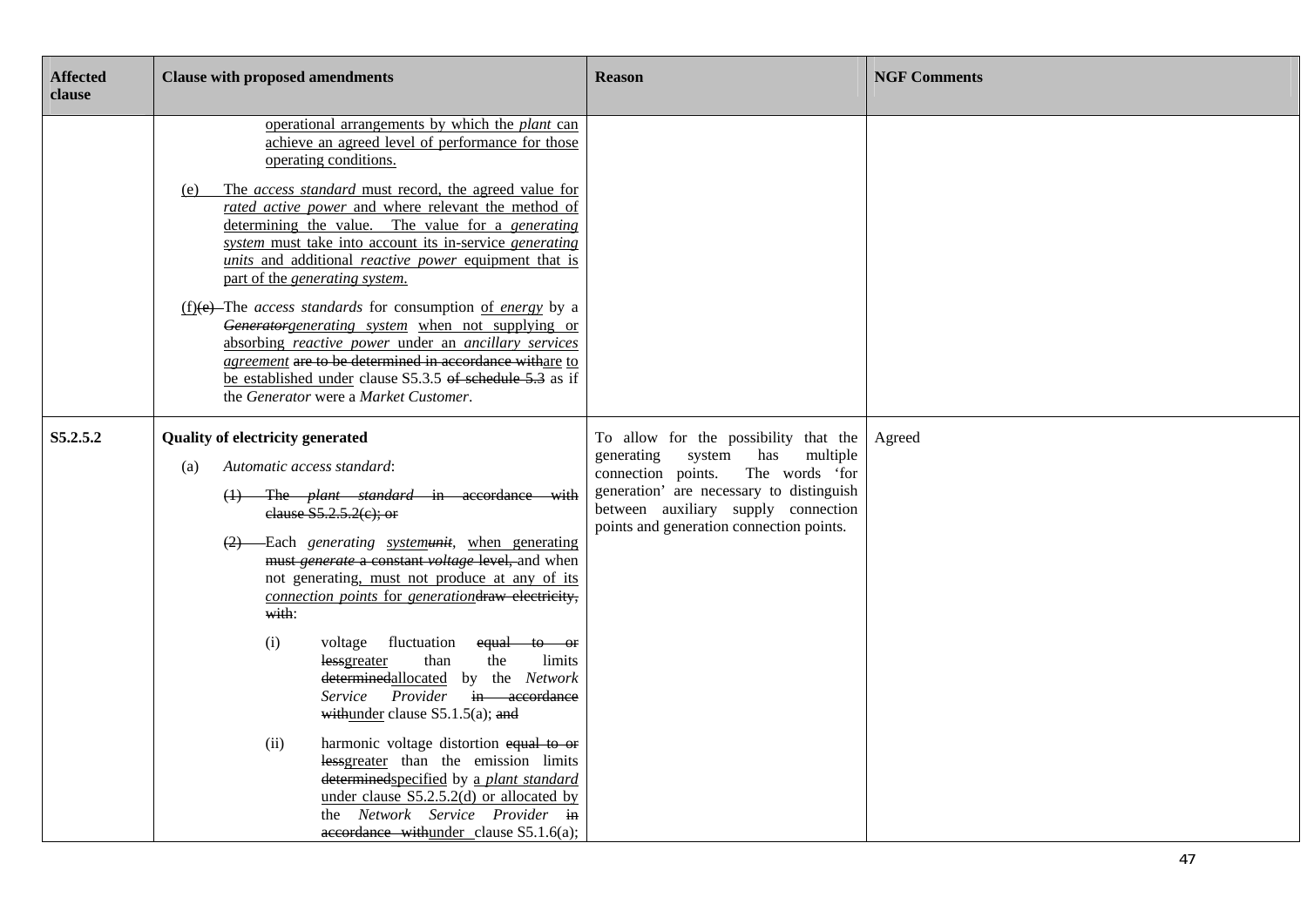| <b>Affected</b><br>clause | <b>Clause with proposed amendments</b>                                                                                                                                                                                                                                                                                                                                                                                                                                                                                                                                                                                                                                                                                                                                                                                                                                                                                                                                                                                                                                                                                                                                                                                                                                                                                                                                                                                                                                                                                                                                                                            | <b>Reason</b>                                                                                                                    | <b>NGF Comments</b> |
|---------------------------|-------------------------------------------------------------------------------------------------------------------------------------------------------------------------------------------------------------------------------------------------------------------------------------------------------------------------------------------------------------------------------------------------------------------------------------------------------------------------------------------------------------------------------------------------------------------------------------------------------------------------------------------------------------------------------------------------------------------------------------------------------------------------------------------------------------------------------------------------------------------------------------------------------------------------------------------------------------------------------------------------------------------------------------------------------------------------------------------------------------------------------------------------------------------------------------------------------------------------------------------------------------------------------------------------------------------------------------------------------------------------------------------------------------------------------------------------------------------------------------------------------------------------------------------------------------------------------------------------------------------|----------------------------------------------------------------------------------------------------------------------------------|---------------------|
|                           | and<br>(iii)<br>voltage unbalance equal to or lessgreater<br>than the limits allocated by the Network<br>Service Provider in accordance with<br>clause $S5.1.7(c)(1)$ .<br>Minimum access standard: Each generating unitsystem.<br>(b)<br>when generating and when not generating, must not<br>produce at any of its <i>connection points</i> for <i>generation</i> :<br>(1) must <i>generate</i> a constant voltage fluctuations<br>greater than limits determined under clause<br>S5.1.5(b); level with balanced phase voltages and<br>(2) harmonic voltage distortion equal to or lessmore<br>than the lesser of the emission limits determined<br>by the relevant Network Service Provider in<br>accordance withunder clauses S5.1.5(b) and<br>$S5.1.6(b)$ and elause $S5.1a.7$ of the system<br>standards specified by a plant standard under<br>clause $S5.2.5.2(d)$ ; and<br>voltage unbalance more than limits determined<br>(3)<br>under clause $S5.1.7(c)(2)$ .<br>The access standard negotiated under clause S5.2.5.2<br>(c)<br>must not prevent the Network Service Provider meeting<br>the system standards or contractual obligations to<br>existing Network Users.<br>Plant standard: In respect of a When operating<br>(d)<br>unsynchronised, each synchronous generating unit, AS<br>1359.101 and IEC 60034-1 are plant standards for must<br>generate a constant voltage level with balanced phase<br>voltages and harmonic voltage distortionequal to or less<br>than permitted in accordance with Australian Standard<br>AS 1359 "General Requirements for Rotating Electrical<br>Machines". | The AS 1359.101 refers to a superseded<br>version of IEC 60034-1. Amendment is<br>to include current version of IEC 60034-1      |                     |
| S5.2.5.3                  | <b>Deleted</b>                                                                                                                                                                                                                                                                                                                                                                                                                                                                                                                                                                                                                                                                                                                                                                                                                                                                                                                                                                                                                                                                                                                                                                                                                                                                                                                                                                                                                                                                                                                                                                                                    | The purpose of S5.2.5.3, and the clauses<br>that replace it, is to set standards to<br>prevent cascading events occurring on the | Agreed              |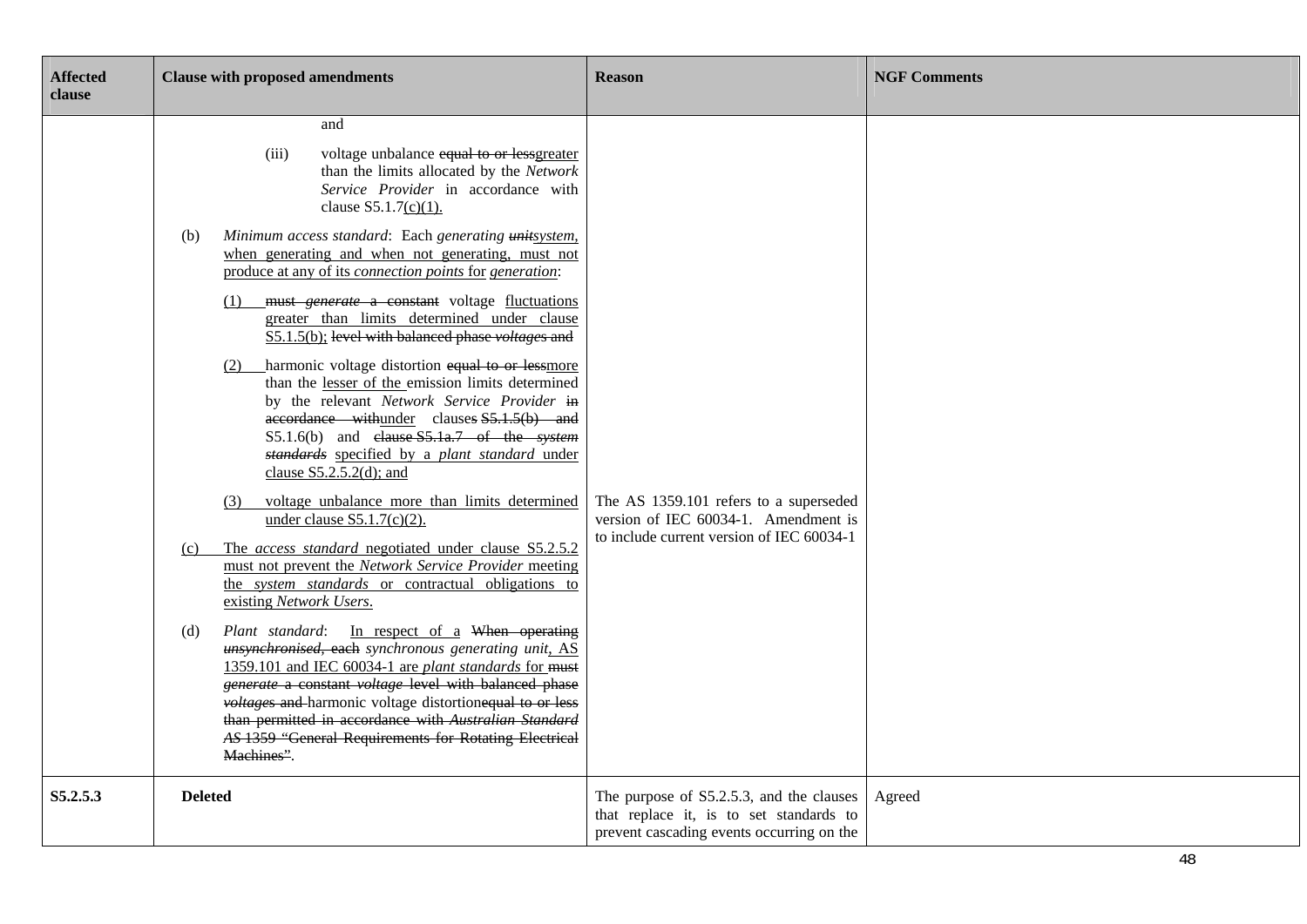| <b>Affected</b><br>clause | <b>Clause with proposed amendments</b>                                                                                                                                                                                                                                                                                                                                                                                                                                                                  | <b>Reason</b>                                                                                                                                                                                                                                                                                                                                                                                                                                                                                                                                                                                                                                                                                                | <b>NGF Comments</b>                                                                                                                                                                                                                                                                                                                |
|---------------------------|---------------------------------------------------------------------------------------------------------------------------------------------------------------------------------------------------------------------------------------------------------------------------------------------------------------------------------------------------------------------------------------------------------------------------------------------------------------------------------------------------------|--------------------------------------------------------------------------------------------------------------------------------------------------------------------------------------------------------------------------------------------------------------------------------------------------------------------------------------------------------------------------------------------------------------------------------------------------------------------------------------------------------------------------------------------------------------------------------------------------------------------------------------------------------------------------------------------------------------|------------------------------------------------------------------------------------------------------------------------------------------------------------------------------------------------------------------------------------------------------------------------------------------------------------------------------------|
|                           |                                                                                                                                                                                                                                                                                                                                                                                                                                                                                                         | power system.<br>The mandatory standards (for frequency<br>and voltage) have been translated to<br>automatic access standards, and new<br>minimum standards and basis for<br>negotiation have been defined for each<br>clause.<br>This clause has been deleted and<br>separated into three clauses S5.2.5.3A,<br>S5.2.5.3B and S5.2.5.3C for frequency,<br>and<br>disturbances<br>voltage<br>system<br>The separation was<br>respectively.<br>necessary because when the frequency<br>and voltage requirements are expressed as<br>minimum and automatic standards it is<br>necessary to clearly distinguish between<br>the three sets of automatic standards and<br>three sets on minimum access standards. |                                                                                                                                                                                                                                                                                                                                    |
| S5.2.5.3A                 | <b>Generating unit response to frequency disturbances</b><br>For the purposes of clause S5.2.5.3A, a reference to<br>(a)<br>"normal operating frequency band", "operational"<br>frequency tolerance band" or "extreme frequency<br>excursion tolerance limits" is a reference to the widest<br>range specified for that term for any condition (including<br>an "island" condition) in the <i>frequency operating</i><br>standards that apply to the region in which the<br>generating unit is located. | Clause $S5.2.5.3A(a)$ is required to clarify<br>which of the various values of the<br>frequency standard terms applies in a<br>particular situation. Note that many<br>frequency bands and limits in Tasmania<br>are different compared with those in the<br>other regions.                                                                                                                                                                                                                                                                                                                                                                                                                                  | Additional requirements have been imposed in addition to those<br>required for intermittent generation. These include the acceptable<br>rates of change of frequency in both automatic and minimum<br>access standards. The NGF supports such a definition that is based<br>on a realistic assessment of the performance of plant. |
|                           | Automatic access standard: Each generating unit must be<br>(b)<br>capable of continuous uninterrupted operation for<br>frequencies in the following ranges provided that the rate<br>of change of <i>frequency</i> is less than 4 Hz per second:<br>the lower bound of the <i>extreme frequency</i><br>(1)<br>excursion tolerance limits to the lower bound of<br>the operational frequency tolerance band for at<br>least 2 minutes;<br>the lower bound of the <i>operational frequency</i><br>(2)     | The automatic access standard is based on<br>the existing mandatory standard, but more<br>explicit in terms of how the various<br>frequencies are to be applied.<br>The partial load rejection clause<br>(S5.2.5.4) has been deleted, and instead,<br>in S5.2.5.3A rate of change of frequency<br>has been specified for automatic and<br>minimum standards.<br>This is more                                                                                                                                                                                                                                                                                                                                 | Many combustion turbine Generators are not able to satisfy the<br>extreme under-frequency requirements, particularly at elevated<br>ambient temperatures (eg>35C).<br>49                                                                                                                                                           |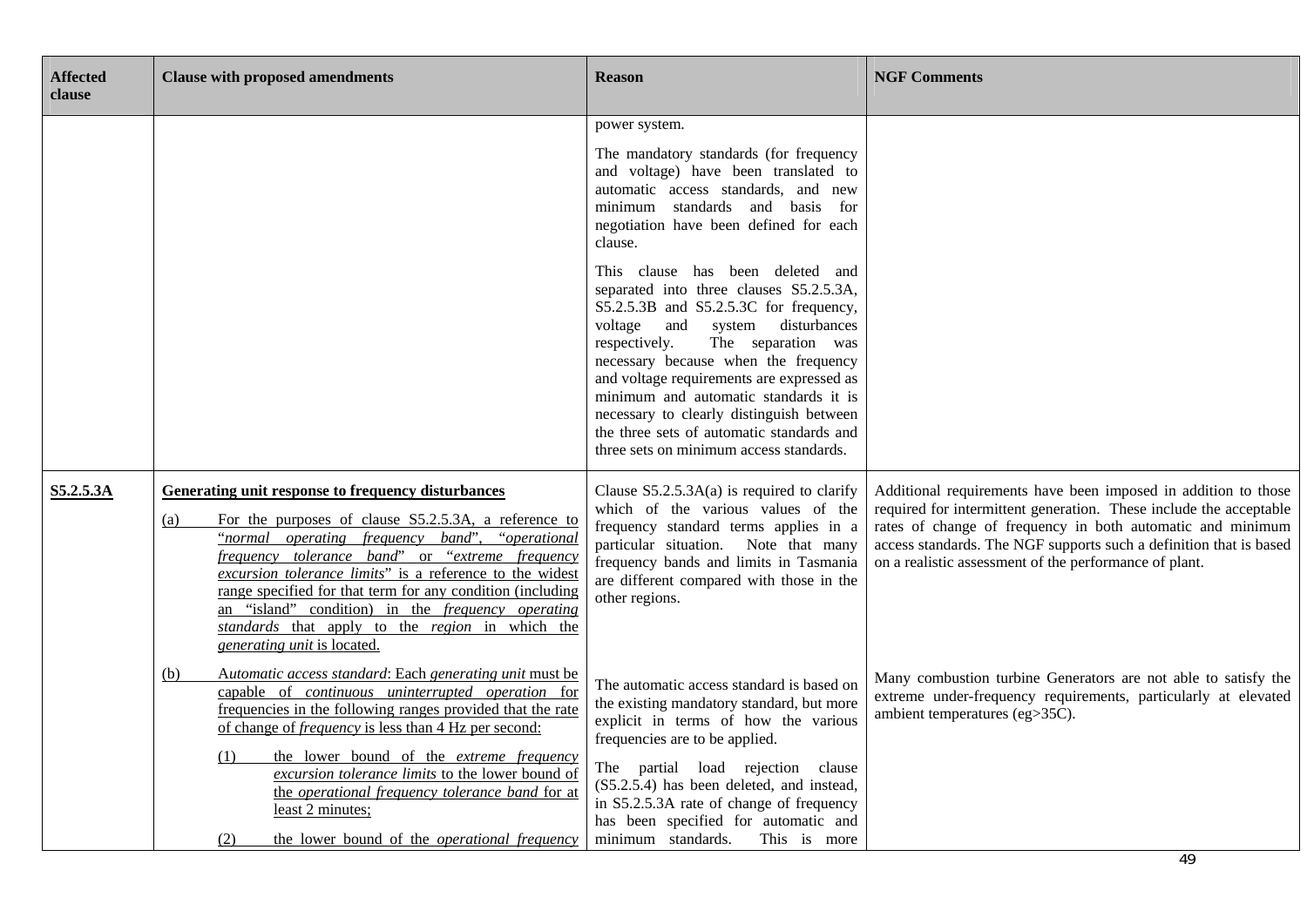| <b>Affected</b><br>clause | <b>Clause with proposed amendments</b>                                                        |                                                                                                                                                                                                                                                                                                                                                                                                                                                                                                                                                                                                                                                                                                                                                                                                                                                                                                                                                                                                                                          | <b>Reason</b>                                                                                                  | <b>NGF Comments</b> |
|---------------------------|-----------------------------------------------------------------------------------------------|------------------------------------------------------------------------------------------------------------------------------------------------------------------------------------------------------------------------------------------------------------------------------------------------------------------------------------------------------------------------------------------------------------------------------------------------------------------------------------------------------------------------------------------------------------------------------------------------------------------------------------------------------------------------------------------------------------------------------------------------------------------------------------------------------------------------------------------------------------------------------------------------------------------------------------------------------------------------------------------------------------------------------------------|----------------------------------------------------------------------------------------------------------------|---------------------|
|                           | (3)<br>(4)<br>(5)<br><u>(c)</u><br>F<br>D<br>Frequency<br>$\sf B$<br>A<br>$\mathfrak{c}$<br>F | tolerance band to the lower bound of the normal<br><i>operating frequency band</i> , for at least 10<br>minutes including any time spent in the range<br>under clause $S5.2.5.3A(b)(1)$ ;<br>the <i>normal operating frequency band</i> for an<br>indefinite period;<br>the upper bound of the normal operating<br>frequency band to the upper bound of the<br>operational frequency tolerance band, for at<br>least 10 minutes including any time spent in the<br>range under clause $S5.2.5.3A(b)(5)$ ; and<br>the upper bound of the <i>operational frequency</i><br>tolerance band to the upper bound of the<br>extreme frequency excursion tolerance limits for<br>at least 2 minutes.<br>The <i>automatic access standard</i> is illustrated in the<br>following diagram. To the extent of any inconsistency<br>between the diagram and clause S5.2.5.3A(b), clause<br>$S5.2.5.3A(b)$ prevails.<br>automatic access<br>standard<br>50 Hz<br>A<br>normal operating<br>$B - C$<br>frequency band<br>$D - E$<br>operational frequency | technology neutral than the partial load<br>rejection concept, and is more appropriate<br>for wind generation. |                     |
|                           | G                                                                                             | tolerance band<br>$F - G$<br>extreme frequency<br>2 minutes<br>10 minutes<br>Time                                                                                                                                                                                                                                                                                                                                                                                                                                                                                                                                                                                                                                                                                                                                                                                                                                                                                                                                                        | continuous                                                                                                     |                     |
|                           |                                                                                               |                                                                                                                                                                                                                                                                                                                                                                                                                                                                                                                                                                                                                                                                                                                                                                                                                                                                                                                                                                                                                                          |                                                                                                                | $E^{\wedge}$        |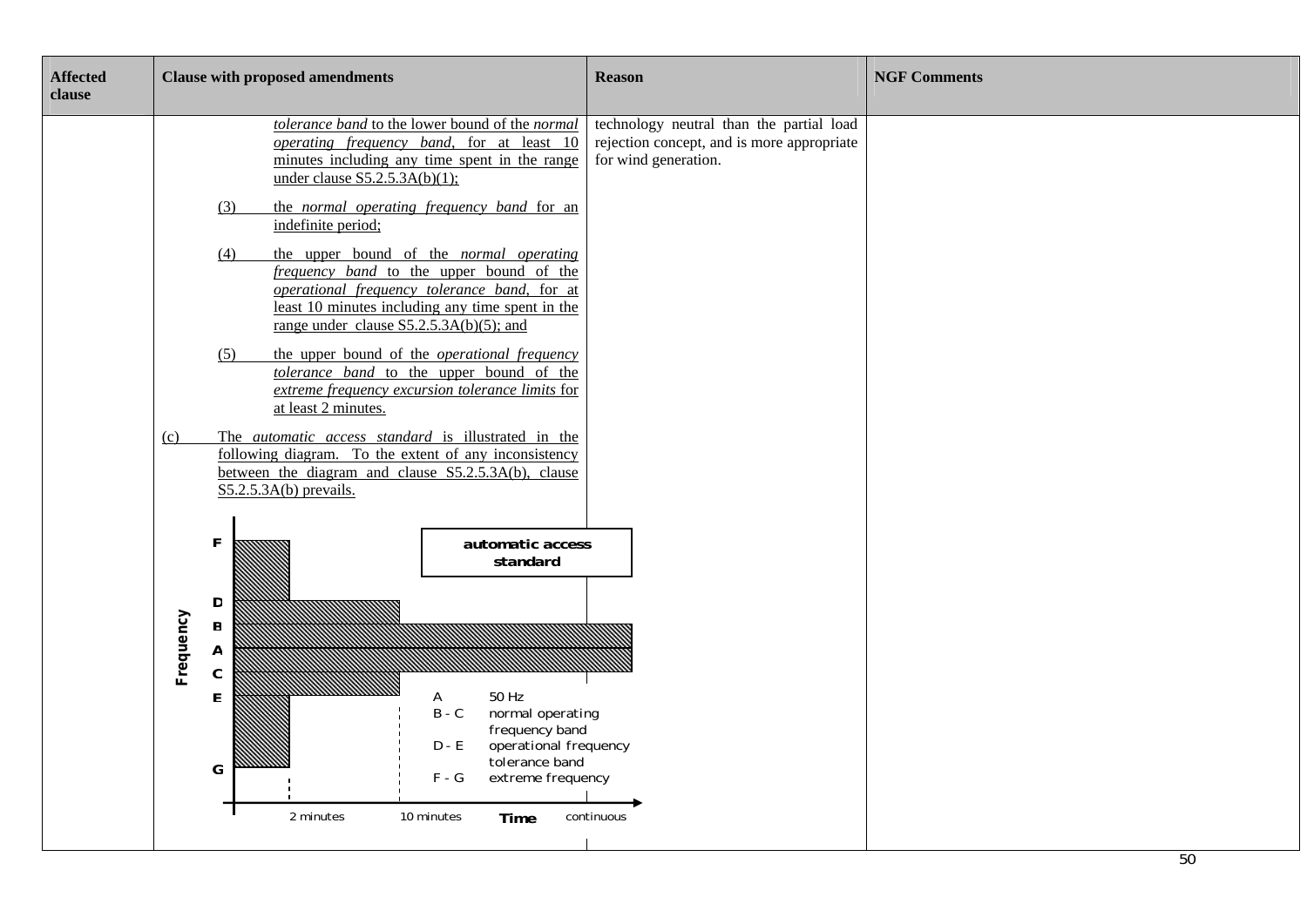| <b>Affected</b><br>clause | <b>Clause with proposed amendments</b>                                                                                                                                                                                                                                                                                                                                                                                                                                                                                                                                                                                                                                                                                                                                                                                             | <b>Reason</b>                                                                                                                                                                                                                                                                                                                                                         | <b>NGF Comments</b>                                                                                                                                                                                                                                                                                                                                                                                                                                                                                                                                                                                                                     |
|---------------------------|------------------------------------------------------------------------------------------------------------------------------------------------------------------------------------------------------------------------------------------------------------------------------------------------------------------------------------------------------------------------------------------------------------------------------------------------------------------------------------------------------------------------------------------------------------------------------------------------------------------------------------------------------------------------------------------------------------------------------------------------------------------------------------------------------------------------------------|-----------------------------------------------------------------------------------------------------------------------------------------------------------------------------------------------------------------------------------------------------------------------------------------------------------------------------------------------------------------------|-----------------------------------------------------------------------------------------------------------------------------------------------------------------------------------------------------------------------------------------------------------------------------------------------------------------------------------------------------------------------------------------------------------------------------------------------------------------------------------------------------------------------------------------------------------------------------------------------------------------------------------------|
|                           | Minimum access standard: Each generating unit must be<br>(d)<br>capable of continuous uninterrupted operation for<br>frequencies in the following ranges provided the rate of<br>change of <i>frequency</i> does not exceed 1 Hz per second:<br>lower bound of the <i>extreme frequency excursion</i><br>(1)<br>tolerance limits to 47.5 Hz for at least 10<br>seconds;<br>47.5 Hz to lower bound of the <i>operational</i><br>(2)<br><i>frequency tolerance band</i> for at least 2 minutes;<br>lower bound of the <i>operational frequency</i><br>(3)<br>tolerance band to the lower bound of the normal<br><i>operating frequency band for at least 10 minutes</i><br>including any time spent in the ranges under<br>clauses $S5.2.5.3A(d)(1)$ and (2);<br>normal operating frequency band for an<br>(4)<br>indefinite period; | allows<br>The<br>minimum standard<br><sub>a</sub><br>relaxation of the durations for which the<br>generating unit must operate. The value<br>of 47.5 Hz comes from the IEC60034<br>standard as the minimum frequency level<br>for continuous operation. The value of 4<br>Hz/sec is based on expected performance<br>in Tasmania for loss of high Basslink<br>import. | References to absolute frequency limits should be removed. This<br>may lead to a situation in which the minimum access standard may<br>exceed the automatic should the reliability panel change the<br>frequency criteria.<br>(1) may still not be possible for many combustion turbine<br>Generators, particularly at elevated ambient temperatures<br>(eg>35C) and/or when combined with extreme voltage levels<br>outside IEC60034. More latitude is required to allow different<br>technologies to define an acceptable negotiated standard.<br>Reference should be made to the standard rather than extracting<br>figures from it. |
|                           | upper bound of the <i>normal operating frequency</i><br>(5)<br>band to the upper bound of the <i>operational</i><br>frequency tolerance band for at least 10 minutes<br>including any time spent in the ranges under<br>clause $S5.2.5.3A(d)(6)$ ; and<br>in respect of a <i>generating unit</i> that:<br>(6)<br>is part of a <i>generating</i> system<br>(i)<br>comprised of generating units with a<br>combined nameplate rating of 30 MW<br>or more; or<br>(ii)<br>does not have a <i>protection</i> system to<br>trip the generating unit if the frequency<br>exceeds a level agreed with NEMMCO,<br>the upper bound of the <i>operational frequency</i><br>tolerance band to the upper bound of the<br>extreme frequency excursion tolerance limits<br>(including islanded conditions) for at least 10<br>seconds.            | Small generating systems that are fitted<br>with settable trip relays are permitted to<br>trip for over-frequencies above the upper<br>bound of the operational frequency<br>tolerance band. This will ensure that they<br>do not trip for credible contingency<br>events.                                                                                            |                                                                                                                                                                                                                                                                                                                                                                                                                                                                                                                                                                                                                                         |

51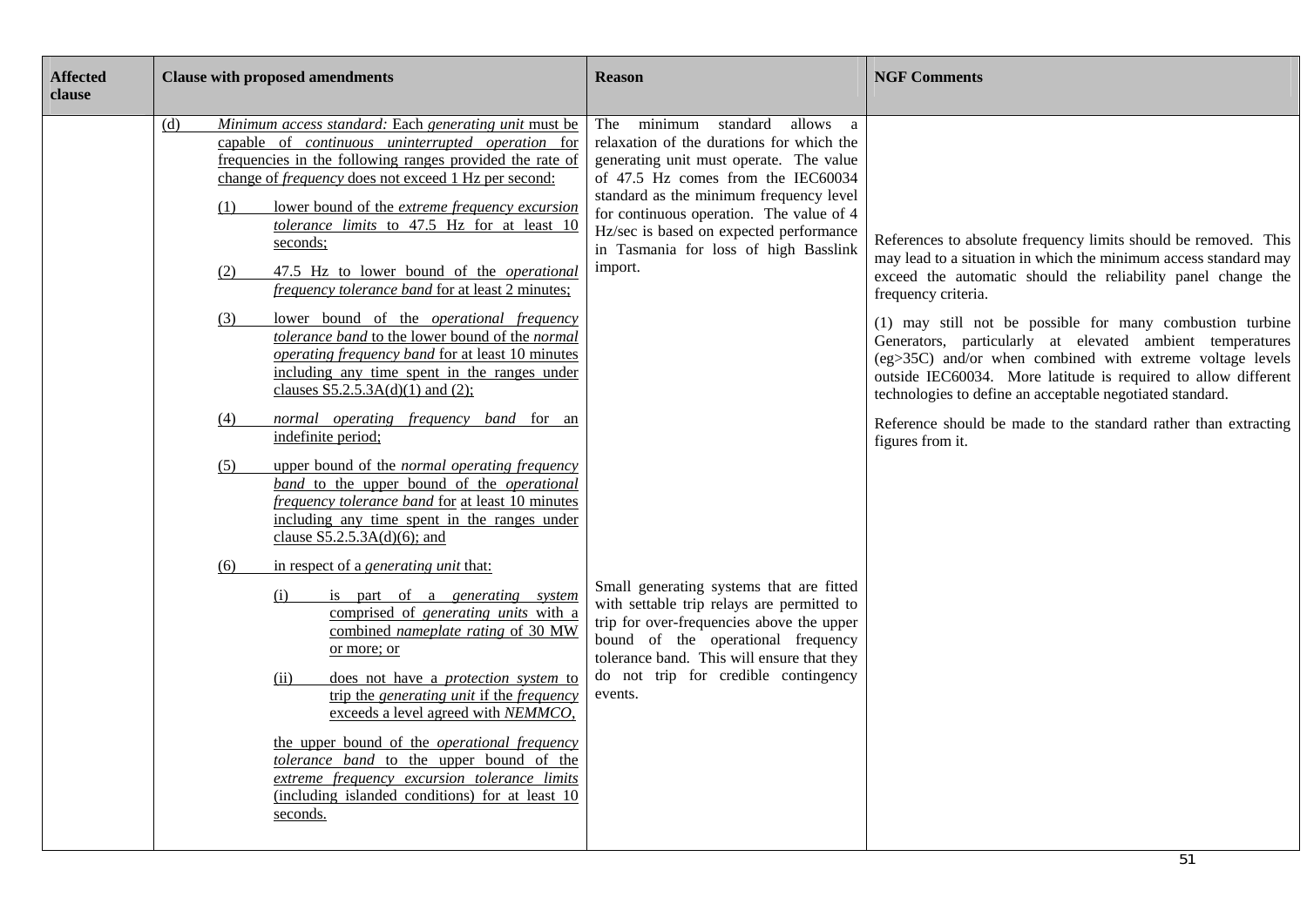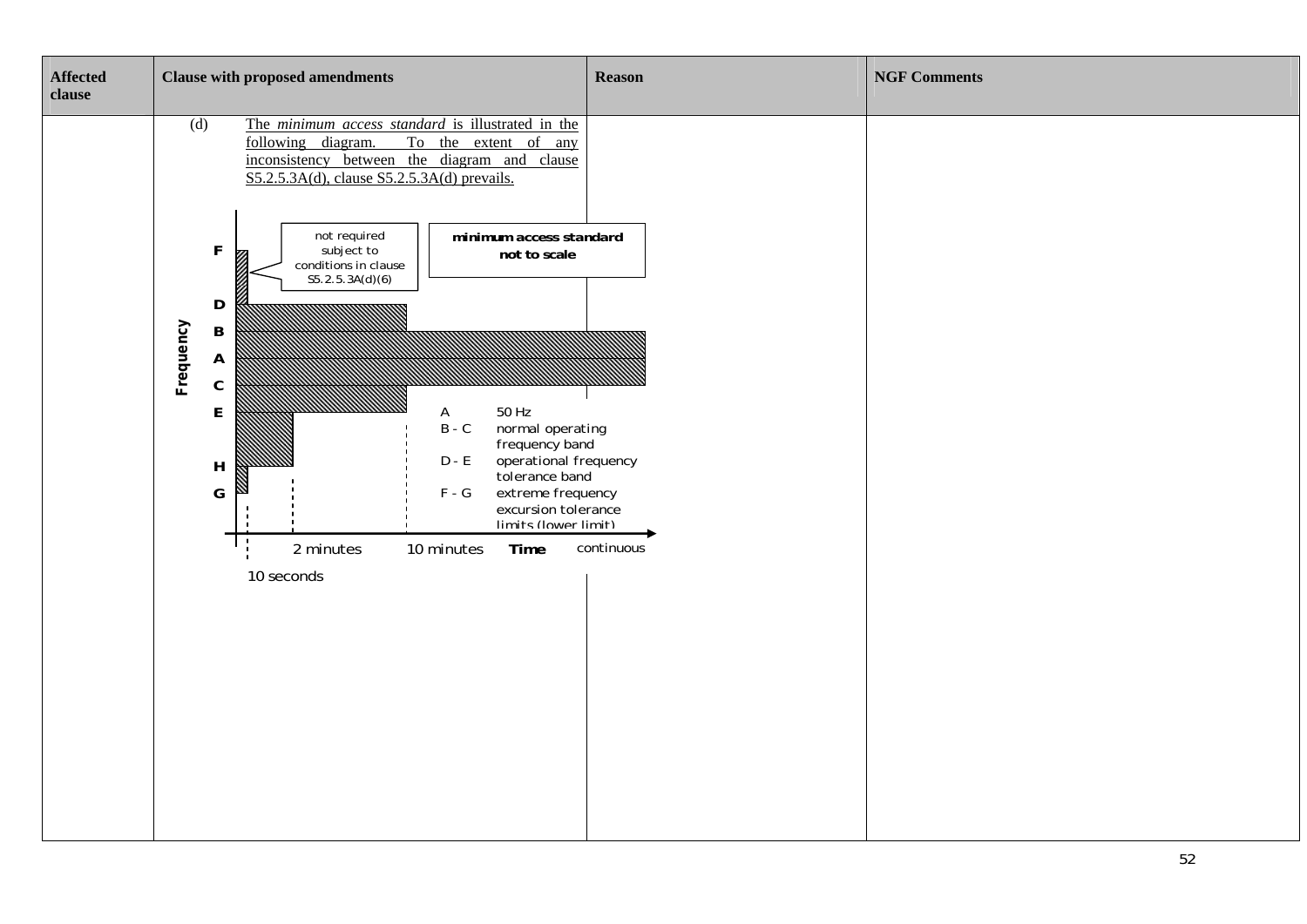| <b>Affected</b><br>clause | <b>Clause with proposed amendments</b>                                                                                                                                                                                                                                                                                                                                                                                                                                                                                                                                                                                                                                                                                                                                                                                                                            | <b>Reason</b>                                                                                                                                                                                                                                                                                                                                                                                                                                                                                                                                                                                                                                                  | <b>NGF Comments</b>                                                                                                                                                                           |
|---------------------------|-------------------------------------------------------------------------------------------------------------------------------------------------------------------------------------------------------------------------------------------------------------------------------------------------------------------------------------------------------------------------------------------------------------------------------------------------------------------------------------------------------------------------------------------------------------------------------------------------------------------------------------------------------------------------------------------------------------------------------------------------------------------------------------------------------------------------------------------------------------------|----------------------------------------------------------------------------------------------------------------------------------------------------------------------------------------------------------------------------------------------------------------------------------------------------------------------------------------------------------------------------------------------------------------------------------------------------------------------------------------------------------------------------------------------------------------------------------------------------------------------------------------------------------------|-----------------------------------------------------------------------------------------------------------------------------------------------------------------------------------------------|
|                           | A negotiated access standard can be accepted by the<br>(f)<br>Network Service Provider provided that NEMMCO and<br>the Network Service Provider agree that:<br>the proposed <i>access standard</i> is as close as<br>(1)<br>practicable to the <i>automatic</i> access standard<br>while respecting the need to protect the plant<br>from damage;<br>the <i>frequency</i> would be unlikely to fall below<br>(2)<br>the lower bound of the <i>operational frequency</i><br>tolerance band as a result of over-frequency<br>tripping of <i>generating units</i> ; and<br>(3)<br>there would be no material adverse impact on<br>quality of <i>supply</i> to other <i>Network</i> Users or on<br>inter-regional or intra-regional power transfer<br>capability.<br>NEMMCO must be involved in the negotiation of access<br>(g)<br>standards under clause S5.2.5.3A. | Clause $S5.2.5.3A(f)$ provides a basis for<br>negotiation to prevent power system<br>performance being eroded.                                                                                                                                                                                                                                                                                                                                                                                                                                                                                                                                                 | In a small enough island, this would be inevitable for any<br>generator.                                                                                                                      |
| <b>S5.2.5.3B</b>          | <b>Generating unit response to voltage disturbances</b><br>Automatic access standard: Each generating unit must be<br>(a)<br>capable of <i>continuous uninterrupted operation</i> during the<br>occurrence voltage at the <i>connection point</i> :<br>in the range of over-voltages for the durations<br>(1)<br>permitted under clause S5.1a.4;<br>(2)<br>in the range 90% to 100% of <i>normal voltage</i><br>continuously;<br>in the range 80% to 90% of <i>normal voltage</i> for a<br>(3)<br>period of at least 10 seconds; and<br>in the range 70% to 80% of <i>normal voltage</i> for a<br>(4)<br>period of at least 2 seconds.<br>Minimum access standard: Each generating unit must be<br>(b)<br>capable of <i>continuous uninterrupted operation</i> for                                                                                                | The voltage-recovery conditions that<br>were previously included in the automatic<br>standard (but not in the minimum<br>standard) have been merged with the<br>voltage excursions clause S5.2.5.3B<br>withstanding<br>because<br>a voltage<br>disturbance should not rely on there being<br>a fault.<br>The previous mandatory standard for<br>over-voltages has been translated to the<br>automatic standard.<br>The previous<br>standard referred to S5.1a.4 also for the<br>under-voltage, which allows voltages to<br>drop to zero for an indefinite period. It is<br>not practical for generating plant to ride<br>through such voltages. The clause has | Lower voltages are already significantly lower than IEC60034.<br>Suggest a curve be supplied for this clause.<br>70-90% of normal voltage is not realistic except for transient<br>conditions |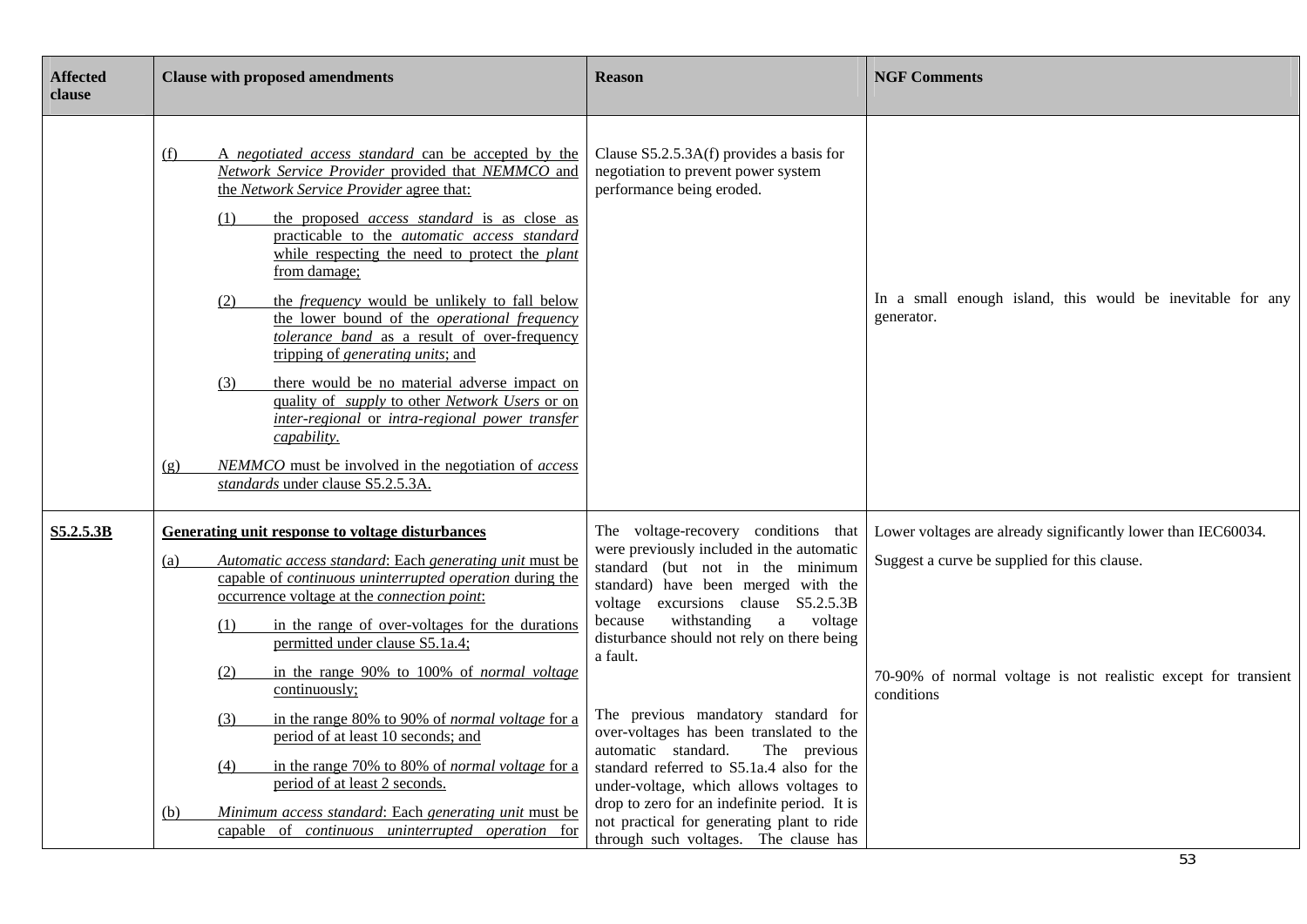| <b>Affected</b><br>clause | <b>Clause with proposed amendments</b>                                                                                                                                                                                                                                                        | <b>Reason</b>                                                                                                                                                                                          | <b>NGF Comments</b>                                                                                                                |
|---------------------------|-----------------------------------------------------------------------------------------------------------------------------------------------------------------------------------------------------------------------------------------------------------------------------------------------|--------------------------------------------------------------------------------------------------------------------------------------------------------------------------------------------------------|------------------------------------------------------------------------------------------------------------------------------------|
|                           | voltages at the <i>connection point</i> in the range 90% to<br>110% of <i>normal voltage</i> , provided that the ratio of<br>voltage to frequency (as measured at the connection point<br>and expressed as percentage of <i>normal voltage</i> and a<br>percentage of 50 Hz) does not exceed: | therefore been amended to include<br>reasonable voltage bands for the<br>automatic access standard.                                                                                                    |                                                                                                                                    |
|                           | 115% for more than two minutes or<br>(1)<br>110% for more than 10 minutes.<br>(2)                                                                                                                                                                                                             | The minimum access standard has been<br>relaxed to only require continuous<br>operation with normal voltage plus or                                                                                    | This is a higher obligation than that of the automatic access<br>standard (S5.1a.4)                                                |
|                           | Each generating unit must be capable of continuous<br>(c)<br>uninterrupted operation for the range of voltages<br>specified in the <i>automatic access standard</i> except where<br>NEMMCO and the Network Service Provider agree that:                                                       | minus 10% at the connection point with<br>allowance for frequency changes that<br>affect magnetic flux levels. This will<br>allow more flexibility to negotiate<br>connection where tripping would not |                                                                                                                                    |
|                           | the proposed <i>access standard</i> is as close as<br>(1)<br>practicable to the <i>automatic</i> access standard<br>while respecting the need to protect the plant<br>from damage;                                                                                                            | cause cascading failure of other<br>generating units.                                                                                                                                                  |                                                                                                                                    |
|                           | the <i>generating plant</i> that would be tripped, as a<br>(2)<br>result of any voltage excursion within levels<br>specified by the <i>automatic</i> access standard, is<br>not more than 100 MW; and                                                                                         | Clauses (c) and (d) set the basis for<br>negotiation and place strict conditions on<br>the allowance of access standards below                                                                         | Clause $S5.2.5.3B(c)(2)$ says that if the plant is larger than<br>$100MW$ , the minimum access standard is the automatic – this is |
|                           | there would be no material adverse impact on<br>(3)<br>the quality of <i>supply</i> to other <i>Network Users</i> or<br>on inter-regional or intra-regional power<br>transfer capability.                                                                                                     | the automatic level, to ensure that power<br>system security, reliability of supply (in<br>terms of impact on transfer capability)<br>and quality of supply are not put at risk.                       | not acceptable. Should be assessed on a case by case basis.                                                                        |
|                           | The access standard must include any operational<br>(d)<br>arrangements necessary to ensure the <i>generating unit</i> will<br>meet its agreed performance levels under abnormal<br>network or generating system conditions.                                                                  |                                                                                                                                                                                                        | 'Abnormal' is not defined – could be anything                                                                                      |
|                           | In carrying out assessments of proposed access standards<br>(e)<br>under clause S 5.2.5.3B, NEMMCO and the Network<br>Service Provider must take into account, without<br>limitation                                                                                                          |                                                                                                                                                                                                        |                                                                                                                                    |
|                           | the expected performance of existing <i>networks</i><br>(1)<br>and <i>network</i> developments that are <i>considered</i><br>projects;                                                                                                                                                        |                                                                                                                                                                                                        |                                                                                                                                    |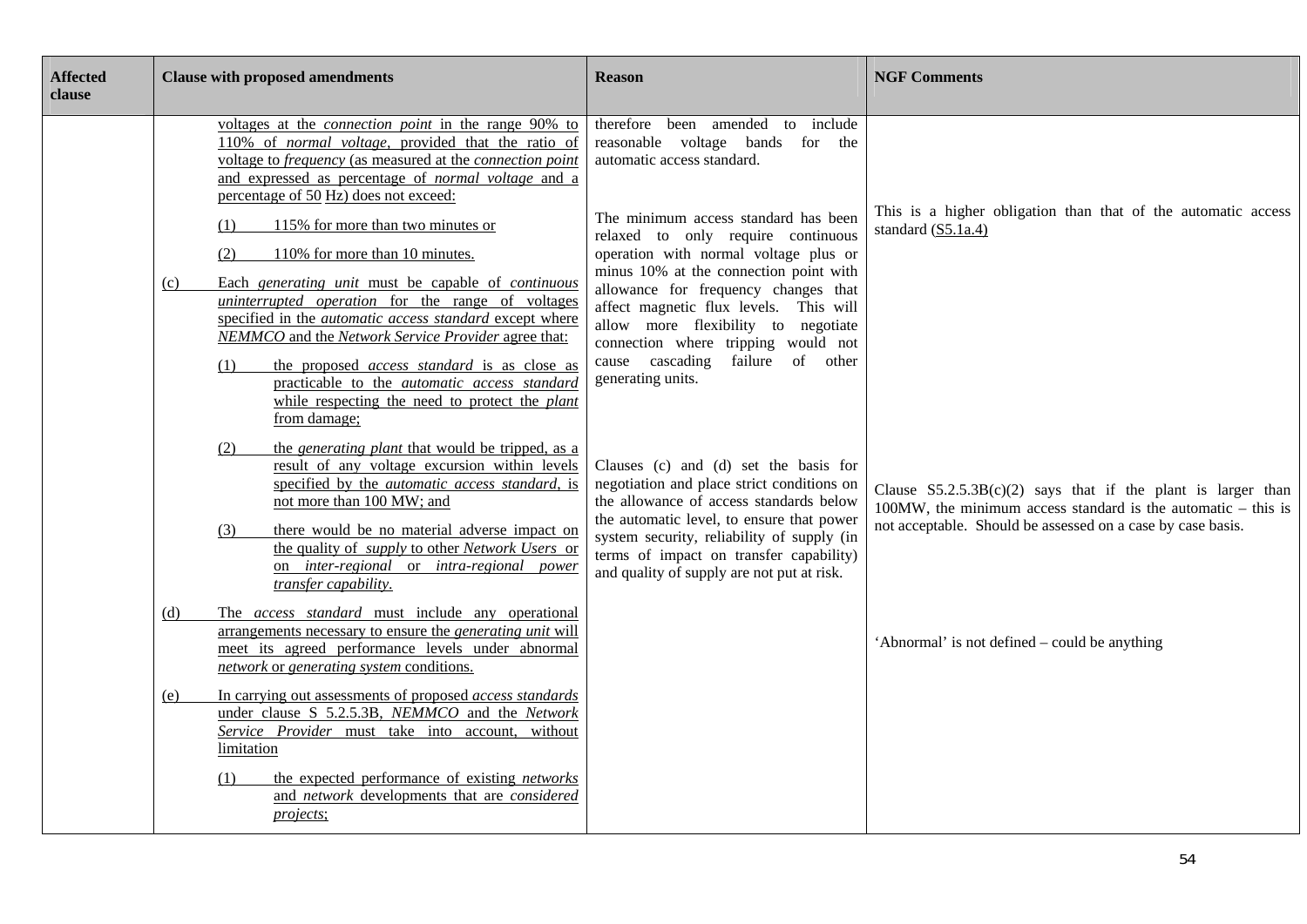| <b>Affected</b><br>clause | <b>Clause with proposed amendments</b>                                                                                                                                                                                                                                                                                                                                                                                                                                                                                                 | <b>Reason</b>                                                                                                                                                                                                                                                                                                                                                                                     | <b>NGF Comments</b>                                                                                                                                                                                                                                                                                                                                                                                                                                |
|---------------------------|----------------------------------------------------------------------------------------------------------------------------------------------------------------------------------------------------------------------------------------------------------------------------------------------------------------------------------------------------------------------------------------------------------------------------------------------------------------------------------------------------------------------------------------|---------------------------------------------------------------------------------------------------------------------------------------------------------------------------------------------------------------------------------------------------------------------------------------------------------------------------------------------------------------------------------------------------|----------------------------------------------------------------------------------------------------------------------------------------------------------------------------------------------------------------------------------------------------------------------------------------------------------------------------------------------------------------------------------------------------------------------------------------------------|
|                           | the expected performance of existing <i>generating</i><br>(2)<br>plant and generation projects that are considered<br><i>projects</i> , and<br>any corresponding <i>performance</i> standard (or<br>(3)<br>where no <i>performance standard</i> has been<br>registered, the access standard) that allows<br>generating plant to trip for voltage excursions in<br>ranges specified under the <i>automatic</i> access<br>standards.<br>NEMMCO must be involved in the negotiation of access<br>(f)<br>standards under clause S5.2.5.3B. |                                                                                                                                                                                                                                                                                                                                                                                                   |                                                                                                                                                                                                                                                                                                                                                                                                                                                    |
| S5.2.5.3C                 | Generating<br>unit<br>to disturbances following<br>response<br>contingency events<br>In clause S5.2.5.3C:<br>(a)<br>a fault includes without limitation:<br>(1)<br>a <i>short circuit fault</i> of the relevant type;<br><u>(A)</u><br>and<br>a fault of the relevant type resulting<br>(B)<br>from reclosure onto a fault by the<br>operation of<br>automatic reclose<br>equipment; and<br>"fault type" means one or more of the following<br>(2)                                                                                     | In the new wording of S5.2.5.3C credible<br>contingencies are explicitly listed as<br>events for which the generating unit must<br>continue to operate. The existing wording<br>of clause S5.2.5.3 assumes that if a<br>generating unit can operate continuously<br>during a particular type of disturbance, it<br>operate continuously<br>during<br>can<br>disturbances considered less onerous. | Reclosure onto a fault is a new obligation – ride through of a<br>single fault was the original standard. This is not part of the<br>requirements for intermittent generation.<br>The number of successive recloses and the delay between recloses                                                                                                                                                                                                 |
|                           | types:<br>three-phase fault;<br>(A)<br>two phase to ground fault;<br>(B)<br>(C)<br>phase to phase fault; and<br>(D)<br>phase to ground fault.<br>The automatic access standard is:<br>(b)<br>Each generating unit must remain in continuous<br>(1)<br>uninterrupted operation for the disturbance<br>caused by any of the events described below,                                                                                                                                                                                      | In the current wording the automatic<br>access standard is for riding through a<br>fault on the transmission system with                                                                                                                                                                                                                                                                          | are also not defined.<br>Clause 4.2.3(b) defines a three-phase fault as non-credible. Clause<br>4.2.4 refers to credible events only in its definition of system<br>security.<br>The conditions for a generator to assess here are excessive and in<br>many cases beyond their control and sphere of knowledge. This<br>requirement should form part of a real and specific NSP<br>responsibility in the switchyards of power stations. Generators |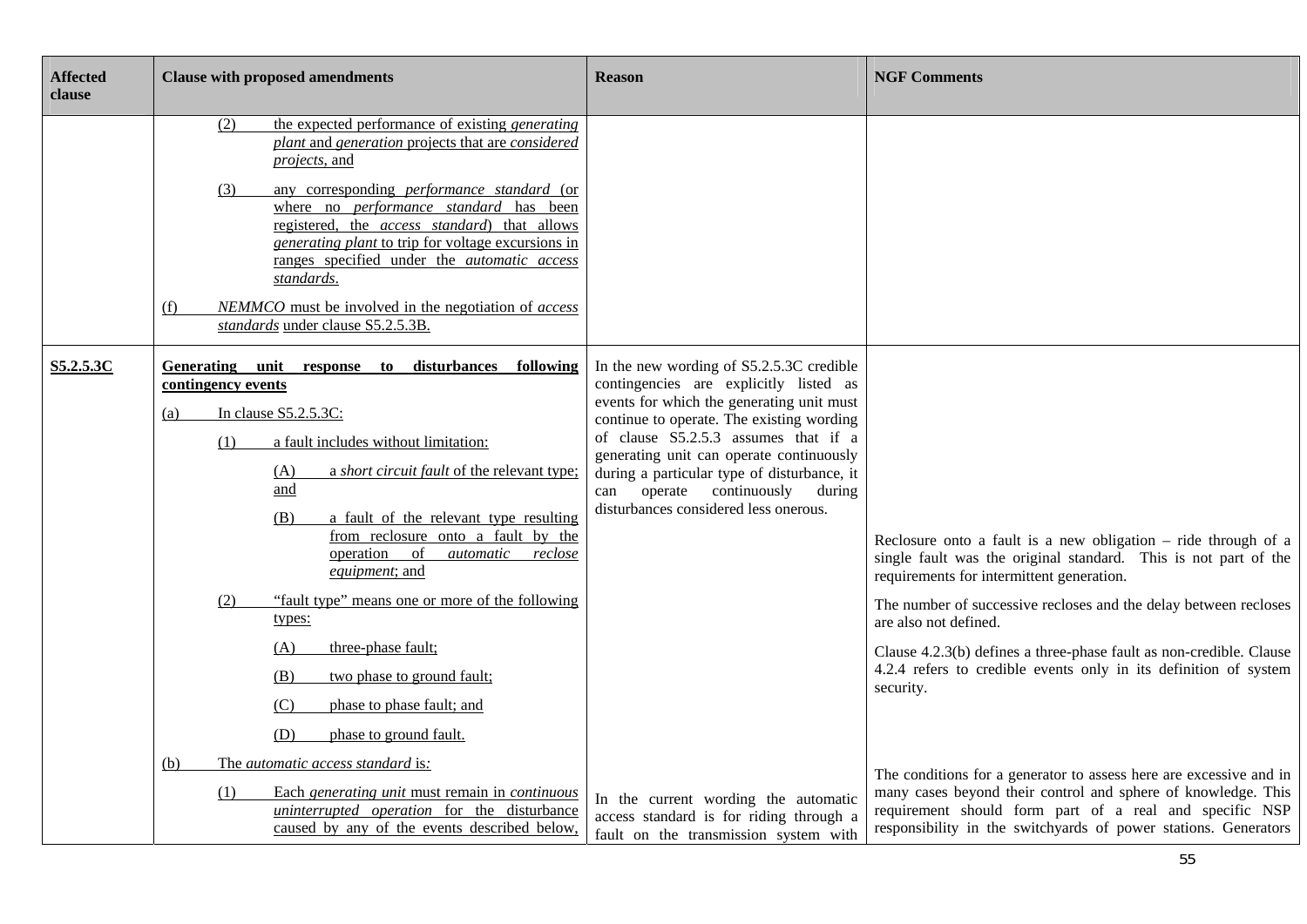| <b>Affected</b><br>clause | <b>Clause with proposed amendments</b>                                                                                                                                                                                                                                                                                                                                                                                                                                                                                                                                                                                                                                                                                | <b>Reason</b>                                                                                                                                                                                                                                                                                                                                                                                                                                                                                                                     | <b>NGF Comments</b>                                                                                                                                                                                                                                                                                                                                                                                                                                                                |
|---------------------------|-----------------------------------------------------------------------------------------------------------------------------------------------------------------------------------------------------------------------------------------------------------------------------------------------------------------------------------------------------------------------------------------------------------------------------------------------------------------------------------------------------------------------------------------------------------------------------------------------------------------------------------------------------------------------------------------------------------------------|-----------------------------------------------------------------------------------------------------------------------------------------------------------------------------------------------------------------------------------------------------------------------------------------------------------------------------------------------------------------------------------------------------------------------------------------------------------------------------------------------------------------------------------|------------------------------------------------------------------------------------------------------------------------------------------------------------------------------------------------------------------------------------------------------------------------------------------------------------------------------------------------------------------------------------------------------------------------------------------------------------------------------------|
|                           | provided that the event is not one that would<br>disconnect the <i>generating unit</i> from the <i>power</i><br>system by removing network elements from<br>service:<br>a credible contingency event;<br>(i)<br>(ii)<br>a three phase fault in a <i>transmission</i><br>system cleared by all relevant primary<br>protection systems;                                                                                                                                                                                                                                                                                                                                                                                 | causes the voltage at the connection point<br>to fall to zero for 175 ms. The 175 ms<br>was a figure drawn from the back-up<br>protection clearance time for a particular<br>generating system, and has no relevance<br>to any other location.<br>Now, the<br>underlying principle has been set, which<br>can be applied to any location.                                                                                                                                                                                         | should be obligated to have certain protection systems as<br>previously defined in S5.2.5.8 and be permitted to trip in<br>accordance with them. Generators should be reasonably secure<br>for conditions outside the zones and settings of their required<br>protection. Fault currents and action of protection systems for<br>incorrectly controlled events are unpredictable and should not be<br>the responsibility of generators                                             |
|                           | a two phase to ground, phase to phase<br>(iii)<br>or phase to ground fault in a<br>transmission system cleared in the<br>longest time expected to be taken for a<br>relevant breaker fail protection system<br>to clear the fault or, if such protection<br>is not installed, the greater of the time<br>specified in column 4 of Table S5.1a.2<br>(or if none is specified,<br>430<br>milliseconds) and the longest time<br>expected to be taken for all relevant<br>primary <i>protection</i> systems to clear the<br>fault; and                                                                                                                                                                                    | Under the previous wording it was not<br>technically possible for a distribution-<br>connected generating system to meet the<br>automatic access standard. This has now<br>been changed to cover the distribution-<br>connected plant explicitly.                                                                                                                                                                                                                                                                                 | The definition of "transmission system" includes any 66kV to<br>220kV network that operates in parallel to and provides support to<br>the higher voltage network. The fault clearance times for 100kV<br>and above are defined in the NER (table S5.1a.2). There is no<br>definition for fault clearance times at lower voltages.<br>No consideration has been given as to significant torque<br>fluctuations on machines during these situations which may cause<br>major damage. |
|                           | a three phase, two phase to ground,<br>(iv)<br>phase to phase or phase to ground fault<br>in a <i>distribution network</i> cleared in the<br>longest time expected to be taken for<br>the breaker fail protection system to<br>clear the fault or, if such protection is<br>not installed, the greater of 430<br>milliseconds and the longest time<br>expected to be taken for all relevant<br>primary <i>protection</i> systems to clear the<br>fault.<br>Each generating unit and generating system<br>(2)<br>must, in respect of any fault of the types<br>described in clause $S5.2.5.3C(b)(1)(ii)$ to (iv),<br>subject to any changed <i>power system</i> conditions<br>or energy source availability beyond the | In the current wording backup protection<br>clearance time has been substituted. It<br>was felt that few generating units would<br>be able to ride through a 3 phase fault at<br>its connection point cleared in back-up<br>protection time because the power system<br>would likely become unstable for such a<br>fault. Therefore, this has been relaxed in<br>the automatic access standard to a 3 phase<br>fault cleared by primary protection, but 2<br>phase and single phase faults cleared by<br>breaker fail protection. | In some cases with transformer ended lines, this may be of the<br>order of seconds. No generator should be expected to stay online<br>during faults of this magnitude and duration.                                                                                                                                                                                                                                                                                                |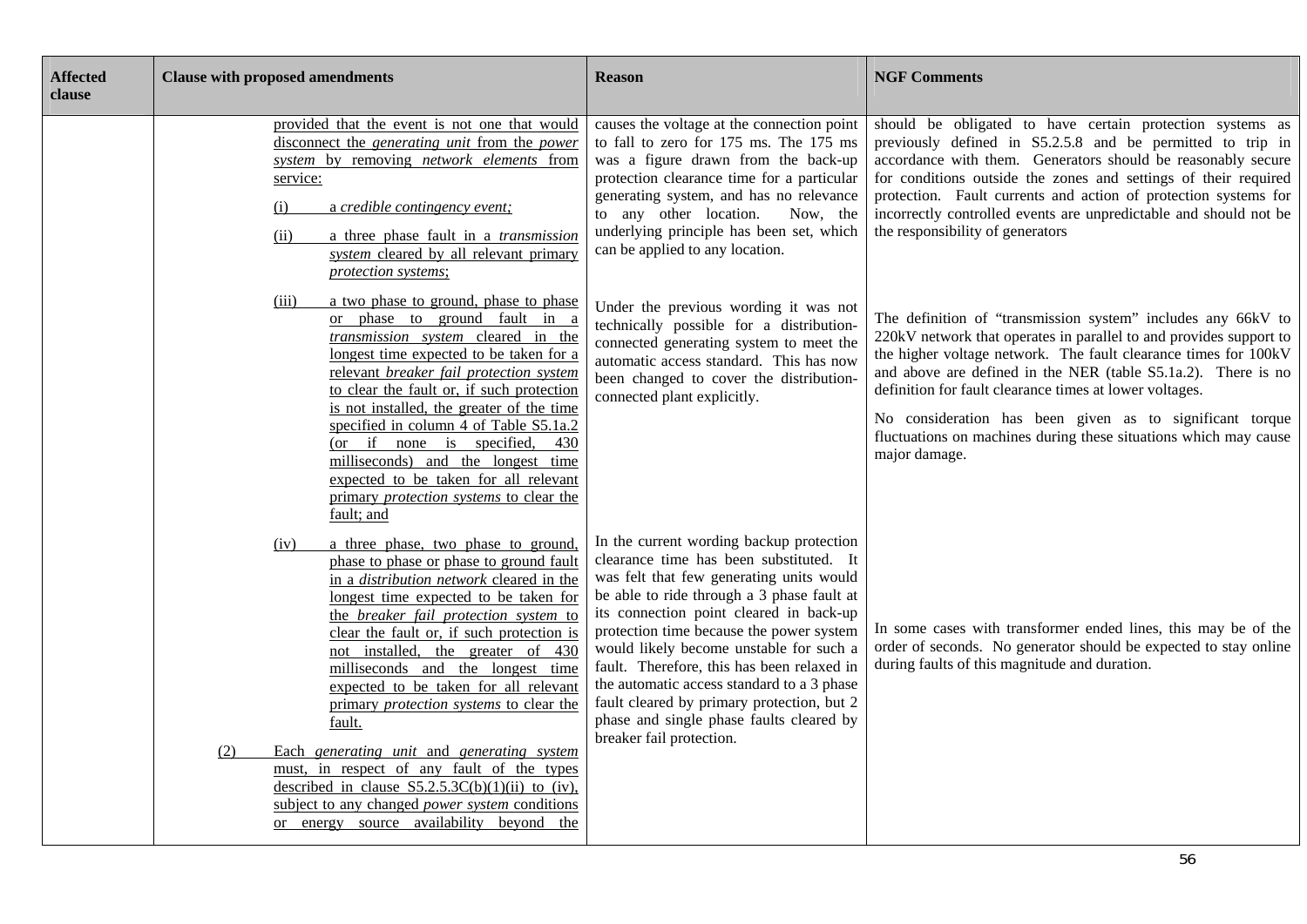| <b>Affected</b><br>clause | <b>Clause with proposed amendments</b>                                                                                                                                                                                                                                                                                                                                                                                                                                                                                                                                   | <b>Reason</b>                                                                                                                                                                                                                                                                                                                                                                                                                                                                                            | <b>NGF Comments</b>                                                               |
|---------------------------|--------------------------------------------------------------------------------------------------------------------------------------------------------------------------------------------------------------------------------------------------------------------------------------------------------------------------------------------------------------------------------------------------------------------------------------------------------------------------------------------------------------------------------------------------------------------------|----------------------------------------------------------------------------------------------------------------------------------------------------------------------------------------------------------------------------------------------------------------------------------------------------------------------------------------------------------------------------------------------------------------------------------------------------------------------------------------------------------|-----------------------------------------------------------------------------------|
|                           | Generator's reasonable control:<br>(i)<br>to assist the maintenance of <i>power</i><br>system voltages during the application<br>of the fault, deliver to the network<br>capacitive reactive current of at least<br>the greater of its pre-disturbance<br>reactive current and 4% of the<br>maximum continuous current of the<br>generating unit (in the absence of a<br>disturbance) for each 1% reduction<br>(from its pre-fault level) of <i>connection</i><br><i>point</i> voltage during the fault;                                                                 |                                                                                                                                                                                                                                                                                                                                                                                                                                                                                                          | Such amount not to exceed requirements under clause S5.2.5.1                      |
|                           | 100<br>milliseconds<br>(ii)<br>from<br>after<br>disconnection of the faulted element,<br>deliver to the network active power of<br>at least 95% of the level existing just<br>prior to the fault; and<br>after <i>disconnection</i> of the faulted<br>(iii)<br>element, deliver to the network reactive<br>power sufficient to ensure that the<br>connection point voltage is within the<br>range for <i>continuous uninterrupted</i><br>operation under clause S5.2.5.3B.                                                                                               |                                                                                                                                                                                                                                                                                                                                                                                                                                                                                                          | Such amount not to exceed requirements under clause S5.2.5.1                      |
|                           | The minimum access standard is:<br>(c)<br>Each generating unit must remain in continuous<br>(1)<br>uninterrupted operation for the disturbance<br>caused by any of the events described below,<br>provided that the event is not one that would<br>disconnect the generating unit from the power<br>system by removing network elements from<br>service:<br>(i)<br>a credible contingency event;<br>(ii)<br>a single phase to ground, phase to<br>phase or two phase to ground fault in a<br>transmission system cleared in the<br>longest time expected to be taken for | The minimum standard has been amended<br>to cover distribution-faults explicitly.<br>The wording recognizes that in some<br>cases it may be reasonable to allow small<br>distribution-connected plant to trip for a<br>distribution fault provided there is no<br>material adverse impact on other Network<br>Users. It has also been amended to be<br>based on actual operating times of all<br>relevant primary protection systems,<br>rather than a number out of a table in the<br>system standards. | Timeframe must be defined<br>Same comments apply as for automatic access standard |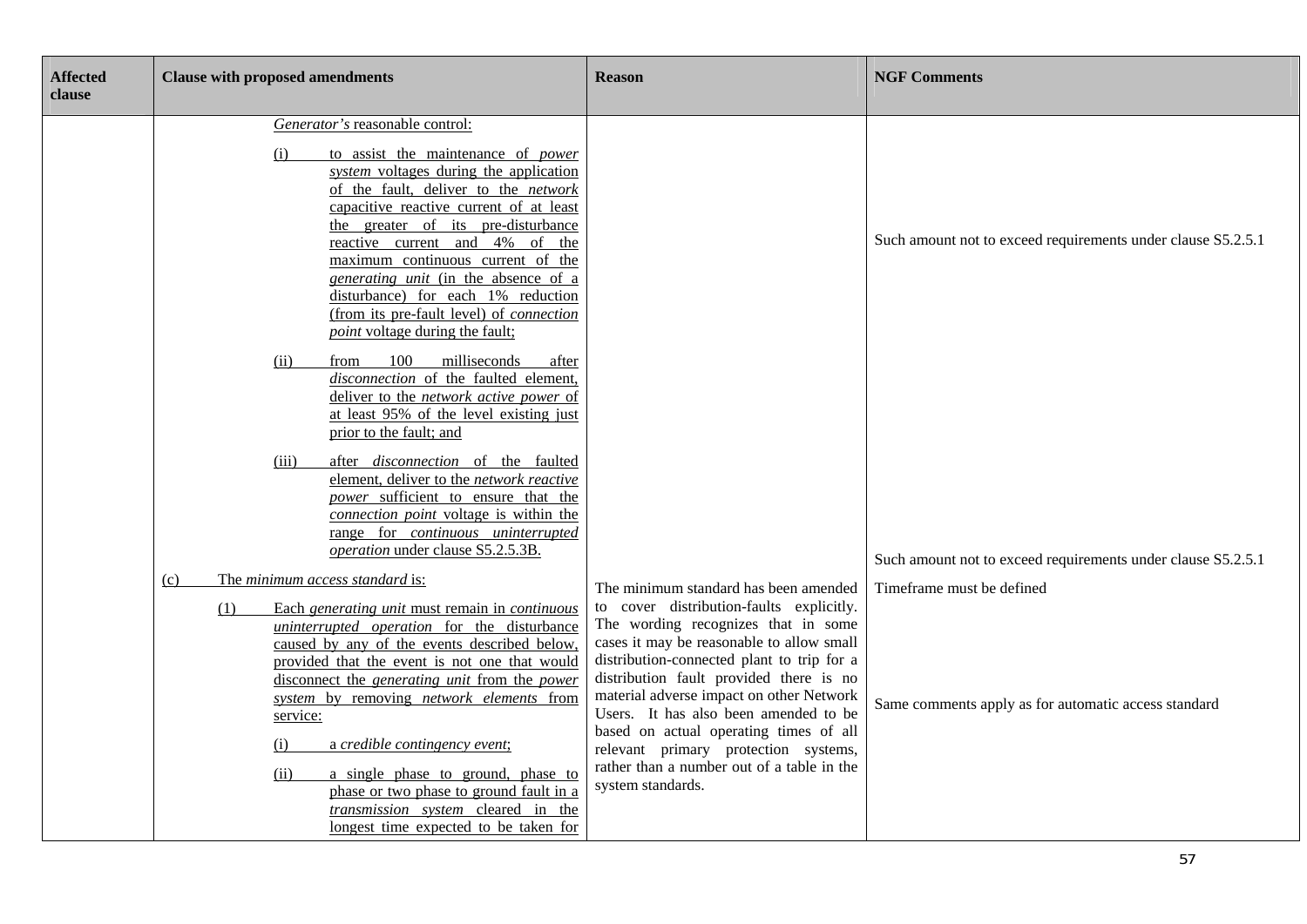| <b>Affected</b><br>clause | <b>Clause with proposed amendments</b>                                                                                                                                                                                                                                                                                                                                                                                                                                                                                                                                                                                                                                                         | <b>Reason</b> | <b>NGF Comments</b>                                                                                                                                                               |
|---------------------------|------------------------------------------------------------------------------------------------------------------------------------------------------------------------------------------------------------------------------------------------------------------------------------------------------------------------------------------------------------------------------------------------------------------------------------------------------------------------------------------------------------------------------------------------------------------------------------------------------------------------------------------------------------------------------------------------|---------------|-----------------------------------------------------------------------------------------------------------------------------------------------------------------------------------|
|                           | all relevant primary protection systems<br>to clear the fault; and<br>(iii)<br>a single phase to ground, phase to<br>phase or two phase to ground fault in a<br>distribution network, cleared in the<br>longest time expected to be taken for<br>all relevant primary protection systems<br>to clear the fault, unless NEMMCO and<br>the Network Service Provider agree<br>that:<br>(A)<br>the<br>reduction of<br>total<br>generation in the power<br>system due to that fault would<br>not exceed 100 MW;<br>there is unlikely to be an<br>(B)                                                                                                                                                |               | Allowance should be made for small generators connected to<br>transmission systems as well. These are likely to have less impact<br>than those connected to distribution systems. |
|                           | adverse impact on quality of<br>supply to other Network<br>Users; and<br>there is unlikely to be a<br>(C)<br>material adverse impact on<br>inter-regional<br><sub>or</sub><br>intra-<br>regional<br>power<br><i>transfer</i>                                                                                                                                                                                                                                                                                                                                                                                                                                                                   |               |                                                                                                                                                                                   |
|                           | capability.<br>Each generating system must, in respect of any<br>(2)<br>fault of the types described in clause<br>$S5.2.5.3C(c)(1)(ii)$ and (iii), subject to any<br>changed <i>power</i> system conditions or energy<br>source availability beyond the Generator's<br>reasonable control after disconnection of the<br>faulted element, deliver to the network active<br>power and reactive power sufficient to ensure<br>that the <i>connection point</i> voltage is within the<br>range for continuous uninterrupted operation<br>agreed under clause S5.2.5.3B.<br>In carrying out assessments of proposed access standards<br>(d)<br>under clause S5.2.5.3C, the Network Service Provider |               |                                                                                                                                                                                   |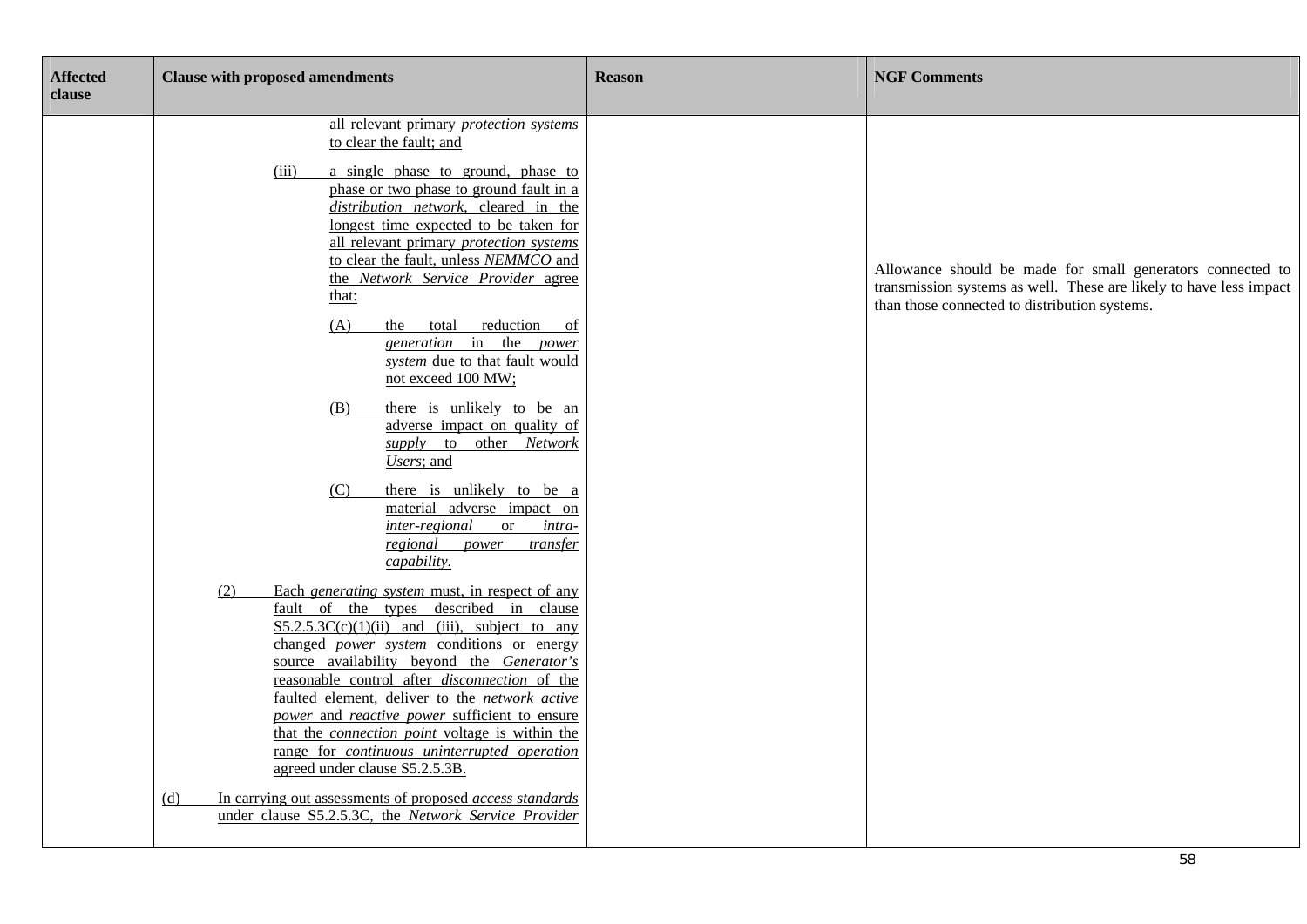| <b>Affected</b><br>clause | <b>Clause with proposed amendments</b>                                                                                                                                                                                                                                                                                                                                                                                                                                                                                                                                                                                                                                                                                                                                                                                                                                                                                                                                                                                                                                                                                                                                              | <b>Reason</b>                                                                                                                                                                                                                                                  | <b>NGF Comments</b>                                                                                                                    |
|---------------------------|-------------------------------------------------------------------------------------------------------------------------------------------------------------------------------------------------------------------------------------------------------------------------------------------------------------------------------------------------------------------------------------------------------------------------------------------------------------------------------------------------------------------------------------------------------------------------------------------------------------------------------------------------------------------------------------------------------------------------------------------------------------------------------------------------------------------------------------------------------------------------------------------------------------------------------------------------------------------------------------------------------------------------------------------------------------------------------------------------------------------------------------------------------------------------------------|----------------------------------------------------------------------------------------------------------------------------------------------------------------------------------------------------------------------------------------------------------------|----------------------------------------------------------------------------------------------------------------------------------------|
|                           | and NEMMCO must take into account, without limitation<br>the expected performance of existing <i>networks</i><br>(1)<br>and <i>network</i> developments that are <i>considered</i><br>projects;<br>the expected performance of existing <i>generating</i><br>(2)<br>plant and generation projects that are considered<br>projects;<br>the expected range of <i>power</i> system operating<br>(3)<br>conditions; and<br>the expected performance of <i>control systems</i> and<br>(4)<br>protection systems, including auxiliary systems<br>and automatic reclose equipment.<br>The <i>access standard</i> must include any operational<br>(e)<br>arrangements to ensure the <i>generating unit</i> will meet its<br>agreed performance levels under abnormal network or<br>generating system conditions<br>A proposed negotiated access standard may be accepted<br>(f)<br>if the <i>connection</i> of the <i>plant</i> at the proposed access level<br>would not cause other <i>generating plant</i> or loads to trip as<br>a result of an event, when they would otherwise not have<br>tripped for the same event.<br>NEMMCO must be involved in the negotiation of access<br>(g) |                                                                                                                                                                                                                                                                | Unsynchronised automatic reclose must be avoided due to the high<br>risk of damage to generators.<br>Abnormal conditions are undefined |
| S5.2.5.4                  | standards under clause S5.2.5.3C.<br>Deleted.                                                                                                                                                                                                                                                                                                                                                                                                                                                                                                                                                                                                                                                                                                                                                                                                                                                                                                                                                                                                                                                                                                                                       | This clause has been the cause of<br>considerable confusion. A more practical<br>concept is to require that plant operate<br>continuously provided the rate of change<br>of frequency is within a specified limit.<br>This has been incorporated in S5.2.5.3A. | Agreed                                                                                                                                 |
| S5.2.5.8                  | Protection of generating units from power system disturbances<br>The <i>minimum access standard</i> is:<br>(a)<br>clauses $S5.2.5.8(ba)(2)$<br>Subject<br>(1)<br>to<br>and                                                                                                                                                                                                                                                                                                                                                                                                                                                                                                                                                                                                                                                                                                                                                                                                                                                                                                                                                                                                          | The scope of the clause has been<br>amended to be based on size rather than<br>whether scheduled or not because this                                                                                                                                           | Clause imposes additional requirements on generators that are not<br>required for intermittent generation                              |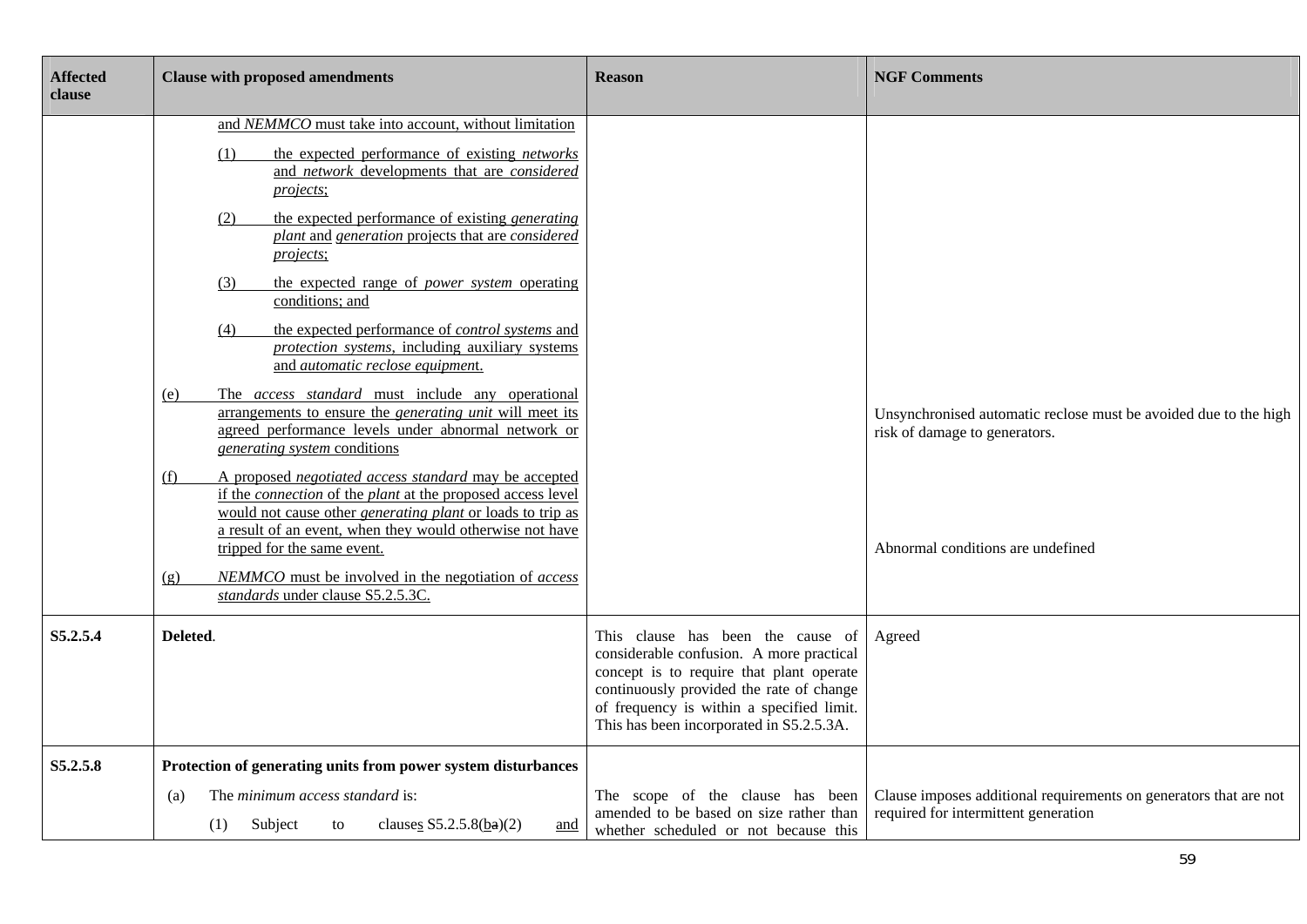| <b>Affected</b><br>clause | <b>Clause with proposed amendments</b>                                                                                                                                                                                                                                                                                                                                                                                                                                                                                                                                                                                                                                                                                                                           | <b>Reason</b>                                                                                                                                                                                                                                                                   | <b>NGF Comments</b>                                                                                                                                                                                                                                                                                                                                                                                                                                                                                                                                                                                                          |
|---------------------------|------------------------------------------------------------------------------------------------------------------------------------------------------------------------------------------------------------------------------------------------------------------------------------------------------------------------------------------------------------------------------------------------------------------------------------------------------------------------------------------------------------------------------------------------------------------------------------------------------------------------------------------------------------------------------------------------------------------------------------------------------------------|---------------------------------------------------------------------------------------------------------------------------------------------------------------------------------------------------------------------------------------------------------------------------------|------------------------------------------------------------------------------------------------------------------------------------------------------------------------------------------------------------------------------------------------------------------------------------------------------------------------------------------------------------------------------------------------------------------------------------------------------------------------------------------------------------------------------------------------------------------------------------------------------------------------------|
|                           | S5.2.5.8(b)(3), if a Connection Applicant Generator<br>or Network Service Provider requires that itsa<br>generating unit to be automatically disconnected<br>from the <i>power</i> system in response to abnormal<br>conditions arising from the <i>power</i> system, the<br>relevant protection system or control system must<br>not disconnect the <i>generating unit</i> for conditions,<br>underfor which it must remain in continuously<br>uninterrupted operatione or conditions it must<br>withstand under a provision of the Rules.<br>Each scheduled generating unit with a nameplate<br>(2)<br>rating of 30MW or more, or generating system<br>comprised of <i>generating units</i> with combined<br>nameplate rating of 30 MW or more, connected to a | power system security issue has no<br>relationship to being scheduled.<br>The methods of meeting the power<br>system security requirement have been<br>clarified and extended to include fast<br>operating governors, which already exist<br>on some types of generating plant. | The new clause is less effective than the current clause. The clause<br>should list the basic requirements for generator electrical and<br>mechanical protection from system disturbances including<br>minimum expected relays and systems proposed generators should<br>have. This may vary according to technology but should never-<br>the-less be defined.<br>The wording of the original clause was poor in that it suggests a<br>minimum standard of no protection except for an automatic 50%<br>load shed. Allowing generators on the system that have no other<br>protection systems puts all participants at risk. |
|                           | transmission system must have facilities to<br>automatically and rapidly reduce its generation:<br>(i) by at least half if the <i>frequency</i> at the<br>connection point exceeds a level<br>nominated by NEMMCO that is (not less<br>that the upper limit of the <i>operational</i><br>frequency tolerance band) and the duration<br>above this <i>frequency</i> exceeds a value<br>nominated by NEMMCO. The reduction<br>may be achieved:<br>by reducing the output of the                                                                                                                                                                                                                                                                                    |                                                                                                                                                                                                                                                                                 |                                                                                                                                                                                                                                                                                                                                                                                                                                                                                                                                                                                                                              |
|                           | (A)<br>generating unit within six<br>seconds, and holding the output at<br>the reduced level until<br>the<br>frequency returns to within the<br>normal operating frequency band;<br>$\overline{\text{or}}$<br>by disconnecting the <i>generating</i><br>(B)<br><i>unit</i> from the <i>power</i> system; or                                                                                                                                                                                                                                                                                                                                                                                                                                                      |                                                                                                                                                                                                                                                                                 |                                                                                                                                                                                                                                                                                                                                                                                                                                                                                                                                                                                                                              |
|                           | in proportion to the difference between the<br>(ii)<br><i>frequency</i> at the <i>connection point</i> and a<br>level nominated by NEMMCO (not less<br>than the upper limit of the <i>operational</i><br>frequency tolerance band), such that the                                                                                                                                                                                                                                                                                                                                                                                                                                                                                                                |                                                                                                                                                                                                                                                                                 | 60                                                                                                                                                                                                                                                                                                                                                                                                                                                                                                                                                                                                                           |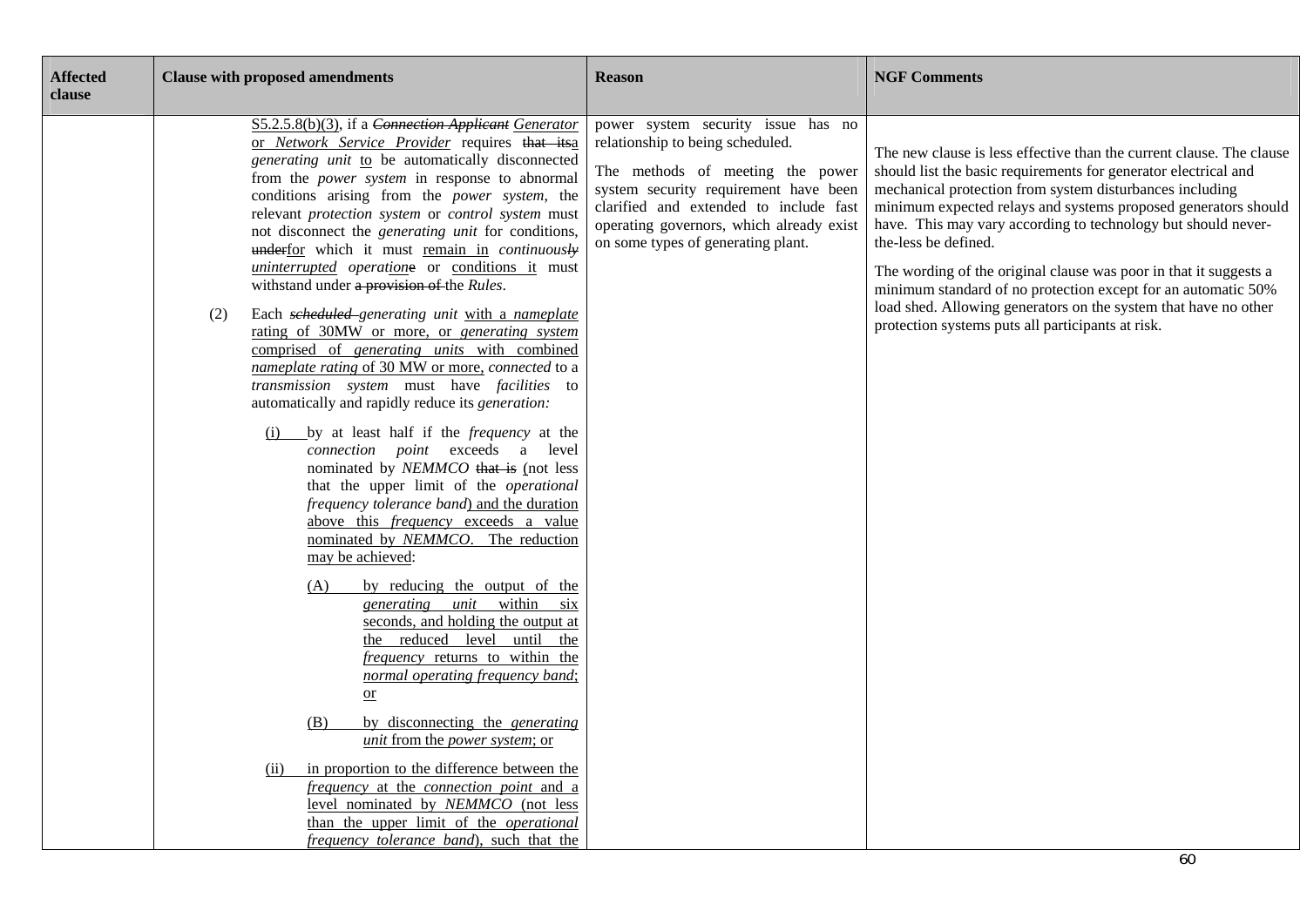| <b>Affected</b><br>clause | <b>Clause with proposed amendments</b>                                                                                                                                                                                                                                                                                                                                                                                                                                                                                                                                                                                                                                                                                                                                                                                                                                                                                                                                                                                                                                                                                                                                                                                                                                                                                                                                                                                                                                                                                                                                                                                                                                                                                                                                                   | <b>Reason</b>                                                                                                                                                                                                                                                                                                                                                                                                                                                                                                                                                                                                                                                                                                                                                                                                                                                                                                                                                      | <b>NGF Comments</b>                                                                                                                                          |
|---------------------------|------------------------------------------------------------------------------------------------------------------------------------------------------------------------------------------------------------------------------------------------------------------------------------------------------------------------------------------------------------------------------------------------------------------------------------------------------------------------------------------------------------------------------------------------------------------------------------------------------------------------------------------------------------------------------------------------------------------------------------------------------------------------------------------------------------------------------------------------------------------------------------------------------------------------------------------------------------------------------------------------------------------------------------------------------------------------------------------------------------------------------------------------------------------------------------------------------------------------------------------------------------------------------------------------------------------------------------------------------------------------------------------------------------------------------------------------------------------------------------------------------------------------------------------------------------------------------------------------------------------------------------------------------------------------------------------------------------------------------------------------------------------------------------------|--------------------------------------------------------------------------------------------------------------------------------------------------------------------------------------------------------------------------------------------------------------------------------------------------------------------------------------------------------------------------------------------------------------------------------------------------------------------------------------------------------------------------------------------------------------------------------------------------------------------------------------------------------------------------------------------------------------------------------------------------------------------------------------------------------------------------------------------------------------------------------------------------------------------------------------------------------------------|--------------------------------------------------------------------------------------------------------------------------------------------------------------|
|                           | generation is reduced by at least half, if the<br><i>frequency</i> reaches the upper limit of the<br>extreme frequency excursion tolerance<br>limits.<br>NEMMCO or the Network Service Provider may<br>(3)<br>require that an <i>access standard</i> include a<br>requirement for the <i>generating unit</i> or <i>generating</i><br>system to automatically <i>disconnect</i> whenever the<br>part of the network to which it is connected has been<br>disconnected from the <i>national grid</i> , forming an<br>island that <i>supplies</i> a <i>Customer</i> .<br>The access<br>standard must include specification of conditions<br>for which the generating unit or generating system<br>must trip and must not trip.<br>Notwithstanding clauses S5.2.5.3A, S5.2.5.3B and<br>(4)<br>S5.2.5.3C a generating unit or generating system<br>may be automatically disconnected from the <i>power</i><br>system under any of the following conditions:<br>in accordance with an <i>ancillary services</i><br>(i)<br>agreement between the Generator and<br>NEMMCO;<br>where a load that is not part of the <i>generating</i><br>(ii)<br>system has the same connection point as the<br>generating system and NEMMCO and the<br>Network Service Provider agree that the<br>disconnection would in effect be under-<br>frequency load shedding;<br>where the <i>generating unit</i> is automatically<br>(iii)<br>disconnected under clauses $S5.2.5.8(b)(3)$ or<br>$S5.2.5.9$ ;<br>where the <i>generating unit</i> is automatically<br>(iv)<br>disconnected under clause S5.2.5.10 due to a<br>failure of the <i>generating plant</i> ; or<br>in accordance with an agreement between the<br>(v)<br>Generator and a Network Service Provider<br>(including an agreement in relation to an | Paragraph (3) has been included to permit<br>situations where local issues, such as<br>impact on supply to nearby customers,<br>can require disconnection without adverse<br>impact on overall power system security.<br>Such situations already exist and need to<br>be acknowledged under the Rules.<br>Paragraph (4) has been included to<br>resolve inconsistencies with clauses<br>S5.2.5.3A, S5.2.5.3B and S5.2.5.3C by<br>comprehensively including all situations<br>where automatic disconnection is or<br>should be permitted, taking precedence<br>over clauses S5.2.5.3A, S5.2.5.3B and<br>S5.2.5.3C. For example, a Generator<br>with a system restart ancillary services<br>agreement with NEMMCO could be in<br>breach of existing clause S5.2.5.3. Also,<br>a Generator tripping its generating units<br>for an emergency control scheme such as<br>the System protection Scheme in<br>Tasmania could be in breach of existing<br>clause S5.2.5.3. | Paragraph (ii) overrides the requirement of (i). (ii) seems more of<br>a function of regulation than contingency as it is a continuous<br>process.<br>Agreed |
|                           |                                                                                                                                                                                                                                                                                                                                                                                                                                                                                                                                                                                                                                                                                                                                                                                                                                                                                                                                                                                                                                                                                                                                                                                                                                                                                                                                                                                                                                                                                                                                                                                                                                                                                                                                                                                          |                                                                                                                                                                                                                                                                                                                                                                                                                                                                                                                                                                                                                                                                                                                                                                                                                                                                                                                                                                    | 61                                                                                                                                                           |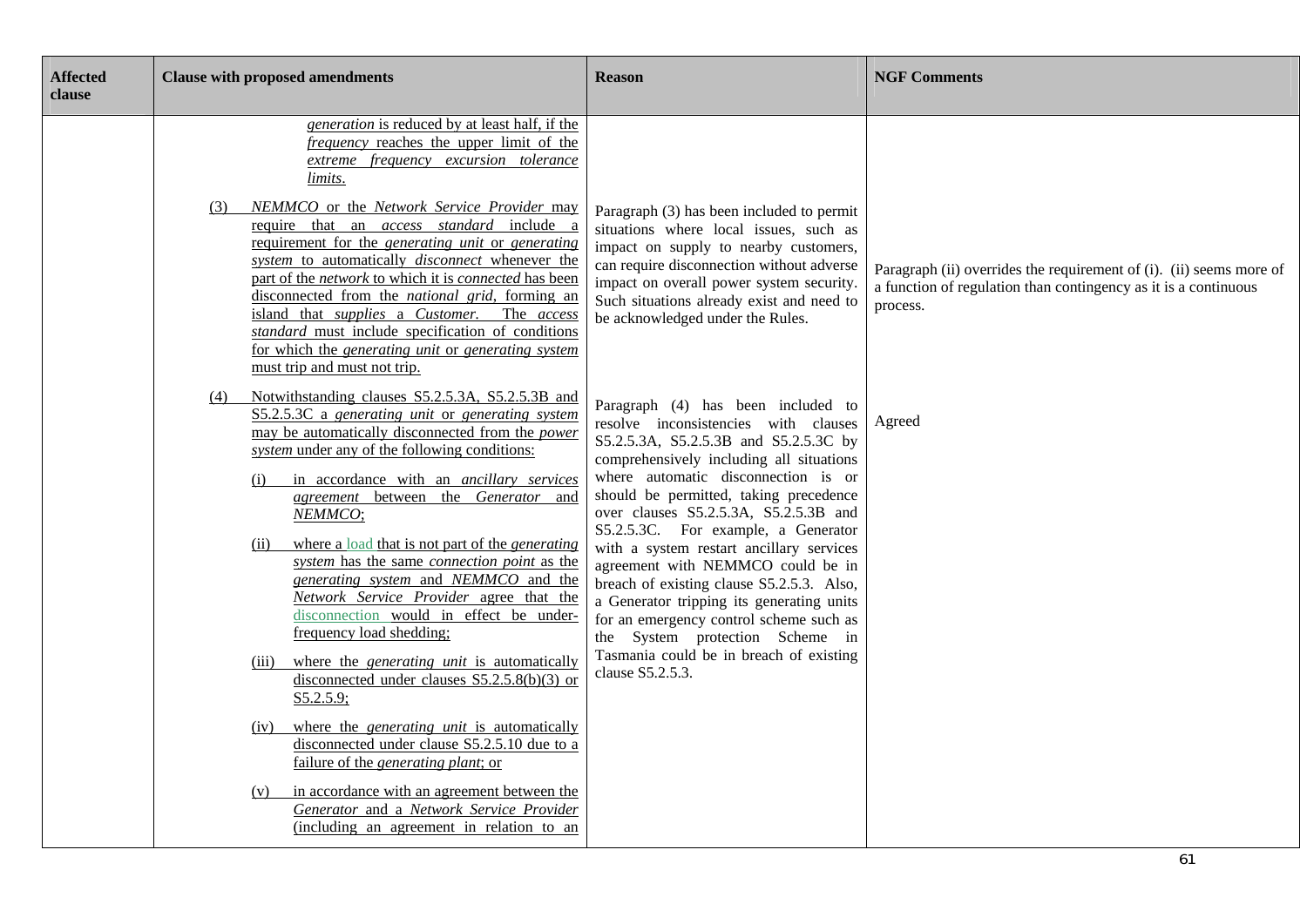| <b>Affected</b><br>clause | <b>Clause with proposed amendments</b>                                                                                                                                                                                                                                                                                                                                                                                                                                                                                                                                                                                                                                                                                                                                                                                                                                                                                                                                                                                                                                                                                                                                                                                                                                                                                                                                                                                                                                                                                                                    | <b>Reason</b>                                                                                                                                                                                                                                                                                                                    | <b>NGF Comments</b>                                                                                                                                    |
|---------------------------|-----------------------------------------------------------------------------------------------------------------------------------------------------------------------------------------------------------------------------------------------------------------------------------------------------------------------------------------------------------------------------------------------------------------------------------------------------------------------------------------------------------------------------------------------------------------------------------------------------------------------------------------------------------------------------------------------------------------------------------------------------------------------------------------------------------------------------------------------------------------------------------------------------------------------------------------------------------------------------------------------------------------------------------------------------------------------------------------------------------------------------------------------------------------------------------------------------------------------------------------------------------------------------------------------------------------------------------------------------------------------------------------------------------------------------------------------------------------------------------------------------------------------------------------------------------|----------------------------------------------------------------------------------------------------------------------------------------------------------------------------------------------------------------------------------------------------------------------------------------------------------------------------------|--------------------------------------------------------------------------------------------------------------------------------------------------------|
|                           | emergency control scheme under clause<br>S5.1.8) to provide a service that NEMMCO<br>agrees is necessary to maintain or restore<br>power system security in the event of a<br>specified contingency event.<br>There is no <i>automatic access standard</i> for this technical<br>(b)<br>requirement for protection of generation units from power<br>system disturbances.<br>For the purposes of this clause, abnormal conditions<br>(c)<br>inelude:<br><i>frequency</i> outside the <i>extreme frequency excursion</i><br>tolerance limits;<br>sustained and uncontrollable stator current beyond<br>the <i>generating unit's</i> "Rated Stator Current" (as<br>described in schedule $5.5.1$ );<br>stator voltage above the generating unit's stator<br>voltage maximum rating or sustained below the<br>lower limit for stable operation;<br>voltage to frequency ratio beyond the generating<br>unit's magnetic flux based voltage to frequency<br>rating;<br>sustained voltage fluctuations at the connection<br>point beyond the level determined under<br>elause S5.1.5(a);<br>sustained harmonic voltage distortion at the<br>connection point beyond the level determined under<br>elause S5.1.6(a);<br>sustained negative phase sequence voltage at the<br>connection point beyond the level determined under<br>elause $S5.1.7(a)$ ; and<br>any similar condition agreed between the Generator<br>(8)<br>and the relevant Network Service Provider after<br>consultation with NEMMCO.<br>NEMMCO must be involved in Tthe negotiation of access | The abnormal conditions listed as<br>examples in existing paragraph (c) have<br>been removed because:<br>Some had a strong technology<br>$\bullet$<br>bias:<br>Some were not practical; and<br>$\bullet$<br>Some were inconsistent with<br>S5.2.5.3.<br>The voltage to frequency ratio allowance<br>has been moved to S5.2.5.2B. | No referred clause - $S5.2.5.8(b)(3)$<br>Good provision –trip due to failure of plant is acceptable<br>'abnormal conditions' is now an undefined term. |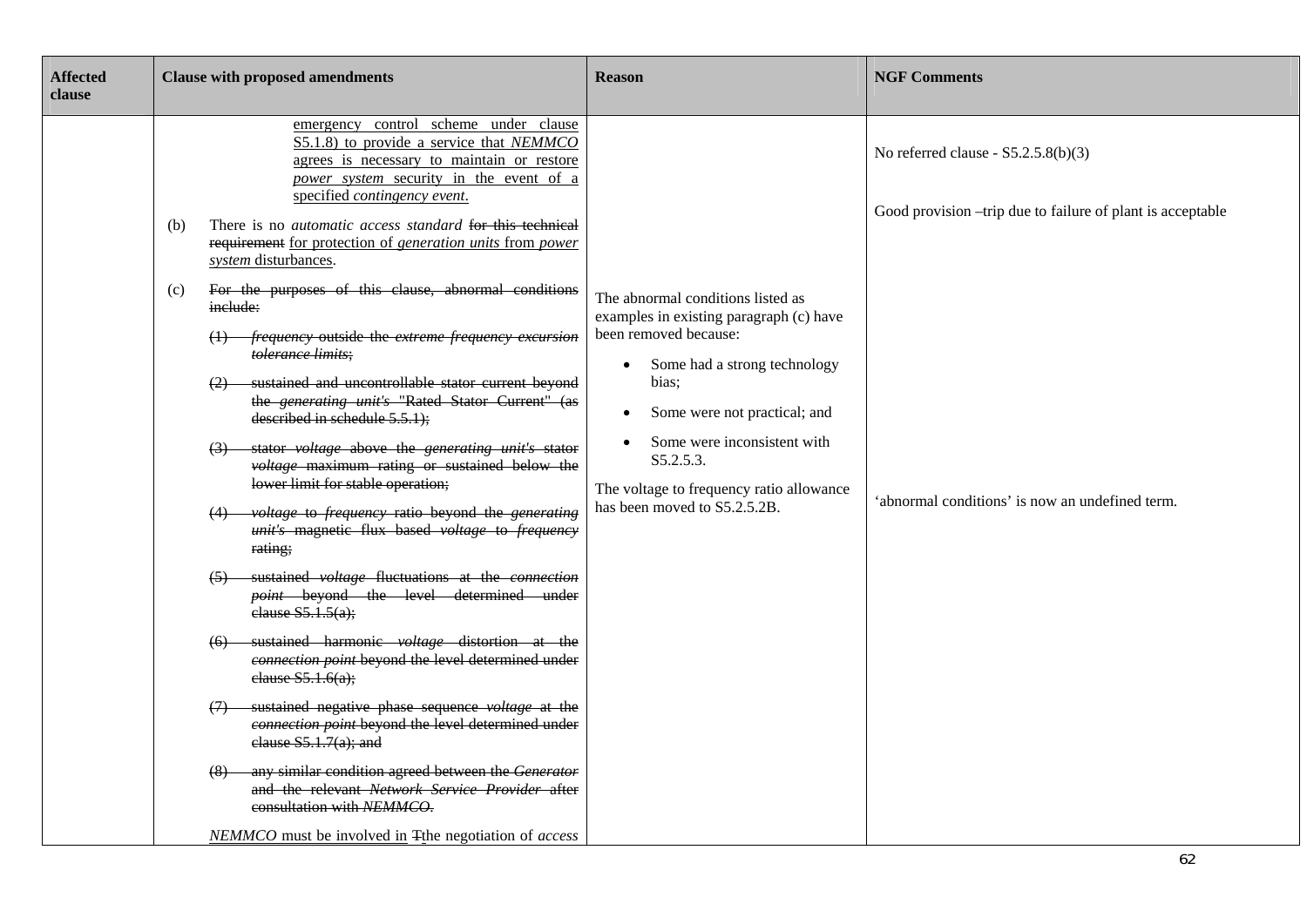| <b>Affected</b><br>clause | <b>Clause with proposed amendments</b>                                                                                                                                                                                                                                                                                                                                                                                                                                                                                                                                                                                                                                                                                                                                                                                                                                                                                                                                                                                                                                                   | <b>Reason</b>                                                                                                                                                                                                                                                                                                                                                                                                                      | <b>NGF Comments</b>                                                                            |
|---------------------------|------------------------------------------------------------------------------------------------------------------------------------------------------------------------------------------------------------------------------------------------------------------------------------------------------------------------------------------------------------------------------------------------------------------------------------------------------------------------------------------------------------------------------------------------------------------------------------------------------------------------------------------------------------------------------------------------------------------------------------------------------------------------------------------------------------------------------------------------------------------------------------------------------------------------------------------------------------------------------------------------------------------------------------------------------------------------------------------|------------------------------------------------------------------------------------------------------------------------------------------------------------------------------------------------------------------------------------------------------------------------------------------------------------------------------------------------------------------------------------------------------------------------------------|------------------------------------------------------------------------------------------------|
|                           | standards in relation to this under clause S5.2.5.8must<br>involve NEMMCO under clause 5.3.4A(b) of the Rules.<br>The Network Service Provider is not liable for any loss or<br>(d)<br>damage incurred by the Generator or any other person as a<br>consequence of a fault on either the power system, or<br>within the Generator's facility.                                                                                                                                                                                                                                                                                                                                                                                                                                                                                                                                                                                                                                                                                                                                            |                                                                                                                                                                                                                                                                                                                                                                                                                                    | This is a definition of a NSPs overall liability $-$ it has no place in<br>generator standards |
| S5.2.5.9                  | Protection systems that impact on power system security<br>The requirements of this clause apply only to protection measures<br>which may be necessary to maintain <i>power</i> system security.<br>Protection solely for Generator risks is at the Generator's<br>discretion.<br>The automatic access standard is:<br>(a)<br>Primary protection systems must be provided to<br>(1)<br>disconnect from the power system any faulted<br>element in the <i>generating system</i> and in within the<br>protection zones that include the connection point,<br>the generating unit stator winding or any plant<br>connected between them, within the applicable fault<br>determined<br>time<br>under<br>clearance<br>clause $S5.1.9(a)(1)$ , but subject to clauses $S5.1.9(k)$<br>and S5.1.9(1).<br>Each primary <i>protection system</i> must have sufficient<br>(2)<br>redundancy to ensure that a faulted element within<br>its protection zone is disconnected from the power<br>system within the applicable fault clearance time<br>with any single protection element (including any | The introductory paragraph of this clause<br>been removed because it is<br>has<br>misleading and does not assist the<br>understanding<br>of<br>the<br>technical<br>requirements. It predates the access<br>standards regime, when the protection<br>requirements were expressed more<br>generally than now.<br>Wording of the automatic and minimum<br>access standards has been amended to<br>remove technology-specific working. | Agreed subject to comments                                                                     |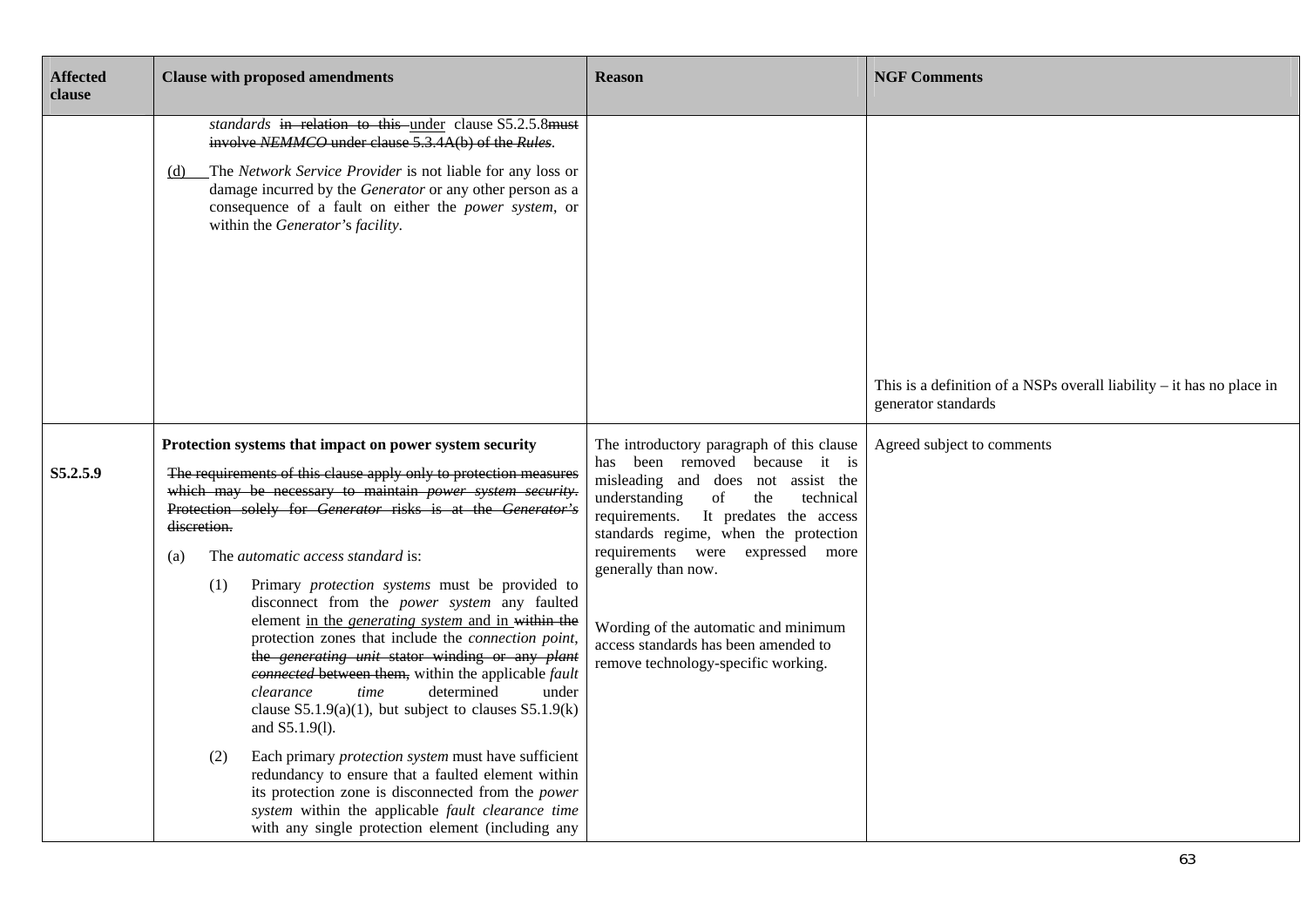| <b>Affected</b><br>clause |     |     | <b>Clause with proposed amendments</b>                                                                                                                                                                                                                                                                                                                                                                                                      | <b>Reason</b>                                                                                                                                    | <b>NGF Comments</b> |
|---------------------------|-----|-----|---------------------------------------------------------------------------------------------------------------------------------------------------------------------------------------------------------------------------------------------------------------------------------------------------------------------------------------------------------------------------------------------------------------------------------------------|--------------------------------------------------------------------------------------------------------------------------------------------------|---------------------|
|                           |     |     | communications facility upon which that <i>protection</i><br>system depends) out of service.                                                                                                                                                                                                                                                                                                                                                |                                                                                                                                                  |                     |
|                           |     | (3) | Breaker fail protection systems must be provided to<br>clear faults that are not cleared by the circuit<br>breakers controlled by the primary protection<br>system within the applicable fault clearance time<br>determined under clause $S5.1.9(a)(1)$ .                                                                                                                                                                                   |                                                                                                                                                  |                     |
|                           | (b) |     | The <i>minimum access standard</i> is:                                                                                                                                                                                                                                                                                                                                                                                                      |                                                                                                                                                  |                     |
|                           |     | (1) | Protection systems must be provided to disconnect<br>from the <i>power system</i> any faulted element within<br>the <i>generating system</i> and in protection zones that<br>include the connection point, the generating unit<br>stator winding and any <i>plant</i> between them, within<br>the applicable fault clearance time determined<br>under clause $S5.1.9(a)(2)$ , but subject to<br>clauses $S5.1.9(k)$ and $S5.1.9(l)$ .       |                                                                                                                                                  |                     |
|                           |     | (2) | If a fault clearance time determined under<br>clause $S5.1.9(a)(2)$ for a protection zone is less than<br>10 seconds, a breaker fail protection system must be<br>provided to clear from the <i>power system</i> any fault<br>within that protection zone that is not cleared by the<br>circuit breakers controlled by the primary protection<br>system within the applicable fault clearance time<br>determined under clause S5.1.9(a)(3). | A basis for negotiation has been added to<br>clarify when redundancy of protection<br>systems is required and how the decision<br>is to be made. |                     |
|                           | (c) |     | The Network Service Provider and the Generator must<br>cooperate in the design and implementation of protection<br>systems to comply with clause S5.2.5.9, including<br>cooperation with regard toon:                                                                                                                                                                                                                                       |                                                                                                                                                  |                     |
|                           |     | (1) | the use of current transformer and voltage<br>transformer secondary circuits (or equivalent) of<br>one party by the <i>protection system</i> of the other;                                                                                                                                                                                                                                                                                  |                                                                                                                                                  |                     |
|                           |     | (2) | tripping of one party's circuit breakers by a<br>protection system of the other party; and                                                                                                                                                                                                                                                                                                                                                  |                                                                                                                                                  |                     |
|                           |     | (3) | co-ordination of <i>protection system</i> settings to ensure<br>inter-operation.                                                                                                                                                                                                                                                                                                                                                            |                                                                                                                                                  |                     |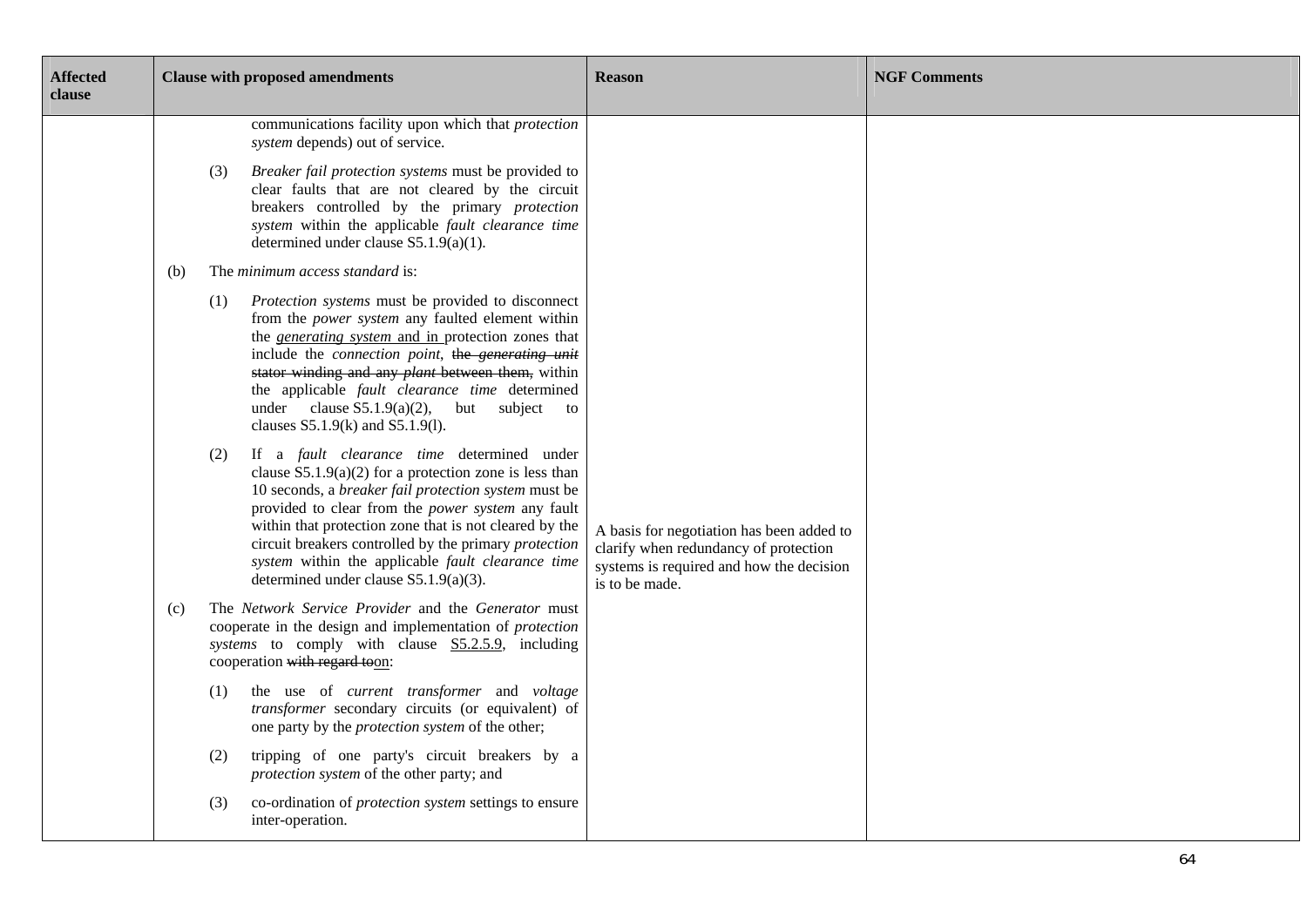| <b>Affected</b><br>clause | <b>Clause with proposed amendments</b>                                                                                                                                                                                                                                                                                                                                                                                                                                                                                                                                                                                                                                                                                                                                                                                                                                                                                                                                                                                                                                                                                                                                                                                                                                                                                                                                                   | <b>Reason</b>                                                                                                                                                                                   | <b>NGF Comments</b>                                                     |
|---------------------------|------------------------------------------------------------------------------------------------------------------------------------------------------------------------------------------------------------------------------------------------------------------------------------------------------------------------------------------------------------------------------------------------------------------------------------------------------------------------------------------------------------------------------------------------------------------------------------------------------------------------------------------------------------------------------------------------------------------------------------------------------------------------------------------------------------------------------------------------------------------------------------------------------------------------------------------------------------------------------------------------------------------------------------------------------------------------------------------------------------------------------------------------------------------------------------------------------------------------------------------------------------------------------------------------------------------------------------------------------------------------------------------|-------------------------------------------------------------------------------------------------------------------------------------------------------------------------------------------------|-------------------------------------------------------------------------|
|                           | The <i>protection system</i> design must:<br>(d)<br>be coordinated with other <i>protection</i> systems<br>(1)<br>already existing in the power system or to be<br>provided as part of a considered project;<br>avoid consequential disconnection of other Network<br>(2)<br>Users' facilities; and<br>take into account existing obligations of the<br>(3)<br>Network Service Provider under connection<br>agreements with other Network Users.<br>The <i>Generator</i> must provide redundancy in the primary<br>(e)<br>protection systems under clause $S5.2.5.9(a)(2)$ and provide<br>breaker-fail protection systems under clause S5.2.5.9(a)(3)<br>if NEMMCO or the Network Service Provider consider<br>that a lack of these <i>facilities</i> could result in a material<br>adverse impact on <i>power</i> system security or quality of<br>supply to other Network Users, or a reduction in inter-<br>regional or intra-regional power transfer capability,<br>through any mechanism including:<br>consequential tripping of, or damage to, other<br>(1)<br>network equipment or facilities of other Network<br>Users, that would have a power system security<br>impact; or<br>instability that would not be detected by other<br>(2)<br>protection systems in the network.<br>NEMMCO must be involved in the negotiation of access<br>(f)<br>standards under clause S5.2.5.9. | Paragraph (f) is consistent with clause<br>S5.1.9(b) and makes it clear that the<br>negotiation of protection<br>system<br>performance must include NEMMCO<br>whether under S5.1.9 or S5.2.5.9. | The NSP or NEMMCO should be obliged to provide assistance<br>with this. |
| S5.2.5.10                 | Protection to trip plant for unstable operationAsynchronous<br>operation of synchronous generating units<br>The automatic access standard is:<br>(a)<br>(1)<br>Each synchronous generating unit must have a                                                                                                                                                                                                                                                                                                                                                                                                                                                                                                                                                                                                                                                                                                                                                                                                                                                                                                                                                                                                                                                                                                                                                                              | The clause has been amended to allow it<br>to be applied to asynchronous as well as<br>synchronous plant.                                                                                       | Generally Agreed subject to comments                                    |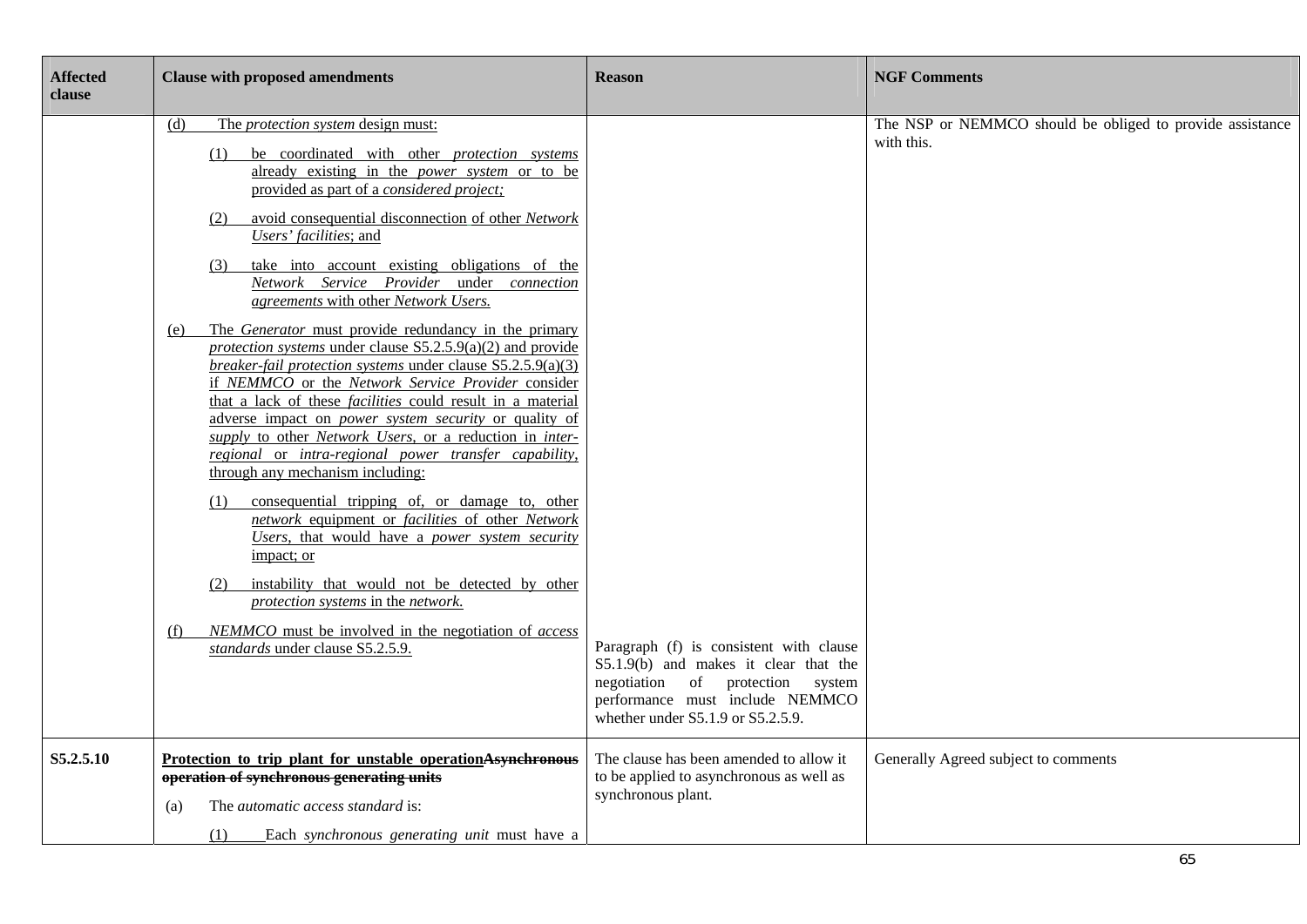| <b>Affected</b><br>clause | <b>Clause with proposed amendments</b>                                                                                                                                                                                                                                                                                                                                         | <b>Reason</b>                                                                                                                                                                                                                                               | <b>NGF Comments</b>                                                                                                                          |
|---------------------------|--------------------------------------------------------------------------------------------------------------------------------------------------------------------------------------------------------------------------------------------------------------------------------------------------------------------------------------------------------------------------------|-------------------------------------------------------------------------------------------------------------------------------------------------------------------------------------------------------------------------------------------------------------|----------------------------------------------------------------------------------------------------------------------------------------------|
|                           | protection system to promptly disconnect it<br>promptly in order to prevent pole slipping or<br>other conditions where the <i>generating unit</i> causes<br><i>active power, reactive power</i> or voltage at the<br>connection point to become unstable as assessed<br>in accordance with the <i>power</i> system stability<br>guidelines established under clause 4.3.4(h);  | Requiring the Network Service Provider<br>to approve settings has been removed as it<br>currently means that the Network Service<br>Provider takes the risk associated with<br>design of the Generator's plant. That risk<br>should lie with the Generator. | Note that most pole-slip protection only detects pole slips and<br>disconnects the units. It will not prevent a pole-slip from<br>happening. |
|                           | Each generating unit that is not a synchronous<br>(2)<br>generating unit must have a protection system to<br>disconnect it promptly for conditions where the<br><i>active power, reactive power</i> or voltage at the<br>connection point become unstable as assessed in<br>accordance with the <i>power</i> system stability<br>guidelines established under clause 4.3.4(h). |                                                                                                                                                                                                                                                             |                                                                                                                                              |
|                           | The minimum access standard is: Each generating unit<br>(b)<br>must not cause a voltage disturbance at the connection<br>point due to sustained unstable behaviour pole slipping of<br>more than the maximum level specified in Table 7 of<br>Australian Standard AS/NZS 61000.3.7:2001.                                                                                       |                                                                                                                                                                                                                                                             |                                                                                                                                              |
|                           | The actual settings of protection installed on a <i>generating</i><br>(c)<br>unit to satisfy the requirements of clause $S5.2.5.10(a)$ must<br>be approved by the Network Service Provider. If the<br>Network Service Provider and the Generator agree, a<br>protection system proposed to meet a negotiated access<br>standard may also trip any other part of the generating | These new clauses (c) and (d) provide<br>greater detail in relation to tripping.<br>Basis of negotiation added to remove risk<br>of wasted costs if NEMMCO later rejects                                                                                    |                                                                                                                                              |
|                           | system in order to cease the instability.<br>A protection system to trip the affected generating unit<br>(d)<br>must be provided where:                                                                                                                                                                                                                                        | standard.                                                                                                                                                                                                                                                   |                                                                                                                                              |
|                           | the Network Service Provider considers it necessary<br>(1)<br>to prevent consequential tripping of, or damage to,<br>other generating units, network equipment or other<br>Network Users' facilities, or                                                                                                                                                                       |                                                                                                                                                                                                                                                             |                                                                                                                                              |
|                           | NEMMCO considers it necessary to prevent<br>(2)<br>unstable operation having an adverse impact on<br>power system security.                                                                                                                                                                                                                                                    |                                                                                                                                                                                                                                                             |                                                                                                                                              |
|                           | NEMMCO must be involved in the negotiation of access<br>(e)                                                                                                                                                                                                                                                                                                                    |                                                                                                                                                                                                                                                             |                                                                                                                                              |

Ξ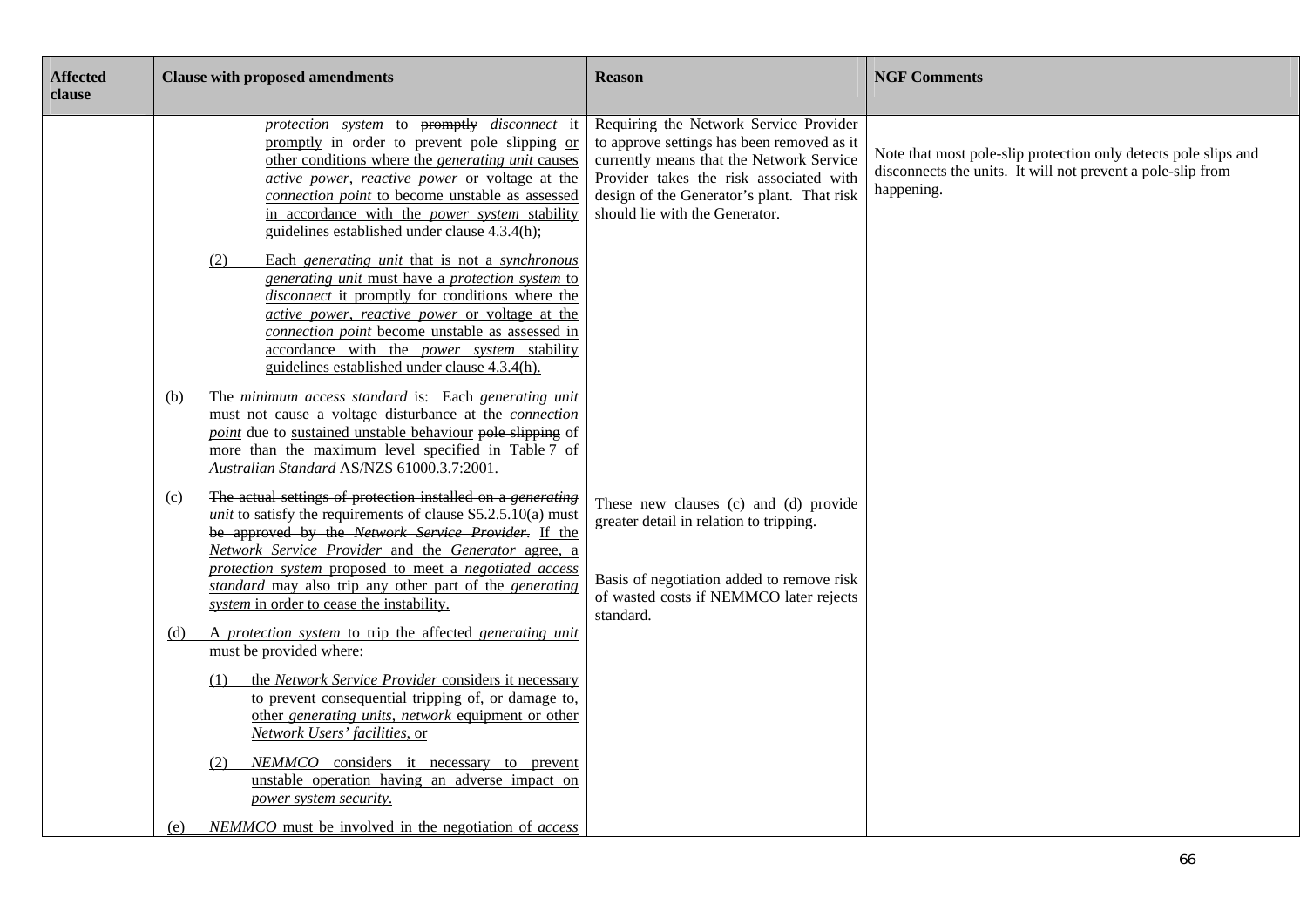| <b>Affected</b><br>clause | <b>Clause with proposed amendments</b>                                                                                                                                                                                                                                                                                                                                                                                                                                                                                                                                                                                                                                                                                                                                                                                                                                                                                                                                                                                                                                                                                                                                                                                                                                                                                                                                                                                                                                                                                | <b>Reason</b>                                                                                                                                                                                                                                                                                                                                                       | <b>NGF Comments</b>        |
|---------------------------|-----------------------------------------------------------------------------------------------------------------------------------------------------------------------------------------------------------------------------------------------------------------------------------------------------------------------------------------------------------------------------------------------------------------------------------------------------------------------------------------------------------------------------------------------------------------------------------------------------------------------------------------------------------------------------------------------------------------------------------------------------------------------------------------------------------------------------------------------------------------------------------------------------------------------------------------------------------------------------------------------------------------------------------------------------------------------------------------------------------------------------------------------------------------------------------------------------------------------------------------------------------------------------------------------------------------------------------------------------------------------------------------------------------------------------------------------------------------------------------------------------------------------|---------------------------------------------------------------------------------------------------------------------------------------------------------------------------------------------------------------------------------------------------------------------------------------------------------------------------------------------------------------------|----------------------------|
|                           | standards under clauses S5.2.5.10(c) and S5.2.5.10(d).                                                                                                                                                                                                                                                                                                                                                                                                                                                                                                                                                                                                                                                                                                                                                                                                                                                                                                                                                                                                                                                                                                                                                                                                                                                                                                                                                                                                                                                                |                                                                                                                                                                                                                                                                                                                                                                     |                            |
| S5.2.5.11                 | <b>Frequency control</b><br>General:<br>For the purpose of this clause S5.2.5.11:<br>(a)<br>"maximum operating level" means, in relation to-a<br>generating unit, the greater of its nameplate rating and its<br>value for "PMAX" as described in schedule 5.5.1:<br>a non-scheduled generating unit, the maximum sent<br>(1)<br>out generation consistent with its nameplate<br>rating;;<br>a scheduled generating unit, the maximum sent out<br>(2)<br>generation (but not emergency generation)<br>consistent with its registered bid and offer data;<br>a non-scheduled generating system, the combined<br>(3)<br>maximum sent out generation consistent with the<br>nameplate ratings of its in-service generating units;<br>and<br>a scheduled generating system, the maximum<br>(4)<br>combined sent out generation (but not emergency<br>generation) of its in-service generating units,<br>consistent with its registered bid and offer data.<br>"minimum operating level" means, in relation to-a<br>generating unit, the greater of zero and its value for<br>"PMIN" as described in schedule 5.5.1:<br>(1) a non-scheduled generating unit, its minimum sent<br>out generation for continuous stable operation;<br>(2) a scheduled generating unit, its minimum sent out<br>generation for continuous stable operation<br>consistent with its registered bid and offer data;<br>(3) a non-scheduled generating system, the combined<br>minimum operating level of its in-service<br>generating units; and | Minor reformatting of the clause has been<br>undertaken.<br>The definitions have been clarified to<br>remove reference to S5.5.1 and make the<br>definitions stand alone.<br>"Scheduled" removed from each of the<br>clauses. This allows the automatic access<br>standard to be applied to non-scheduled<br>plant such as wind farms and to<br>generating systems. | Agreed subject to comments |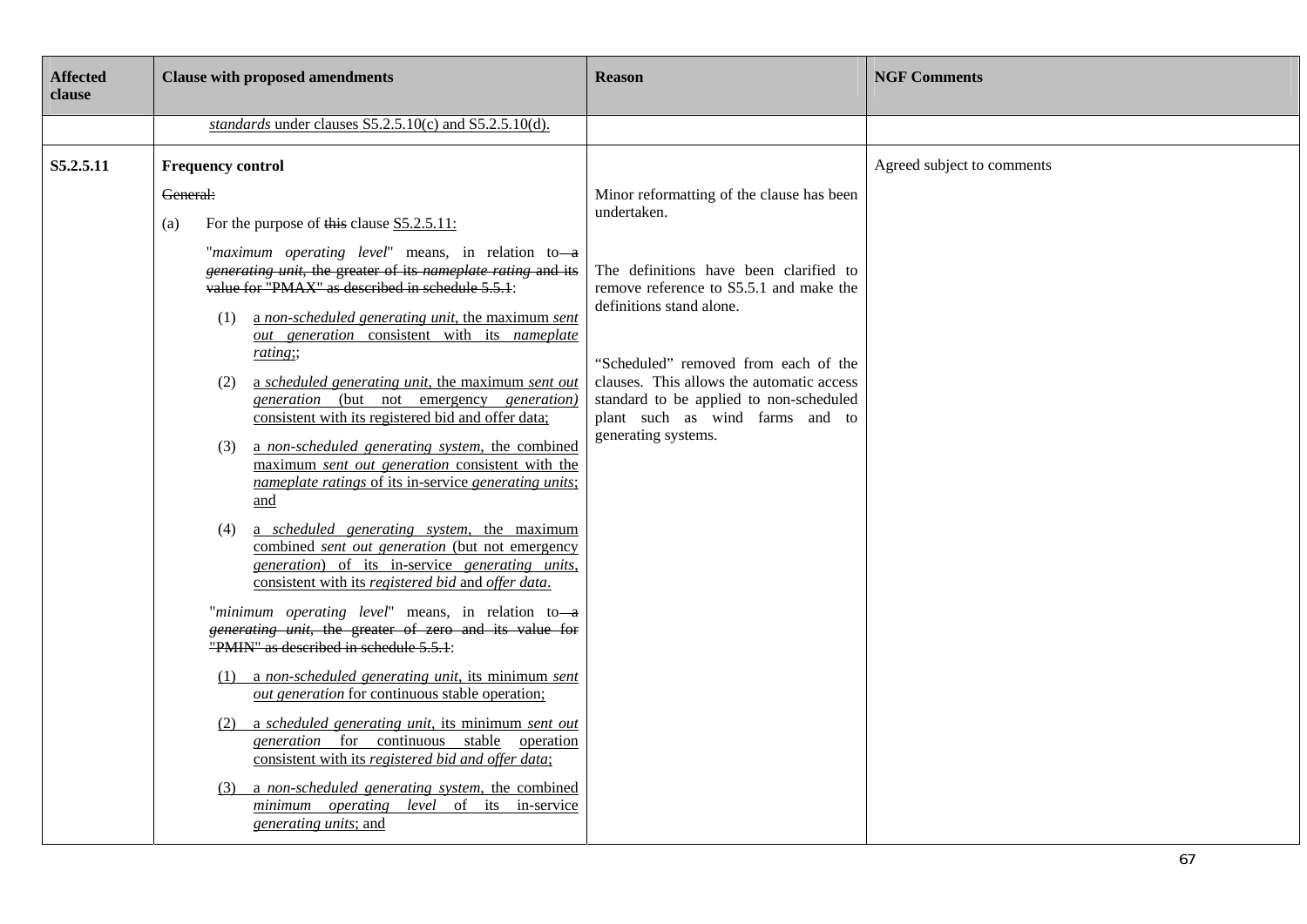| <b>Affected</b><br>clause | <b>Clause with proposed amendments</b>                                                                                                                                                                                                                                                                                                                                                                                                                                                                                                                                                                                                                                                                                                                                                                                                                                                                                                                                                                                                                                                                                                                                                                                                                                                                                                                                                                                                                                                                                                                                                                                                         | <b>Reason</b>                                                                   | <b>NGF Comments</b>                                                                                                                                                                                                                                                                                                                                           |
|---------------------------|------------------------------------------------------------------------------------------------------------------------------------------------------------------------------------------------------------------------------------------------------------------------------------------------------------------------------------------------------------------------------------------------------------------------------------------------------------------------------------------------------------------------------------------------------------------------------------------------------------------------------------------------------------------------------------------------------------------------------------------------------------------------------------------------------------------------------------------------------------------------------------------------------------------------------------------------------------------------------------------------------------------------------------------------------------------------------------------------------------------------------------------------------------------------------------------------------------------------------------------------------------------------------------------------------------------------------------------------------------------------------------------------------------------------------------------------------------------------------------------------------------------------------------------------------------------------------------------------------------------------------------------------|---------------------------------------------------------------------------------|---------------------------------------------------------------------------------------------------------------------------------------------------------------------------------------------------------------------------------------------------------------------------------------------------------------------------------------------------------------|
|                           | a <i>scheduled</i> generating system, the minimum<br>(4)<br>combined sent out generation of its in-service<br>generating units, consistent with its registered bid<br>and offer data.<br>"system frequency" means the electrical frequency of the<br>transmission system or distribution system to which the<br>generating unit is connected;<br>"pre-disturbance level" means, in relation to a generating<br>unit and a frequency disturbance, the generating unit's<br>level of output just before the system frequency first<br>exceeds the upper or lower limit of the normal operating<br><i>frequency band during the frequency disturbance.</i><br>(b) Automatic access standard:<br>(1b) A Generator must ensure that in respect of eEach<br>of its scheduled-generating system'sunits (1) its<br>active power transfer to the power system must not<br>does not:<br>increase in response to a rise in <i>system</i><br>(i)<br><i>frequency</i> ; and<br>its <i>active power</i> transfer to the <i>power</i><br>(ii)<br>system does not decrease in response to a<br>fall in system frequency<br>any oscillatory behaviour in respect of its<br>(3)<br>active power transfer to the power system<br>(other than authorised power system<br>stabiliser action) is damped with a<br>damping ratio of more than 0.4.<br>A Generator must ensure that eEach generating<br>(2e)<br>system-of its scheduled generating units is must<br>be capable of automatically reducing its active<br>power transfer to the power system:<br>(i4) whenever the system frequency exceeds<br>the upper limit of the normal operating<br>frequency band; | Reference to damping of oscillations has<br>been moved to new clause S5.2.5.14. | Clause conflicts with S5.2.5.8<br>And subject to a limit of its minimum operating level<br>These requirements are a statement of desired response but should<br>reflect the natural governor or control response of the machine and<br>this may vary from unit to unit but would correlate to the standard<br>design of 4% droop on speed regulations systems |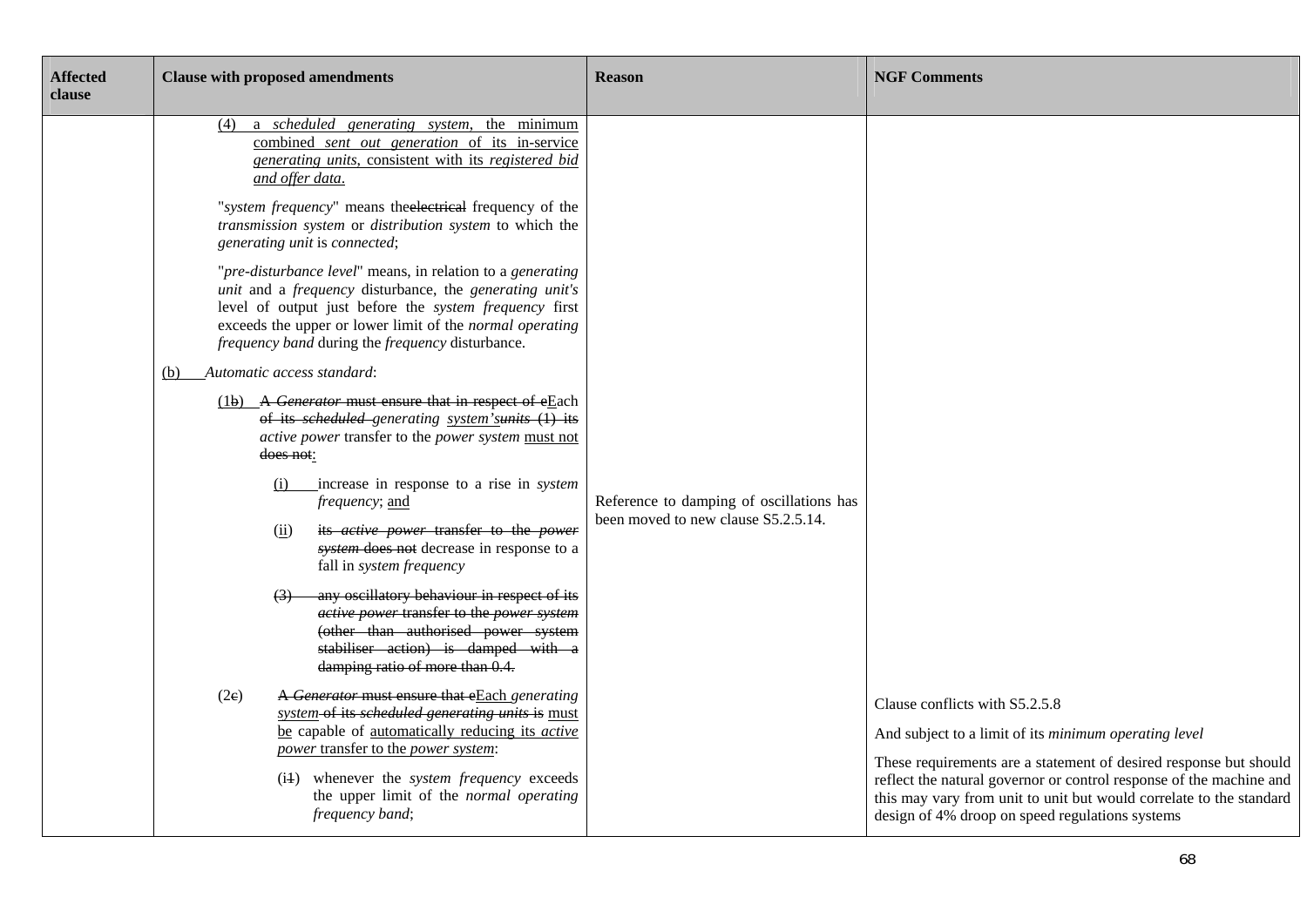| <b>Affected</b><br>clause | <b>Clause with proposed amendments</b>                                                                                                                                                                                                        | <b>Reason</b> | <b>NGF Comments</b>                                                                                                                                                                                                       |
|---------------------------|-----------------------------------------------------------------------------------------------------------------------------------------------------------------------------------------------------------------------------------------------|---------------|---------------------------------------------------------------------------------------------------------------------------------------------------------------------------------------------------------------------------|
|                           | (ii2) by an amount that equals or exceeds is at<br>the least the smallest of:                                                                                                                                                                 |               |                                                                                                                                                                                                                           |
|                           | (A <sub>i</sub> )<br>twenty percent 20% of its<br>maximum operating level times<br>percentage <i>frequency</i><br>the<br>difference<br>between system<br><i>frequency</i> and the upper limit of<br>the normal operating frequency<br>band;   |               |                                                                                                                                                                                                                           |
|                           | (Bii)<br>ten percent 10% of its maximum<br>operating level; and                                                                                                                                                                               |               |                                                                                                                                                                                                                           |
|                           | (Ciii)<br>frequency<br>subject to<br>the<br>gradually,<br>recovering<br>the<br>difference<br>between<br>the<br>unit's<br>generating<br>pre-disturbance<br>level<br>and<br>minimum operating level, but<br>zero if the difference is negative. |               | Definition of "frequency recovering gradually" would be helpful.<br>It is assumed to mean a frequency recovery that takes longer than<br>50% time permitted by the Reliability Standard to be outside the<br>normal band. |
|                           | (iii) sufficiently rapidly for the Generator to<br>be in a position to offer measurable<br>amounts of lower services to the spot<br>market for market ancillary services.                                                                     |               | This is an ancillary service by definition, not a technical obligation                                                                                                                                                    |
|                           | A Generator must ensure that eEach-of its<br>(3d)<br>scheduled generating units or generating system<br>is must be capable of automatically increasing<br>its output <i>active power</i> transfer to the <i>power</i><br>system:              |               | And subject to a limit of its maximum operating level                                                                                                                                                                     |
|                           | (i4) whenever the <i>system frequency</i> falls<br>below the lower limit of the normal<br>operating frequency band;                                                                                                                           |               |                                                                                                                                                                                                                           |
|                           | (ii2) by the amount that is equal or exceeds<br>the at least the smallest of:                                                                                                                                                                 |               |                                                                                                                                                                                                                           |
|                           | (A <sub>i</sub> )<br>twenty percent 20% of its<br>maximum operating level<br>the<br>percentage<br>times<br>frequency difference between                                                                                                       |               |                                                                                                                                                                                                                           |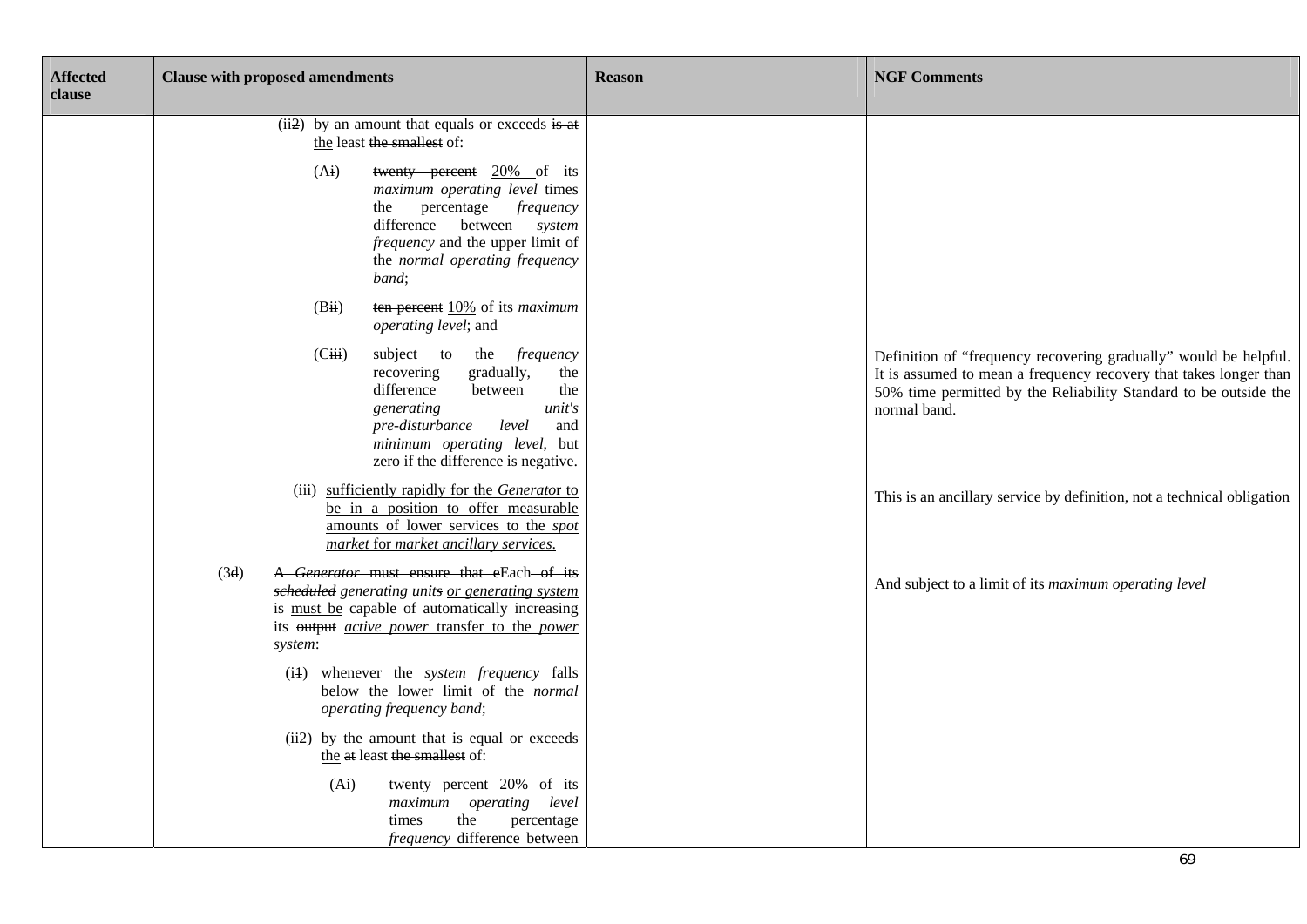| <b>Affected</b><br>clause | <b>Clause with proposed amendments</b>                                                                                                                                                                                                          | <b>Reason</b> | <b>NGF Comments</b>                                                    |
|---------------------------|-------------------------------------------------------------------------------------------------------------------------------------------------------------------------------------------------------------------------------------------------|---------------|------------------------------------------------------------------------|
|                           | the lower limit of the normal<br>operating frequency band and<br>system frequency;                                                                                                                                                              |               |                                                                        |
|                           | (Bii)<br>five percent $5\%$ of its<br>maximum operating level; and                                                                                                                                                                              |               |                                                                        |
|                           | (Cii)<br>subject to the <i>frequency</i><br>recovering gradually, one<br>the difference<br>third of<br>between the generating unit's<br>maximum operating level and<br>pre-disturbance level, but<br>zero if the difference is<br>negative; and |               |                                                                        |
|                           | (iii) sufficiently rapidly for the Generator to<br>be in a position to offer measurable<br>amounts of raise services to the spot<br>market for market ancillary services.                                                                       |               | This is an ancillary service by definition, not a technical obligation |
|                           | Minimum access standard:<br><u>(e)</u>                                                                                                                                                                                                          |               | (c) and (d) seem to be missing $-$ numbering issue                     |
|                           | A Generator must ensure that at each of its connection<br>$+e$<br>points in relation to its scheduled generating units:                                                                                                                         |               |                                                                        |
|                           | (1) the <i>active power</i> transfer to the <i>power system</i> does<br>not increase in response to a rise in system<br>frequency;                                                                                                              |               |                                                                        |
|                           | the <i>active power</i> transfer to the <i>power system</i> does<br>not decrease more than 2 percent per Hz in<br>response to a fall in system frequency; and                                                                                   |               |                                                                        |
|                           | any oscillatory behaviour of <i>active power</i> transfer<br>to the power system (other than authorised power<br>system stabiliser action) is damped with a<br>damping ratio of more than 0.4.                                                  |               |                                                                        |
|                           | For each generating system, active power transfer to the<br><i>power system</i> must not:                                                                                                                                                       |               |                                                                        |
|                           | increase in response to a rise in <i>system frequency</i> ;<br>(1)<br>and                                                                                                                                                                       |               |                                                                        |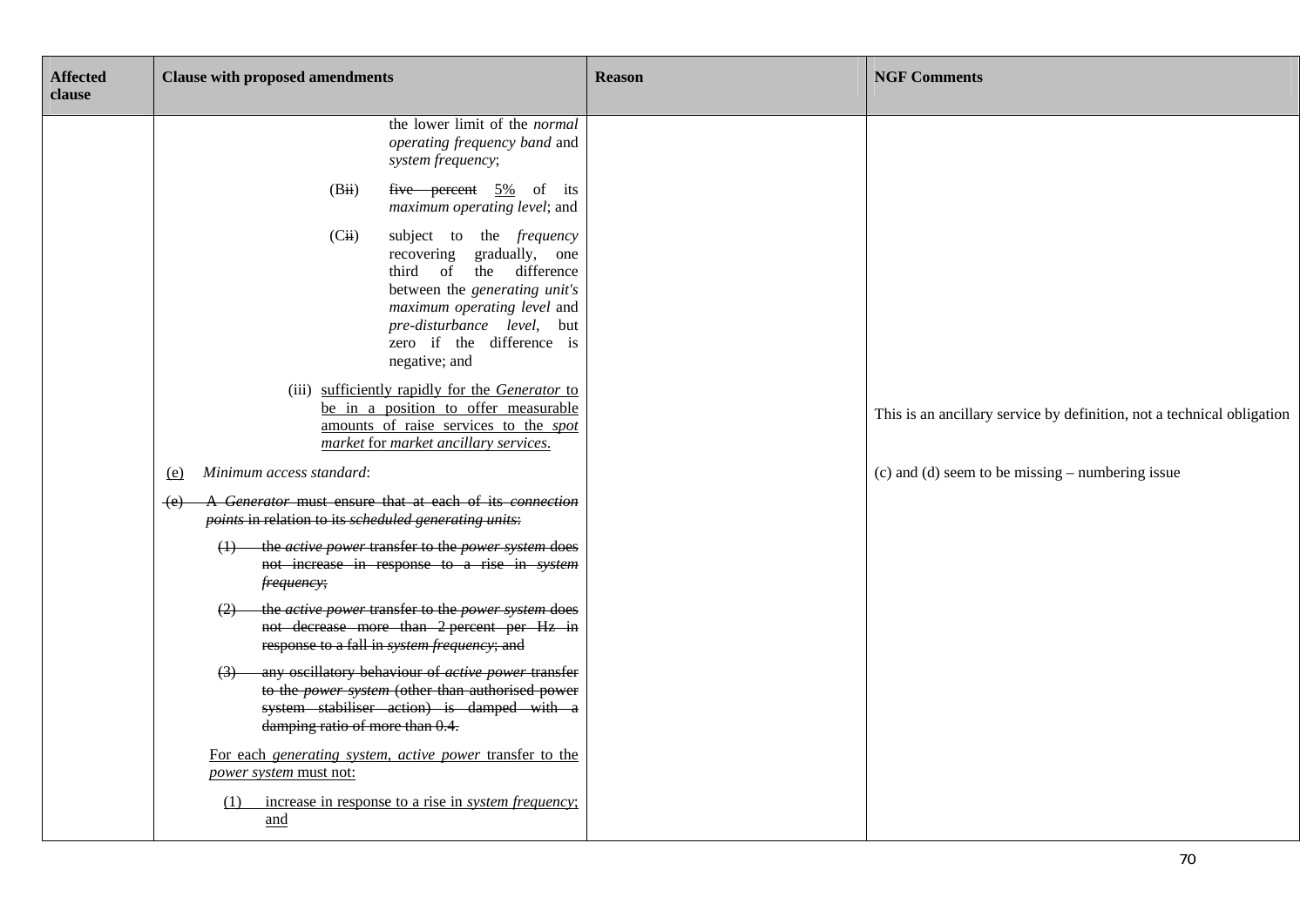| <b>Affected</b><br>clause | <b>Clause with proposed amendments</b>                                                                                                                                                                                                                                                                                                                                                                                                                                                                                                                                                                                                                                                                                                                                                                                                                                                                                                                                                                                                                                                                                                                                                                                                                                                                                                                                                                                                                                                                                                                                                                                                                                                                         | <b>Reason</b>                                                                                                                                                                                                                                                                                                                                                                                       | <b>NGF Comments</b>                                                                                                                                                                                                                                                                                                                 |
|---------------------------|----------------------------------------------------------------------------------------------------------------------------------------------------------------------------------------------------------------------------------------------------------------------------------------------------------------------------------------------------------------------------------------------------------------------------------------------------------------------------------------------------------------------------------------------------------------------------------------------------------------------------------------------------------------------------------------------------------------------------------------------------------------------------------------------------------------------------------------------------------------------------------------------------------------------------------------------------------------------------------------------------------------------------------------------------------------------------------------------------------------------------------------------------------------------------------------------------------------------------------------------------------------------------------------------------------------------------------------------------------------------------------------------------------------------------------------------------------------------------------------------------------------------------------------------------------------------------------------------------------------------------------------------------------------------------------------------------------------|-----------------------------------------------------------------------------------------------------------------------------------------------------------------------------------------------------------------------------------------------------------------------------------------------------------------------------------------------------------------------------------------------------|-------------------------------------------------------------------------------------------------------------------------------------------------------------------------------------------------------------------------------------------------------------------------------------------------------------------------------------|
|                           | decrease more than 2% per Hz in response to a<br>(2)<br>fall in system frequency.<br>Each <i>control system</i> used to satisfy clause S5.2.5.11 must<br>(f)<br>be adequately damped.<br>A Generator proposing a negotiated access standard in<br>(g)<br>respect of clause $S5.2.5.11(c)(2)$ must demonstrate to<br>NEMMCO that the proposed increase and decrease in<br>active power transfer to the power system are as close as<br>practicable to the <i>automatic</i> access standard for that <i>plant</i> .<br>The access standard must record the agreed values for<br>(h)<br>maximum operating level and minimum operating level,<br>and where relevant the method of determining the values.<br>The values for a <i>generating system</i> must take into account<br>its in-service generating units.<br>The amount of a relevant market ancillary service for<br>(i)<br>which the <i>plant</i> may be registered must not exceed the<br>amount that would be consistent with the <i>performance</i><br>standard registered in respect of this requirement.<br>NEMMCO must be involved in the negotiation of access<br>(i)<br>standards under clause S5.2.5.11.<br>Negotiated access standards:<br>If, in accordance with clause 5.3.4A of the Rules, the<br>Generator and the Network Service Provider determine a<br>negotiated access standard is to apply, the Network Service<br>Provider must ensure that the negotiated access standard is<br>equal to the value determined by NEMMCO as unlikely to<br>materially adversely affect system security.<br>The negotiation of access standards in relation to this<br>clause S5.2.5.11 must involve NEMMCO under<br>elause 5.3.4A(b) of the Rules. | In paragraph (i), a link has been made<br>between the performance standards that<br>are registered in respect of this clause and<br>the eligibility of the generator to<br>participate in market ancillary services for<br>frequency control. This means that the<br>performance is subject to the compliance<br>monitoring requirements of clause 5.12.<br>A basis for negotiation has been added. | This may be exceptionally difficult to comply with for some<br>generators, in particular, Gas Turbines operating at full load with<br>no overfiring capability.<br>This implies a link between the obligations of the ancilliary<br>services market and technical standards. Not all participants are<br>involved in the AS market. |
| S5.2.5.12                 | <b>StabilityImpact on network capability</b><br>Automatic access standard: Each A generating unit must<br>(a)                                                                                                                                                                                                                                                                                                                                                                                                                                                                                                                                                                                                                                                                                                                                                                                                                                                                                                                                                                                                                                                                                                                                                                                                                                                                                                                                                                                                                                                                                                                                                                                                  | The requirement in the automatic access                                                                                                                                                                                                                                                                                                                                                             | Agreed subject to comments<br>This is not well defined. It does not assist Generators in defining                                                                                                                                                                                                                                   |
|                           | have plant capabilities and <i>control systems</i> , including, but<br>not limited to inertia, short circuit ratio and power system                                                                                                                                                                                                                                                                                                                                                                                                                                                                                                                                                                                                                                                                                                                                                                                                                                                                                                                                                                                                                                                                                                                                                                                                                                                                                                                                                                                                                                                                                                                                                                            | standard not to 'cause instability that<br>would adversely impact other Registered                                                                                                                                                                                                                                                                                                                  | physical obligations that are measurable and able to be tested for                                                                                                                                                                                                                                                                  |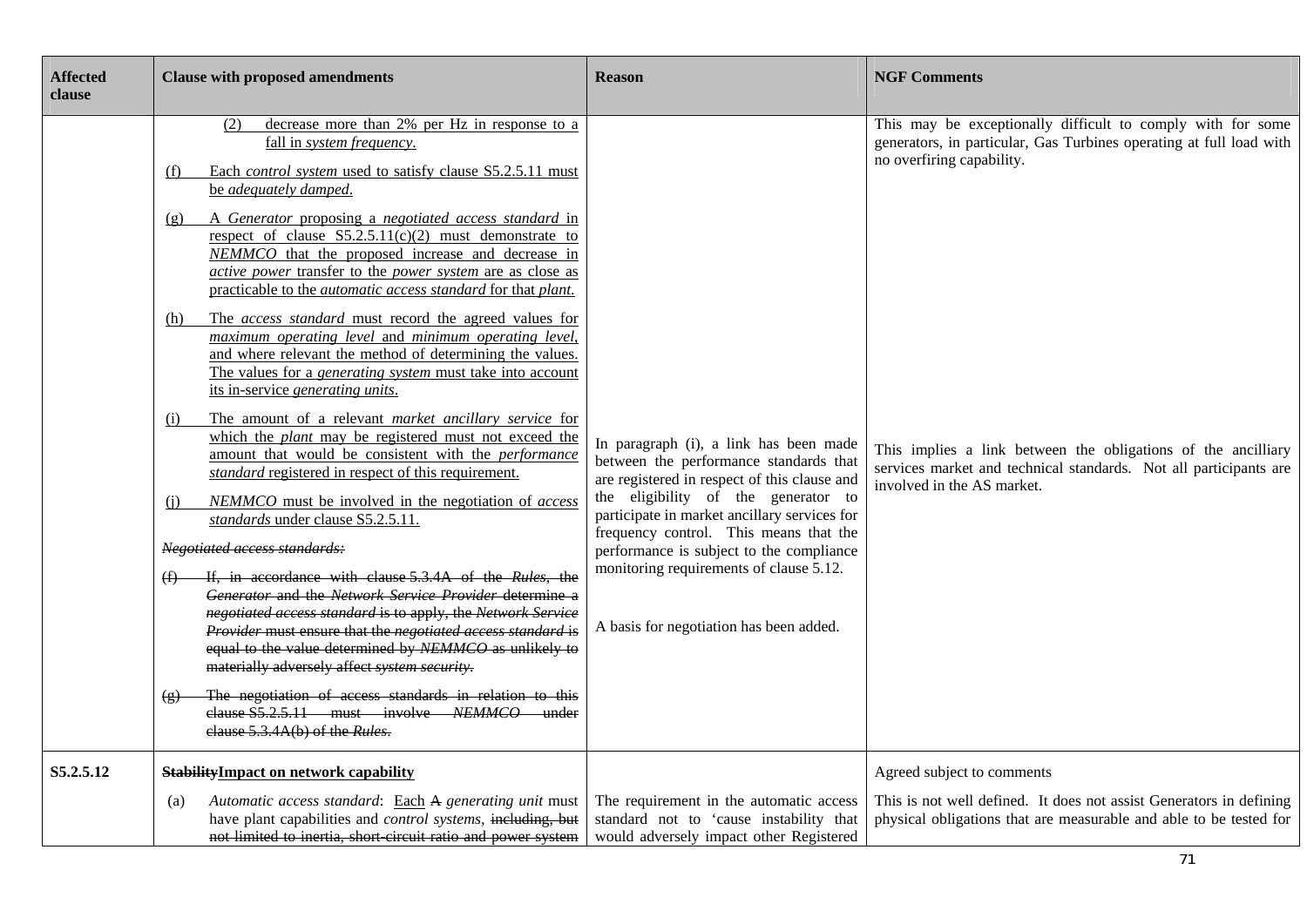| <b>Affected</b><br>clause | <b>Clause with proposed amendments</b>                                                                                                                                                                                                                                                                                                                                                                                                                                                                                                                                                                                                                                                                                                                                                                                                                                                                                                                                                                                                                                                                                                                                                                                                                                                                                                                                                                                                                                                                                                                                                                                                                                                                                                                                                             | <b>Reason</b>                                                                                                                                                                                                                                                                                                                                                                                                                                                                                                                                                                                                                                                                                                                                                                 | <b>NGF Comments</b>                                                                                                                                                                                                                                                      |
|---------------------------|----------------------------------------------------------------------------------------------------------------------------------------------------------------------------------------------------------------------------------------------------------------------------------------------------------------------------------------------------------------------------------------------------------------------------------------------------------------------------------------------------------------------------------------------------------------------------------------------------------------------------------------------------------------------------------------------------------------------------------------------------------------------------------------------------------------------------------------------------------------------------------------------------------------------------------------------------------------------------------------------------------------------------------------------------------------------------------------------------------------------------------------------------------------------------------------------------------------------------------------------------------------------------------------------------------------------------------------------------------------------------------------------------------------------------------------------------------------------------------------------------------------------------------------------------------------------------------------------------------------------------------------------------------------------------------------------------------------------------------------------------------------------------------------------------|-------------------------------------------------------------------------------------------------------------------------------------------------------------------------------------------------------------------------------------------------------------------------------------------------------------------------------------------------------------------------------------------------------------------------------------------------------------------------------------------------------------------------------------------------------------------------------------------------------------------------------------------------------------------------------------------------------------------------------------------------------------------------------|--------------------------------------------------------------------------------------------------------------------------------------------------------------------------------------------------------------------------------------------------------------------------|
|                           | stabilisers, sufficient not to:<br>(1) not cause any inter-regional or intra-regional<br>power transfer capability based on:<br>(i) transient stability;<br>oscillatory stability; or<br>(ii)<br>(iii) voltage stability,<br>to be reduced below the level that would apply if the<br>generating unit were disconnected;<br>reduce any inter-regional or intra-regional power transfer<br><i>capability</i> below the level that would apply if the<br>generating unit were disconnected.<br>(2) not cause instability that would adversely impact<br>on other Registered Participants.<br>Minimum access standard: The generating unit system<br>(b)<br>must have plant capabilities and <i>control</i> systems,<br>including, but not limited to inertia, short circuit ratio and<br>power system stabilisers, sufficient to not reduce any<br>inter regional or intra regional power transfer capability<br>to import into the <i>generating unit's region</i> by more than its<br>loading level whenever it is synchronised and operational<br>arrangements sufficient to not reduce:<br>the ability to <i>supply Customer</i> load as a result of<br>(1)<br>a reduction in <i>power transfer capability</i> ;<br>(2)<br>power transfer capabilities into a region by<br>more than the combined sent out generation of<br>its generating units; and<br>power transfer capabilities into another region<br>(3)<br>by more than the lesser of 15 per cent of the<br>combined <i>nameplate</i> rating of its generating<br>units and 30 MW, unless NEMMCO considers<br>that the <i>connection</i> of that <i>generating system</i> is<br>likely to result in a net improvement in <i>supply</i><br>reliability across all regions,<br>The relevant requirements for short circuit ratio in<br>(c) | Participants' has been moved to clause<br>S5.2.5.13 to combine this requirement<br>with the other power system stability<br>requirement.<br>The clause has been extended to include<br>all types of network impact (including<br>impact on thermal transfer limits). This<br>arose out of situations arising with some<br>new wind farm installations, in which<br>generation from the wind farm reduced<br>import capability (associated with a<br>thermal limit) by a ratio greater than 1:1.)<br>Clause $(b)(2)$ relates to the impact on<br>intra-regional flow paths.<br>The clause has been extended in the<br>minimum standard to cover a reduction in<br>import capability into another region<br>(where generation may reduce the<br>reliability of another region.) | compliance.<br>Need to ensure that consistant application of methodology is<br>applied across all NSPs in assessing this requirement. There may<br>be some contingencies, however unlikely that may prevent a<br>generator from achieving the automatic access standard. |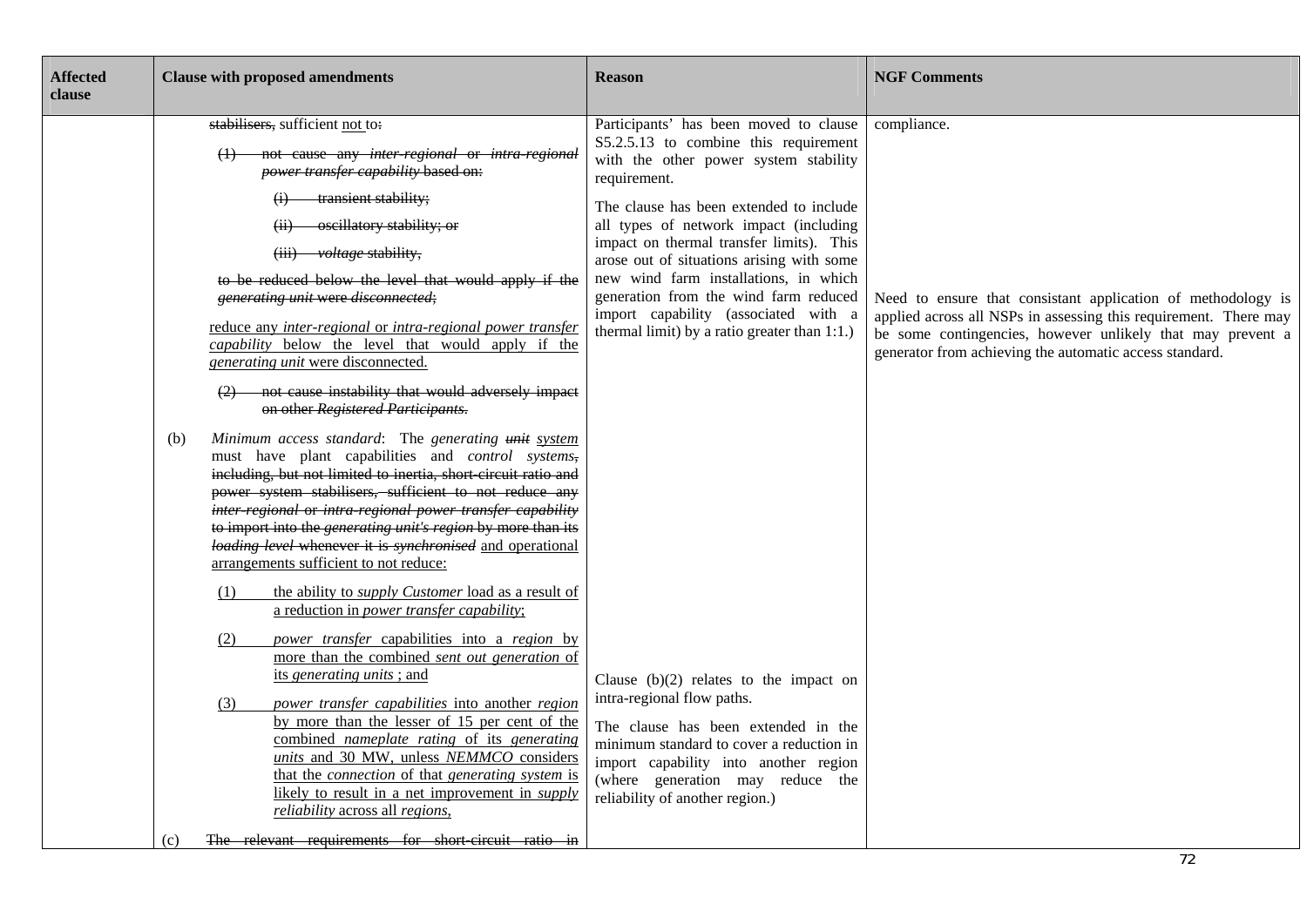| <b>Affected</b><br>clause | <b>Clause with proposed amendments</b>                                                                                                                                                                                                                                                                                                                                                                                                                                                                                                                                                     | <b>Reason</b>                                                                                                                                                                                                                                                                                                                                                 | <b>NGF Comments</b>                                                                                                            |
|---------------------------|--------------------------------------------------------------------------------------------------------------------------------------------------------------------------------------------------------------------------------------------------------------------------------------------------------------------------------------------------------------------------------------------------------------------------------------------------------------------------------------------------------------------------------------------------------------------------------------------|---------------------------------------------------------------------------------------------------------------------------------------------------------------------------------------------------------------------------------------------------------------------------------------------------------------------------------------------------------------|--------------------------------------------------------------------------------------------------------------------------------|
|                           | IEC 60034 3 are a <i>plant standard</i> in relation to<br>elause $S5.2.5.12(a)(1)(i)$ . In carrying out assessments of<br>proposed access standards under clause S5.2.5.12, the<br>Network Service Provider and NEMMCO must at least take<br>into account, without limitation:<br>the expected performance of existing <i>networks</i> and<br>(1)<br>network developments that are considered<br><i>projects</i> ;<br>the expected performance of existing <i>generating</i><br>(2)                                                                                                        | The focus of this clause has been changed<br>to be on equipment, facilities and control<br>mechanisms that will achieve minimum<br>impact on network transfer capability.                                                                                                                                                                                     |                                                                                                                                |
|                           | plant and generation projects that are considered<br><i>projects</i> ;                                                                                                                                                                                                                                                                                                                                                                                                                                                                                                                     |                                                                                                                                                                                                                                                                                                                                                               |                                                                                                                                |
|                           | the expected range of <i>power</i> system operating<br>(3)<br>conditions; and                                                                                                                                                                                                                                                                                                                                                                                                                                                                                                              |                                                                                                                                                                                                                                                                                                                                                               |                                                                                                                                |
|                           | the expected performance of <i>control systems</i> and<br>(4)<br>protection systems, including automatic reclose<br>equipment.                                                                                                                                                                                                                                                                                                                                                                                                                                                             |                                                                                                                                                                                                                                                                                                                                                               |                                                                                                                                |
|                           | The access standard must include operational<br>(d)<br>arrangements, including curtailment of generation if<br>necessary, to the satisfaction of NEMMCO, to ensure that<br>the <i>generating plant</i> is operated in a way that meets at least<br>the minimum access standard under abnormal network and<br>generating system conditions, so that power system security<br>can be maintained.                                                                                                                                                                                             | A problem with the original wording of<br>the clause was that it applied an on-going<br>risk to the Generator $-$ on-going<br>compliance with the clause depended on<br>factors outside the Generator's control,<br>including design and configuration of the<br>network, new generation plant and load                                                       |                                                                                                                                |
|                           | The Generator must take measures, to the satisfaction of<br>(e)<br>NEMMCO and the Network Service Provider, to minimise<br>any reduction in <i>power transfer capabilities</i> . The following<br>matters must be considered in the design of the generation<br>system, and implemented, where they would have a<br>material impact on <i>power transfer capability</i> to the extent<br>that the total cost of mitigation measures does not exceed<br>5% of the capital cost of the <i>generation</i> project, where the<br>capital cost is based on a project design that would at least | growth. To avoid this consequence the<br>current wording makes it clear that the<br>assessment is to be based on the current<br>system, considered projects and expected<br>network developments only. The access<br>standard (and therefore the performance<br>standard) documents the facilities<br>equipment and control systems agreed to<br>be provided. | Mitigation would have to be justified on the basis of a shortfall in<br>generating system capabilities, not system capability. |
|                           | meet the minimum access standard:<br><i>control system</i> functions and settings;<br>(1)<br>dynamic <i>reactive</i> power <i>capability</i> of the<br>(2)<br>generating unit or additional plant such as SVC or                                                                                                                                                                                                                                                                                                                                                                           | The clause also allows for the Network<br>Service Provider and the Generator to<br>negotiate for additional control system<br>facilities on a commercial basis.                                                                                                                                                                                               |                                                                                                                                |
|                           |                                                                                                                                                                                                                                                                                                                                                                                                                                                                                                                                                                                            |                                                                                                                                                                                                                                                                                                                                                               | 73                                                                                                                             |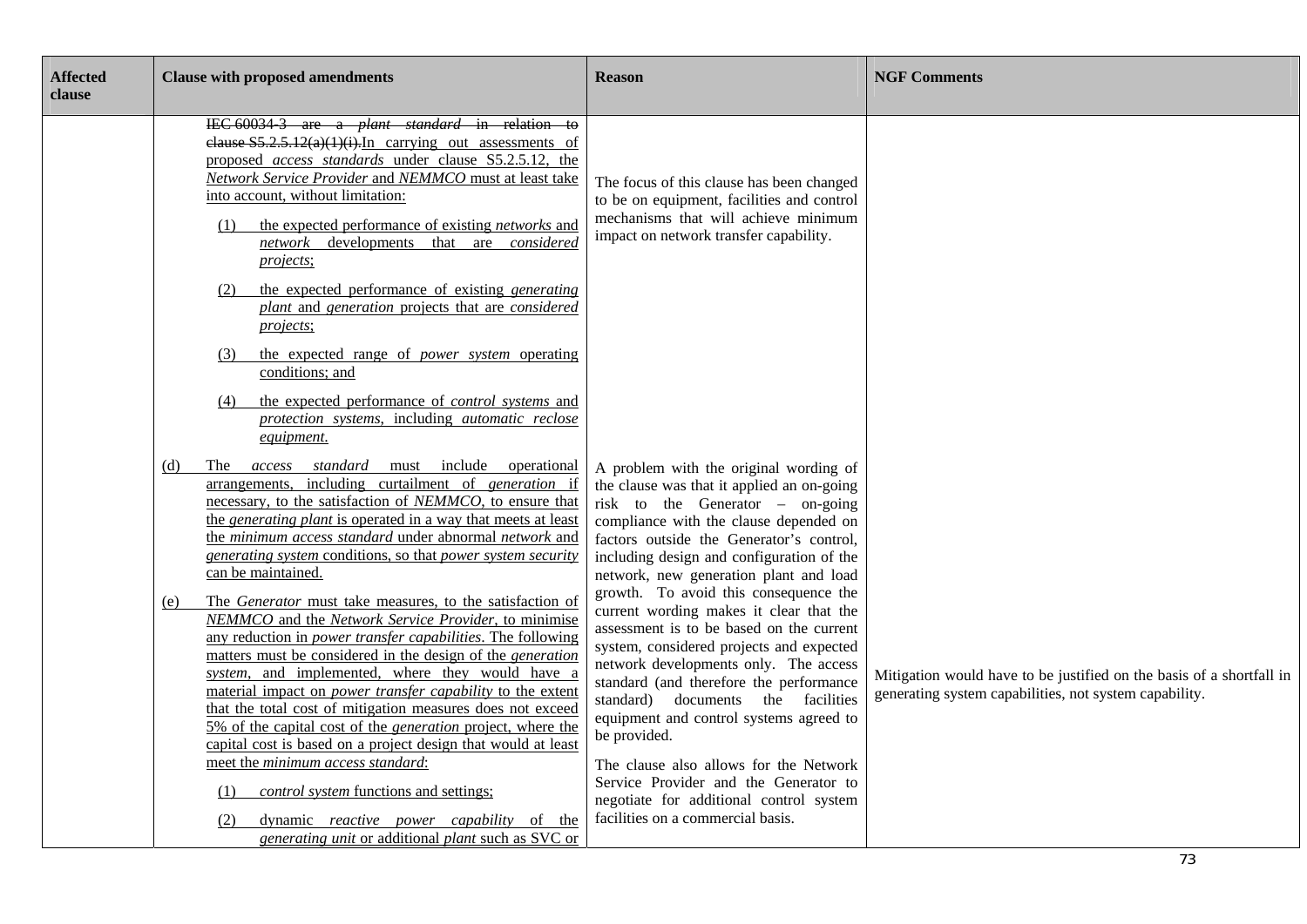| <b>Affected</b><br>clause | <b>Clause with proposed amendments</b>                                                                                                                                                                                                                                                                                                                                                                                                                                                                                                                                                                                                                                                                                                                                                                                                                                                                                                                                                                                                                                                                                                                                                                                                                                            | <b>Reason</b>                                                                                                                                                                                                                                                                                                                                   | <b>NGF Comments</b>                                                    |
|---------------------------|-----------------------------------------------------------------------------------------------------------------------------------------------------------------------------------------------------------------------------------------------------------------------------------------------------------------------------------------------------------------------------------------------------------------------------------------------------------------------------------------------------------------------------------------------------------------------------------------------------------------------------------------------------------------------------------------------------------------------------------------------------------------------------------------------------------------------------------------------------------------------------------------------------------------------------------------------------------------------------------------------------------------------------------------------------------------------------------------------------------------------------------------------------------------------------------------------------------------------------------------------------------------------------------|-------------------------------------------------------------------------------------------------------------------------------------------------------------------------------------------------------------------------------------------------------------------------------------------------------------------------------------------------|------------------------------------------------------------------------|
|                           | STATCOM;<br>choice of technology and <i>plant</i> parameters;<br>(3)<br>transmission network augmentation or distribution<br>(4)<br>network augmentation; and<br>location and manner of <i>connection</i> to the <i>network</i> .<br>(5)<br>The access standard under clause S5.2.5.12 must detail the<br>(f)<br>plant capabilities, control systems and operational<br>arrangements that will be maintained by the Generator,<br>notwithstanding that changes to the <i>power system</i> , but not<br>changes to the <i>generating system</i> , may reduce the efficacy<br>of the plant capabilities, control systems and operational<br>arrangements over time.<br>If a Network Service Provider considers that power transfer<br>(g)<br>capabilities of its network would be increased through<br>provision of additional <i>control system</i> facilities to a<br>generating system (such as a power system stabiliser), the<br>Network Service Provider and the Generator may negotiate<br>for the provision of such additional <i>control system</i> facilities<br>as a commercial arrangement.<br>The negotiation of access standards in relation to under this<br>(dh)<br>clause S5.2.5.12 must involve NEMMCO in accordance<br>with under clause 5.3.4A(b) of the Rules. |                                                                                                                                                                                                                                                                                                                                                 |                                                                        |
| S5.2.5.13                 | Control systems and stability Excitation control system<br>[Replace entirely with the following]<br>For the purpose of clause S5.2.5.13:<br>(a)<br>'settling time' means, in relation to a step response test or<br>simulation of a <i>control system</i> , the time measured from<br>initiation of a step change in an input quantity to the time<br>when the magnitude of error between the output quantity<br>and its final settling value remains less than 10% of:<br>if the sustained change in the quantity is less<br>(1)<br>than half of the maximum change in that output<br>quantity, the maximum change induced in that                                                                                                                                                                                                                                                                                                                                                                                                                                                                                                                                                                                                                                               | Some of the definitions used in this clause<br>were not fully specified in the previous<br>clause, and have been amended so that<br>they apply to a test or a simulation, and<br>"settling time" can be applied to<br>responses that are largely oscillatory.<br>The automatic and minimum standards<br>have been written in terms of scheduled | Agreed for big systems. Overly onerous for small plant where<br>noted. |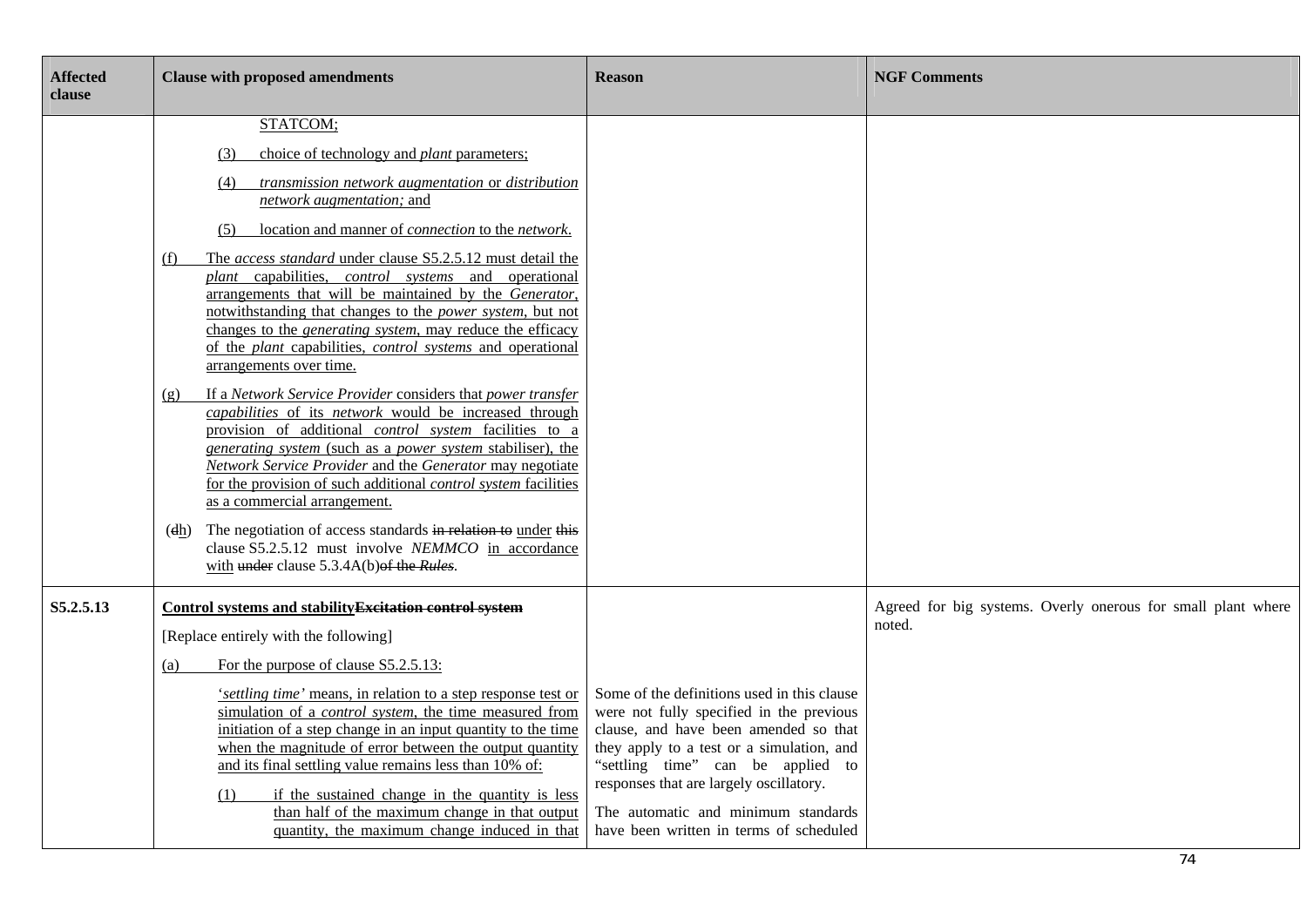| <b>Affected</b><br>clause |                        | <b>Clause with proposed amendments</b>                                                                                                                                                                                                                                                                                                                                                                                                                                                                                                                                                                                                                                                                   | <b>Reason</b>                                                                                                                                                                                                                                                                                                                                                                                                                                                                                                                                                                                                                                                                                  | <b>NGF Comments</b>                                                              |
|---------------------------|------------------------|----------------------------------------------------------------------------------------------------------------------------------------------------------------------------------------------------------------------------------------------------------------------------------------------------------------------------------------------------------------------------------------------------------------------------------------------------------------------------------------------------------------------------------------------------------------------------------------------------------------------------------------------------------------------------------------------------------|------------------------------------------------------------------------------------------------------------------------------------------------------------------------------------------------------------------------------------------------------------------------------------------------------------------------------------------------------------------------------------------------------------------------------------------------------------------------------------------------------------------------------------------------------------------------------------------------------------------------------------------------------------------------------------------------|----------------------------------------------------------------------------------|
|                           | (2)<br>input quantity. | output quantity; and<br>otherwise the sustained change induced in that<br>output quantity; and<br>'rise time' means, in relation to a step response test or<br>simulation of a <i>control</i> system, the time taken for an<br>output quantity to rise from 10% to 90% of the maximum<br>change induced in that quantity by a step change of an                                                                                                                                                                                                                                                                                                                                                          | and non-scheduled plant.                                                                                                                                                                                                                                                                                                                                                                                                                                                                                                                                                                                                                                                                       |                                                                                  |
|                           | (b)<br>(1)             | The automatic access standard is:<br>Each generating unit must have plant<br>capabilities and <i>control</i> systems sufficient to<br>ensure that:<br>power system oscillations, for the<br>(i)<br>frequencies of oscillation of the<br>generating unit against any other<br>adequately<br>generating<br>are<br>unit.<br>damped;<br>operation of the <i>generating unit</i> does<br>(ii)<br>not degrade the damping of any mode<br>of oscillation of the <i>power system</i> ; and<br>operation of the <i>generating unit</i> does<br>(iii)<br>not cause instability (including hunting<br>of tap-changing transformer control<br>systems) that would adversely impact<br>other Registered Participants. | The mandatory requirements have been<br>translated into the automatic access<br>standard requirements. (The exception to<br>this is ceiling voltage which is slightly<br>higher in the automatic and slightly lower<br>in the minimum standard than the original<br>mandatory standard.)<br>A power system stabiliser specification<br>has been added for the automatic access<br>standard.<br>The existing version of this clause is<br>written around synchronous generating<br>units. The criteria for synchronous plant<br>are well developed, and equivalent<br>subclauses for asynchronous plant which<br>will usually apply to wind farms have<br>been added, rather than attempting to | Referred to generating unit capability – should include generating<br>systems    |
|                           | (2)                    | Each control system must have:<br>permanently installed and operational<br>(i)<br>monitoring and recording facilities for<br>key variables including each input and<br>output, for disturbance monitoring and<br>testing purposes; and<br>facilities for testing the <i>control</i> system<br>(ii)<br>sufficient to establish its dynamic<br>operational characteristics.                                                                                                                                                                                                                                                                                                                                | make the existing clauses non-technology<br>specific.<br>The clause was written previously with<br>most of the requirements mandatory.<br>The clause has been reworded as<br>automatic and minimum access standards.<br>The previous automatic access standard<br>requirement from S5.2.5.12 not to cause<br>instability that would adversely affect                                                                                                                                                                                                                                                                                                                                           | All inputs and outputs are not key variables. Overly onerous for<br>small plant. |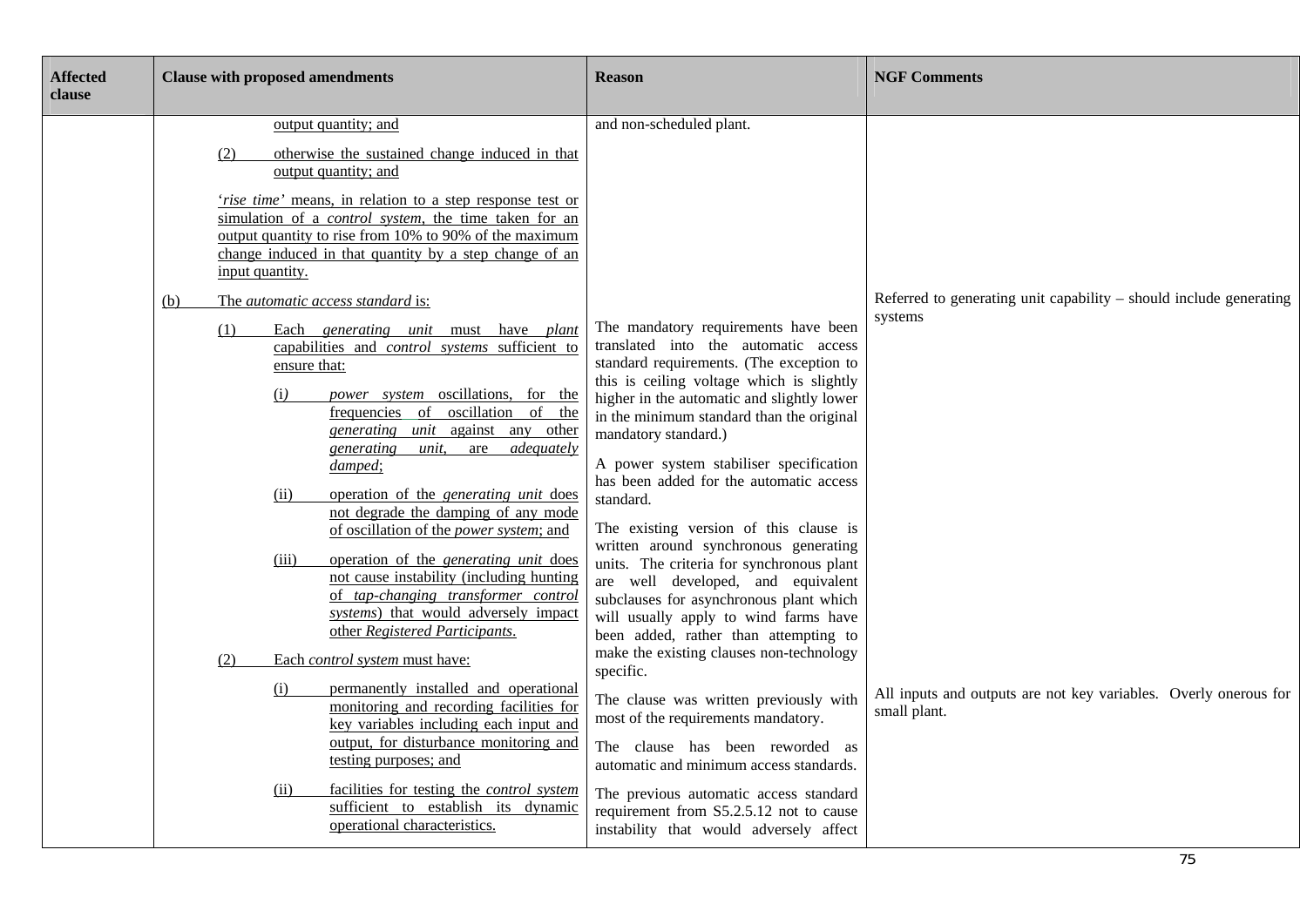| other Registered Participants has been<br>(3)<br>Each synchronous generating unit must have an<br>excitation control system that:<br>moved to this clause, and has been<br>included in both minimum and automatic<br>regulates voltage at the <i>connection</i><br>(i)<br>access, because the causing of instability<br><i>point</i> or another agreed location in the<br>that would adversely affect other<br>power system (including within the<br>participants is not acceptable even at<br>generating system) to within 0.5% of<br>minimum access level.<br>the setpoint.<br>is able to operate the stator<br>(ii)<br>continuously at 105% of <i>nominal</i><br>voltage with rated active power output;<br>regulates voltage in a manner that helps<br>(iii)<br>to support <i>network</i> voltages during<br>faults and does not prevent the Network<br>Service Provider from achieving the<br>requirements of clause S5.1a.3 and<br>S5.1a.4;<br>allows the voltage setpoint to be<br>(iv)<br>continuously controllable in the range<br>of at least 95% to 105% of normal<br>voltage at the connection point or the<br>agreed location, without reliance on a<br>tap-changing transformer; |  |
|------------------------------------------------------------------------------------------------------------------------------------------------------------------------------------------------------------------------------------------------------------------------------------------------------------------------------------------------------------------------------------------------------------------------------------------------------------------------------------------------------------------------------------------------------------------------------------------------------------------------------------------------------------------------------------------------------------------------------------------------------------------------------------------------------------------------------------------------------------------------------------------------------------------------------------------------------------------------------------------------------------------------------------------------------------------------------------------------------------------------------------------------------------------------------------------------|--|
|                                                                                                                                                                                                                                                                                                                                                                                                                                                                                                                                                                                                                                                                                                                                                                                                                                                                                                                                                                                                                                                                                                                                                                                                |  |
|                                                                                                                                                                                                                                                                                                                                                                                                                                                                                                                                                                                                                                                                                                                                                                                                                                                                                                                                                                                                                                                                                                                                                                                                |  |
|                                                                                                                                                                                                                                                                                                                                                                                                                                                                                                                                                                                                                                                                                                                                                                                                                                                                                                                                                                                                                                                                                                                                                                                                |  |
|                                                                                                                                                                                                                                                                                                                                                                                                                                                                                                                                                                                                                                                                                                                                                                                                                                                                                                                                                                                                                                                                                                                                                                                                |  |
| has limiting devices to ensure that a<br>(v)<br>voltage disturbance does not cause the<br><i>generating unit</i> to trip at the limits of<br>its operating capability;                                                                                                                                                                                                                                                                                                                                                                                                                                                                                                                                                                                                                                                                                                                                                                                                                                                                                                                                                                                                                         |  |
| has an excitation ceiling <i>voltage</i> of at<br>(vi)<br>least 2 times the excitation required to<br>achieve generation at nameplate rating<br>for rated power factor, rated speed and<br>nominal voltage;                                                                                                                                                                                                                                                                                                                                                                                                                                                                                                                                                                                                                                                                                                                                                                                                                                                                                                                                                                                    |  |
| has <i>settling times</i> for a step change of<br>(vii)<br>voltage setpoint or voltage at the<br>location agreed<br>under<br>clause<br>$S5.2.5.13(b)(3)(i)$ of:<br>generated voltage less than 2.5<br>(A)                                                                                                                                                                                                                                                                                                                                                                                                                                                                                                                                                                                                                                                                                                                                                                                                                                                                                                                                                                                      |  |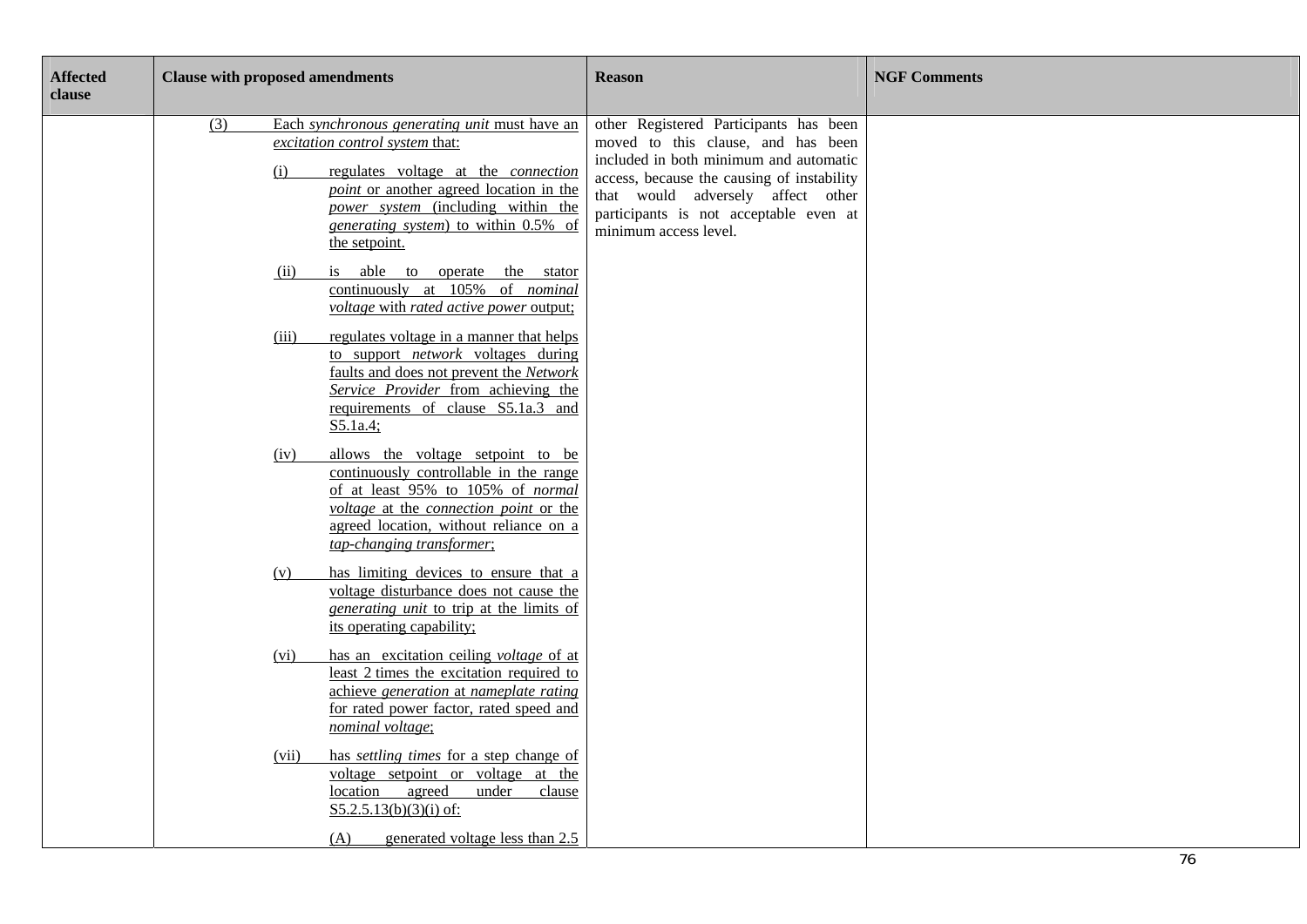| <b>Affected</b><br>clause | <b>Clause with proposed amendments</b>                                                                                                                                                                                                                                                                                                                                                  | <b>Reason</b> | <b>NGF Comments</b>                                                                              |
|---------------------------|-----------------------------------------------------------------------------------------------------------------------------------------------------------------------------------------------------------------------------------------------------------------------------------------------------------------------------------------------------------------------------------------|---------------|--------------------------------------------------------------------------------------------------|
|                           | seconds for a 5% voltage<br>disturbance<br>with<br>the<br>unit<br>generating<br>not<br>synchronised;                                                                                                                                                                                                                                                                                    |               |                                                                                                  |
|                           | active power, reactive power<br>(B)<br>and voltage less than 5.0<br>seconds for a 5% voltage<br>disturbance<br>with<br>the<br>generating unit synchronised,<br>from an operating point where<br>the voltage disturbance would<br>not cause any limiting device                                                                                                                          |               |                                                                                                  |
|                           | to operate; and<br>in respect of each limiting<br>(C)<br>device, active power, reactive<br>power and voltage less than<br>7.5 seconds for a 5% voltage<br>disturbance<br>with<br>the<br>generating unit synchronised,<br>when operating into a limiting<br>device from an operating point<br>where a voltage disturbance of<br>2.5% would just cause the<br>limiting device to operate; |               |                                                                                                  |
|                           | is able to increase field voltage from<br>(viii)<br>rated field voltage to the excitation<br>ceiling voltage in less than 0.5 second;                                                                                                                                                                                                                                                   |               |                                                                                                  |
|                           | has a power system stabiliser with<br>(ix)<br>sufficient flexibility to enable damping<br>performance to be maximised, with<br>characteristics as described in clause<br>$S5.2.5.13(d)$ ; and                                                                                                                                                                                           |               | Overly onerous for small systems - suggest existing limits on<br>system size may be appropriate. |
|                           | has reactive current compensation<br>(x)<br>settable for boost or droop.                                                                                                                                                                                                                                                                                                                |               |                                                                                                  |
|                           | Each generating unit, other than a synchronous<br>(4)<br>generating unit, must have a voltage control                                                                                                                                                                                                                                                                                   |               |                                                                                                  |

77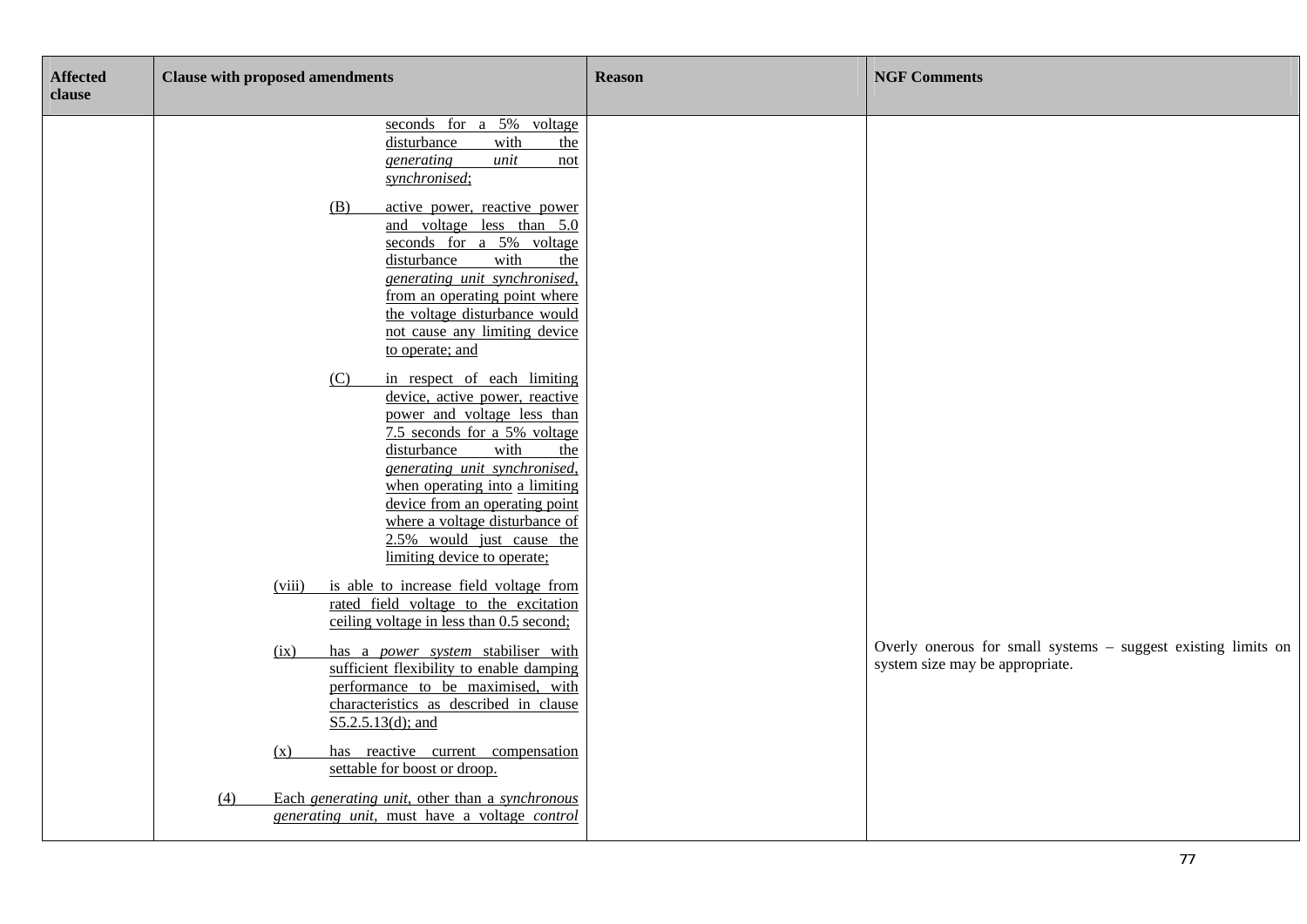| <b>Affected</b><br>clause | <b>Clause with proposed amendments</b>                                                                                                                                                                                                                                                                                                                                                                                                                                                                                        | <b>Reason</b> | <b>NGF Comments</b> |
|---------------------------|-------------------------------------------------------------------------------------------------------------------------------------------------------------------------------------------------------------------------------------------------------------------------------------------------------------------------------------------------------------------------------------------------------------------------------------------------------------------------------------------------------------------------------|---------------|---------------------|
|                           | system that:<br>regulates voltage at the <i>connection</i><br>(i)<br>point or an agreed location in the power<br>system (including within the generating<br>system) to within 0.5% of its setpoint;                                                                                                                                                                                                                                                                                                                           |               |                     |
|                           | (ii)<br>regulates voltage in a manner that helps<br>to support <i>network</i> voltages during<br>faults and does not prevent the Network<br>Service Provider from achieving the<br>requirements of clauses S5.1a.3 and<br>S5.1a.4;                                                                                                                                                                                                                                                                                            |               |                     |
|                           | allows the voltage setpoint to be<br>(iii)<br>continuously controllable in the range<br>of at least 95% to 105% of normal<br>voltage at the connection point or<br>agreed location in the <i>power</i> system,<br>without reliance on a tap changing<br>transformer;                                                                                                                                                                                                                                                          |               |                     |
|                           | has limiting devices to ensure that a<br>(iv)<br>voltage disturbance does not cause the<br>generating unit to trip at the limits of<br>its operating capability;                                                                                                                                                                                                                                                                                                                                                              |               |                     |
|                           | with the <i>generating system</i> connected<br>(v)<br>to the power system, has settling times<br>for active power, reactive power and<br>voltage due to a step change of voltage<br>setpoint or voltage at the location<br>agreed under clause $S5.2.5.13(b)(4)(i)$ ,<br>of less than:<br>5.0 seconds for a 5% voltage<br>(A)<br>disturbance<br>with<br>the<br>generating unit connected to<br>the <i>power</i> system, from an<br>operating point where the<br>voltage disturbance would not<br>cause any limiting device to |               |                     |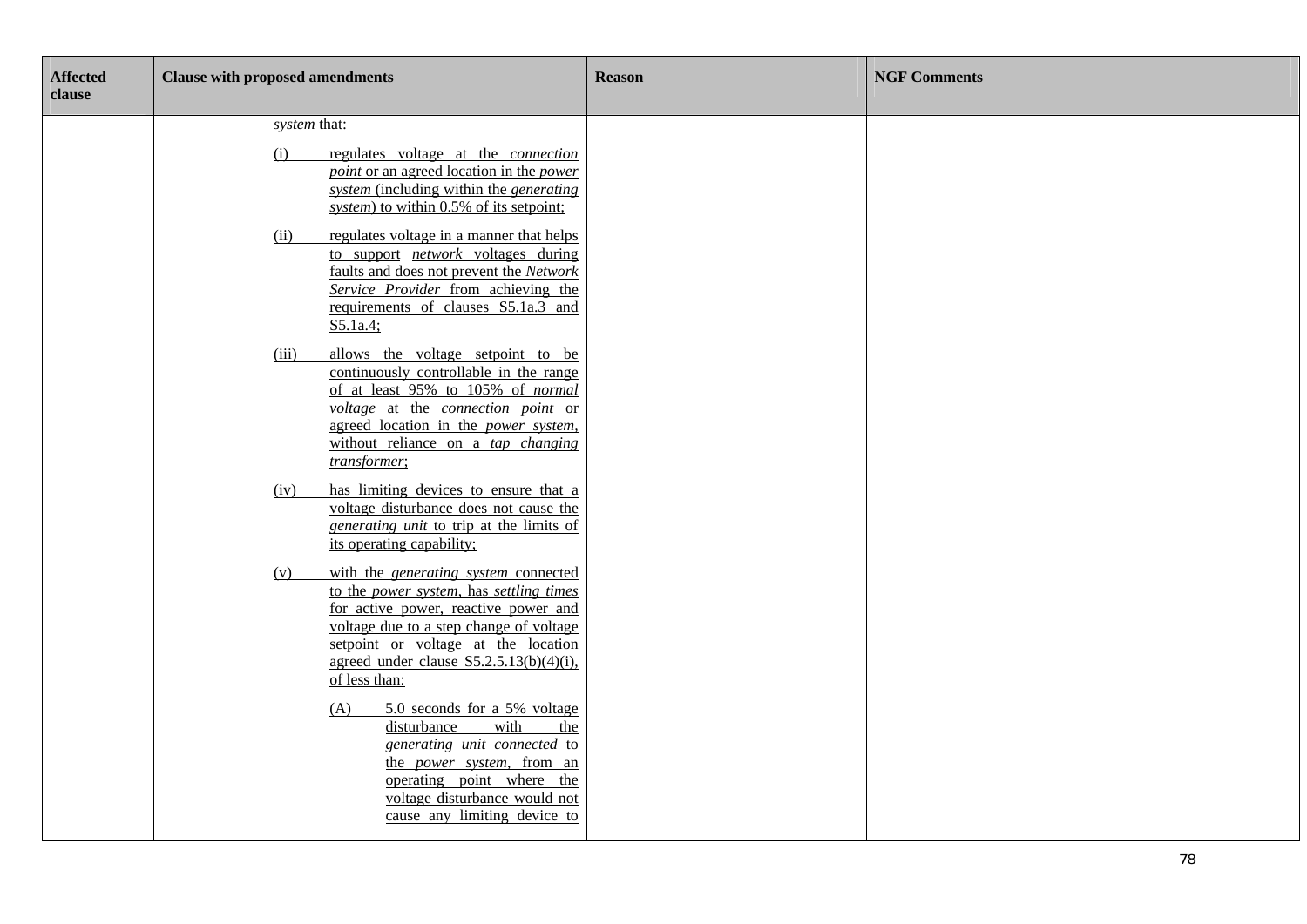| <b>Affected</b><br>clause | <b>Clause with proposed amendments</b>                                                                                                                                                                                                                                                                                                                                                                                                                                                                                                                                                                                                                                                                                                                                                                                                                                                                                                                                                                                                                                                                                                                                                                                                                                                                                                                                                         | <b>Reason</b>                                                                                                                                                                                                                                                                                                                                                                                                                                                                                                                                                                                                                                                                            | <b>NGF Comments</b>                                                                              |
|---------------------------|------------------------------------------------------------------------------------------------------------------------------------------------------------------------------------------------------------------------------------------------------------------------------------------------------------------------------------------------------------------------------------------------------------------------------------------------------------------------------------------------------------------------------------------------------------------------------------------------------------------------------------------------------------------------------------------------------------------------------------------------------------------------------------------------------------------------------------------------------------------------------------------------------------------------------------------------------------------------------------------------------------------------------------------------------------------------------------------------------------------------------------------------------------------------------------------------------------------------------------------------------------------------------------------------------------------------------------------------------------------------------------------------|------------------------------------------------------------------------------------------------------------------------------------------------------------------------------------------------------------------------------------------------------------------------------------------------------------------------------------------------------------------------------------------------------------------------------------------------------------------------------------------------------------------------------------------------------------------------------------------------------------------------------------------------------------------------------------------|--------------------------------------------------------------------------------------------------|
|                           | operate; and<br>7.5 seconds for a 5% voltage<br>(B)<br>disturbance<br>with<br>the<br>generating unit connected to<br>the <i>power</i> system,<br>when<br>operating into any limiting<br>device from an operating point<br>where a voltage disturbance of<br>2.5% would just cause the<br>limiting device to operate;<br>has reactive power <i>rise time</i> , for a 5%<br>(vi)<br>step change in the voltage set point, of<br>less than 2 seconds;<br>has a power system stabiliser with<br>(vii)<br>sufficient flexibility to enable damping<br>performance to be maximised, with<br>characteristics as described in clause<br>$S5.2.5.13(d)$ ; and<br>has reactive current compensation.<br>(viii)<br>The minimum access standard is:<br>(c)<br>(1)<br>Each generating unit must have plant<br>capabilities and <i>control</i> systems, including if<br>appropriate, a power system stabiliser, sufficient<br>to ensure that:<br>power system oscillations, for the<br>(i)<br>oscillation of<br>frequencies of<br>the<br><i>generating unit</i> against any other<br>adequately<br>generating<br>unit.<br>are<br>damped;<br>operation of the <i>generating unit</i> does<br>(ii)<br>not degrade any mode of oscillation<br>that is within 0.3 nepers per second of<br>being unstable, by more than 0.01<br>nepers per second and does not degrade<br>any other mode of oscillation to within | In the minimum standard, the control<br>system parameters are specified only for<br>generating systems >30 MW, and taking<br>into account the allowance for plant<br>connected at voltages below 100 kV to<br>have power factor control. Models are not<br>required for plant less than 30 MW, and<br>therefore it is not possible to assess (as<br>part of the access standards) whether the<br>plant is capable of complying with these<br>performance levels. Allowance is made<br>in the minimum standard for plant that is<br>distribution-connected $(\langle 100 \text{ kV})$ to<br>operate with power factor control or<br>reactive power control instead of voltage<br>control. | Overly onerous for small systems – suggest existing limits on<br>system size may be appropriate. |
|                           | $0.29$ nepers per second of being                                                                                                                                                                                                                                                                                                                                                                                                                                                                                                                                                                                                                                                                                                                                                                                                                                                                                                                                                                                                                                                                                                                                                                                                                                                                                                                                                              |                                                                                                                                                                                                                                                                                                                                                                                                                                                                                                                                                                                                                                                                                          |                                                                                                  |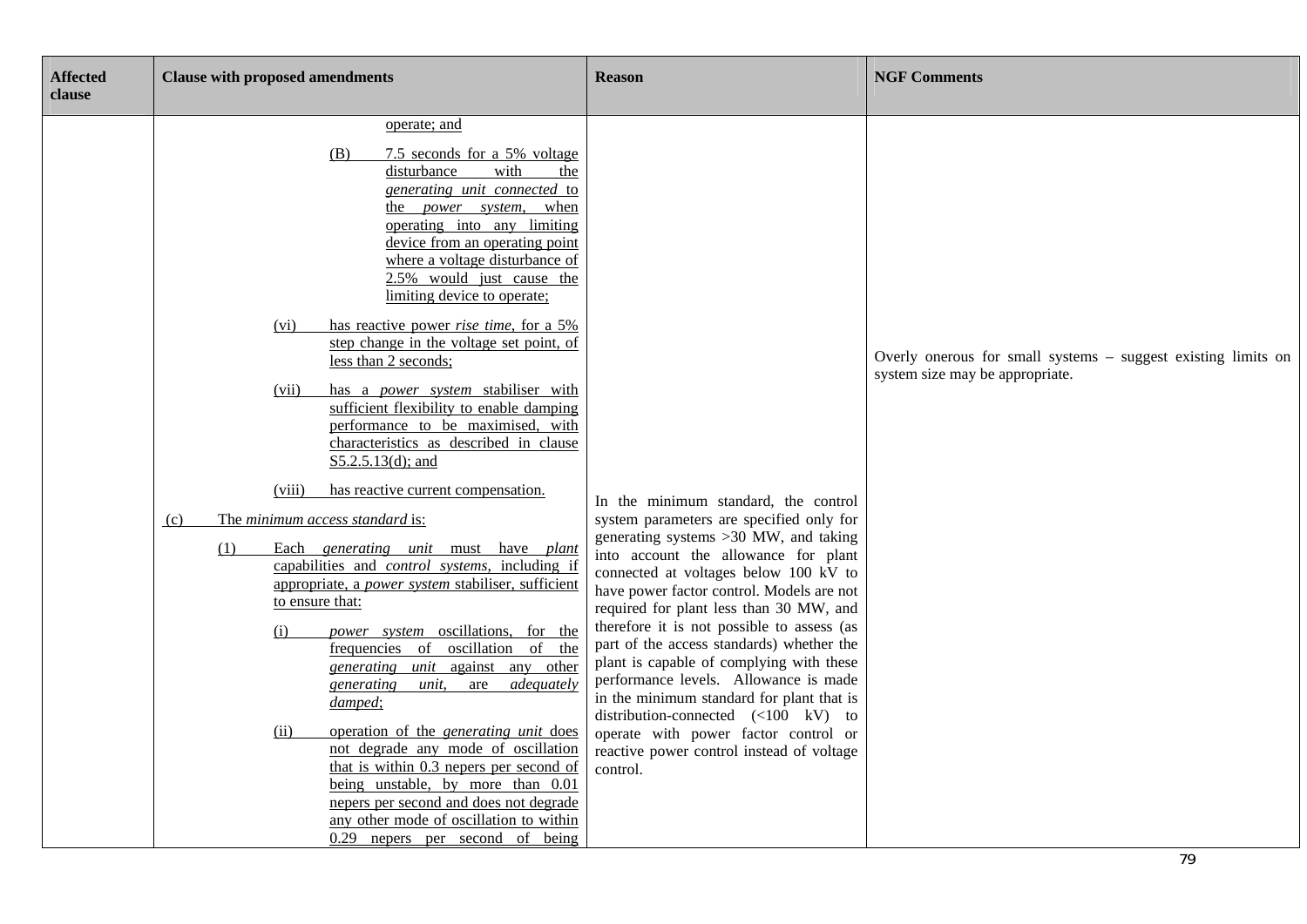| <b>Affected</b><br>clause | <b>Clause with proposed amendments</b>                                                                                                                                                                                                                                                                                     | <b>Reason</b> | <b>NGF Comments</b>                                                                                                                                    |
|---------------------------|----------------------------------------------------------------------------------------------------------------------------------------------------------------------------------------------------------------------------------------------------------------------------------------------------------------------------|---------------|--------------------------------------------------------------------------------------------------------------------------------------------------------|
|                           | unstable; and<br>(iii)<br>operation of the <i>generating unit</i> does<br>not cause instability (including hunting<br>of tap-changing transformer control<br>systems) that would adversely impact<br>other Registered Participants.                                                                                        |               |                                                                                                                                                        |
|                           | Each generating system comprised of generating<br>(2)<br>units with combined nameplate rating of 30<br>MW or more must have <i>facilities</i> for testing its<br>control systems sufficient to establish their<br>dynamic operational characteristics.                                                                     |               |                                                                                                                                                        |
|                           | Each generating unit or generating system must<br>(3)<br>have facilities:<br>where the connection point nominal<br>(i)<br><i>voltage</i> is 100 kV or more, to regulate<br>voltage in a manner that does not<br>prevent the Network Service Provider<br>from achieving the requirements of<br>clauses S5.1a.3 and S5.1a.4; |               | If transmission connected is intended then this should be stated<br>rather than a voltage level. There are 132kV distribution lines in<br>the network. |
|                           | where the connection point nominal<br>(ii)<br>voltage is less than 100 kV, to regulate<br>voltage or reactive power or power<br>factor in a manner that does not prevent<br>the Network Service Provider from<br>achieving the requirements of clauses<br>S5.1a.3 and S5.1a.4; and                                         |               |                                                                                                                                                        |
|                           | in either case, sufficient to achieve the<br>(iii)<br>performance agreed in respect of<br>clauses S5.2.5.1, S5.2.5.2, S5.2.5.3A,<br>S5.2.5.3B, S5.2.5.3C and S5.2.5.12.                                                                                                                                                    |               |                                                                                                                                                        |
|                           | Each synchronous generating unit, that is part of<br>(4)<br>a generating system comprised of generating<br>units with a combined nameplate rating of 30<br>MW or more, must have an excitation control<br>system that:<br>(i)<br>regulates voltage at the <i>connection</i>                                                |               |                                                                                                                                                        |
|                           |                                                                                                                                                                                                                                                                                                                            |               | 80                                                                                                                                                     |

٦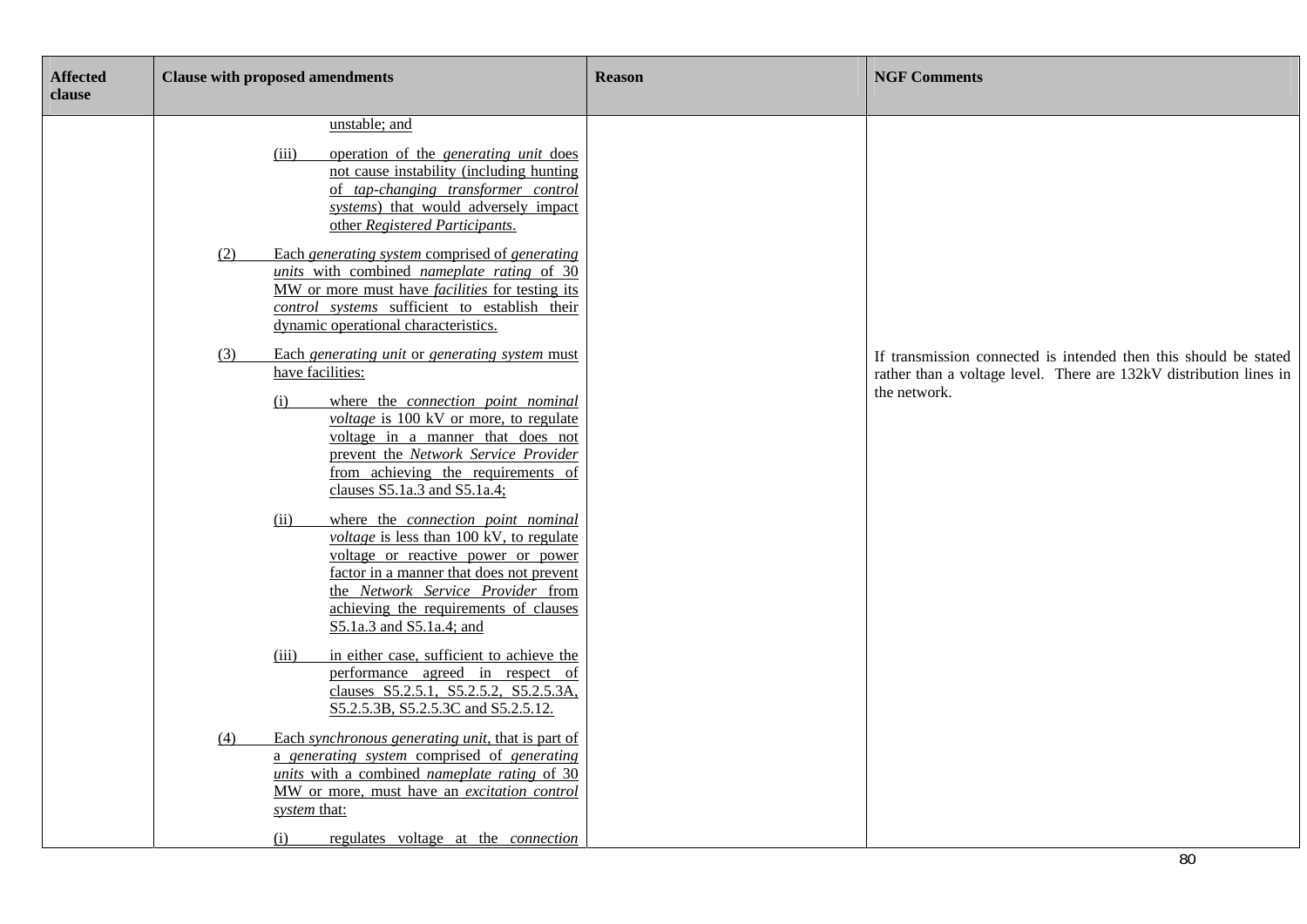| <b>Affected</b><br>clause | <b>Clause with proposed amendments</b>                                                                                                                                                                                                                                                                                                    | <b>Reason</b> | <b>NGF Comments</b> |
|---------------------------|-------------------------------------------------------------------------------------------------------------------------------------------------------------------------------------------------------------------------------------------------------------------------------------------------------------------------------------------|---------------|---------------------|
|                           | <i>point</i> or an agreed location in the <i>power</i><br>system (including within the generating<br>system), to within 0.5% of its setpoint<br>or, where the connection point nominal<br>voltage is less than 100 kV, regulates<br>voltage, power factor or reactive power<br>as agreed with the Network Service<br>Provider and NEMMCO; |               |                     |
|                           | has excitation ceiling voltage of at least<br>(ii)<br>1.5 times the excitation required to<br>achieve generation at the nameplate<br>rating for rated power factor, rated<br>speed and <i>nominal</i> voltage;                                                                                                                            |               |                     |
|                           | subject to coordination under clause<br>(iii)<br>$S5.2.5.13(g)$ , has a settling time of less<br>than 5.0 seconds for a 5% voltage<br>disturbance with the <i>generating unit</i><br>synchronised, from an operating point<br>where such a voltage disturbance<br>would not cause any limiting device to<br>operate; and                  |               |                     |
|                           | has over- and under-excitation limiting<br>(iv)<br>devices sufficient to ensure that a<br>voltage disturbance does not cause the<br><i>generating unit</i> to trip at the limits of<br>its operating capability.                                                                                                                          |               |                     |
|                           | Each generating system comprised of generating<br>(5)<br>units with combined nameplate rating of 30<br>MW or more and which are not synchronous<br>generating units, must have a control system<br>that:                                                                                                                                  |               |                     |
|                           | regulates voltage at the <i>connection</i><br>(i)<br><i>point</i> or an agreed location in the <i>power</i><br>system (including within the generating<br>system) to within 0.5% of its setpoint<br>or, where the connection point nominal<br><i>voltage</i> is less than $100$ kV, regulates<br>voltage, power factor or reactive power  |               | 81                  |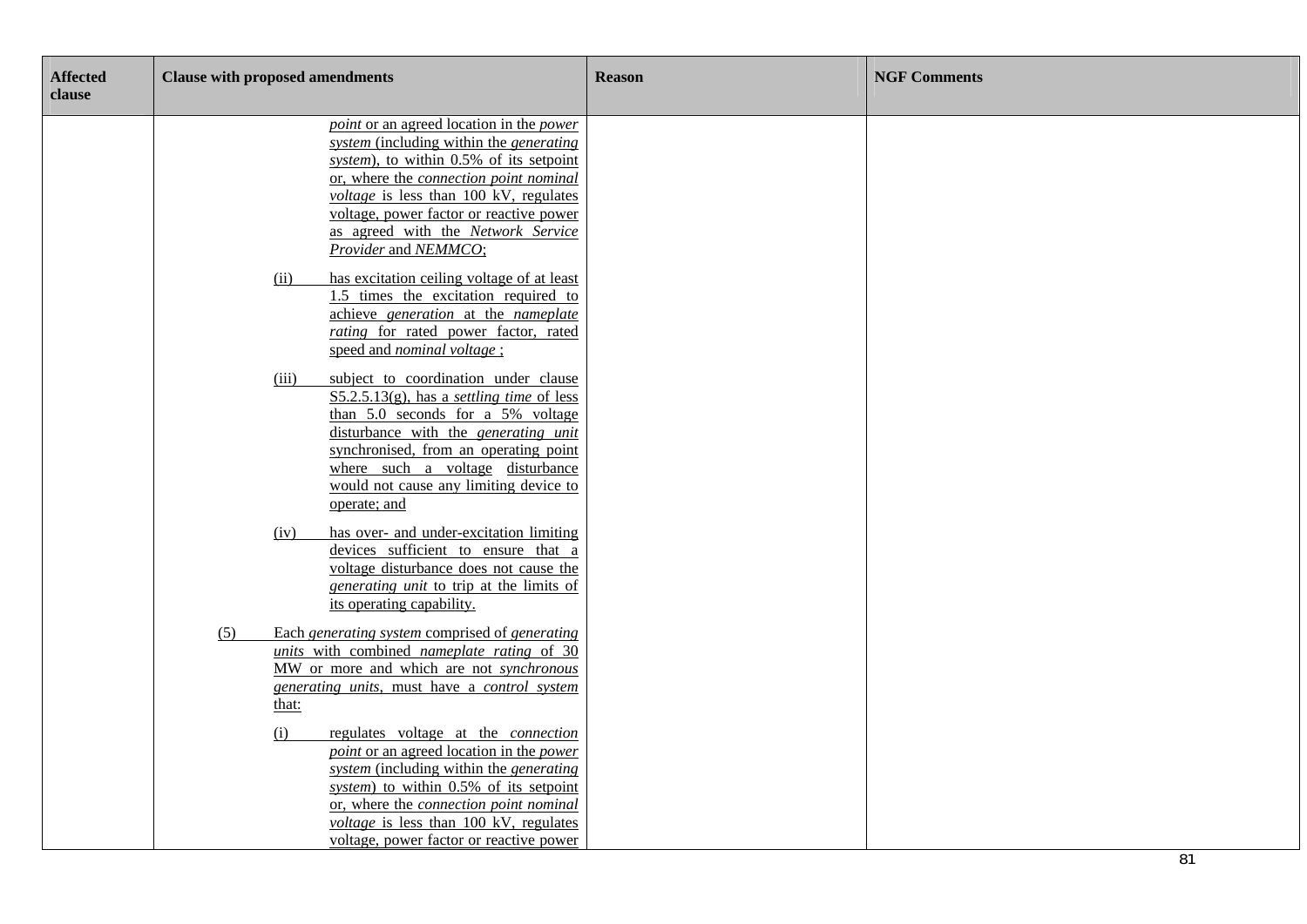| <b>Affected</b><br>clause | <b>Clause with proposed amendments</b>                                                                                                                                                                                                                                                                                                                                                                             | <b>Reason</b> | <b>NGF Comments</b> |
|---------------------------|--------------------------------------------------------------------------------------------------------------------------------------------------------------------------------------------------------------------------------------------------------------------------------------------------------------------------------------------------------------------------------------------------------------------|---------------|---------------------|
|                           | as agreed with the Network Service<br>Provider and NEMMCO;<br>(ii)<br>subject to coordination under clause<br>$S5.2.5.13(g)$ , has settling time less than<br>7.5 seconds for a 5% voltage<br>disturbance with the <i>generating unit</i><br>electrically connected to the power<br>system from an operating point where<br>such a voltage disturbance would not<br>cause any limiting device to operate;<br>and   |               |                     |
|                           | (iii)<br>has limiting devices to ensure that a<br>voltage disturbance would not cause<br>the <i>generating unit</i> to trip at the limits<br>of its operating capability.                                                                                                                                                                                                                                          |               |                     |
|                           | A power system stabiliser provided under clause<br>(d)<br>S5.2.5.13(b) must have the following characteristics:<br>synchronous<br>(i)<br>for a<br>generating unit,<br>measurements of rotor speed and active power<br>output of the <i>generating unit</i> as inputs, and<br>otherwise measurements of <i>power</i> system<br><i>frequency</i> and active power output of the<br><i>generating unit as inputs:</i> |               |                     |
|                           | two washout filters for each input, with ability to<br>(ii)<br>bypass one of them if necessary;<br>sufficient (and not less than two) lead-lag<br>(iii)<br>transfer function blocks (or equivalent number<br>of complex poles and zeros) with adjustable gain<br>and time-constants, to compensate fully for the<br>phase lags due to the <i>generating plant</i> ;                                                |               |                     |
|                           | an output limiter, which for a synchronous<br>(iv)<br>generating unit is continually adjustable over the<br>range of $-10\%$ to $+10\%$ of stator voltage;<br>monitoring and recording facilities for key<br>(v)<br>variables including inputs, output and the inputs                                                                                                                                              |               |                     |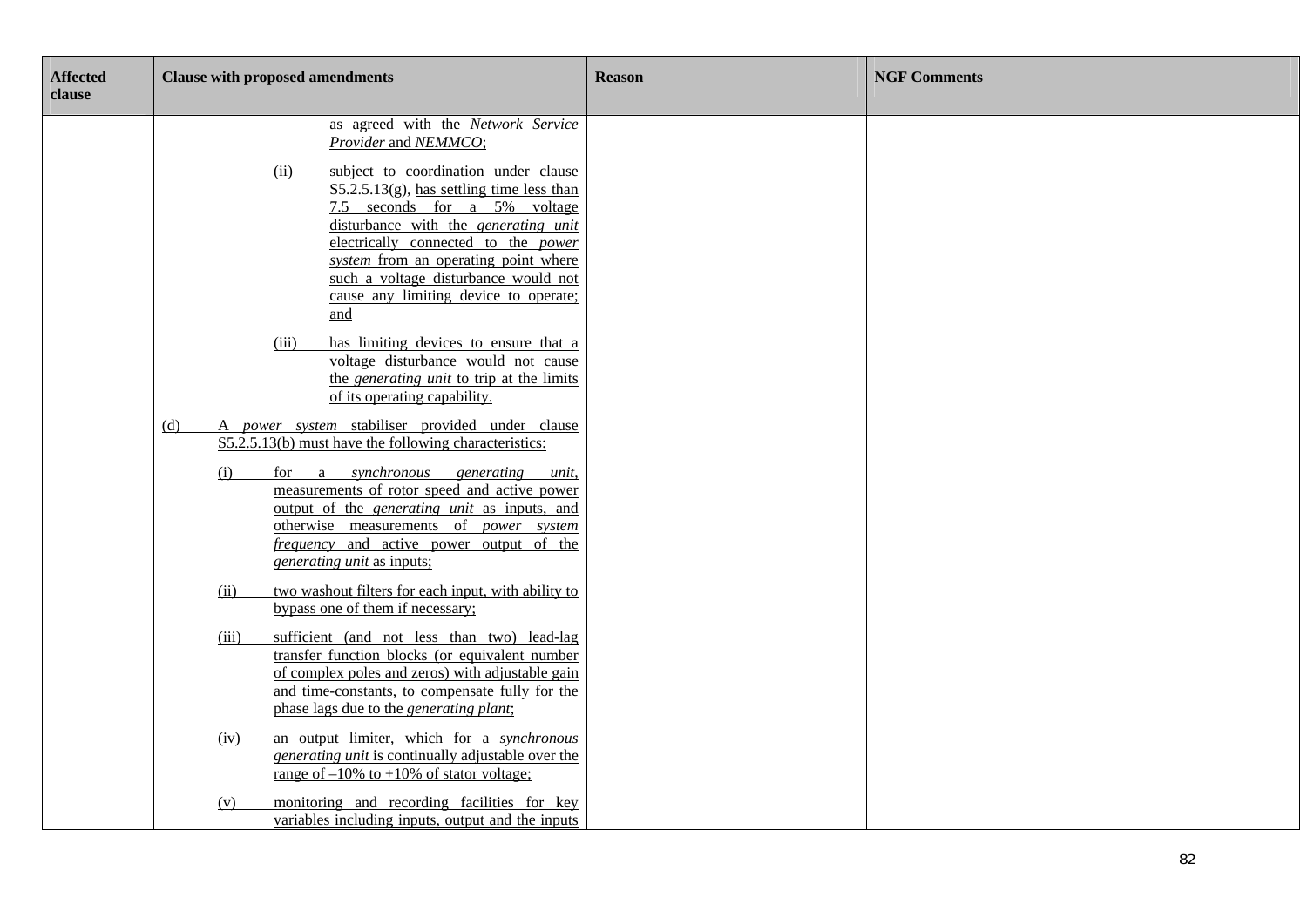| <b>Affected</b><br>clause | <b>Clause with proposed amendments</b>                                                                                                                                                                                                                                                                                                                                                                                                                                                             | <b>Reason</b> | <b>NGF Comments</b> |
|---------------------------|----------------------------------------------------------------------------------------------------------------------------------------------------------------------------------------------------------------------------------------------------------------------------------------------------------------------------------------------------------------------------------------------------------------------------------------------------------------------------------------------------|---------------|---------------------|
|                           | to the lead-lag transfer function blocks; and<br>facilities to permit testing of the <i>power</i> system<br>(vi)<br>stabiliser in isolation from the <i>power system</i> by<br>injection of test signals, sufficient to establish<br>the transfer function of the <i>power</i> system<br>stabiliser.                                                                                                                                                                                               |               |                     |
|                           | A limiting device provided under clauses S5.2.5.13(b) or<br>(e)<br>S5.2.5.13 (c) must:<br>not detract from the performance of any <i>power</i><br>(1)<br>system stabiliser; and<br>(2)<br>be coordinated with all <i>protection</i> systems.                                                                                                                                                                                                                                                       |               |                     |
|                           | If a generating unit cannot meet the <i>automatic</i> access<br>(f)<br>standard, the Generator must demonstrate why that<br>standard could not be reasonably achieved.<br>The<br>negotiated access standard proposed by the Generator<br>must then be the highest level that the <i>generating system</i><br>can reasonably achieve, including by installation of<br>additional dynamic reactive power equipment,<br>and<br>through optimising its <i>control systems</i> .                        |               |                     |
|                           | The Network Service Provider may require that the<br>(g)<br>design and operation of the <i>control</i> systems of a<br>generating unit or generating system be coordinated with<br>the existing voltage <i>control</i> systems of the <i>Network</i><br>Service Provider and of other Network Users, in order to<br>avoid or manage interactions that would adversely impact<br>on the Network Service Provider and other Network<br>Users. The access standards must record such<br>requirements. |               |                     |
|                           | The assessment of impact of the <i>generating units</i> on<br>(h)<br>power system stability and damping of power system<br>oscillations shall be in accordance with the power system<br>stability guidelines established under clause 4.3.4(h).                                                                                                                                                                                                                                                    |               |                     |
|                           | NEMMCO must be involved in the negotiation of access<br>(i)<br>standards under clause S5.2.5.13.                                                                                                                                                                                                                                                                                                                                                                                                   |               |                     |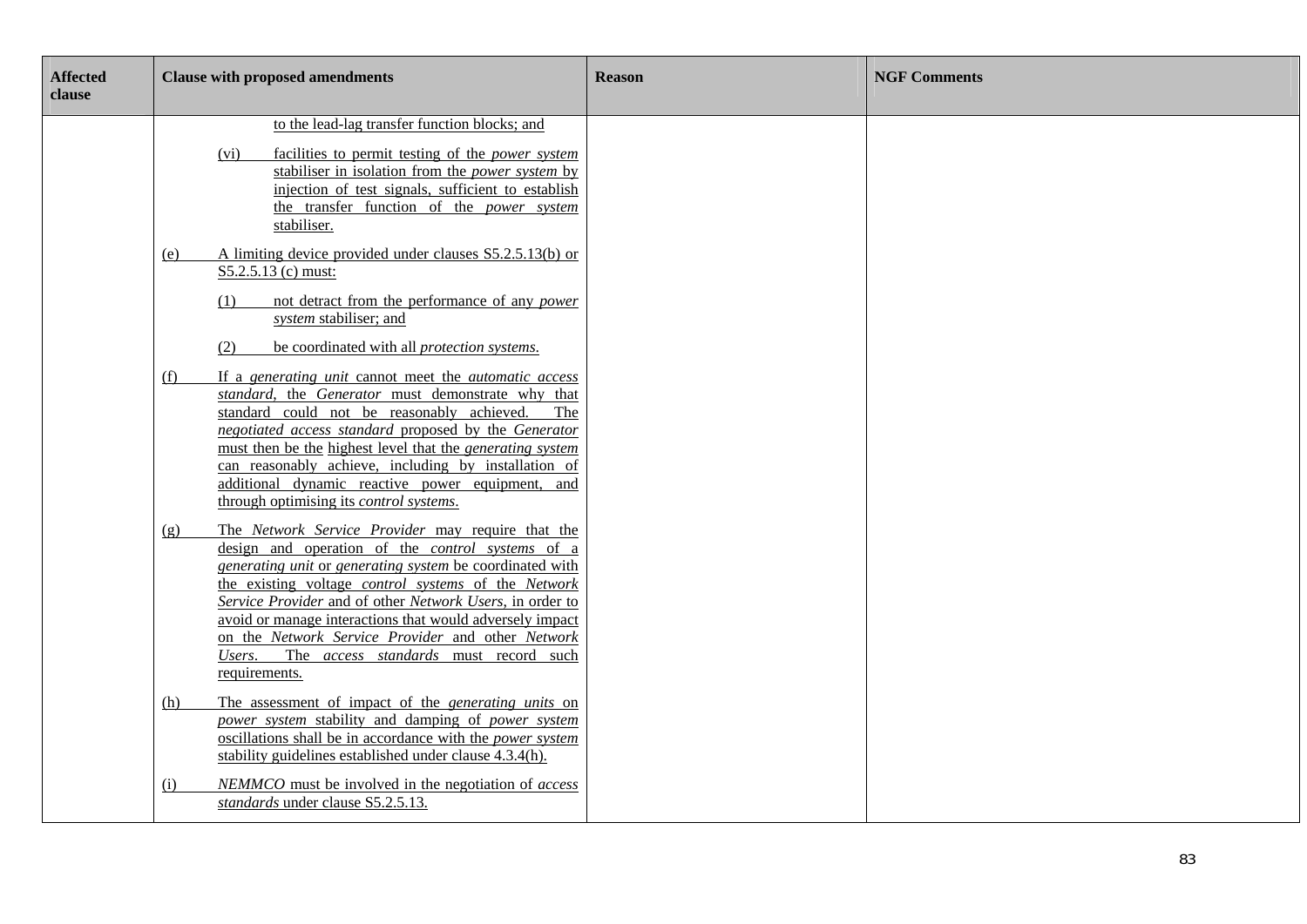| <b>Affected</b><br>clause | <b>Clause with proposed amendments</b>                                                                                                                                                                                                                                                                                                                                                                                                                                                                                                                                                                                                                                                                                                                                                                                                                                                                                                                                                                                                                                                                                                                                                                                                                                                                                                                                                                                                                                                              | <b>Reason</b>                                                                                                                                                                                                                                                                                                                                                                                                                                                                                                                                                                                                                                                                                                                                                                        | <b>NGF Comments</b>                                                                                                                                                                 |
|---------------------------|-----------------------------------------------------------------------------------------------------------------------------------------------------------------------------------------------------------------------------------------------------------------------------------------------------------------------------------------------------------------------------------------------------------------------------------------------------------------------------------------------------------------------------------------------------------------------------------------------------------------------------------------------------------------------------------------------------------------------------------------------------------------------------------------------------------------------------------------------------------------------------------------------------------------------------------------------------------------------------------------------------------------------------------------------------------------------------------------------------------------------------------------------------------------------------------------------------------------------------------------------------------------------------------------------------------------------------------------------------------------------------------------------------------------------------------------------------------------------------------------------------|--------------------------------------------------------------------------------------------------------------------------------------------------------------------------------------------------------------------------------------------------------------------------------------------------------------------------------------------------------------------------------------------------------------------------------------------------------------------------------------------------------------------------------------------------------------------------------------------------------------------------------------------------------------------------------------------------------------------------------------------------------------------------------------|-------------------------------------------------------------------------------------------------------------------------------------------------------------------------------------|
| S5.2.5.14                 | <b>Active power control</b><br>Automatic access standard: A generating system<br>(a)<br>comprised of <i>generating units</i> with a combined<br>nameplate rating of 30 MW or more must have an active<br>power control system capable of:<br>for each <i>scheduled generating unit</i> or, if subject<br>(1)<br>to aggregation approved by NEMMCO under<br>clause 3.8.3, scheduled generating system:<br>maintaining and changing its active<br>(i)<br>power output in accordance with its<br>dispatch instructions; and<br>(ii)<br>ramping its active power output<br>linearly from one dispatch level to<br>another, and<br>for each non-scheduled generating unit or non-<br>(2)<br>scheduled generating system, subject to the<br>energy source availability:<br>subject to clause $S5.2.5.14(a)(2)(iii)$ ,<br>(i)<br>automatically reducing or increasing its<br>active power output within five<br>minutes, at a constant rate, to below the<br>level specified in an instruction<br>electronically issued by a <i>control</i><br>centre;<br>automatically limiting its active power<br>(ii)<br>output, to below the level specified in<br>clause $S5.2.5.14(a)(2)(i)$ ; and<br>not changing its active power output<br>(iii)<br>within five minutes by more than the<br>raise and lower amounts specified in an<br>instruction electronically issued by a<br>control centre.<br>Minimum access standard: A generating system<br>(b)<br>comprised of generating units with combined nameplate | The requirement for active power control<br>is currently implied in the dispatch<br>requirements for scheduled generating<br>units, but has not previously been<br>expressed as a technical requirement. A<br>number of concerns have been raised<br>about the lack of active power control<br>from wind farms – particularly with<br>respect to control of line loading and<br>reduction in reliability as a result of ramp<br>rate limitations in scheduled plant that is<br>regulating output to compensate for load<br>and wind farm variability. Therefore it is<br>necessary to formalise in technical<br>requirements a requirement for active<br>power control.<br>The requirements for scheduled<br>generating units are consistent with<br>existing dispatch arrangements. | Agreed<br>Some discussion of acceptable error in dispatch output could<br>enhance this clause. Many participants can only follow dispatch<br>output targets with about 1% accuracy. |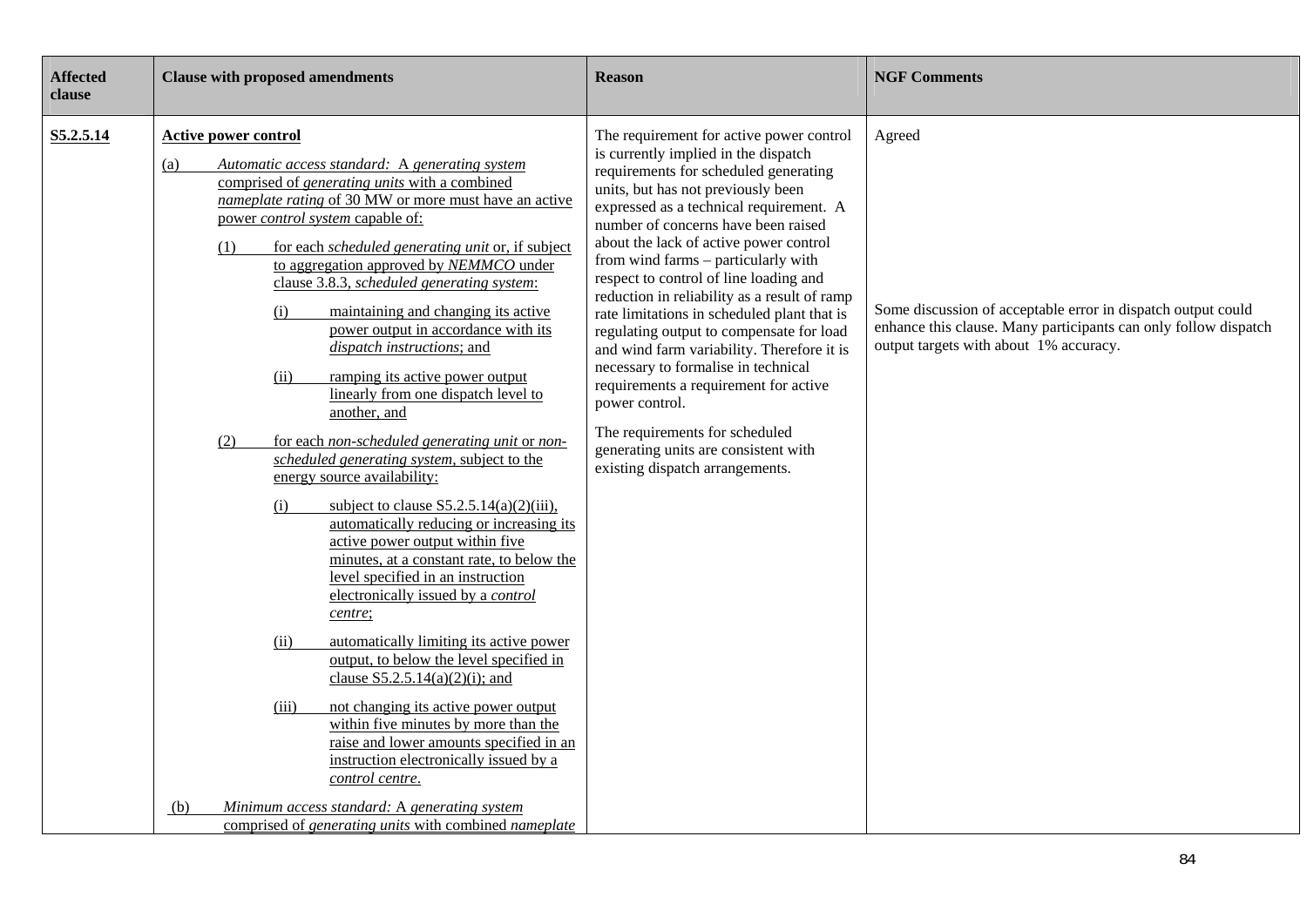| <b>Affected</b><br>clause | <b>Clause with proposed amendments</b>                                                                                                                                                                                                                                                                                                                            | <b>Reason</b> | <b>NGF Comments</b> |
|---------------------------|-------------------------------------------------------------------------------------------------------------------------------------------------------------------------------------------------------------------------------------------------------------------------------------------------------------------------------------------------------------------|---------------|---------------------|
|                           | <i>rating</i> of 30 MW or more must have an active power<br>control system capable of:<br>(1)<br>for each scheduled generating unit or, if subject<br>to aggregation approved by NEMMCO under<br>clause 3.8.3, scheduled generating system,<br>maintaining and changing its active power<br>output in accordance with its <i>dispatch</i><br><i>instructions.</i> |               |                     |
|                           | for each non-scheduled generating system:<br>(2)<br>reducing its active power output, within<br>(i)<br>five minutes, to or below the level<br>required to manage <i>network</i> flows that<br>is specified in a verbal instruction<br>issued by the <i>control centre</i> ;                                                                                       |               |                     |
|                           | limiting its active power output to or<br>(ii)<br>below the level specified in clause<br>S5.2.5.14(b)(2)(i);                                                                                                                                                                                                                                                      |               |                     |
|                           | ensuring that the change of active<br>(iii)<br>power output in a five minute period<br>does not exceed a value specified in a<br>verbal instruction issued by the <i>control</i><br>centre; and                                                                                                                                                                   |               |                     |
|                           | being upgraded to receive electronic<br>(iv)<br>instructions from the <i>control centre</i> and<br>respond within five minutes.                                                                                                                                                                                                                                   |               |                     |
|                           | Each <i>control system</i> used to satisfy the requirements of<br>(c)<br>clauses $S5.2.5.14(a)$ and $S5.2.5.14(b)$ must be <i>adequately</i><br>damped.                                                                                                                                                                                                           |               |                     |
|                           | The access standard must document to NEMMCO's<br>(d)<br>satisfaction any operational arrangements necessary to<br>manage network flows, that may include a requirement<br>for the <i>generating system</i> to be operated in a manner that<br>prevents its output changing within five minutes by more<br>than an amount specified by a <i>control centre</i> .   |               |                     |
|                           | A negotiated access standard may provide that if the<br>(e)                                                                                                                                                                                                                                                                                                       |               |                     |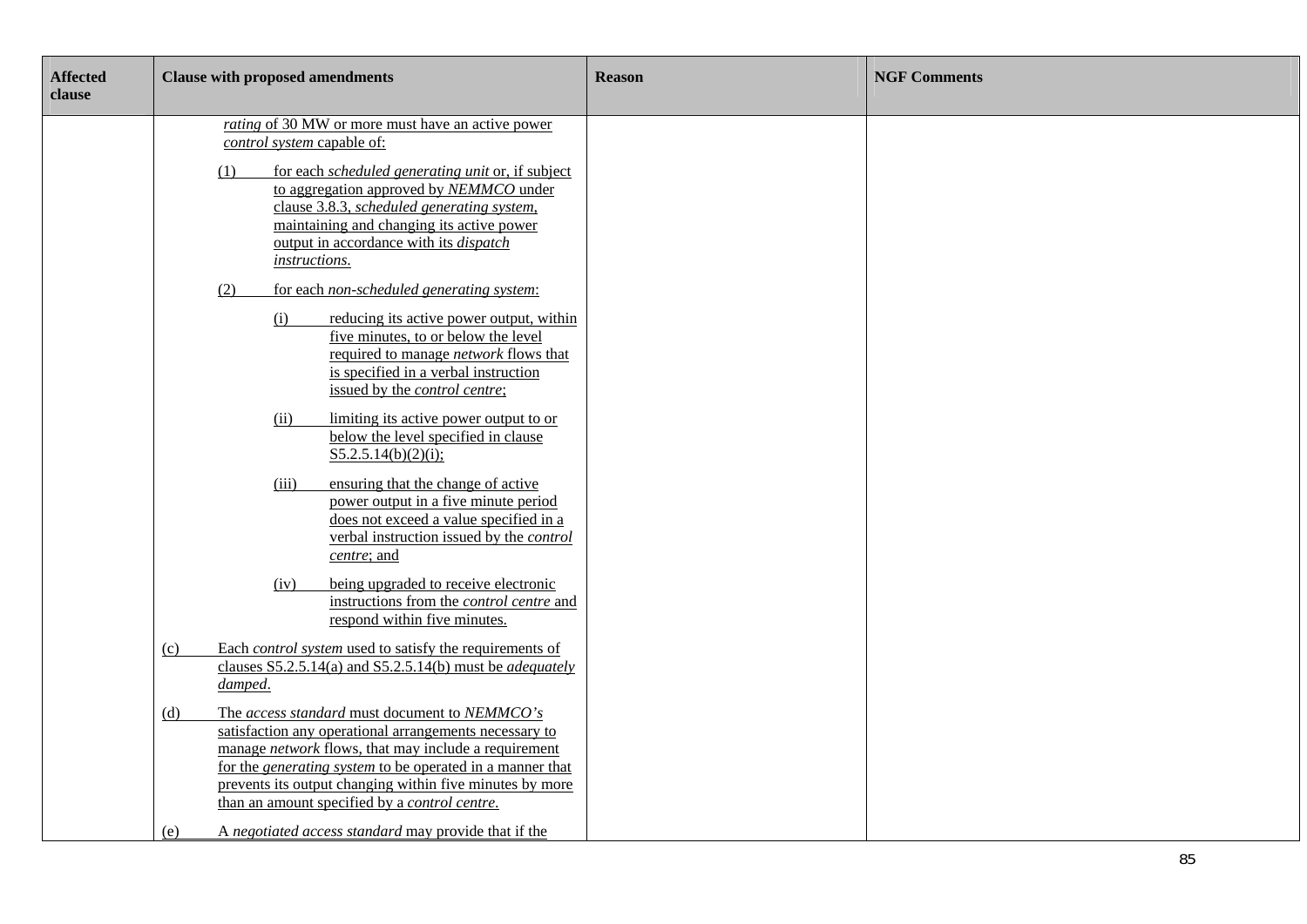| <b>Affected</b><br>clause | <b>Clause with proposed amendments</b>                                                                                                                                                                                                                                                                                                                  | <b>Reason</b> | <b>NGF Comments</b> |
|---------------------------|---------------------------------------------------------------------------------------------------------------------------------------------------------------------------------------------------------------------------------------------------------------------------------------------------------------------------------------------------------|---------------|---------------------|
|                           | number or frequency of verbal instructions becomes<br>difficult for a control centre to manage, NEMMCO may<br>require the Generator to upgrade its facilities to receive<br>electronic instructions and act automatically on those<br>instructions.<br>NEMMCO must be involved in the negotiation of access<br>(f)<br>standards under clause S5.2.5.14. |               |                     |
| S5.2.6.1                  | Replace clause S5.2.6.1 with the following:                                                                                                                                                                                                                                                                                                             |               | Agreed              |
|                           | <b>Remote Monitoring</b><br>The automatic access standard is:<br>(a)<br>(1) Each_scheduled_generating_unit_or_non-scheduled                                                                                                                                                                                                                             |               |                     |
|                           | generating unit with a nameplate rating of 30MW or<br>more or non-scheduled generating system with a<br>combined nameplate rating of 30MW or more, must<br>have remote monitoring equipment to transmit to<br>NEMMCO's control centres in real time in accordance                                                                                       |               |                     |
|                           | with clause 4.11, the quantities that NEMMCO<br>reasonable requires to discharge its <i>market</i> and <i>power</i><br>system security functions set out in Chapters 3 and 4.                                                                                                                                                                           |               |                     |
|                           | (2) The quantities that <i>NEMMCO</i> may request include:<br>in respect of each scheduled generating unit or<br>(i)<br>non-scheduled generating unit with a nameplate                                                                                                                                                                                  |               |                     |
|                           | rating of 30MW or more, current, voltage, active<br>power and reactive power in respect of <i>generating</i><br><i>unit</i> stators or power conversion systems (as<br>applicable), that status of all switching devices                                                                                                                                |               |                     |
|                           | that carry the <i>generation</i> , <i>tap-changing</i><br><i>transformer</i> tap position, and aggregate power if<br>subject to aggregation approved by NEMMCO<br>under clause 3.8.3;                                                                                                                                                                   |               |                     |
|                           | in respect of each non-scheduled generating<br>(ii)<br>system that includes a generating unit with a<br>nameplate rating of less than 30MW, its<br>connected status, tap-changing transformer tap                                                                                                                                                       |               |                     |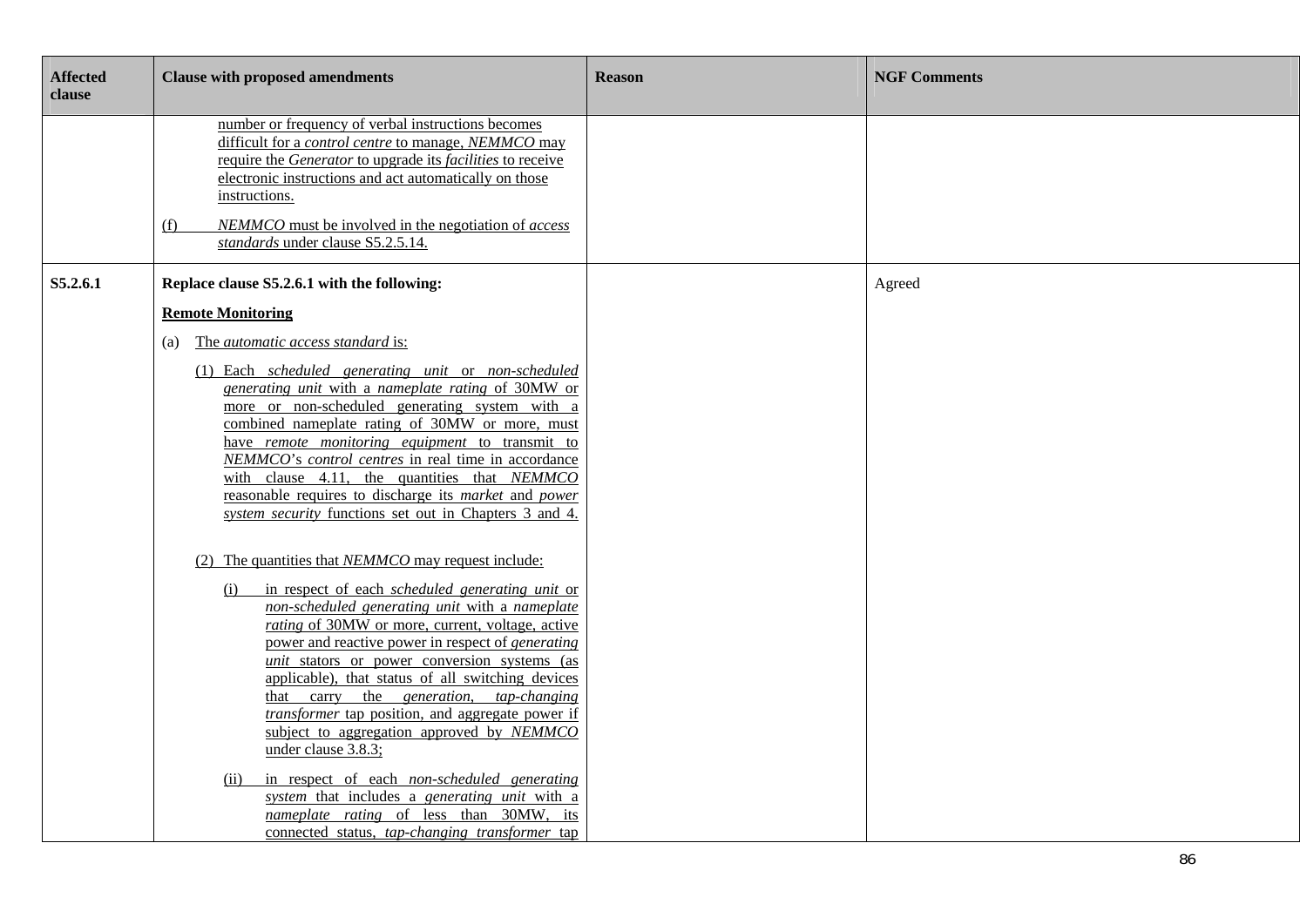| <b>Affected</b><br>clause | <b>Clause with proposed amendments</b>                                                                                                                                                                                                                                                                                                                                                            | <b>Reason</b> | <b>NGF Comments</b> |
|---------------------------|---------------------------------------------------------------------------------------------------------------------------------------------------------------------------------------------------------------------------------------------------------------------------------------------------------------------------------------------------------------------------------------------------|---------------|---------------------|
|                           | position and voltages, active power and reactive<br>power aggregated for groups of identical<br>generating units, and either the numbers of<br>identical <i>generating units</i> operating or the<br>operating status of each non-identical generating<br><i>units</i> ;                                                                                                                          |               |                     |
|                           | in respect of each auxiliary system with capacity<br>(iii)<br>of 30MW or more associated with a generating<br>unit or generating system, active power and<br>reactive power;                                                                                                                                                                                                                      |               |                     |
|                           | in respect of reactive power equipment that is part<br>(iv)<br>of a generating system but not part of a particular<br>generating unit, its reactive power,                                                                                                                                                                                                                                        |               |                     |
|                           | in respect of each wind farm, wind speed, wind<br>(v)<br>direction and ambient temperature; and                                                                                                                                                                                                                                                                                                   |               |                     |
|                           | (vi) any other quantity that NEMMCO reasonable<br>requires to discharge its market and power system<br>security functions as set out in Chapters 3 and 4.                                                                                                                                                                                                                                         |               |                     |
|                           | Minimum Access Standard: Each scheduled generating unit<br>(b)<br>or, if subject to aggregation approved by NEMMCO under<br>clause 3.8.3, scheduled generating system, or non-scheduled<br>generating system with a combined nameplate rating of<br>30MW or more must have remote monitoring equipment to<br>transmit to NEMMCO's control centres in real time in<br>accordance with clause 4.11: |               |                     |
|                           | (1) the active power output of the <i>generating unit, scheduled</i><br>generating system, or non-scheduled generating system<br>(as applicable);                                                                                                                                                                                                                                                 |               |                     |
|                           | (2) if connected to a <i>transmission system</i> , the reactive power<br>output of the generating unit, scheduled generating<br>system, or non-scheduled generating system (as<br>applicable);                                                                                                                                                                                                    |               |                     |
|                           | (3) if a wind farm, number of units operating, wind speed<br>and wind direction.                                                                                                                                                                                                                                                                                                                  |               |                     |
|                           | NEMMCO must be involved in the negotiation of access                                                                                                                                                                                                                                                                                                                                              |               |                     |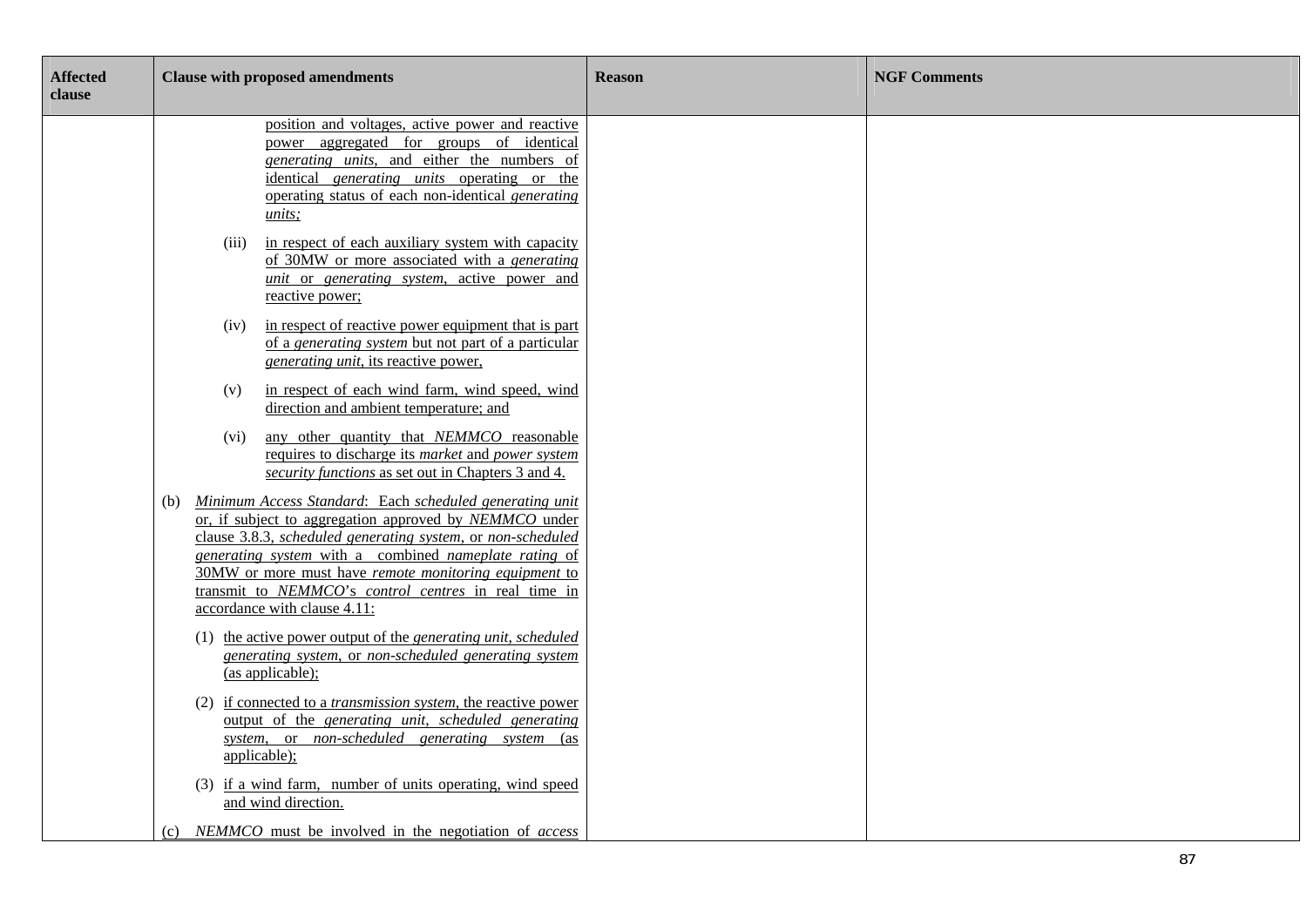| <b>Affected</b><br>clause | <b>Clause with proposed amendments</b>                                                                                                                                                                                                                                                                                                                                                                                                                                                                                                                                                                                                                                                    | <b>Reason</b> | <b>NGF Comments</b> |
|---------------------------|-------------------------------------------------------------------------------------------------------------------------------------------------------------------------------------------------------------------------------------------------------------------------------------------------------------------------------------------------------------------------------------------------------------------------------------------------------------------------------------------------------------------------------------------------------------------------------------------------------------------------------------------------------------------------------------------|---------------|---------------------|
|                           | standards under clause S5.2.6.1                                                                                                                                                                                                                                                                                                                                                                                                                                                                                                                                                                                                                                                           |               |                     |
| S5.2.6.3                  | Replace clause S5.2.6.3 with the following:<br><b>Communications Equipment</b><br>The automatic access standard is:<br><sup>'</sup> a)<br>(1) A generator must provide and maintain two separate<br>telephone facilities using independent<br>telecommunications service providers, for the purposes<br>of operational communications between the Generator's<br>responsible operator under clause $4.11.3(a)$ and<br>NEMMCO's control centre.<br>(2) A Generator must provide electricity supplies for remote<br>monitoring equipment and remote control equipment<br>installed in relation to its generating units or generating                                                        |               | Agreed              |
|                           | system capable of keeping such equipment available for<br>at least three hours following total loss of <i>supply</i> at the<br>connection point for the relevant generating unit<br>The minimum access standard is:<br>(b)<br>(1) A generator must provide and maintain a telephone<br>facility for the purposes of <i>operational communications</i><br>between the <i>Generator's</i> responsible operator under<br>clause 4.11.3(a) and NEMMCO's control centre.                                                                                                                                                                                                                       |               |                     |
|                           | (2) A <i>Generator</i> must provide electricity supplies for <i>remote</i><br>monitoring equipment and remote control equipment<br>installed in relation to its generating units or generating<br>system capable of keeping such equipment available for<br>at least one hour following total loss of <i>supply</i> at the<br>connection point for the relevant generating unit<br>Where the Network Service Provider or NEMMCO<br>(c)<br>reasonably requires that a back-up telephone facility be<br>independent of commercial telephone service providers, the<br>Network Service Provider must provide and maintain the<br>separate facility on a cost-recovery basis only through the |               |                     |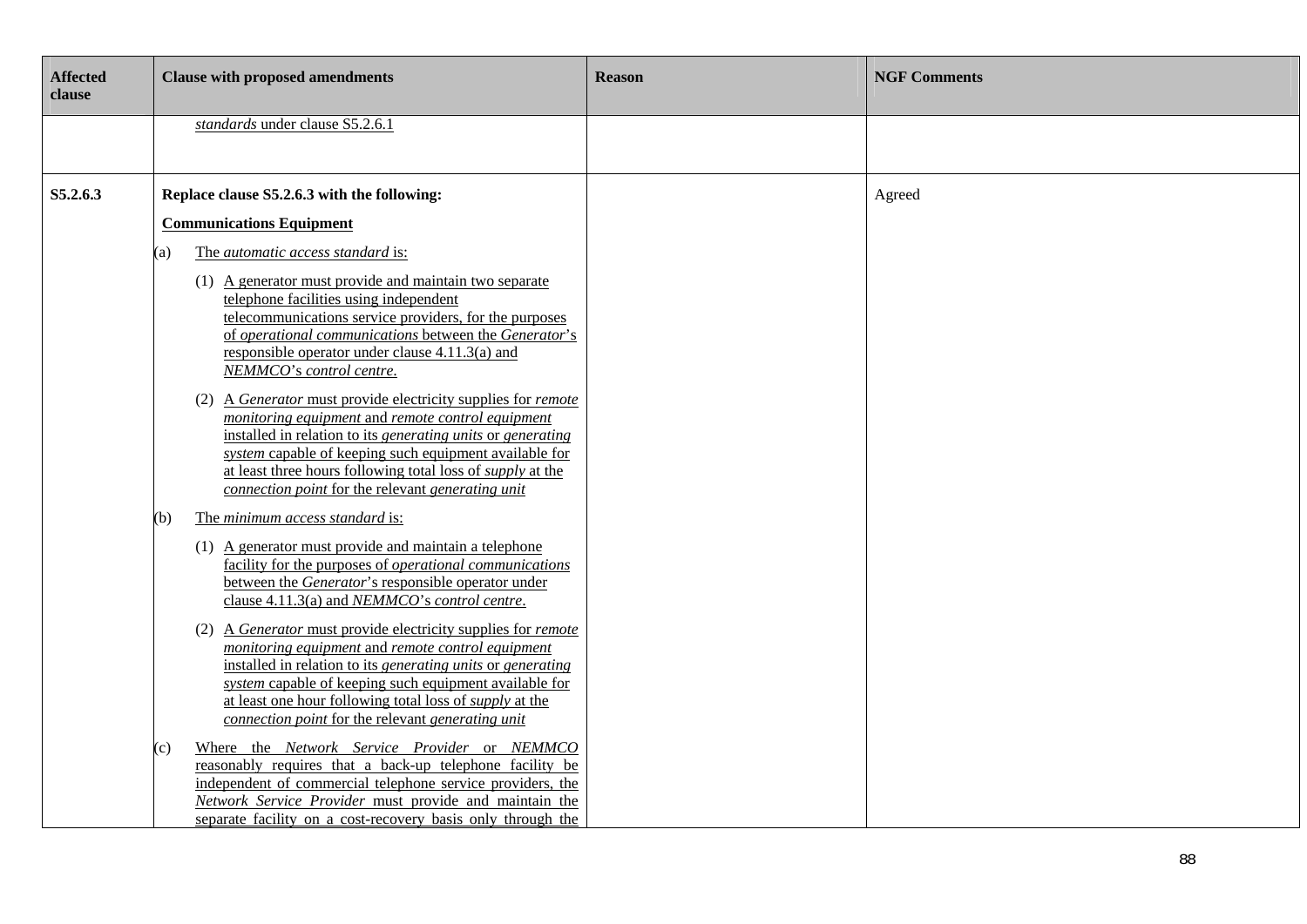| <b>Affected</b><br>clause | <b>Clause with proposed amendments</b>                                                                                                                                                                                                                                                                                                                                                                                                                                                                                                                                                                                                                                                                                                                                                                                                                                                                                                                           | <b>Reason</b> | <b>NGF Comments</b>                               |
|---------------------------|------------------------------------------------------------------------------------------------------------------------------------------------------------------------------------------------------------------------------------------------------------------------------------------------------------------------------------------------------------------------------------------------------------------------------------------------------------------------------------------------------------------------------------------------------------------------------------------------------------------------------------------------------------------------------------------------------------------------------------------------------------------------------------------------------------------------------------------------------------------------------------------------------------------------------------------------------------------|---------------|---------------------------------------------------|
|                           | charge for <i>connection</i> .<br>A Generator must provide communications paths (with<br>(d)<br>appropriate redundancy) from the remote monitoring<br>equipment or remote control equipment installed for each of<br>its generating units, or generating system as appropriate, to a<br>communications interface in a location reasonably acceptable<br>to the Network Service Provider at the relevant generation<br>Communications systems between<br><i>facility.</i><br>this<br>communications interface and the <i>control centre</i> must be the<br>responsibility of the Network Service Provider unless<br>otherwise agreed by the Generator and the Network Service<br>Provider. The Generator must supply accommodation and<br>secure power supplies for communications facilities provided<br>by the Network Service Provider under clause S5.2.6.3<br>NEMMCO must be involved in the negotiation of access<br>(e)<br>standards under clause S5.2.6.3 |               |                                                   |
| S5.2.8                    | Replace clause S5.2.8 with the following:<br><b>Power station auxiliary supplies</b><br>In cases where a <i>generating system</i> takes its auxiliary supplies via<br>a connection point through which its generation is not transferred<br>to the network, the access standards must be established under<br>clause S5.3.5 as if the Generator were a Market Customer.                                                                                                                                                                                                                                                                                                                                                                                                                                                                                                                                                                                          |               | Agreed                                            |
| S5.2.9                    | Replace clause S5.2.9 with the following:<br><b>Fault Current</b><br>The automatic access standard is:<br>(a)<br>(1) The contribution for the <i>generating system</i> to the fault<br>current on the <i>connecting network</i> through its <i>connection</i><br>point must not exceed the lesser of:<br>three times the combined maximum continuous<br>(i)<br>current of the operating <i>generating units</i> of the<br>generating system; and                                                                                                                                                                                                                                                                                                                                                                                                                                                                                                                 |               | Substantial changes to structure - to be deferred |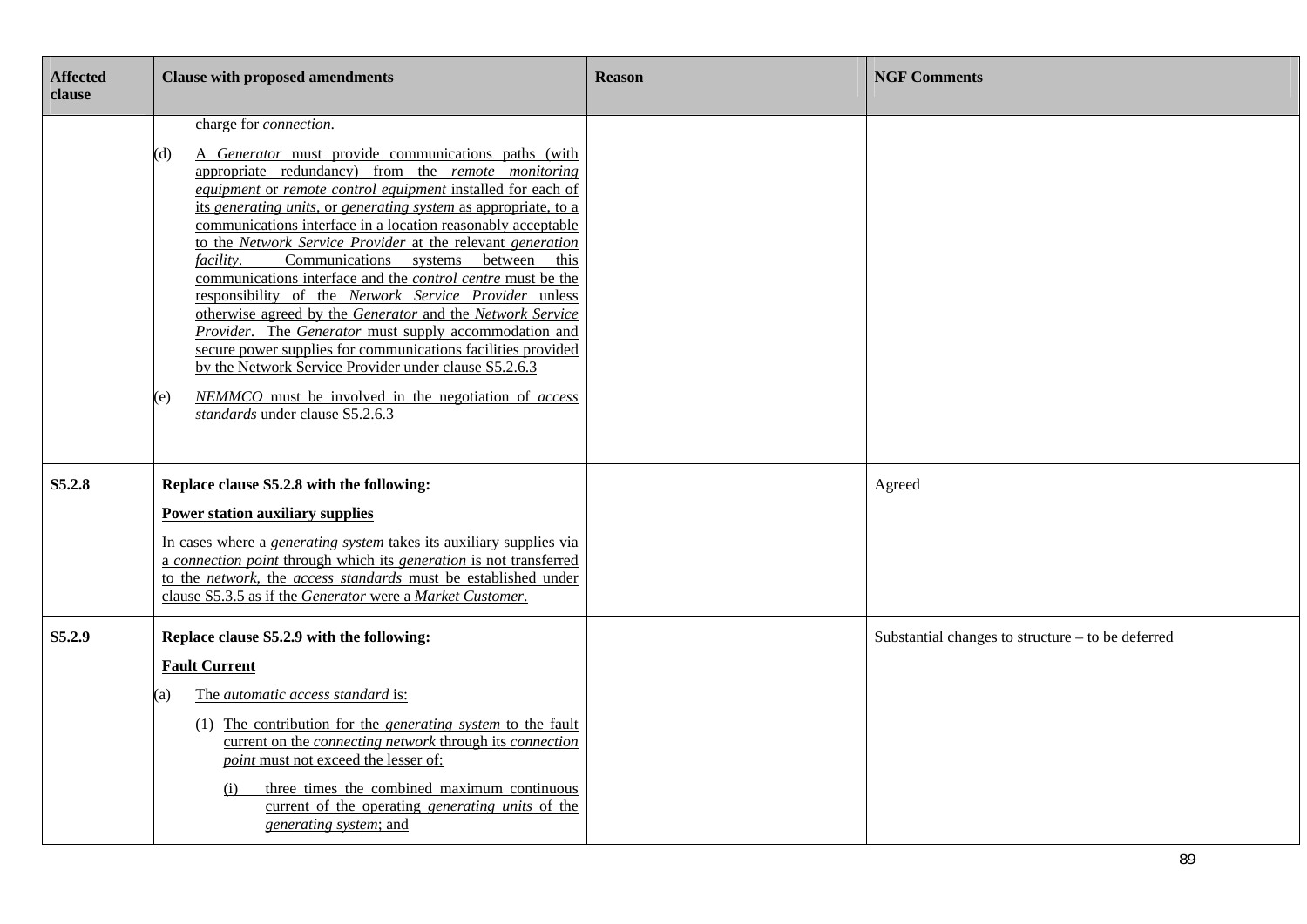| <b>Affected</b><br>clause | <b>Clause with proposed amendments</b>                                                                                                                                                                                                                                                                                                                                                                                                       | <b>Reason</b> | <b>NGF Comments</b> |
|---------------------------|----------------------------------------------------------------------------------------------------------------------------------------------------------------------------------------------------------------------------------------------------------------------------------------------------------------------------------------------------------------------------------------------------------------------------------------------|---------------|---------------------|
|                           | the level that can be safely interrupted by the<br>(ii)<br>circuit breakers of the <i>connecting network</i> and<br>safely carried by the <i>connecting network</i> for the<br>duration of the applicable <i>breaker fail protection</i><br>system fault clearance times, as specified for the<br>relevant connection point by the Network Service<br>Provider.                                                                              |               |                     |
|                           | (2) A generating system's connected plant must be capable<br>of withstanding fault current through the connection<br><i>point</i> up to the higher of:                                                                                                                                                                                                                                                                                       |               |                     |
|                           | the level specified in clause $S5.2.4(c)(1)$ ; and<br>(i)<br>the highest level of current at the <i>connection point</i><br>(ii)<br>that can be safely interrupted by the circuit<br>breakers of the <i>connecting network</i> and safely<br>carried by the <i>connecting network</i> for the duration<br>of the applicable <i>breaker fail protection system</i><br>fault clearance times, as specified by the Network<br>Service Provider. |               |                     |
|                           | (3) A circuit breaker provided to isolate a <i>generating unit</i> or<br>generating system from the network must be capable of<br>breaking, without damage or restrike, the maximum fault<br>currents that could be reasonably expected to flow<br>through the circuit breaker for a fault in the network or<br>in the generating unit, or generating system, as specified<br>in the connection agreement.                                   |               |                     |
|                           | (b) The minimum access standard is:<br>(1) The generating system does not need to limit fault<br>current contribution.                                                                                                                                                                                                                                                                                                                       |               |                     |
|                           | (2) A generating system's connected plant must be capable<br>of withstanding fault current through the connection<br><i>point</i> up to the level specified in clause $S5.2.4(c)(1)$                                                                                                                                                                                                                                                         |               |                     |
|                           | (3) A circuit breaker provided to isolate a <i>generating unit</i> or<br>generating system from the network must be capable of<br>breaking, without damage or restrike, the maximum fault<br>currents that could be reasonably expected to flow<br>through the circuit breaker for a fault in the network or                                                                                                                                 |               | $\sim$              |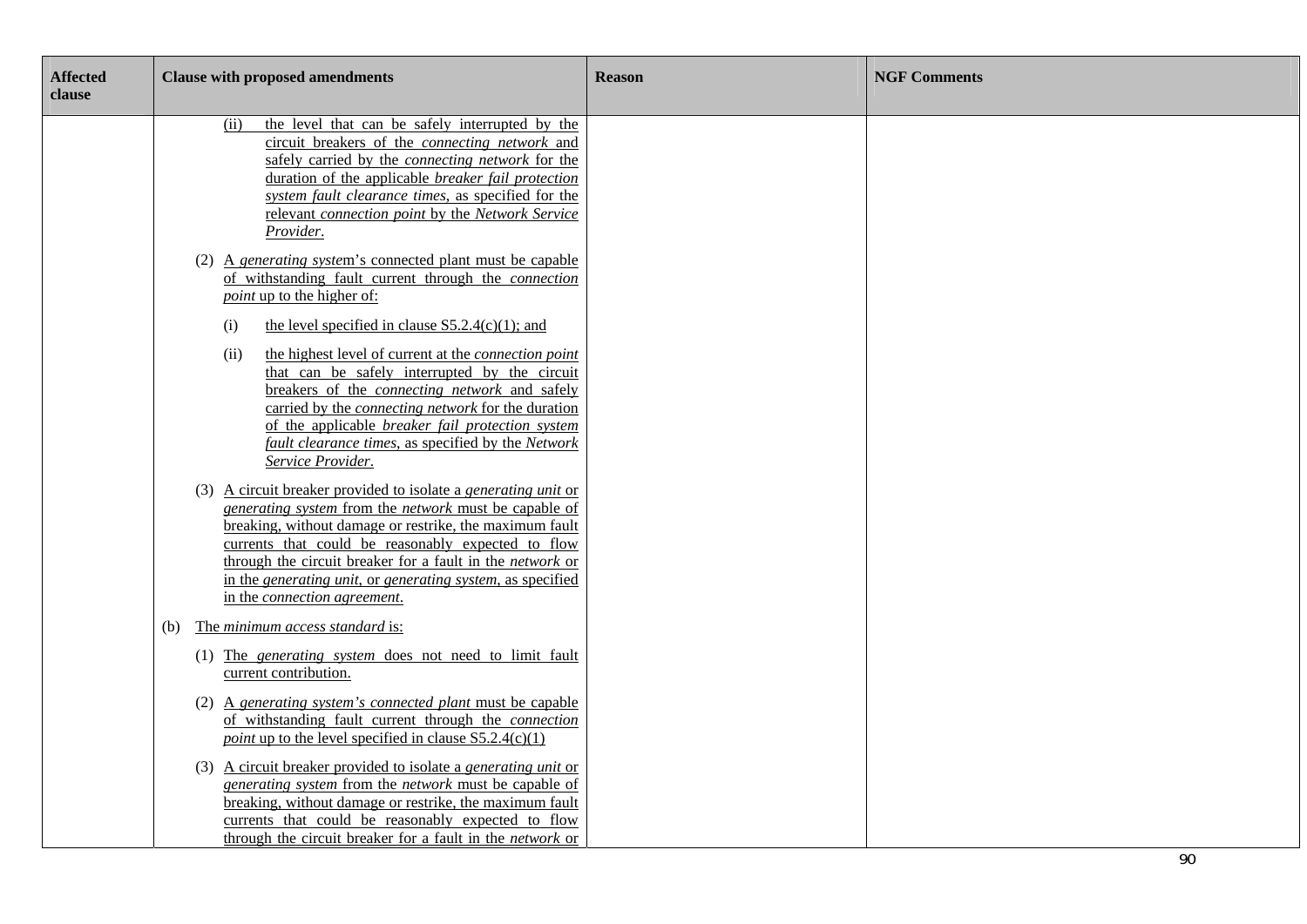| <b>Affected</b><br>clause | <b>Clause with proposed amendments</b>                                                                                                                                                                                                                                                                                                                                                                                                                                                                                                                                                                                                                                                                                                                                                                                                                                                                                                                                                                                                                                                                                                                                                                           | <b>Reason</b>                                                                                                                                  | <b>NGF Comments</b>                                                                                             |
|---------------------------|------------------------------------------------------------------------------------------------------------------------------------------------------------------------------------------------------------------------------------------------------------------------------------------------------------------------------------------------------------------------------------------------------------------------------------------------------------------------------------------------------------------------------------------------------------------------------------------------------------------------------------------------------------------------------------------------------------------------------------------------------------------------------------------------------------------------------------------------------------------------------------------------------------------------------------------------------------------------------------------------------------------------------------------------------------------------------------------------------------------------------------------------------------------------------------------------------------------|------------------------------------------------------------------------------------------------------------------------------------------------|-----------------------------------------------------------------------------------------------------------------|
|                           | in the generating unit, or generating system, as specified<br>in the connection agreement.<br>The Network Service Provider must consider alternate<br>(c)<br>network configurations in the determination of the applicable<br>fault current level and must prefer those options that<br>maintain an equivalent level of service to other Network<br>Users, and which in the opinion of the Generator, impose the<br>least obligation on the Generator.<br>In carrying out assessments of proposed <i>access standards</i><br>(d)<br>under clause S5.2.9, the Network Service Provider must take<br>into account, without limitation:<br>(1) The expected performance of the existing <i>networks</i> and<br>network developments that are considered projects;<br>(2) The expected performance of existing <i>generating plant</i><br>and generation projects that are considered projects; and<br>(3) The expected range of <i>power</i> system operating<br>conditions.<br>The Network Service Provider is not liable for any loss or<br>(e)<br>damage incurred by the Generator or any other person as a<br>consequence of a fault on either the <i>power system</i> , or within<br>the Generator's facility. |                                                                                                                                                | It is inappropriate that a clause referring to a NSP's liability to<br>everyone exists in a Generator standard. |
| S5.5.2                    | Under the heading "Preliminary system planning data":<br>This data is required for submission with the <i>application to</i><br>connect, to allow the Network Service Provider to prepare an offer<br>of terms for a <i>connection agreement</i> and to assess the requirement<br>for, and effect of, network augmentation or extension options.<br>Such data is normally limited to the items denoted as Standard<br>Planning Data (S) in the technical data schedules 5.5.1 to 5.5.5<br><b>Generating System Model Guidelines Generating System Design</b><br>Data Sheet, Generating System Setting Data Sheet and in<br>schedules 5.5.3 to 5.5.5.<br>The Network Service Provider may, in cases where there is<br>reasonable doubt as to the viability of a proposal, require the<br>submission of other data before making an offer to connect or to                                                                                                                                                                                                                                                                                                                                                         | The references to schedules 5.5.1 and<br>5.5.2 (implied) have been amended to<br>refer to the documents to be prepared<br>under clause S5.5.7. | Agreed                                                                                                          |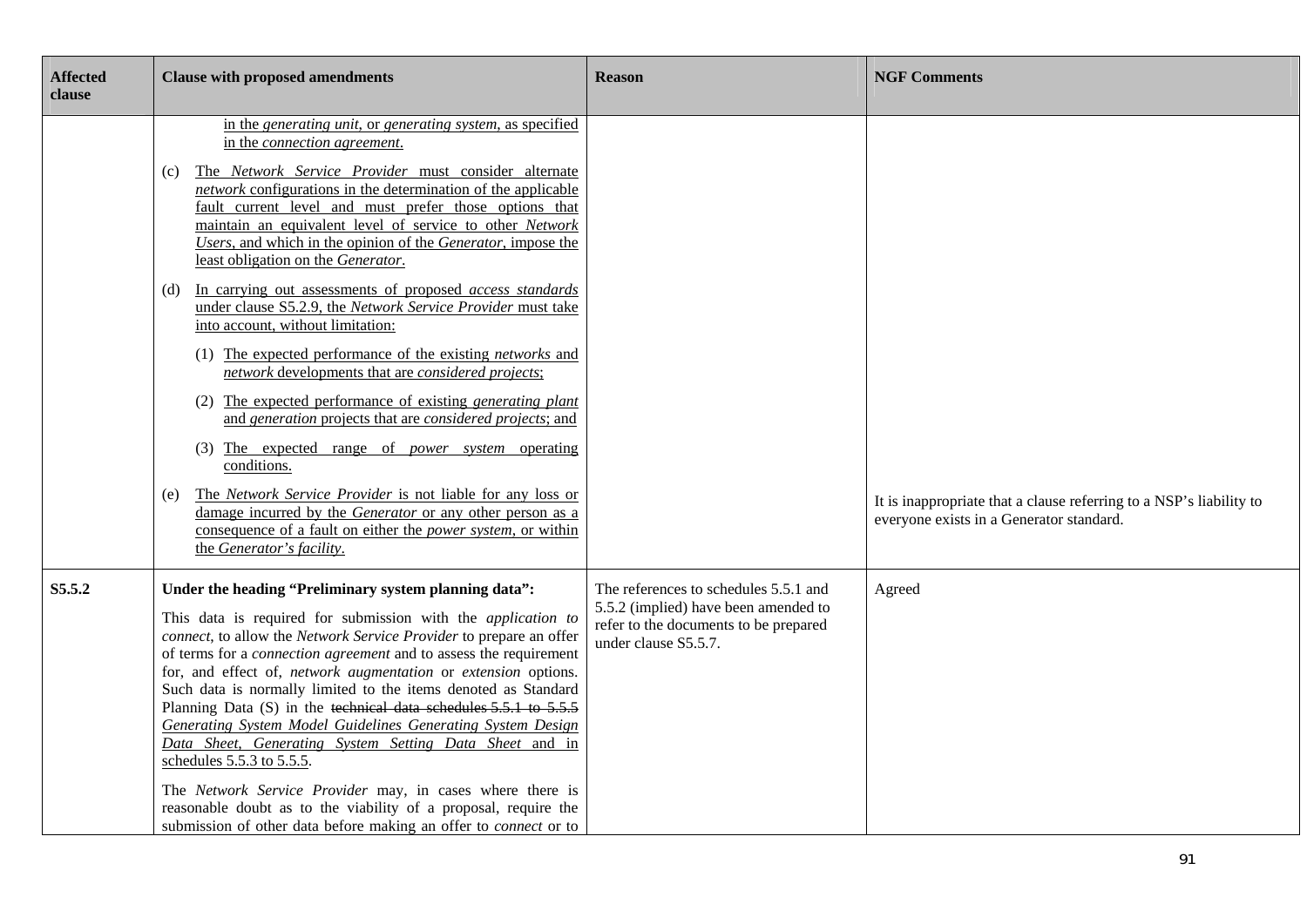| <b>Affected</b><br>clause | <b>Clause with proposed amendments</b>                                                                                                                                                                                                                                                                                                                                                                                                                                                                                                                                                                                                                                                                                                                                                                                                                                                                                                                                                                                                                                                                                                                                                                                                                                                                          | <b>Reason</b>                                                                                                                                   | <b>NGF Comments</b> |
|---------------------------|-----------------------------------------------------------------------------------------------------------------------------------------------------------------------------------------------------------------------------------------------------------------------------------------------------------------------------------------------------------------------------------------------------------------------------------------------------------------------------------------------------------------------------------------------------------------------------------------------------------------------------------------------------------------------------------------------------------------------------------------------------------------------------------------------------------------------------------------------------------------------------------------------------------------------------------------------------------------------------------------------------------------------------------------------------------------------------------------------------------------------------------------------------------------------------------------------------------------------------------------------------------------------------------------------------------------|-------------------------------------------------------------------------------------------------------------------------------------------------|---------------------|
|                           | amend a connection agreement.                                                                                                                                                                                                                                                                                                                                                                                                                                                                                                                                                                                                                                                                                                                                                                                                                                                                                                                                                                                                                                                                                                                                                                                                                                                                                   |                                                                                                                                                 |                     |
| S5.5.4                    | Schedules 5.5.3 to 5.5.5 cover the following data areas:<br>schedule 5.5.1 Generating Unit Design Data. This<br>(a)<br>comprises generating unit fixed design parameters.<br>schedule 5.5.2 Generating Unit Setting Data. This<br>(b)<br>comprises settings which can be varied by agreement or by<br>direction of the Network Service Provider or NEMMCO.<br>(e) schedule 5.5.3 - Network Plant Technical Data. This<br>comprises fixed electrical parameters.<br>schedule 5.5.4 - Plant and Apparatus Setting Data. This<br>(db)<br>comprises settings which that can be varied by agreement<br>or by direction of the Network Service Provider or<br>NEMMCO.<br>schedule 5.5.5 - Load Characteristics. This comprises the<br>(e)<br>estimated parameters of loads groups in respect of, for<br>example, harmonic content and response to <i>frequency</i> and<br>voltage variations.<br>The documents and schedules applicable to each class of<br>Registered Participant are as follows:<br>schedules $5.5.1$ and $5.5.2$ the<br>(1)<br>Generators:<br>System Model Guidelines,<br>Generating<br>Generating System Design Data Sheet and<br>Generating System Setting Data Sheet;<br>Customers and Network Service Providers:<br>(2)<br>schedules 5.5.3 and 5.5.4; and<br>(3)<br>Customers: schedule 5.5.5. | The references to schedules 5.5.1 and<br>5.5.2 have been removed or amended to<br>refer to the documents to be prepared<br>under clause S5.5.7. | Agreed              |
| S5.5.5                    | Replace clause S5.5.5 with the following:<br>A Generator that connects a generating unit, that is not<br>S5.5.5<br>a synchronous generating unit, must be given<br>exemption from complying with those parts of<br>schedules 5.5.1 and 5.5.2 the Generating System Model<br>Guidelines Generating System Design Data Sheet and                                                                                                                                                                                                                                                                                                                                                                                                                                                                                                                                                                                                                                                                                                                                                                                                                                                                                                                                                                                  | The references to schedules 5.5.1 and<br>5.5.2 have been amended to refer to the<br>documents to be prepared under clause<br>S5.5.7.            | Agreed              |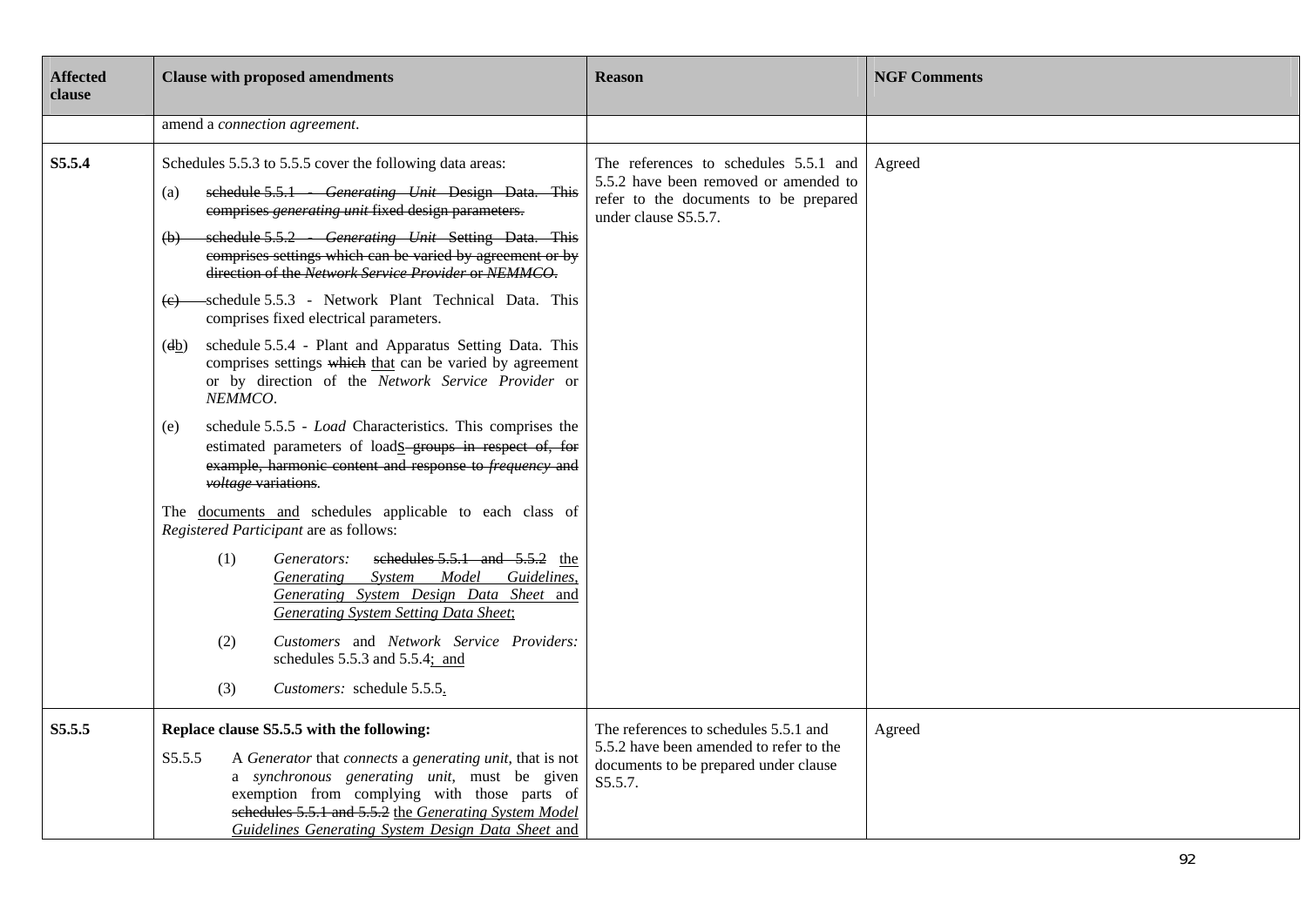| <b>Affected</b><br>clause | <b>Clause with proposed amendments</b>                                                                                                                                                                                                                                                                                                                                                                                                                                                                                                                                                                                                                                                                                                                                                                                                                                                                                   | <b>Reason</b>                                                                                                                                                                                                                                                                                                                                                                                                           | <b>NGF Comments</b> |
|---------------------------|--------------------------------------------------------------------------------------------------------------------------------------------------------------------------------------------------------------------------------------------------------------------------------------------------------------------------------------------------------------------------------------------------------------------------------------------------------------------------------------------------------------------------------------------------------------------------------------------------------------------------------------------------------------------------------------------------------------------------------------------------------------------------------------------------------------------------------------------------------------------------------------------------------------------------|-------------------------------------------------------------------------------------------------------------------------------------------------------------------------------------------------------------------------------------------------------------------------------------------------------------------------------------------------------------------------------------------------------------------------|---------------------|
|                           | Generating System Setting Data Sheet that are<br>determined by the Network Service Provider to be not<br>relevant to such <i>generating units</i> , but must comply<br>with those parts of schedules 5.5.3, 5.5.4, and 5.5.5 that<br>are relevant to such <i>generating units</i> , as determined by<br>the Network Service Provider.                                                                                                                                                                                                                                                                                                                                                                                                                                                                                                                                                                                    |                                                                                                                                                                                                                                                                                                                                                                                                                         |                     |
| S5.5.6                    | Replace clause S5.5.6 with the following:<br>S5.5.6 A Generator that connects a synchronous generating unit<br>equal to or smaller than 30 MW or a number of<br>synchronous generating units totalling less than 30 MW<br>to a connection point to a distribution network will<br>usually be required to submit less registered system<br>planning data and less registered data than is indicated in<br>sehedule 5.5.1 the Generating System Model Guidelines<br>Generating System Design Data Sheet and Generating<br>System Setting Data Sheet. In general these data will be<br>limited to confirmation of the preliminary system<br>planning data, marked (S), but other data must be<br>supplied if required by the Network Service Provider or<br>NEMMCO.<br>Codes:<br>$S = Standard Planning Data$<br>$D =$ Detailed Planning Data<br>$R =$ Registered Data (R1 pre- <i>connection</i> , R2 post-<br>connection) | The reference to schedules 5.5.1 has been<br>amended to refer to the documents to be<br>prepared under clause S5.5.7.                                                                                                                                                                                                                                                                                                   | Agreed              |
| S5.5.7                    | NEMMCO must, subject to clause S5.7.7(b), publish in<br>(a)<br>accordance with the Rules consultation procedures:<br>a Generating System Design Data Sheet<br>(1)<br>describing, for relevant technologies, the<br>system design parameters of<br>generating<br>units and generating systems<br>generating<br>including.<br>without<br>limitation,<br>plant<br>configurations, impedances, time constants, non-<br>linearities, ratings and capabilities, to be                                                                                                                                                                                                                                                                                                                                                                                                                                                          | This modification removes the data<br>schedules S5.5.1 and S5.5.2 and allows<br>their replacements to be changed outside<br>of the Rule change process. This is<br>because the data requirements need to<br>change from time to time to reflect<br>changes in technology. Currently the data<br>schedules are heavily biased toward<br>thermal synchronous plant, and some of<br>the requirements are not applicable to | Agreed              |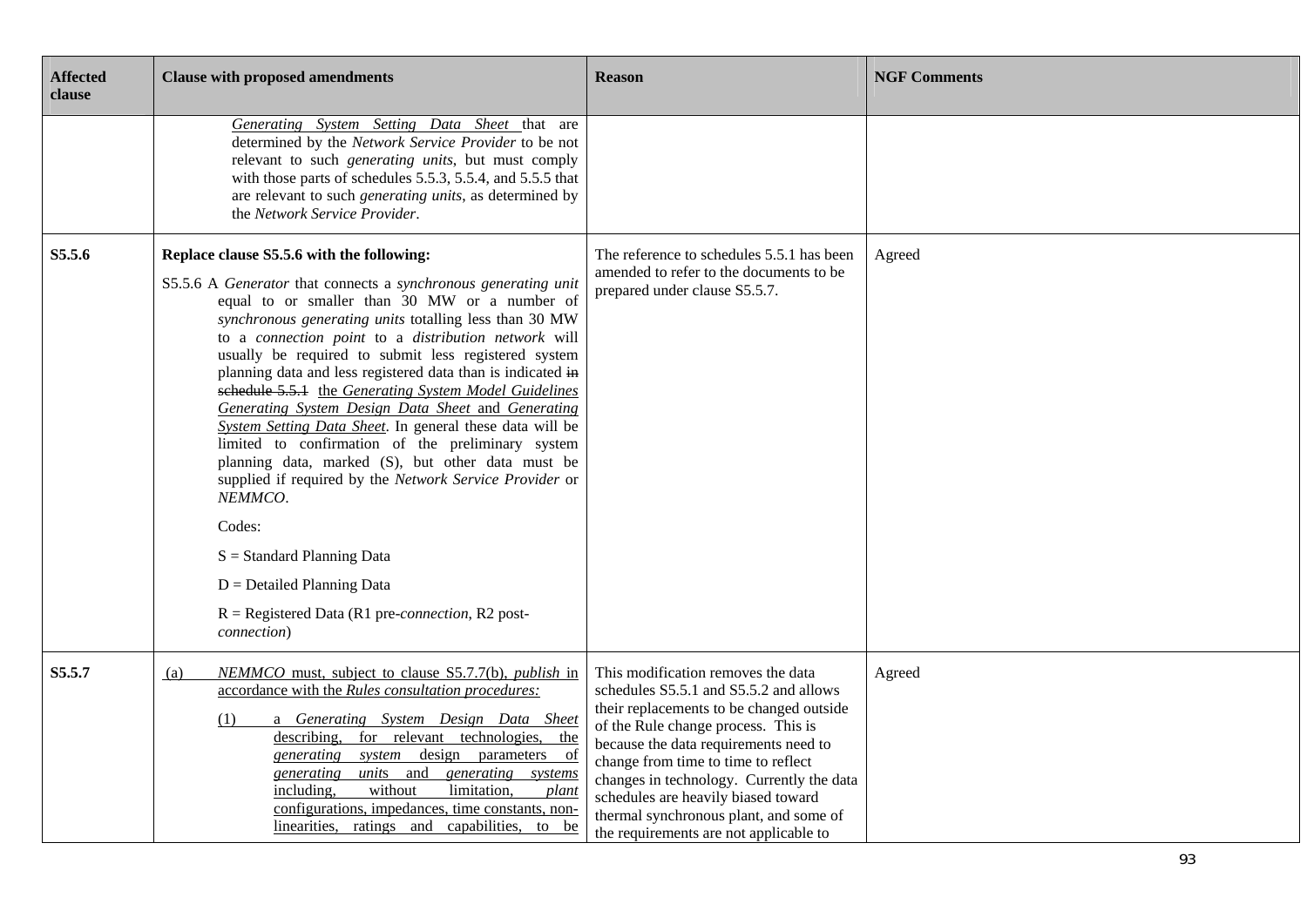| <b>Affected</b><br>clause | <b>Clause with proposed amendments</b>                                                                                                                                                                                                                                                                                                                                                                                                                        | <b>Reason</b>                                                                                                                                                                                                                                                                                                                                                          | <b>NGF Comments</b> |
|---------------------------|---------------------------------------------------------------------------------------------------------------------------------------------------------------------------------------------------------------------------------------------------------------------------------------------------------------------------------------------------------------------------------------------------------------------------------------------------------------|------------------------------------------------------------------------------------------------------------------------------------------------------------------------------------------------------------------------------------------------------------------------------------------------------------------------------------------------------------------------|---------------------|
|                           | provided under clauses S5.2.4 and S5.5,<br>a Generating System Setting Data Sheet<br>(2)<br>describing, for relevant generation and control<br>system technologies, the <i>protection</i> system and<br>control system settings of generating units and<br>generating systems including, without limitation,<br>configurations, gains, time constants, delays,<br>deadbands, non-linearities and limits, to be<br>provided under clauses S5.2.4 and S5.5; and | asynchronous plant. It is proposed that<br>changes to these schedules will be made<br>through a Rules consultation process.<br>Because of the urgency of replacing these<br>schedules with documents covering wind<br>generation technologies, NEMMCO<br>would like to be able to commence the<br>Rules consultation process before these<br>changes come into effect. |                     |
|                           | System<br>Model<br>Generating<br>Guidelines,<br>(3)<br>describing, for relevant <i>generation</i> and <i>control</i><br>system technologies, NEMMCO's requirements<br>when developing mathematical models for<br>generating units and generating systems,<br>including, without limitation, the impact of their<br>control systems and protection systems on power<br>system security.                                                                        |                                                                                                                                                                                                                                                                                                                                                                        |                     |
|                           | If the first version of:<br>(b)                                                                                                                                                                                                                                                                                                                                                                                                                               |                                                                                                                                                                                                                                                                                                                                                                        |                     |
|                           | the Generating System Design Data Sheet<br>(1)<br><i>published</i> under paragraph (a) is identical to<br>schedule 5.5.1;                                                                                                                                                                                                                                                                                                                                     |                                                                                                                                                                                                                                                                                                                                                                        |                     |
|                           | the Generating System Setting Data Sheet<br>(2)<br><i>published</i> under paragraph (a) is identical to<br>schedule 5.5.2,                                                                                                                                                                                                                                                                                                                                    |                                                                                                                                                                                                                                                                                                                                                                        |                     |
|                           | as each of those respective schedules existed one day<br>before the <i>Rules</i> changes that give effect to this clause<br>S5.5.7 take effect, <i>NEMMCO</i> is not required to comply<br>with the Rules consultation procedures in publishing<br>them.                                                                                                                                                                                                      |                                                                                                                                                                                                                                                                                                                                                                        |                     |
|                           | The purpose of making the Generating System Design<br>(c)<br>Data Sheet, Generating System Setting Data Sheet and<br>Generating System Model Guidelines, is to:                                                                                                                                                                                                                                                                                               |                                                                                                                                                                                                                                                                                                                                                                        |                     |
|                           | allow generating units and generating systems to<br>(1)<br>be mathematically modelled by NEMMCO and<br>relevant Registered Participants in load flow                                                                                                                                                                                                                                                                                                          |                                                                                                                                                                                                                                                                                                                                                                        |                     |

٦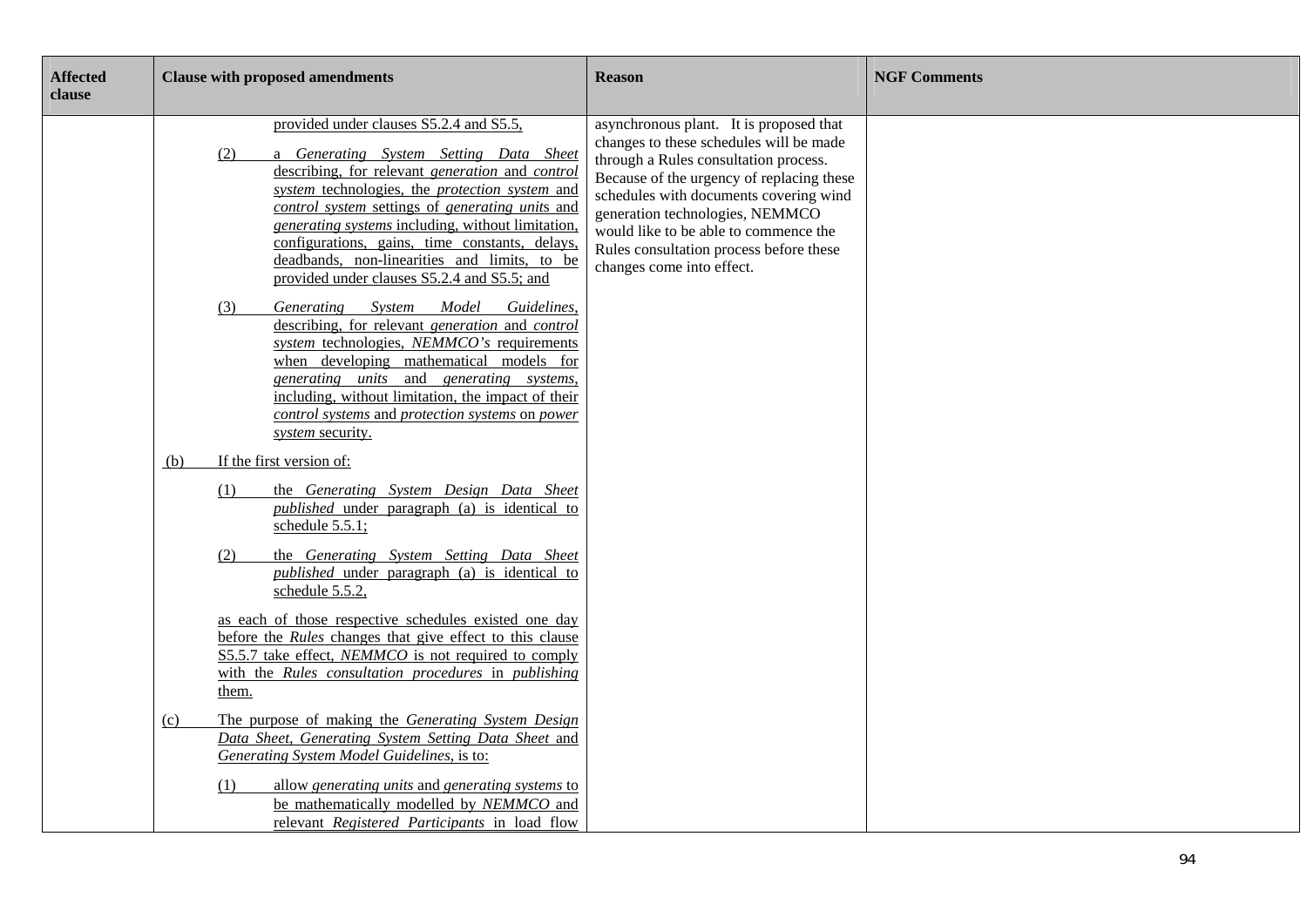| <b>Affected</b><br>clause  | <b>Clause with proposed amendments</b>                                                                                                                                                                                                                                                                                                                                                                                                                                                                                                                                                                                                                                                                                                                                                                                                                                                                                                                   | <b>Reason</b>                                                                                                                                                                                                        | <b>NGF Comments</b> |
|----------------------------|----------------------------------------------------------------------------------------------------------------------------------------------------------------------------------------------------------------------------------------------------------------------------------------------------------------------------------------------------------------------------------------------------------------------------------------------------------------------------------------------------------------------------------------------------------------------------------------------------------------------------------------------------------------------------------------------------------------------------------------------------------------------------------------------------------------------------------------------------------------------------------------------------------------------------------------------------------|----------------------------------------------------------------------------------------------------------------------------------------------------------------------------------------------------------------------|---------------------|
|                            | dynamic stability<br>assessments<br>with<br>and<br>sufficient accuracy to permit:<br>(i)<br>the <i>power</i> system operating limits for<br>ensuring <i>power</i> system security to be<br>quantified with the lowest practical<br>safety margins;<br>proposed access standards<br>(ii)<br>and<br>performance standards of generating<br><i>units</i> and <i>generating systems</i> to be<br>assessed; and<br>settings of control systems and<br>(iii)<br>protection systems of generating units,<br>generating systems and networks to be<br>assessed and quantified for maximum<br>practical performance of the <i>power</i><br>system; and<br>identify for each type of data its category in<br>(2)<br>terms of clause S5.5.2.<br>Any consultation commenced by NEMMCO in<br>(d)<br>accordance with the Rules consultation procedures prior<br>to this clause coming into effect is taken to have been<br>conducted in accordance this clause S5.7.7. |                                                                                                                                                                                                                      |                     |
| schedules<br>5.5.1 & 5.5.2 | <b>Delete</b>                                                                                                                                                                                                                                                                                                                                                                                                                                                                                                                                                                                                                                                                                                                                                                                                                                                                                                                                            |                                                                                                                                                                                                                      | Agreed              |
| schedule<br>5.6(c1)        | details of each access standard agreed between the<br>(c1)<br>Network Service Provider and the Registered Participant<br>and all related conditions of agreement resulting from the<br>application of any of the access provisions for access<br>contained in schedule 5.1 for Network Service Providers,<br>or schedule 5.2 for Generators, or schedule 5.3 for<br>Customers, or schedule 5.3a for Market Network Service                                                                                                                                                                                                                                                                                                                                                                                                                                                                                                                               | This amendment is required to correct an<br>incorrect reference to the term<br>performance standard. Access standards<br>are what are agreed between Network<br>Service Providers<br>and Registered<br>Participants. | Agreed              |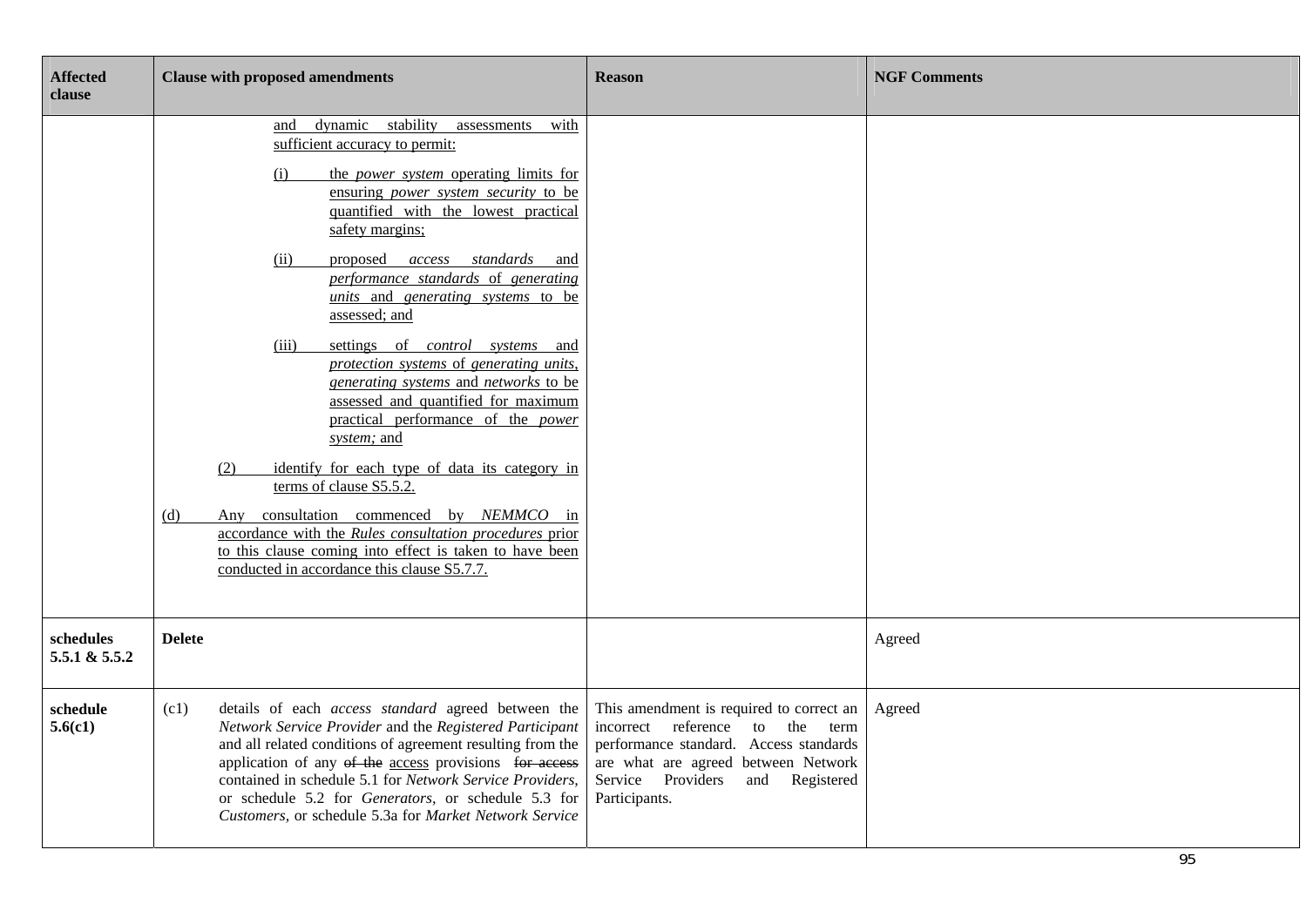| <b>Affected</b><br>clause | <b>Clause with proposed amendments</b>                                                                                                                                                                                                                                                                                                                                                                                                                                                                                                                                                                                        | <b>Reason</b>                                                                                                                                                                                                                                                                                             | <b>NGF Comments</b>                                                                                                                                                                              |
|---------------------------|-------------------------------------------------------------------------------------------------------------------------------------------------------------------------------------------------------------------------------------------------------------------------------------------------------------------------------------------------------------------------------------------------------------------------------------------------------------------------------------------------------------------------------------------------------------------------------------------------------------------------------|-----------------------------------------------------------------------------------------------------------------------------------------------------------------------------------------------------------------------------------------------------------------------------------------------------------|--------------------------------------------------------------------------------------------------------------------------------------------------------------------------------------------------|
|                           | Providers                                                                                                                                                                                                                                                                                                                                                                                                                                                                                                                                                                                                                     |                                                                                                                                                                                                                                                                                                           |                                                                                                                                                                                                  |
| 8.6.2(m)                  | (modelling): the disclosure, use or reproduction of data<br>(m)<br>held by NEMMCO or a Network Service Provider for the<br>purpose of modelling the operation of the power system,<br>to the extent reasonably necessary to enable a Network<br><b>User</b> Connection Applicant to develop an application to<br>connect.                                                                                                                                                                                                                                                                                                     | The change here corrects an error in the<br>previous formulation of this clause by<br>replacing the term Network User, which<br>relates to people already connected to the<br>network, with the term Connection<br>Applicant, which relates to people<br>wanting to develop an application to<br>connect. | Agreed                                                                                                                                                                                           |
| 8.6.2(n)                  | the disclosure of a performance standard to a Network<br>(n)<br>Service Provider for the purpose of establishing a<br>compliance monitoring program, or if <i>connection</i> at that<br>performance standard, in NEMMCO's opinion, affects,<br>or is likely to affect, the performance of that Network<br>Service Provider's network.                                                                                                                                                                                                                                                                                         | This is necessary so that NEMMCO can<br>provide the performance standards to<br>other NSPs                                                                                                                                                                                                                | Performance Standards are between the Generator, the NSP and<br>NEMMCO, not with all other NSPs. Specific permission should<br>be sought for this to happen on a case by case basis as required. |
| <b>Chapter 10</b>         | access standard                                                                                                                                                                                                                                                                                                                                                                                                                                                                                                                                                                                                               |                                                                                                                                                                                                                                                                                                           | Agreed                                                                                                                                                                                           |
|                           | Either an automatic access standard or a negotiated access<br>standard for a particular technical requirement as recorded in a<br>connection agreement.                                                                                                                                                                                                                                                                                                                                                                                                                                                                       | The concept of access standard is used<br>extensively in the technical requirements<br>in Schedule 5.2.                                                                                                                                                                                                   |                                                                                                                                                                                                  |
|                           | adequately damped<br>In relation to a <i>control system</i> , when tested with a step change of a<br>feedback input or corresponding reference, or otherwise observed,<br>any oscillatory response at a frequency of:<br>$0.05$ Hz or less has a damping ratio of at least $0.4$ ;<br>(a)<br>between 0.05 Hz and 0.6 Hz has a halving time of 5<br>(b)<br>seconds or less (equivalent to a damping coefficient -<br>$0.14$ nepers per second or less); and<br>0.6 Hz or more has a damping ratio of at least 0.05 in<br>(c)<br>relation to a <i>minimum access standard</i> and a damping<br>ratio of at least 0.1 otherwise. |                                                                                                                                                                                                                                                                                                           | Agreed                                                                                                                                                                                           |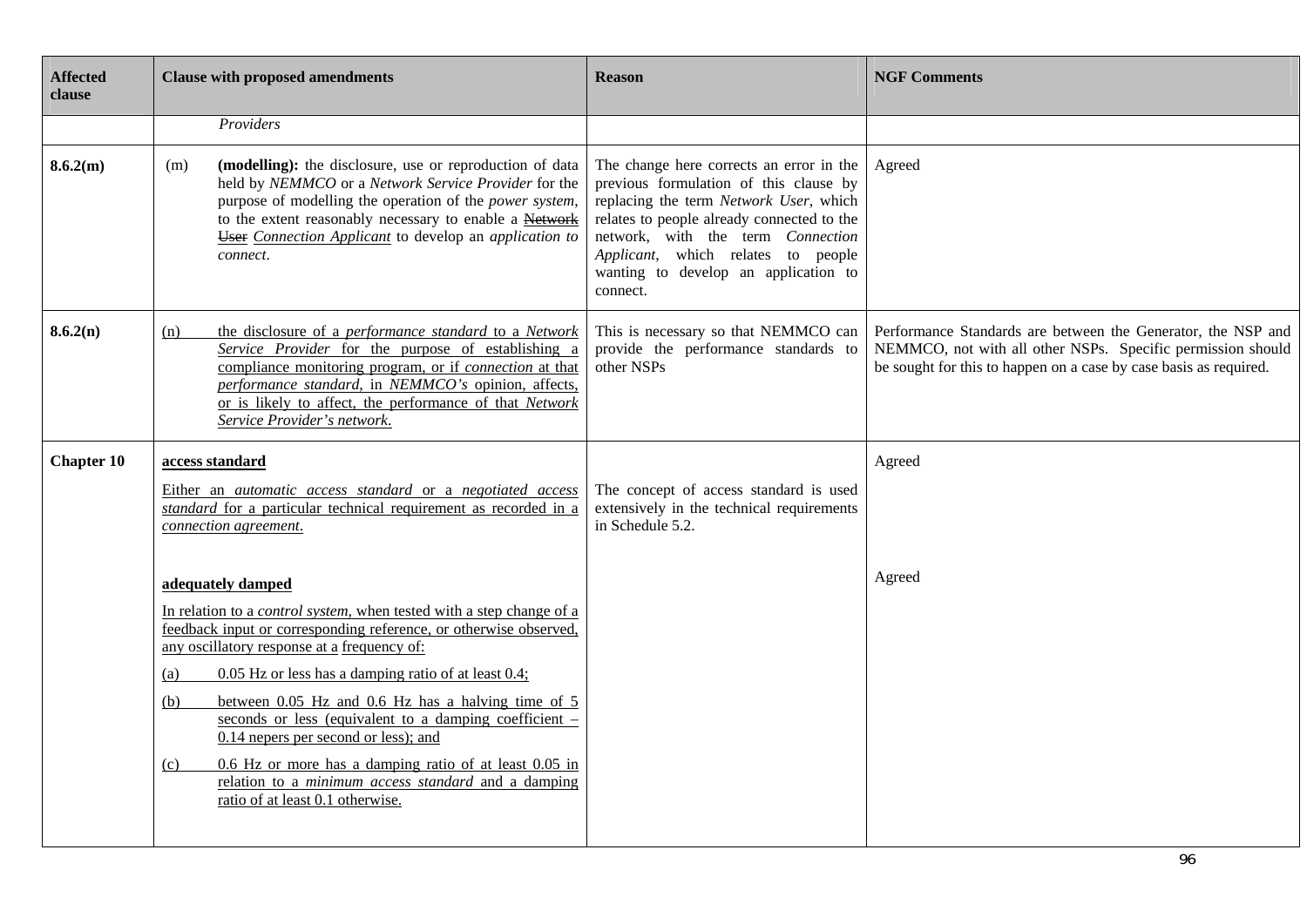| <b>Affected</b><br>clause | <b>Clause with proposed amendments</b>                                                                                                                                                                                                                                                                                                                                                                                                                                                                                                                                                                                                                                                                                                                                                                                                                                                                                                                                                                                                                                                                                                                                                                                                                                                                                                                                                                                                                                                                                                                                                                                                                                | <b>Reason</b>                                                                                                                                                                                                                                                                                                                                                                 | <b>NGF Comments</b>                                                                                                                                                                                                                |
|---------------------------|-----------------------------------------------------------------------------------------------------------------------------------------------------------------------------------------------------------------------------------------------------------------------------------------------------------------------------------------------------------------------------------------------------------------------------------------------------------------------------------------------------------------------------------------------------------------------------------------------------------------------------------------------------------------------------------------------------------------------------------------------------------------------------------------------------------------------------------------------------------------------------------------------------------------------------------------------------------------------------------------------------------------------------------------------------------------------------------------------------------------------------------------------------------------------------------------------------------------------------------------------------------------------------------------------------------------------------------------------------------------------------------------------------------------------------------------------------------------------------------------------------------------------------------------------------------------------------------------------------------------------------------------------------------------------|-------------------------------------------------------------------------------------------------------------------------------------------------------------------------------------------------------------------------------------------------------------------------------------------------------------------------------------------------------------------------------|------------------------------------------------------------------------------------------------------------------------------------------------------------------------------------------------------------------------------------|
|                           | considered project<br>In respect of a <i>generating system</i> , a project that meets both of the<br>following criteria:<br>A connection agreement has been entered into.<br>(a)<br>An offer to connect has been made and the Network<br>(b)<br>Service Provider considers that if the offer to connect<br>were accepted that project might adversely affect the<br>Connection Applicant's proposed generating system.<br>In respect of a <i>transmission network</i> augmentation, a project that<br>meets all of the following criteria:<br>The Network Service Provider has acquired the necessary<br>(a)<br>land and easements.<br>The Network Service Provider has obtained all necessary<br>(b)<br>planning and development approvals.<br>As applicable:<br>(c)<br>the augmentation project has passed the<br>(i)<br>regulatory test; or<br>in respect of a new small transmission network<br>(ii)<br><i>asset</i> , an intention to proceed with the project<br>has been published in the Network Service<br>Provider's Annual Planning Report; or<br>in respect of a <i>funded augmentation</i> the<br>(iii)<br>arrangements have been made for its funding.<br>Construction has either commenced or the Network<br>(d)<br>Service Provider has set a firm date for it to commence.<br>In respect of a <i>distribution network</i> augmentation, a project that<br>meets all of the following criteria:<br>The Network Service Provider has acquired the necessary<br>(a)<br>land and easements;<br>The Network Service Provider has obtained all necessary<br>(b)<br>planning and development approvals;<br>Construction has either commenced or the Network | This definition is needed to describe what<br>facilities need to be considered when<br>assessing a proposed generating system<br>connection.<br>It is also needed to describe the stage at<br>which a project's technical details (such<br>as control system models and generator<br>details) should reasonably be made<br>available to other persons applying to<br>connect. | For a generating system, planning and development approvals (b)<br>and construction commitment (d) should also be included as per<br>Transmission augmentation in order to prevent false projects from<br>affecting other projects |
|                           | (c)                                                                                                                                                                                                                                                                                                                                                                                                                                                                                                                                                                                                                                                                                                                                                                                                                                                                                                                                                                                                                                                                                                                                                                                                                                                                                                                                                                                                                                                                                                                                                                                                                                                                   |                                                                                                                                                                                                                                                                                                                                                                               |                                                                                                                                                                                                                                    |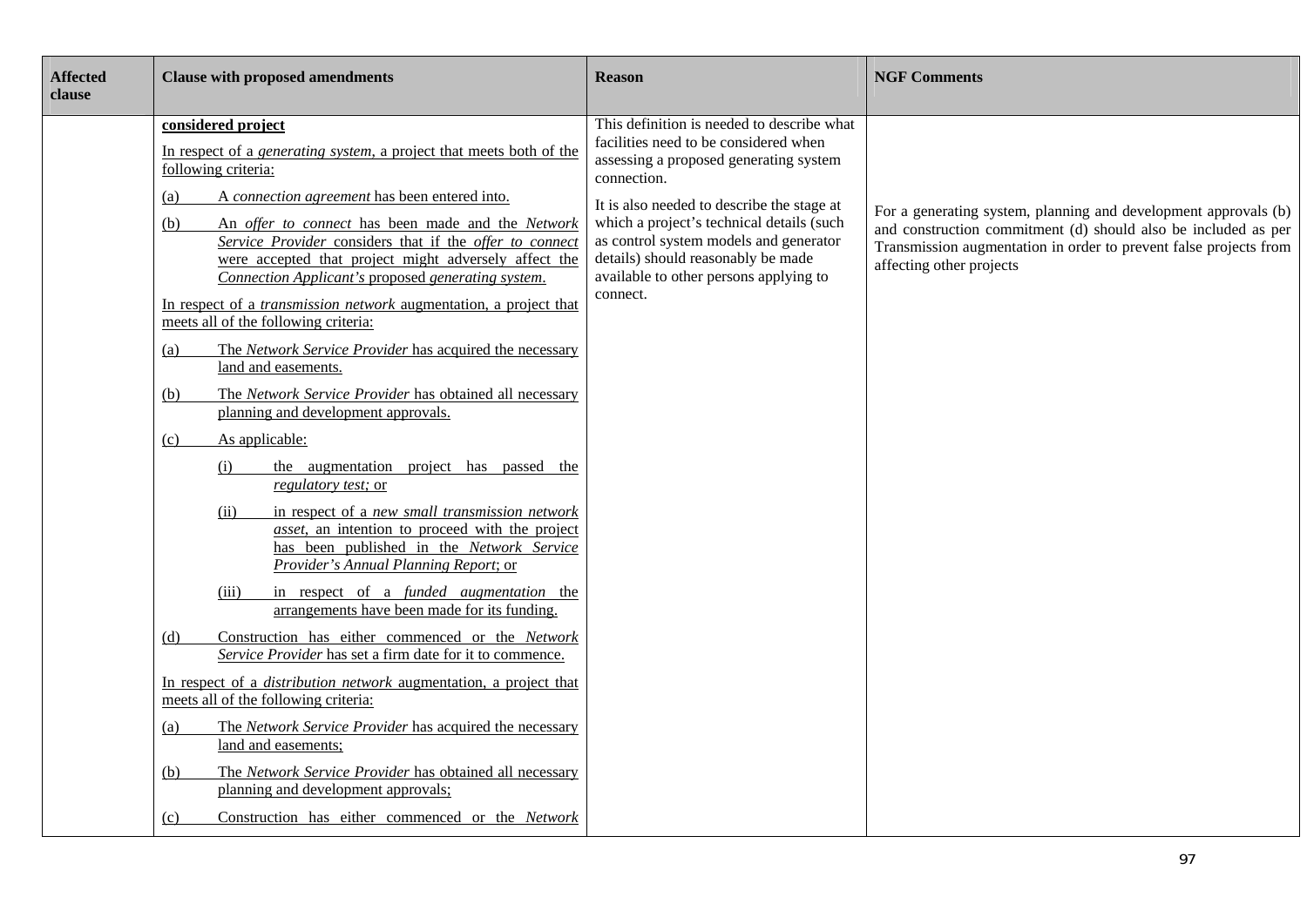| <b>Affected</b><br>clause | <b>Clause with proposed amendments</b>                                                                                                                                                                                                                                                                                                                                                                                                                                                                                                                              | <b>Reason</b>                                                                                                                                                                      | <b>NGF Comments</b>                                                                                                                                                                                                                                                                                                                                                                                                                                                                                         |
|---------------------------|---------------------------------------------------------------------------------------------------------------------------------------------------------------------------------------------------------------------------------------------------------------------------------------------------------------------------------------------------------------------------------------------------------------------------------------------------------------------------------------------------------------------------------------------------------------------|------------------------------------------------------------------------------------------------------------------------------------------------------------------------------------|-------------------------------------------------------------------------------------------------------------------------------------------------------------------------------------------------------------------------------------------------------------------------------------------------------------------------------------------------------------------------------------------------------------------------------------------------------------------------------------------------------------|
|                           | Service Provider has set a firm date for it to commence.<br>continuous uninterrupted operation<br>In respect of a <i>generating unit</i> operating during a <i>power system</i><br>disturbance, not disconnecting from the <i>power system</i> and, after<br>clearance of any associated electrical fault, delivering active<br>power and reactive power in accordance with its performance<br>standards, with all essential auxiliary and reactive plant remaining<br>in service, so as to not exacerbate or prolong the disturbance for<br>other connected plant. | This new definition is required to clarify<br>that behaviour that exacerbates or<br>prolongs the disturbance is not<br>acceptable.                                                 | Inconsistent with NET proclamation. Leaves uncertainty for<br>compliance. (eg. no reference to post disturbance loading levels)<br>Some system events will cause load rejections similar to those<br>listed in the present S5.2.5.4 (proposed to be deleted). Such<br>rejections usually trip 'automatic' controls to 'manual mode'<br>requiring manual intervention by operators to recover the situation<br>even though the Unit doesn't trip. Some time will pass before a<br>return to normal dispatch. |
|                           | generating system<br>A system comprising one or more <i>generating units</i> and includes<br>auxiliary or reactive plant that is located on the Generator's side<br>of the <i>connection point</i> and is necessary for the <i>generating system</i><br>to meet its performance standards.                                                                                                                                                                                                                                                                          | This definition is modified to clarify that<br>a generating system includes other<br>equipment that is provided by the<br>Generator in order to meet its<br>performance standards. | Agreed                                                                                                                                                                                                                                                                                                                                                                                                                                                                                                      |
|                           | <b>Generating System Design Data Sheet</b><br>The data sheet published by <i>NEMMCO</i> under clause S5.5.7(a)(1).                                                                                                                                                                                                                                                                                                                                                                                                                                                  |                                                                                                                                                                                    | Agreed                                                                                                                                                                                                                                                                                                                                                                                                                                                                                                      |
|                           | <b>Generating System Model Guidelines</b><br>The guidelines published by <i>NEMMCO</i> under clause S5.5.7(a)(3).                                                                                                                                                                                                                                                                                                                                                                                                                                                   |                                                                                                                                                                                    | Agreed                                                                                                                                                                                                                                                                                                                                                                                                                                                                                                      |
|                           | <b>Generating System Setting Data Sheet</b><br>The data sheet published by <i>NEMMCO</i> under clause $S5.5.7(a)(2)$ .                                                                                                                                                                                                                                                                                                                                                                                                                                              |                                                                                                                                                                                    | Agreed                                                                                                                                                                                                                                                                                                                                                                                                                                                                                                      |
|                           | <b>Generator</b><br>A person who engages in the activity of owning, controlling or<br>operating a generating system that is connected to, or who<br>otherwise supplies electricity to, a transmission or distribution                                                                                                                                                                                                                                                                                                                                               | The term Generator has been extended to<br>cover its use in Schedule 5.2 where it<br>refers to persons who are connection                                                          | Agreed                                                                                                                                                                                                                                                                                                                                                                                                                                                                                                      |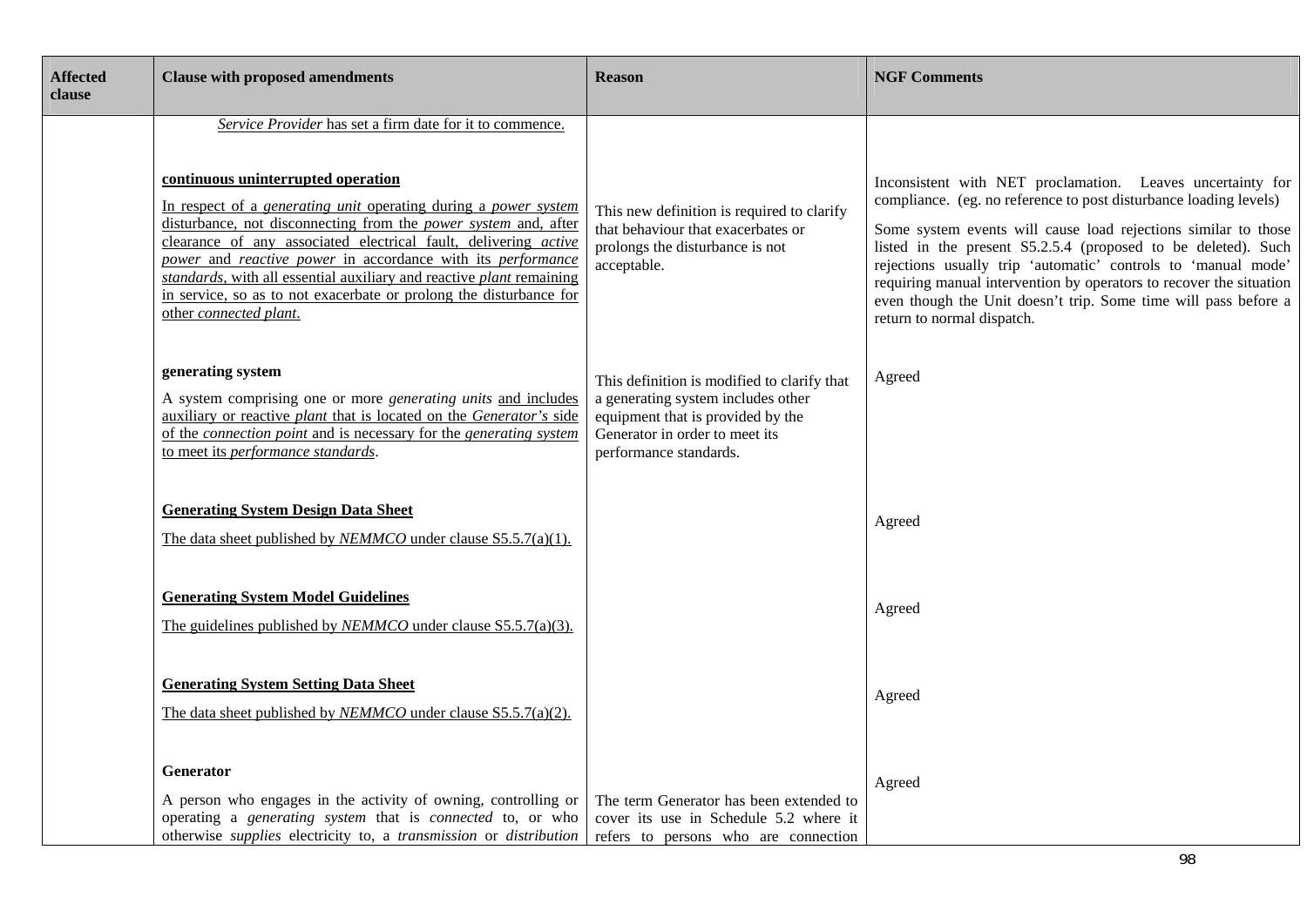| <b>Affected</b><br>clause | <b>Clause with proposed amendments</b>                                                                                                                                                                                                                                                                                             | <b>Reason</b>                                                                                                                                 | <b>NGF Comments</b>                                                                                                                                                                                                                                                        |
|---------------------------|------------------------------------------------------------------------------------------------------------------------------------------------------------------------------------------------------------------------------------------------------------------------------------------------------------------------------------|-----------------------------------------------------------------------------------------------------------------------------------------------|----------------------------------------------------------------------------------------------------------------------------------------------------------------------------------------------------------------------------------------------------------------------------|
|                           | system and who is registered by NEMMCO as a Generator under<br>Chapter 2 and, for the purposes of Chapter 5 (other than clause<br>5.10), the term includes a person who is required to, or intends to<br>register in that capacity.                                                                                                | applicants in respect of generating plant<br>as "Generators".                                                                                 |                                                                                                                                                                                                                                                                            |
|                           | nameplate rating                                                                                                                                                                                                                                                                                                                   |                                                                                                                                               |                                                                                                                                                                                                                                                                            |
|                           | The maximum continuous output or consumption in MW of an<br>item of equipment as specified by the manufacturer, or as<br>subsequently modified.                                                                                                                                                                                    |                                                                                                                                               | Agreed                                                                                                                                                                                                                                                                     |
|                           | nominal voltage<br>The design <i>voltage</i> level, nominated for a particular location on<br>the power system, such that power lines and circuits that are<br>electrically connected other than through transformers have the<br>same nominal <i>voltage</i> regardless of operating <i>voltage</i> and <i>normal</i><br>voltage. | This term has been widely used in the<br>Generator requirements as well as in the<br>definition of normal voltage.                            | Agreed                                                                                                                                                                                                                                                                     |
|                           | non-scheduled generating system<br>A generating system comprising non-scheduled generating units.                                                                                                                                                                                                                                  |                                                                                                                                               | Agreed                                                                                                                                                                                                                                                                     |
|                           | normal voltage<br>In respect of a connection point, its nominal voltage or such other<br>voltage up to 10% higher or lower than <i>nominal voltage</i> , as<br>approved by NEMMCO, for that connection point at the request of<br>the Network Service Provider who provides connection to the<br>power system.                     | This definition currently in the system<br>standards (S5.1a.4) is now used more<br>widely, and therefore is to be moved into<br>the glossary. | It should be clear that the normal voltage is specified at time of<br>connection and is not continually variable. If it were so, the actual<br>range that at generator would have to be able to operate at would<br>be 20% above and below nominal which is not realistic. |
|                           | performance standard                                                                                                                                                                                                                                                                                                               |                                                                                                                                               | Agreed                                                                                                                                                                                                                                                                     |
|                           | A standard of performance established as a result of it being:<br>accepted by NEMMCO in accordance with clause<br>4.14(d)(1);                                                                                                                                                                                                      | This definition has been simplified. It<br>identifies performance standards as those<br>standards registered as such with                     |                                                                                                                                                                                                                                                                            |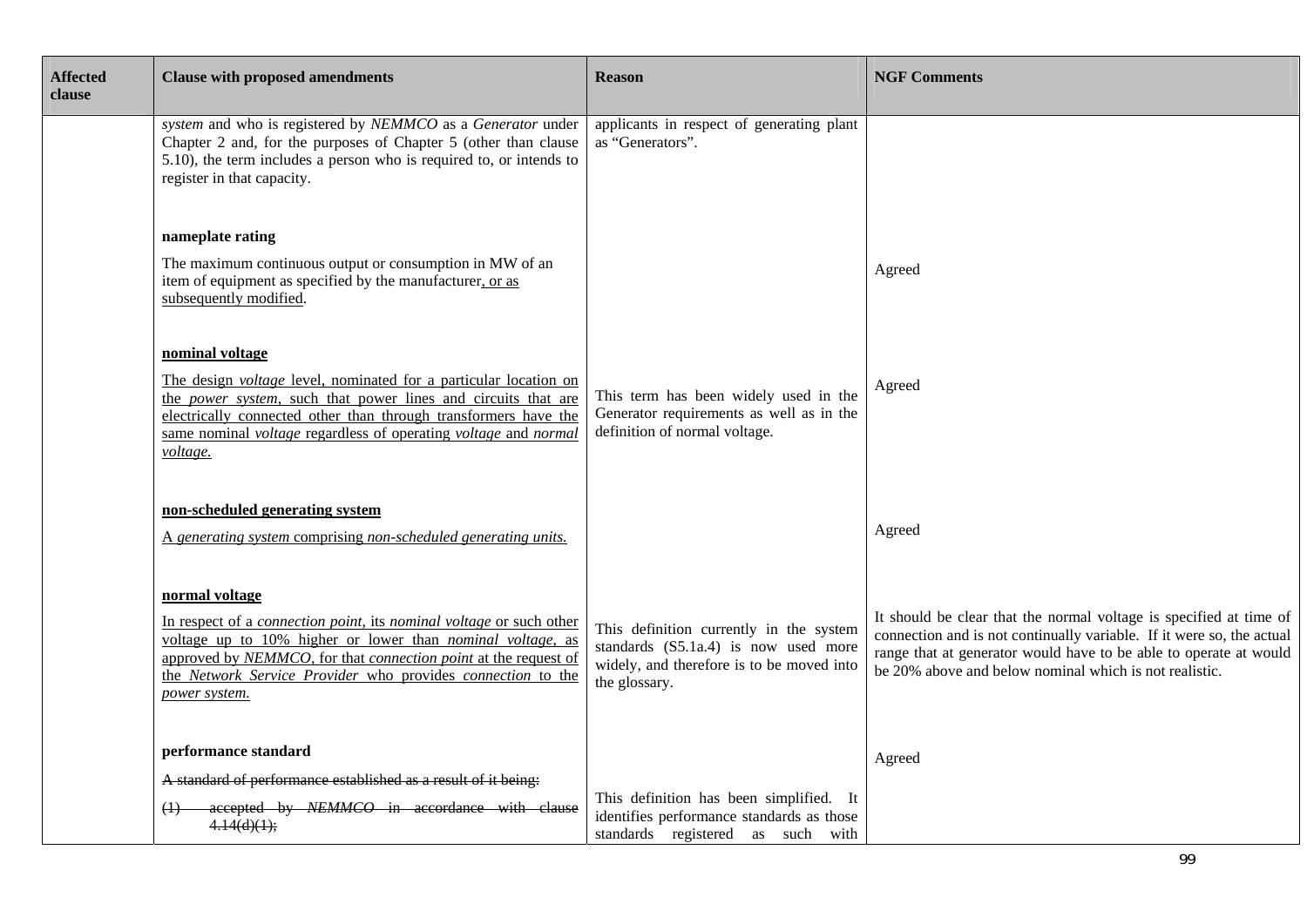| <b>Affected</b><br>clause | <b>Clause with proposed amendments</b>                                                                                                                                                                                                                                                                                                                                                                                                                                                                                                                                                                                                                                                                                                                                                                                                                                                                                     | <b>Reason</b>                                                                                                                                                                                                                                                                                           | <b>NGF Comments</b> |
|---------------------------|----------------------------------------------------------------------------------------------------------------------------------------------------------------------------------------------------------------------------------------------------------------------------------------------------------------------------------------------------------------------------------------------------------------------------------------------------------------------------------------------------------------------------------------------------------------------------------------------------------------------------------------------------------------------------------------------------------------------------------------------------------------------------------------------------------------------------------------------------------------------------------------------------------------------------|---------------------------------------------------------------------------------------------------------------------------------------------------------------------------------------------------------------------------------------------------------------------------------------------------------|---------------------|
|                           | taken to be an applicable performance standard in<br>(2)<br>accordance with clause $5.3.4A(g)$ ;<br>deemed to apply in accordance with clause 4.14(h); or<br>$\left(3\right)$<br>determined pursuant to clause 4.14(m).<br>In relation to a technical requirement of access for a particular<br>plant, a standard of performance recorded on the register by<br>NEMMCO under clause 5.11.1.                                                                                                                                                                                                                                                                                                                                                                                                                                                                                                                                | NEMMCO under clause 5.12.<br>In conjunction with $5.10.1(c)$ , this change<br>corrects an anomaly under the present<br>wording where plant with connection<br>agreements pre-dating 16 November<br>2003, but registered subsequent to that<br>date, technically does not have<br>performance standards. |                     |
|                           | performance standards commencement date                                                                                                                                                                                                                                                                                                                                                                                                                                                                                                                                                                                                                                                                                                                                                                                                                                                                                    |                                                                                                                                                                                                                                                                                                         |                     |
|                           | For:<br>Generators, Customers and Network Service Providers<br>$\left( a\right)$<br>who plan, own, operate or control a <i>facility</i> located in a<br>participating jurisdiction (other than Tasmania), the<br>performance standards commencement date is, in relation<br>to that facility, 16 November 2003; and<br>(b) Generators, Customers and Network Service Providers<br>who plan, own, operate or control a <i>facility</i> located in<br>Tasmania, the performance standards commencement date<br>is, in relation to that <i>facility</i> , the date that Tasmania<br>becomes a participating jurisdiction.<br>For Generators, Customers and Market Network Service<br>Providers who plan, own, operate or control a facility located in:<br>a participating jurisdiction other than Tasmania, the<br>(a)<br>performance standards commencement date is, in relation<br>to that facility, 16 November 2003; and | Now that Tasmania is also a participating<br>jurisdiction, this definition needs to be<br>corrected, and it can also be simplified.                                                                                                                                                                     | Agreed              |
|                           | Tasmania, the performance standards commencement<br>(b)<br>date is, in relation to that facility, 29 May 2005.                                                                                                                                                                                                                                                                                                                                                                                                                                                                                                                                                                                                                                                                                                                                                                                                             | Amendment clarifies meaning and<br>specifies date that Tasmania entered the<br>NEM.                                                                                                                                                                                                                     |                     |
|                           | rated active power<br>in relation to a <i>generating unit</i> , the maximum amount of<br>(1)<br>active power that the generating unit can continuously<br>deliver at the <i>connection point</i> when operating at its                                                                                                                                                                                                                                                                                                                                                                                                                                                                                                                                                                                                                                                                                                     |                                                                                                                                                                                                                                                                                                         | Agreed              |